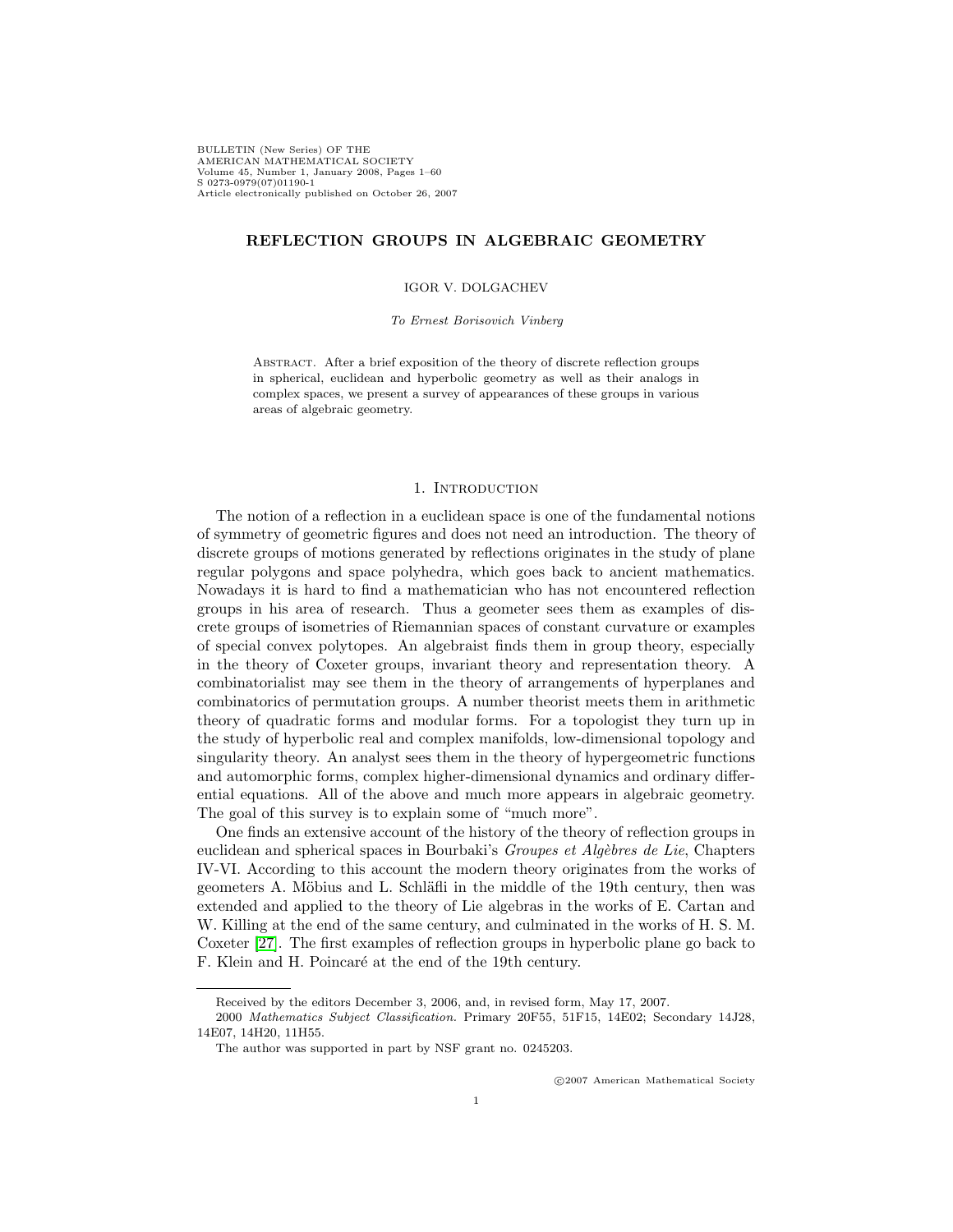It is not general knowledge that reflection groups, finite and infinite, appeared in 1885-1895 in the works of S. Kantor [\[63\]](#page-56-0) on classification of subgroups of the Cremona group of birational transformations of the complex projective plane [\[63\]](#page-56-0). He realized their reflection action in the cohomology space of rational algebraic surfaces obtained as blow-ups of the plane. In this way all Weyl groups of type  $A_2 \times A_1, A_4, D_5, E_6, E_7, E_8$  appear naturally when the number of points blown up is between 3 and 8. The last three groups appeared much earlier in algebraic geometry as the group of 27 lines on a cubic surface (type  $E_6$ ), the group of bitangents of a plane quartic (type  $E_7$ ), and the group of tritangent planes of a space sextic of genus 4 (type  $E_8$ ). They were widely known among algebraists since the appearance of C. Jordan's "Traité des substitutions" in 1870. In 1910 P. Schoute discovered a convex polytope in six-dimensional space whose vertices are in a bijective correspondence with 27 lines on a cubic surface and the group of symmetries is isomorphic to the group of 27 lines [\[98\]](#page-58-0). A similar polytope in seven-dimensional space was found for the group of 28 bitangents of a plane quartic by Coxeter [\[26\]](#page-54-1). The relationship between this six-dimensional space and the cohomology space of the blow-up of the plane at 6 points was explained by P. Du Val in the 1930s. He also showed that all Kantor groups are reflection groups in euclidean, affine or hyperbolic spaces [\[39\]](#page-55-0), [\[38\]](#page-55-1).

The Coxeter diagram of the Weyl group of type  $E_8$  is of the form



Figure 1.

It appears when the number of points blown up is equal to 8. When the number of points is 9, we get a reflection group in affine space of dimension 8, the affine Weyl group of type  $E_8$ . Its Coxeter diagram is obtained by adding one point in the long arm of the diagram above. Starting from 10 points one gets Coxeter groups in hyperbolic space with Coxeter diagram of type  $E_n$  (extending the long arm of the diagram in Fig. 1). In 1917, generalizing Kantor's work, Arthur Coble introduced the notion of a regular Cremona transformation of a higher-dimensional projective space and considered more general Coxeter groups of type  $W(2,p,q)$ [\[21\]](#page-54-2). Its Coxeter diagram is obtained from extending the two upper arms of the diagram. A modern account of Coble's theory is given in my book with D. Ortland [\[36\]](#page-55-2). Very recently, S. Mukai [\[82\]](#page-57-0) was able to extend Coble's construction to include all Coxeter groups of type  $W(p,q,r)$  with Coxeter diagram obtained from the above diagram by extending all its arms.

Another class of algebraic surfaces where reflection groups in hyperbolic spaces arise naturally is the class of surfaces of type K3. An example of such a surface is a nonsingular quartic surface in complex three-dimensional projective space. F. Severi gave the first example of a quartic surface with an explicitly computed infinite group of birational automorphisms; the group turns out to be isomorphic to a plane reflection group [\[100\]](#page-58-1). In 1972 I.I. Pyatetsky-Shapiro and I. R. Shafarevich, answering a question of A. Weil, proved that the complex structure of an algebraic (polarized) K3-surface is determined uniquely by the linear functional on its second cohomology space obtained by integrating a nowhere vanishing holomorphic 2-form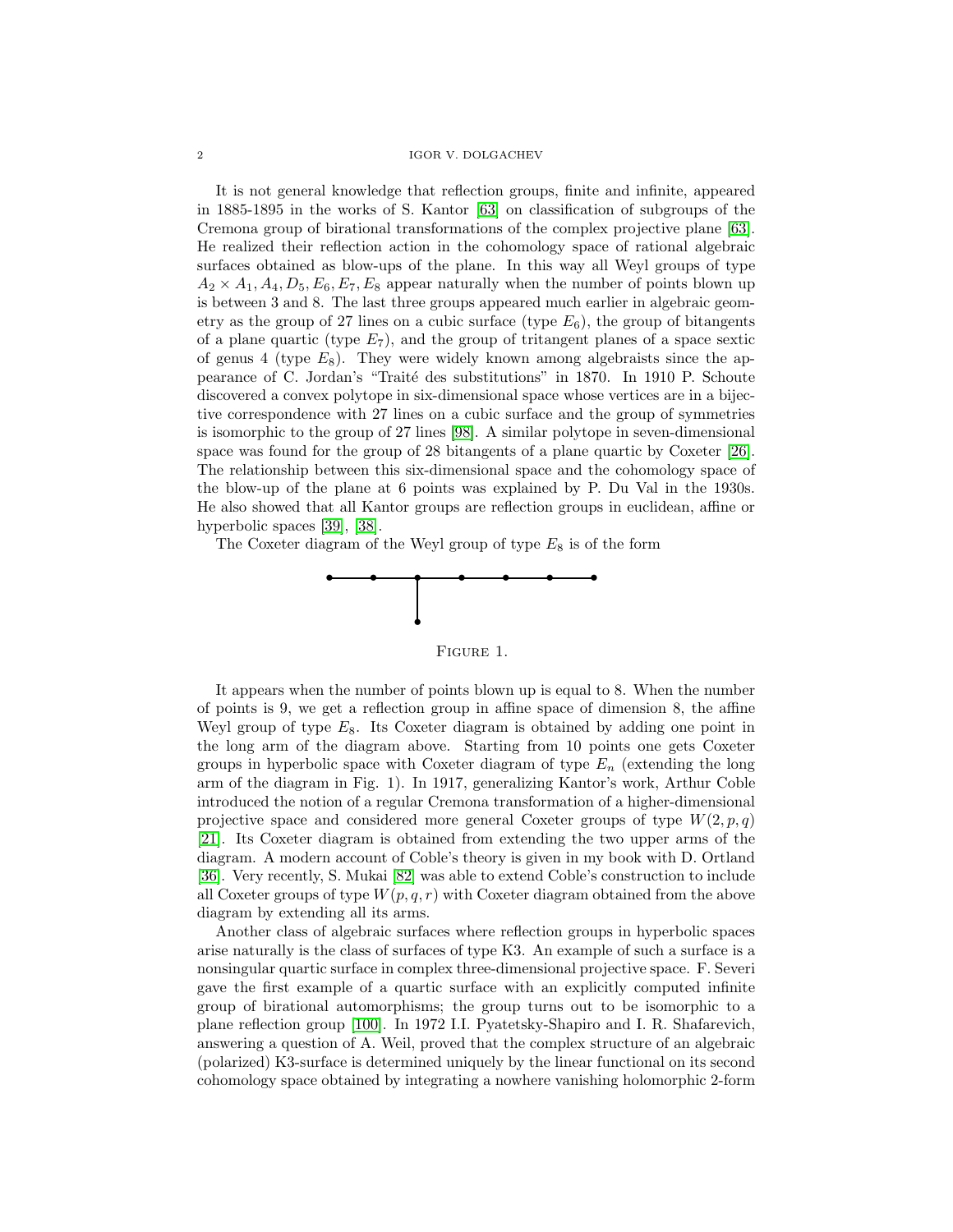[\[94\]](#page-57-1), [\[101\]](#page-58-2). They called this result a Global Torelli Theorem. As a corollary of this result they showed that the group of automorphisms of a K3 surface is isomorphic, up to a finite group, to the quotient of the orthogonal group of the integral quadratic form defined on the group of integral algebraic 2-cycles modulo the subgroup Γ generated by reflections in the cohomology classes of smooth rational curves lying on the surface. Thus they reduced the question of finiteness of the automorphism group to the question of finiteness of the volume of the fundamental polyhedron of Γ in a real hyperbolic space. V. Nikulin [\[87\]](#page-57-2) and E. Vinberg [\[112\]](#page-58-3) determined which isomorphism types of integral quadratic forms so arise and have the property that the fundamental polyhedron in question has finite volume. This solves, in principle, the problem of classification of fields of algebraic dimension 2 over C whose group of automorphisms over  $\mathbb C$  is infinite.

In the 1930s Patrick Du Val [\[37\]](#page-55-3) found the appearance of Coxeter diagrams in resolution of certain types of singularities on algebraic surfaces (nowadays going under the different names: simple singularities, ADE singularities, Du Val singularities, double rational points, Gorenstein quotient singularities, and Klein singularities). However, Du Val did not find any reflection groups associated to these singularities. A conjectural relation to reflection groups and simple Lie algebras was suggested by A. Grothendieck in the sixties and was confirmed by a construction of E. Brieskorn [\[16\]](#page-54-3) (full details appeared in [\[105\]](#page-58-4)).

The theory of finite complex reflection groups was developed by G. C. Shephard and A. Todd in 1954 as a follow-up to the classical work on groups of projective transformations generated by homologies (see [\[102\]](#page-58-5)). Some examples of the arrangements of reflection hyperplanes and the hypersurfaces defined by polynomial invariants of the groups have been known in classical geometry since the 19th century.

Infinite reflection groups of finite covolume in complex affine spaces were classified by V. Popov in 1982 [\[93\]](#page-57-3). They appear in the theory of compactification of versal deformation of simple elliptic singularities [\[74\]](#page-56-1) and surface singularities with symmetries [\[50\]](#page-55-4).

The most spectacular is the appearance of reflection groups in complex hyperbolic spaces of dimension  $> 1$ . Extending the work of H. Terada [\[109\]](#page-58-6), P. Deligne and G. Mostow [\[28\]](#page-55-5), [\[80\]](#page-57-4) classified all hypergeometric functions whose monodromy groups  $\Gamma$  are discrete reflection groups of finite covolume in a complex ball  $\mathbb{B}^r$  (complex hyperbolic crystallographic groups, c.h.c. groups for short). The compactified orbit spaces  $\overline{\mathbb{B}^r/\Gamma}$  turned out to be isomorphic to some geometric invariant quotients  $\mathbb{P}^1(\mathbb{C})^{r+3}/\mathbb{P} GL(2,\mathbb{C})$  for  $r \leq 9$ . No other c.h.c. groups in  $\mathbb{B}^r$  had been discovered until a few years ago (except one missed case in Deligne-Mostow's list noticed by W. Thurston [\[110\]](#page-58-7)). The first new c.h.c. group in  $\mathbb{B}^4$  appeared in a beautiful construction of D. Allcock, J. Carlson and D. Toledo of a complex ball uniformization of the moduli space of cubic surfaces [\[2\]](#page-53-0). Later, using a similar uniformization construction for moduli spaces of other Del Pezzo surfaces, new examples of c.h.c, groups were found in dimensions 6 and 8 [\[56\]](#page-56-2), [\[72\]](#page-56-3), [\[71\]](#page-56-4). All these groups are commensurable with some of the Deligne-Mostow groups. Recent work of Allcock, Carlson and Toledo [\[4\]](#page-53-1) (see also [\[77\]](#page-57-5)) on complex ball uniformization of the moduli space of cubic hypersurfaces in  $\mathbb{P}^4$  produces a new complex reflection group in dimension 10. A generalization of the Deligne-Mostow theory due to W. Couwenberg, G. Heckaman and E. Looijenga [\[25\]](#page-54-4) gives other new examples of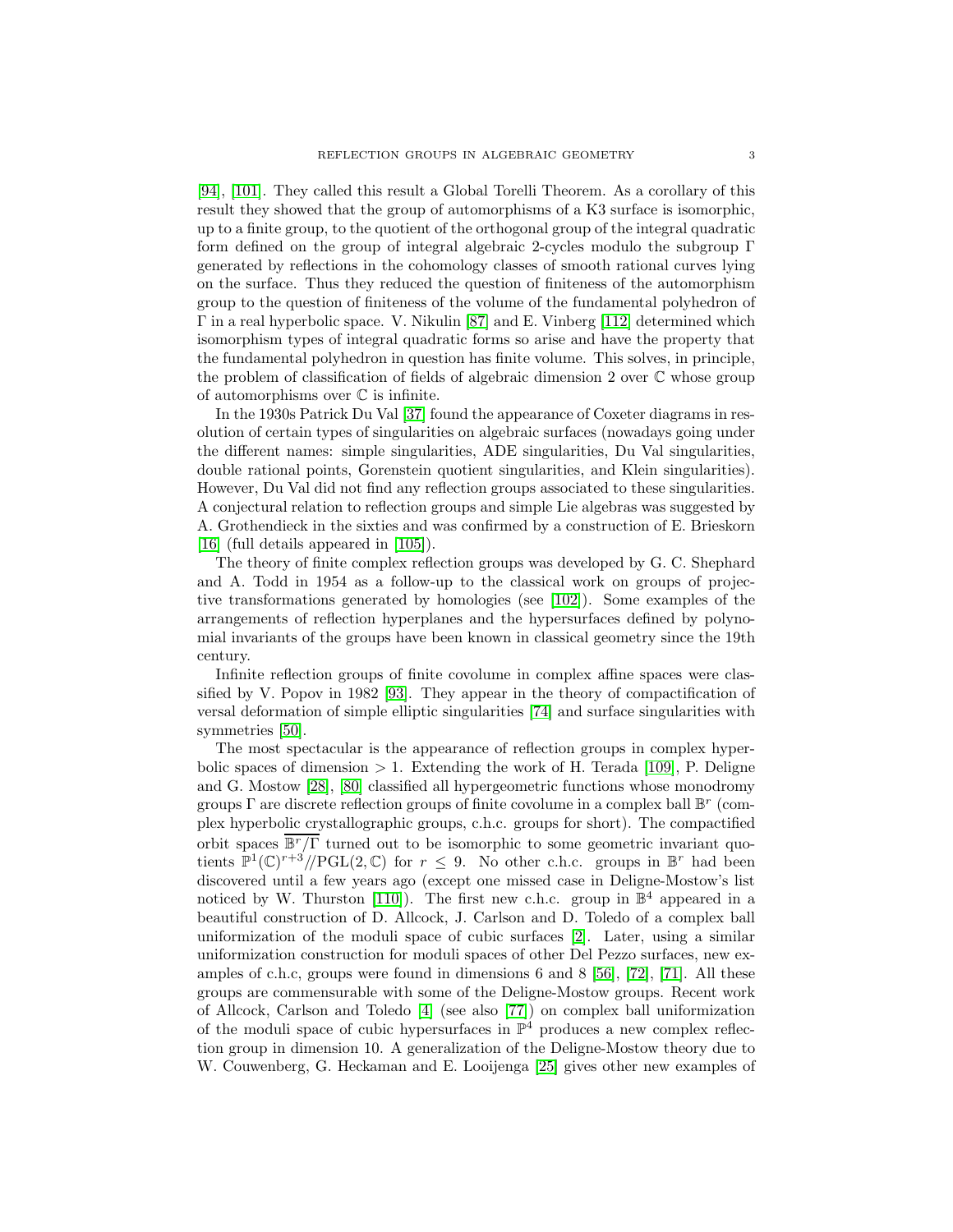complex reflection crystallographic groups. A c.h.c. group in a record high dimension 13 was constructed by D. Allcock [\[1\]](#page-53-2). No geometrical interpretation so far is known for the corresponding ball quotients.

The above discussion outlines the contents of the present paper. As is the case with any survey paper, it is incomplete, and the omitted material is either due to the author's ignorance, poor memory, or size limitations of the paper.

## 2. Real reflection groups

2.1. **Elementary introduction.** The idea of a reflection transformation  $r_H$  with respect to a mirror line  $H$  is of course very familiar. A picture on the plane is



FIGURE 2.

Now suppose we have two mirror lines  $H_1$  and  $H_2$ . Each line divides the plane into the disjoint union of two *halfplanes*,  $H_i^{\pm}$ .

A choice of halfplanes, say  $H_1^+, H_2^+$ , defines the *angle*  $H_1^+ \cap H_2^+$  with measure  $\phi = \angle(H_1^+, H_2^+)$ . Here  $\phi = 0$  if and only if  $H_1^- \cap H_2^- = \emptyset$ .





Let  $s_1 = r_{H_1}, s_2 = r_{H_2}$ . The composition  $s_2 s_1$  is the counterclockwise rotation about the angle  $2\phi$  if  $\phi \neq 0$  and a translation if  $\phi = 0$ :



Figure 4.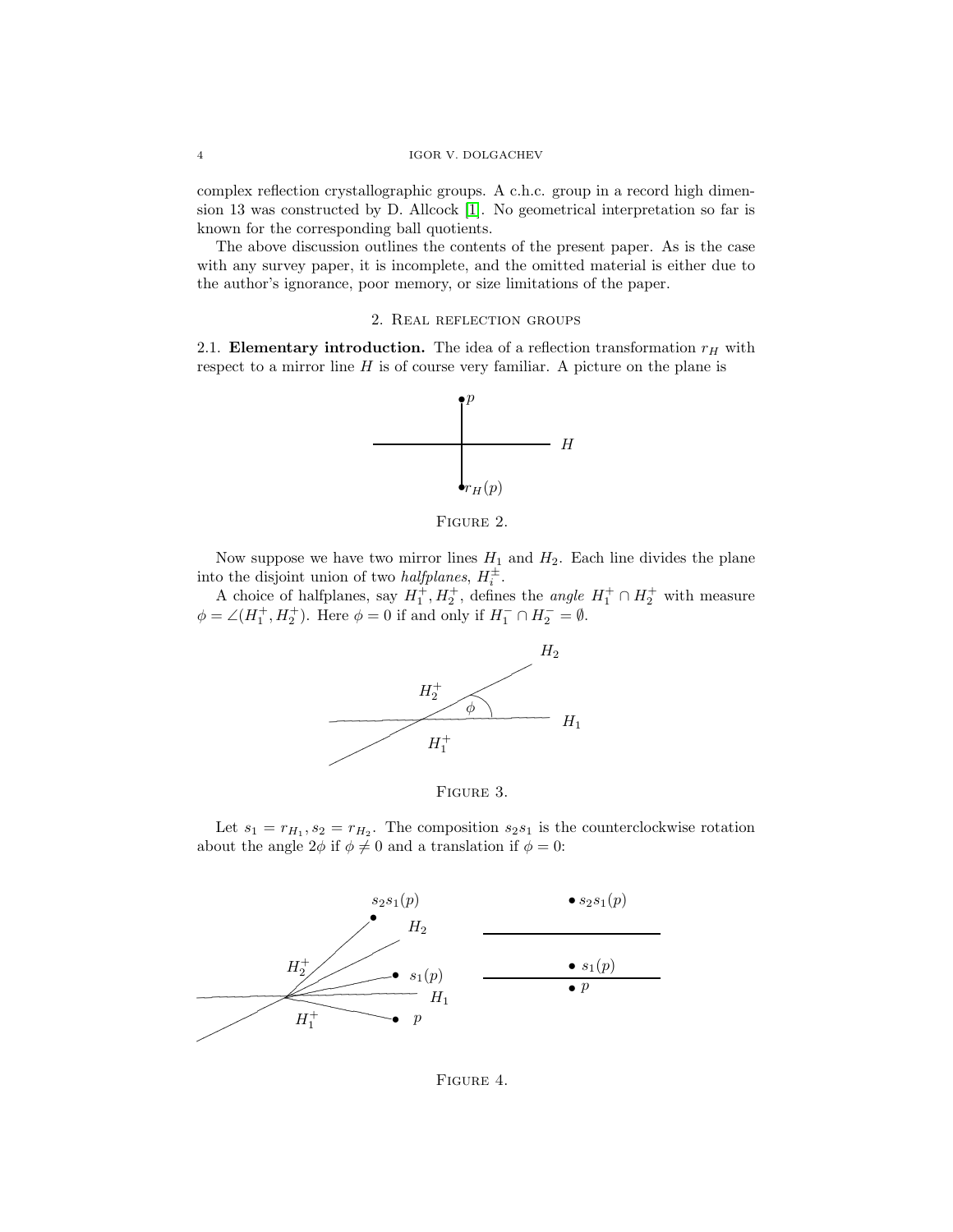Let G be the group generated by the two reflections  $s_1, s_2$ . We assume that  $H_1 \neq H_2$ , i.e.  $s_1 \neq s_2$ . The following two cases may occur:

Case 1: The angle  $\phi$  is of the form  $n\pi/m$  for some rational number  $r = n/m$ . In the following we assume that  $m = \infty$  if  $\phi = 0$ .

In this case  $s_2s_1$  is the rotation about the angle  $2n\pi/m$  and hence

$$
(s_2s_1)^m = \text{identity.}
$$

The group G is isomorphic to the finite dihedral group  $D_{2m}$  of order  $2m$  (resp. *infinite dihedral group*  $D_{\infty}$  if  $m = \infty$ ) with presentation

$$
\langle s_1, s_2 | s_1^2 = s_2^2 = (s_1 s_2)^m = 1 \rangle.
$$

It acts as a discrete group of motions of the plane with fundamental domain  $H_1^- \cap H_2^-$ .

Observe that the same group is generated by reflections with respect to the lines forming the angle obtained from the angle  $\angle(H_1^-, H_2^-)$ , subdividing it into n equal parts. So, we may assume that  $\phi = \pi/m$ .

Case 2: The angle  $\phi$  is not of the form  $r\pi$  for any rational r.

In this case  $s_2s_1$  is of infinite order, G is isomorphic to  $D_{\infty}$ , but it does not act discretely.

Now suppose we have a convex polygon given as the intersection of a finite set of halfplanes

$$
P = \bigcap_{i=1}^r H_i^-.
$$

We assume that the interior  $P^o$  is not empty and the set  $\{H_1,\ldots,H_r\}$  is minimal in the sense that one cannot delete any of the halfplanes without changing P.

More importantly, we assume that

$$
\angle(H_i^-, H_j^-) = \pi/m_{ij}
$$

for some positive integer  $m_{ij}$  or equal to 0  $(m_{ij} = \infty)$ .

Let G be the group generated by reflections with mirror lines  $H_i$ . It is a discrete group of motions of the plane. The polygon  $P$  is a fundamental domain of  $G$  in the plane.

Conversely any discrete group of motions of the plane generated by reflections is obtained in this way.

Let  $p_1, \ldots, p_r$  be the vertices of the polygon P. We may assume that  $p_i =$  $H_i \cap H_{i+1}$ , where  $H_{r+1} = H_1$ . Let  $m_i = m_{i+1}$ . Since

$$
\sum_{i=1}^{r} (\pi/m_i) = (r-2)\pi
$$

we have

$$
\sum_{i=1}^{r} \frac{1}{m_i} = r - 2.
$$

The only solutions for  $(r; m_1, \ldots, m_r)$  are

$$
(3; 2, 3, 6), (3; 2, 4, 4), (3; 3, 3, 3), (4; 2, 2, 2, 2).
$$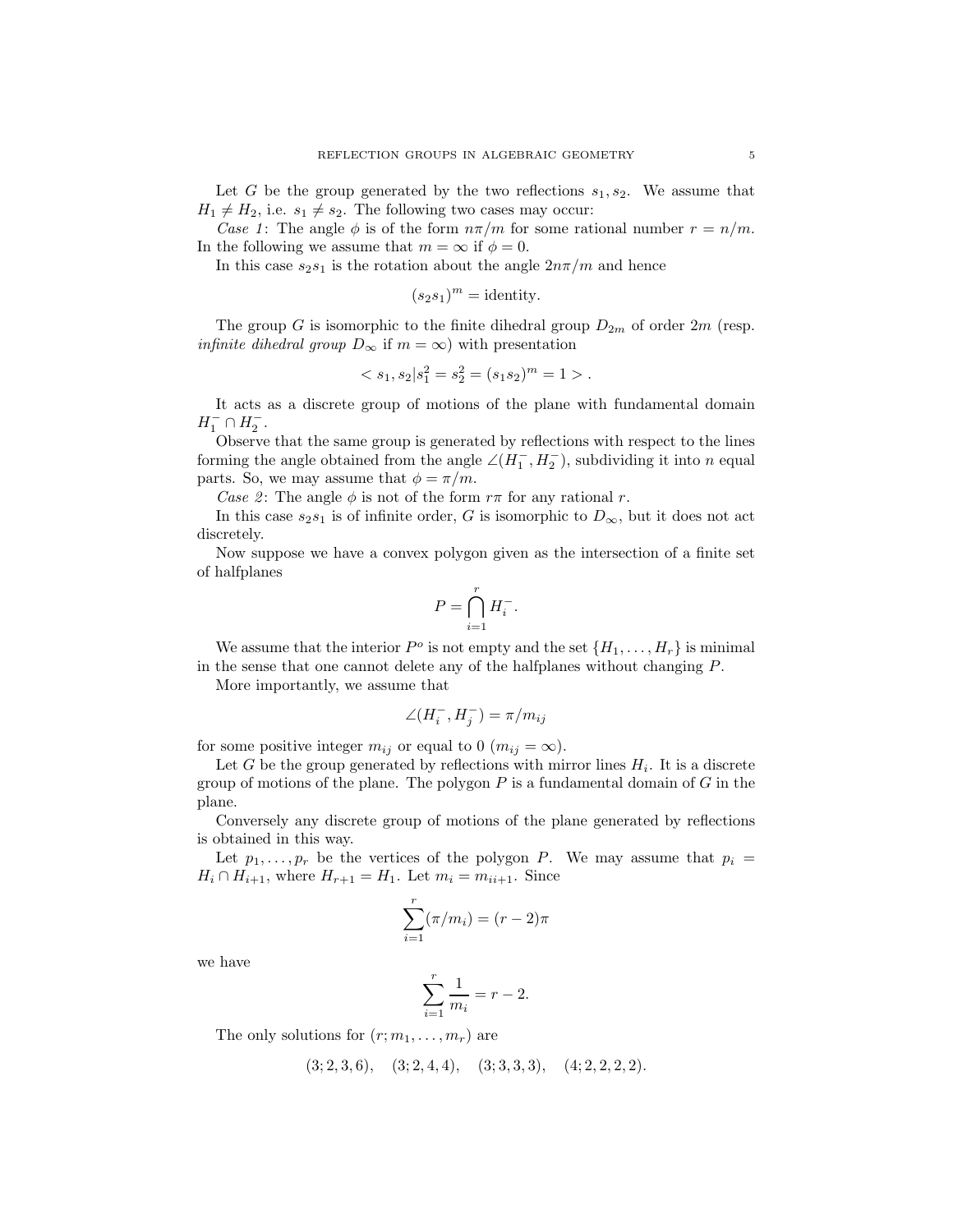

Figure 5.

2.2. **Spaces of constant curvature.** The usual euclidean plane is an example of a 2-dimensional space of zero constant curvature. Recall that a space of constant curvature is a simply connected Riemannian homogeneous space X such that the isotropy subgroup of its group of isometries  $\text{Iso}(X)$  at each point coincides with the full orthogonal group of the tangent space. Up to isometry and rescaling the metric, there are three spaces of constant curvature of fixed dimension  $n$ .

- The euclidean space  $E^n$  with  $\text{Iso}(X)$  equal to the affine orthogonal group  $AO^n = \mathbb{R}^n \rtimes O(n).$
- The *n*-dimensional sphere

$$
S^n = \{(x_0, \ldots, x_n) \in \mathbb{R}^{n+1} : x_0^2 + \ldots + x_n^2 = 1\}
$$

with  $\text{Iso}(X)$  equal to the orthogonal group  $O(n + 1)$ .

• The *hyperbolic* (or *Lobachevsky*) space

$$
H^n = \{(x_0, \dots, x_n) \in \mathbb{R}^{n+1}, -x_0^2 + x_1^2 + \dots + x_n^2 = -1, x_0 > 0\}
$$

with  $\text{Iso}(X)$  equal to the subgroup  $O(n, 1)^+$  of index 2 of the orthogonal group  $O(n, 1)$  which consists of transformations of spinor norm 1, that is, transformations that can be written as a product of reflections in vectors with positive norm. The Riemannian metric is induced by the hyperbolic metric in  $\mathbb{R}^{n+1}$ ,

$$
ds^2 = -dx_0^2 + dx_1^2 + \ldots + dx_n^2.
$$

We will be using a *projective model* of  $H^n$ , considering  $H^n$  as the image of the subset

$$
C = \{(x_0, \dots, x_n) \in \mathbb{R}^{n+1}, -x_0^2 + x_1^2 + \dots + x_n^2 < 0\}
$$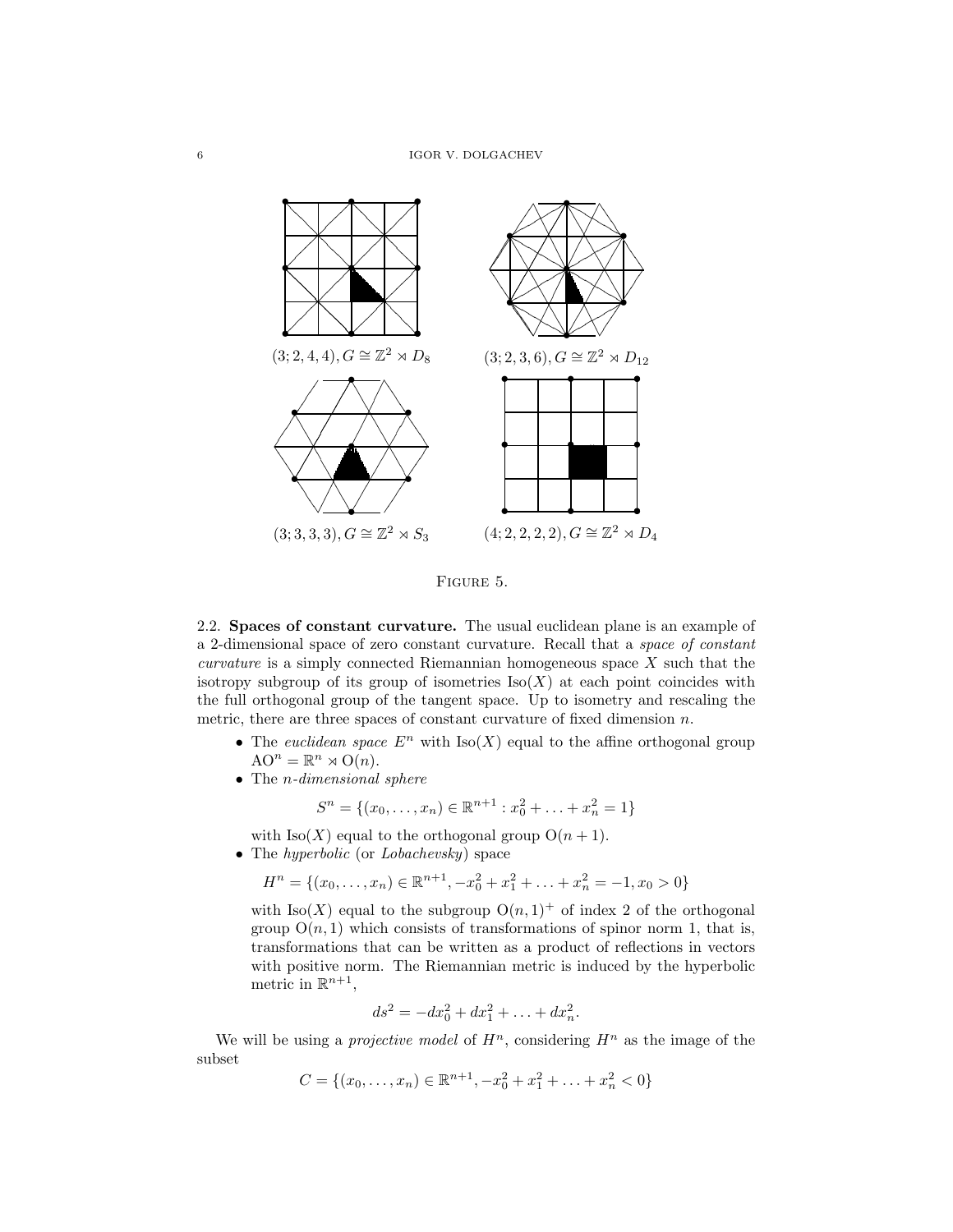in the projective space  $\mathbb{P}^n(\mathbb{R})$ . The isometry group of the projective model is naturally identified with the group  $PO(n, 1)$ . By choosing a representative of a point from  $H^n$  with  $x_0 = 1$ , we can identify  $H^n$  with the real ball

$$
K^{n}: \{(x_{1},...,x_{n}): |x|^{2}=x_{1}^{2}+...+x_{n}^{2}<1\}
$$

(the Klein model). The metric is given by

$$
ds^{2} = \frac{1}{1 - |x|^{2}} \sum_{i=1}^{n} dx_{i}^{2} + \frac{1}{(1 - |x|^{2})^{2}} \left(\sum_{i=1}^{n} x_{i} dx_{i}\right)^{2}.
$$

The closure of  $H^n$  in  $\mathbb{P}^n(\mathbb{R})$  is equal to the image of the set

$$
\bar{C} = \{(x_0, \dots, x_n) \in \mathbb{R}^{n+1}, -x_0^2 + x_1^2 + \dots + x_n^2 \le 0\}
$$

in  $\mathbb{P}^n(\mathbb{R})$ . The boundary is called the *absolute*.

One defines the notion of a hyperplane in a space of constant curvature. If  $X = E<sup>n</sup>$ , a hyperplane is an affine hyperplane. If  $X = S<sup>n</sup>$ , a hyperplane is the intersection of  $S<sup>n</sup>$  with a linear hyperplane in  $\mathbb{R}^{n+1}$  (a great circle when  $n = 2$ ). If  $X = H<sup>n</sup>$ , a hyperplane is the nonempty intersection of  $H<sup>n</sup>$  with a projective hyperplane in  $\mathbb{P}^n(\mathbb{R})$ .

Each hyperplane H in  $E^n$  is a translate  $a + L = \{x + a, x \in L\}$  of a unique linear hyperplane  $\tilde{H}$  in the corresponding standard euclidean space  $V = \mathbb{R}^n$ . If  $X^n = S^n$  or  $H^n$ , then a hyperplane H is uniquely defined by a linear hyperplane  $\tilde{H}$  in  $V = \mathbb{R}^{n+1}$  equipped with the standard symmetric bilinear form of Sylvester signature  $(t_{+}, t_{-})=(n + 1, 0)$  or  $(n, 1)$ .

Any point  $x \in V$  can be written uniquely in the form

$$
x = h + v,
$$

where  $h \in H$  and  $v \in V$  is orthogonal to  $\tilde{H}$ . We define a reflection with mirror hyperplane  $H$  by the formula

$$
r_H(x) = h - v.
$$

One can also give a uniform definition of a hyperplane in a space of constant curvature as a totally geodesic hypersurface and define a reflection in such a space as an isometric involution whose set of fixed points is a hyperplane.

Let H be a hyperplane in  $X^n$ . Its complement  $X^n \setminus H$  consists of two connected components. The closure of a component is called a *halfspace*. A reflection  $r_H$ permutes the two halfspaces. One can distinguish the two halfspaces by a choice of one of the two unit vectors in  $V$  orthogonal to the corresponding linear hyperplane  $H$ . We choose it so that it belongs to the corresponding halfspace. For any vector v perpendicular to a hyperplane in  $H^n$  we have  $(v, v) > 0$  (otherwise the intersection of the hyperplane with  $H^n$  is empty).

Let  $H_1^+, H_2^+$  be two halfspaces, and  $e_1, e_2$  be the corresponding unit vectors. If  $X \neq H^n$ , the angle  $\phi = \angle(H_1^+, H_2^+) = \angle(H_1^-, H_2^-)$  is defined by

$$
\cos \phi = -(e_1, e_2), \quad 0 \le \phi \le \pi.
$$

If  $X^n = H^n$  we use the same definition if  $(e_1, e_2) \leq 1$ ; otherwise we say that the angle is *divergent* (in this case  $(e_1, e_2)$  is equal to the hyperbolic cosine of the distance between the hyperplanes).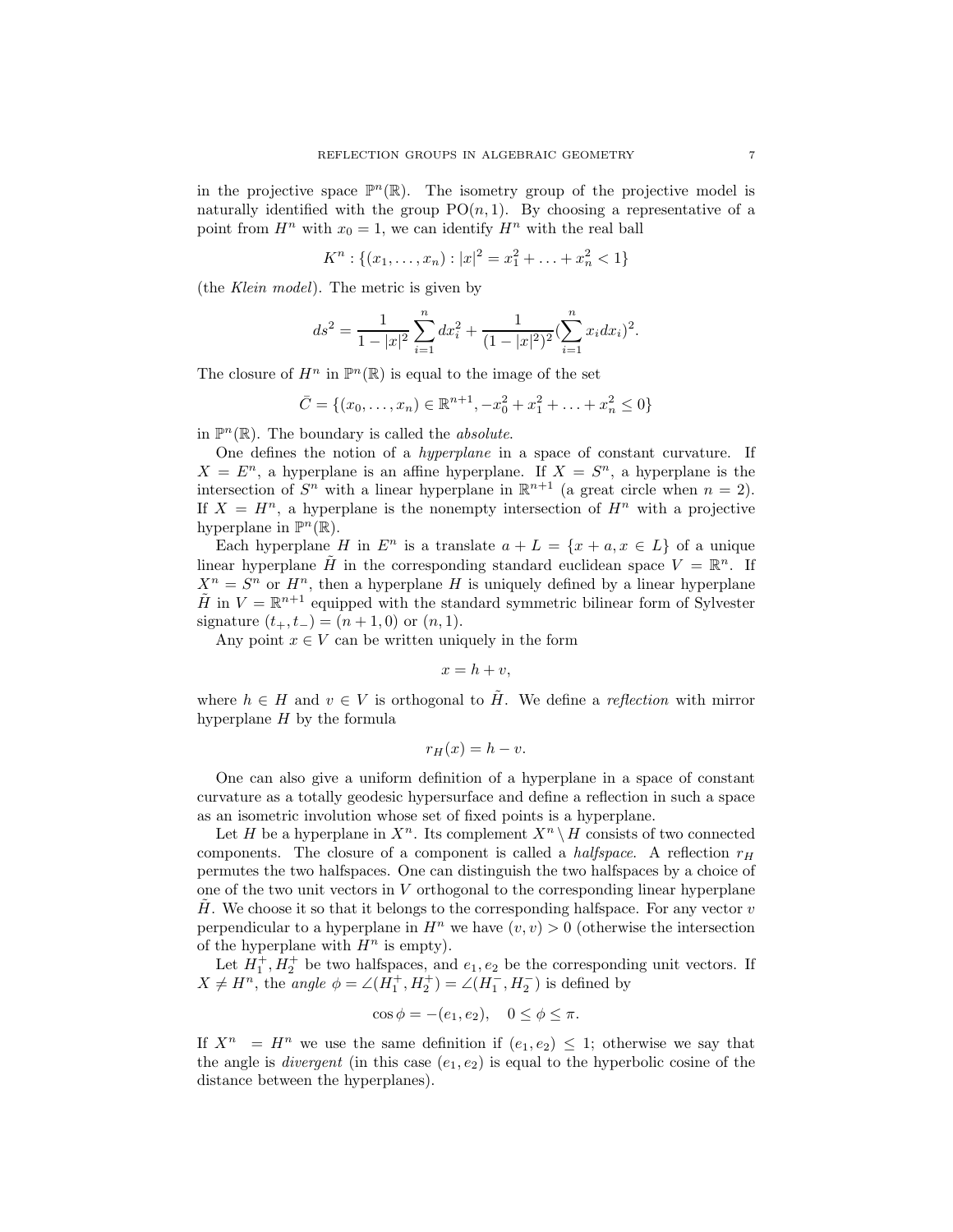

Figure 6.

A convex polytope in  $X^n$  is a nonempty intersection of a locally finite<sup>[1](#page-7-0)</sup> set of halfspaces

$$
P = \cap_{i \in I} H_i^-.
$$

The normal vectors  $e_i$  defining the halfspaces  $H_i^-$  all look inside the polytope. The hyperplanes  $H_i$ 's are called *faces* of the polytope. In the case  $X^n = H^n$  we also add to P the points of the intersection lying on the absolute. We will always assume that no  $e_i$  is a positive linear combination of others or, equivalently, none of the halfspaces contains the intersection of the rest of the halfspaces. In this case the set of bounding hyperplanes can be reconstructed from P.

A convex polytope has a finite volume if and only if it is equal to a convex hull of finitely many points (vertices) from  $X^n$  (or from the absolute if  $X^n = H^n$ ). Such a polytope has finitely many faces. If  $X^n = E^n$  or  $S^n$ , it is a compact polytope. A polytope of finite volume in  $H^n$  is compact only if its vertices do not lie on the absolute.

2.3. **Reflection groups.** A reflection group in a space of constant curvature is a discrete group of motions of  $X^n$  generated by reflections.

**Theorem 2.1.** Let  $\Gamma$  be a reflection group in  $X^n$ . There exists a convex polytope  $P(\Gamma) = \cap_{i \in I} H_i^-$  such that

- (i) P is a fundamental domain for the action of  $\Gamma$  in  $X^n$ ;
- (ii) the angle between any two halfspaces  $H_i^-, H_j^-$  is equal to zero or  $\pi/m_{ij}$  for some positive integer  $m_{ij}$  unless the angle is divergent;
- (iii)  $\Gamma$  is generated by reflections  $r_{H_i}$ ,  $i \in I$ .

Conversely, for every convex polytope P satisfying property (ii) the group  $\Gamma(P)$ generated by the reflections into its facets is a reflection group and  $P$  satisfies  $(i)$ .

*Proof.* Consider the set  $H$  of mirror hyperplanes of all reflections contained in Γ. For any mirror hyperplane H and  $g \in \Gamma$ , the hyperplane  $g(H)$  is the mirror hyperplane for the reflection  $gr_Hg^{-1}$ . Thus the set H is invariant with respect to Γ. Let K be a compact subset of  $X^n$ . For any hyperplane  $H \in \mathcal{H}$  meeting K, we have  $r_H(K) \cap K \neq \emptyset$ . Since  $\Gamma$  is a discrete group, the set  $\{g \in G : g(K) \cap K \neq \emptyset\}$ 

<span id="page-7-0"></span><sup>&</sup>lt;sup>1</sup>Locally finite means that each compact subset of  $X<sup>n</sup>$  is intersected by only finitely many hyperplanes.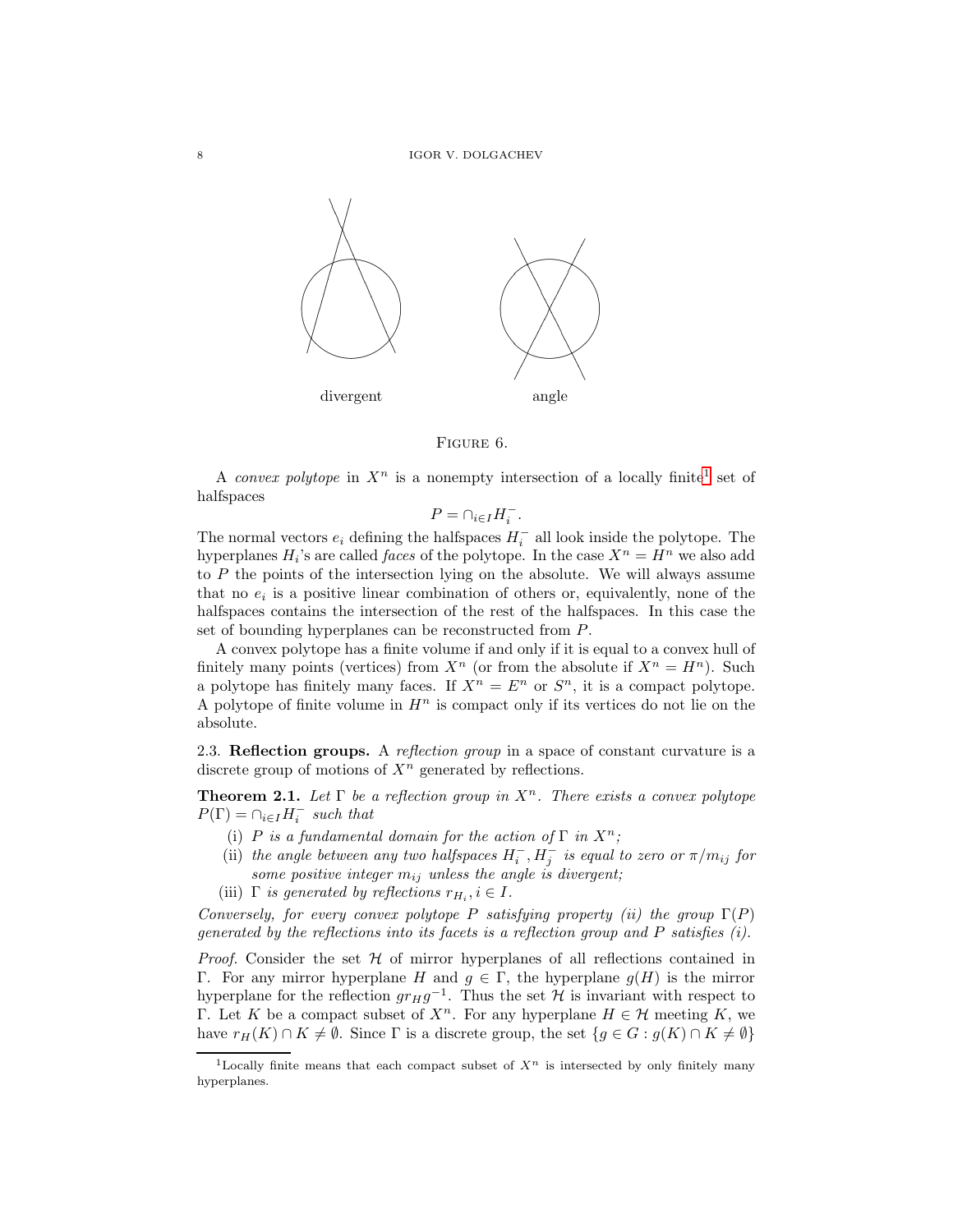is finite. This shows that the set  $\mathcal H$  is locally finite. The closure of a connected component of

$$
X^n\setminus \bigcup_{H\in\mathcal{H}}H
$$

is a convex polytope called a *cell* (or  $\Gamma$ -*cell* or a *fundamental polyhedron*) of  $\Gamma$ . Its faces are called walls. Two cells which share a common wall are called adjacent. The corresponding reflection switches the adjacent cells. This easily shows that the group  $\Gamma$  permutes transitively the cells. Also it shows that any hyperplane from  $\mathcal H$ is the image of a wall of P under an element of the group  $\Gamma(P)$  generated by the reflections with respect to walls of P. Thus  $\Gamma = \Gamma(P)$ . It is clear that the orbit of each point intersects a fixed cell P. The proof that no two interior points of P belong to the same orbit follows from the last assertion of the theorem. Its proof is rather complicated, and we omit it (see [\[120\]](#page-59-0), Chapter V, Theorem 1.2).

Let H, H' be two hyperplanes bounding P for which the angle  $\angle(H^-, H'^-)$  is defined and is not zero. The corresponding unit vectors  $e, e'$  span a plane in the vector space V associated to  $X<sup>n</sup>$ , and the restriction of the symmetric bilinear form to the plane is positive definite. The subgroup of  $\Gamma$  generated by the reflections  $r_H, r_{H'}$  defines a reflection subgroup in Π. Thus the angle must be of the form  $r\pi$ for some rational number r. If r is not of the form  $1/m$  for some integer m, then Γ contains a reflection with respect to a hyperplane intersecting the interior of P. By definition of  $P$  this is impossible. This proves (i)-(iii).  $\Box$ 

Define a *Coxeter polytope* to be a convex polytope  $P$  in which any two faces are either divergent or form the angle equal to zero or  $\pi/m$  for some positive integer m (or  $\infty$ ). Let  $(e_i)_{\in I}$  be the set of unit vectors corresponding to the halfspaces  $H_i^$ defining P. The matrix

$$
G(P) = ((e_i, e_j))_{(i,j)\in I\times I}
$$

is the *Gram matrix* of  $P$ , and its rank is the *rank* of the Coxeter polytope. The polytope P is called irreducible if its Gram matrix is not equal to the nontrivial direct sum of matrices.

One can describe the matrix  $G(P)$  via a certain labeled graph, the Coxeter diagram of P. Its vertices correspond to the walls of P. Two vertices corresponding to the hyperplanes with angle of the form  $\pi/m, m \geq 3$ , are joined with an edge labeled with the number  $m-2$  (dropped if  $m=3$ ) or joined with  $m-2$  nonlabeled edges. Two vertices corresponding to parallel hyperplanes (i.e. forming the zero angle) are joined by a thick edge or an edge labeled with  $\infty$ . Two vertices corresponding to divergent hyperplanes are joined by a dotted edge.

Obviously an irreducible polytope is characterized by the condition that its Coxeter diagram is a connected graph.

Let  $\Gamma$  be a reflection group in  $X^n$  and P be a  $\Gamma$ -cell. We apply the previous terminology concerning P to Γ. Since Γ-cells are transitively permuted by Γ, the isomorphism type of the Gram matrix does not depend on a choice of  $P$ . In particular, we can speak about irreducible reflection groups. They correspond to Gram matrices which cannot be written as a nontrivial direct sum of their submatrices.

Suppose all elements of  $\Gamma$  fix a point  $x_0$  in  $X^n$  (or on the absolute of  $H^n$ ). Then all mirror hyperplanes of reflections in  $\Gamma$  contain  $x_0$ . Therefore each Γ-cell is a polyhedral cone with vertex at  $x_0$ . In the case when  $X^n = E^n$ , we can use  $x_0$ to identify  $E^n$  with its linear space V and the group  $\Gamma$  with a reflection group in  $S^{n-1}$ . The same is true if  $X^n = S^n$ . If  $X^n = H^n$  and  $x_0 \in H^n$  (resp.  $x_0$  lies on the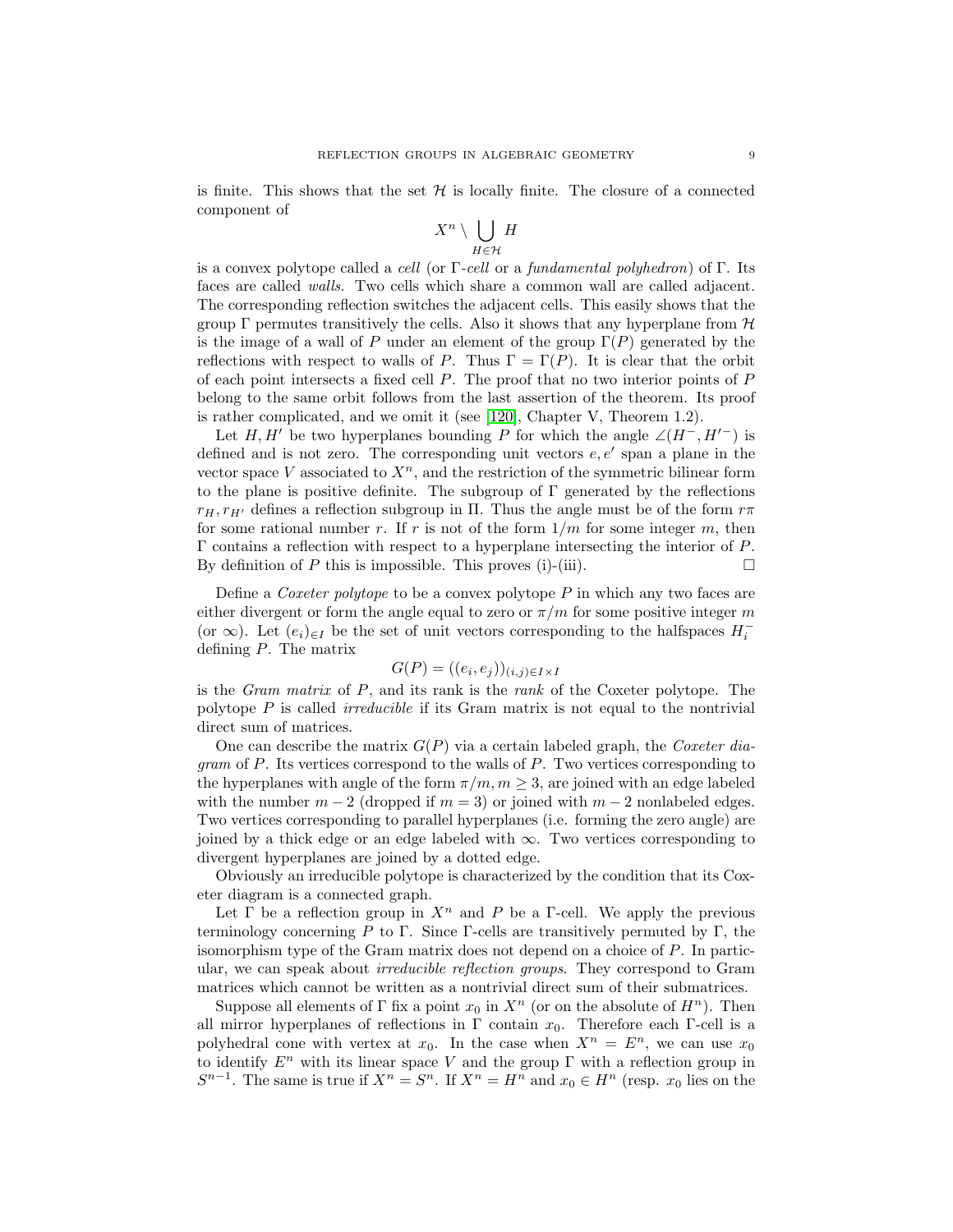absolute), then by considering the orthogonal subspace in  $\mathbb{R}^{n+1}$  to the line defined by  $x_0$  we find an isomorphism from  $\Gamma$  to a reflection group in  $S^{n-1}$  (resp.  $E^{n-1}$ ).

Any convex polytope of finite volume in  $E^n$  or  $H^n$  is nondegenerate in the sense that its faces do not have a common point and the unit norm vectors of the faces span the vector space  $V$ . A spherical convex polytope is nondegenerate if it does not contain opposite vertices.

**Theorem 2.2.** Let  $\Gamma$  be an irreducible reflection group in  $X^n$  with nondegenerate Γ-cell P. If  $X^n = S^n$ , then Γ is finite and P is equal to the intersection of  $S^n$  with a simplicial cone in  $\mathbb{R}^{n+1}$ . If  $X^n = E^n$ , then  $\Gamma$  is infinite and P is a simplex in  $E^n$ .

This follows from the following simple lemma  $(14]$ , Chapter V,  $\S3$ , Lemma 5):

**Lemma 2.3.** Let V be a real vector space with positive definite symmetric bilinear form  $(v, w)$  and let  $(v_i)_{i \in I}$  be vectors in V with  $(v_i, v_j) \leq 0$  for  $i \neq j$ . Assume that the set I cannot be nontrivially split into the union of two subsets  $I_1$  and  $I_2$ such that  $(v_i, v_j) = 0$  for  $i \in I_1, j \in I_2$ . Then the vectors  $v_i$  are either linearly independent or span a hyperplane and a linear dependence can be chosen of the form  $\sum a_i v_i$  with all  $a_i$  positive.

The classification of irreducible nondegenerate Coxeter polytopes, and hence irreducible reflection groups  $\Gamma$  in  $S^n$  and  $\mathbb{R}^n$  with nondegenerate  $\Gamma$ -cell, was given by Coxeter [\[27\]](#page-54-0). The corresponding list of Coxeter diagrams is given in Table [1.](#page-10-0)

Here the number of nodes in the spherical (resp. euclidean) diagram is equal to the subscript n (resp.  $n+1$ ) in the notation. The number n is equal to the rank of the corresponding Coxeter polytope. We will refer to diagrams from the first (resp. second) column as *elliptic Coxeter diagrams* (resp. *parabolic Coxeter diagrams*) of rank n.

Our classification of plane reflection groups in section 1.1 fits in this classification:

$$
(2,4,4) \longleftrightarrow \tilde{C}_2,\ (2,3,6) \longleftrightarrow \tilde{G}_2,\ (3,3,3) \longleftrightarrow \tilde{A}_2,\ (2,2,2,2) \longleftrightarrow \tilde{A}_1 \times \tilde{A}_1.
$$

The list of finite reflection groups not of type  $H_3, H_4, I_2(m), m \neq 6$  ( $I_2(6)$ ) is often denoted by  $G_2$ ) coincides with the list of *Weyl groups* of simple Lie algebras of the corresponding type  $A_n, B_n$  or  $C_n, G_2, F_4, E_6, E_7, E_8$ . The corresponding Coxeter diagrams coincide with the Dynkin diagrams only in the cases  $A, D$ , and  $E$ . The second column corresponds to affine Weyl groups.

<span id="page-9-0"></span>The group of type  $A_n$  is the symmetric group  $\Sigma_{n+1}$ . It acts in the space

(2.1) 
$$
V = \{(a_1, \ldots, a_{n+1}) \in \mathbb{R}^{n+1} : a_1 + \ldots a_{n+1} = 0\}
$$

with the standard inner product as the group generated by reflections in vectors  $e_i - e_{i+1}, i = 1, \ldots n.$ 

The group of type  $B_n$  is isomorphic to the semi-direct product  $2^n \times \Sigma_n$ . It acts in the euclidean space  $\mathbb{R}^n$  as a group generated by reflections in vectors  $e_i - e_{i+1}$ ,  $i =$  $1,\ldots,n-1$ , and  $e_n$ .

The group of type  $D_n$  is isomorphic to the semi-direct product  $2^{n-1} \rtimes \Sigma_n$ . It acts in the euclidean space  $\mathbb{R}^n$  as a group generated by reflections in vectors  $e_i-e_{i+1}$ ,  $i=$  $1, \ldots, n-1$ , and  $e_{n-1} + e_n$ .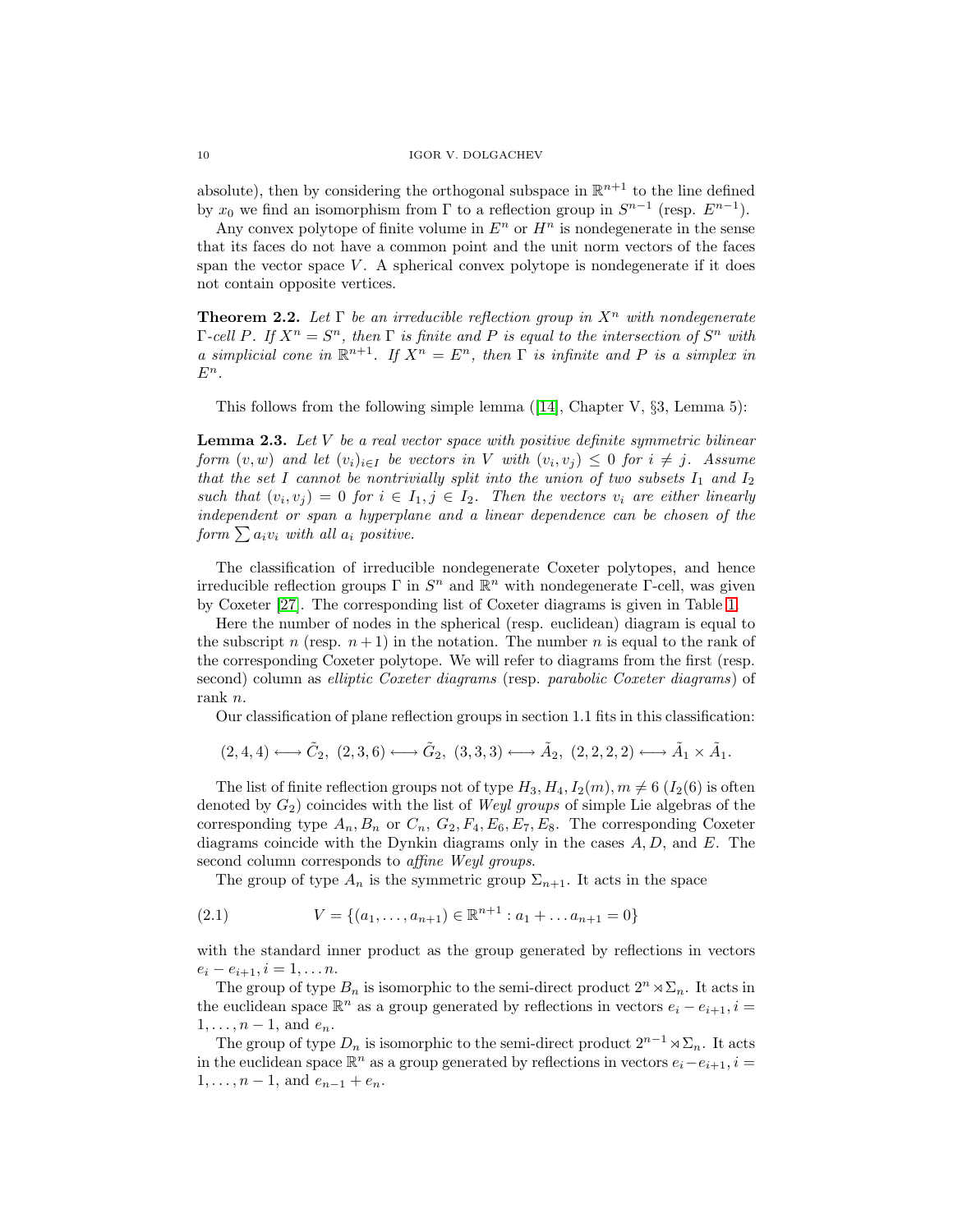<span id="page-10-0"></span>

TABLE 1. Spherical and euclidean real reflection groups

A discrete group  $\Gamma$  of motions in  $X^n$  admitting a fundamental domain of finite volume (resp. compact) is said to be of finite covolume (resp. cocompact).[2](#page-10-1) Obviously, a simplex in  $S<sup>n</sup>$  or  $E<sup>n</sup>$  is compact. Thus the previous list gives a classification of irreducible reflection groups of finite covolume in  $E<sup>n</sup>$  and  $S<sup>n</sup>$ . They are

The classification of reflection groups of finite covolume in  $H<sup>n</sup>$  is known only for  $n = 2$  (H. Poincaré) and  $n = 3$  (E. Andreev [\[5\]](#page-54-6)). It is known that they do not exist if  $n \ge 996$  ([\[65\]](#page-56-5), [\[66\]](#page-56-6), [\[95\]](#page-57-6)) and even if  $n > 300$  (see the announcement in [\[87\]](#page-57-2)). There are no cocompact reflection groups in  $H^n$  for  $n \geq 30$  [\[116\]](#page-58-8).

are automatically cocompact.

<span id="page-10-2"></span>One can give the following description of Coxeter diagrams defining reflection groups of cofinite volume (see [\[112\]](#page-58-3)).

**Proposition 2.4.** A reflection group  $\Gamma$  in  $H^n$  is of finite covolume if and only if any elliptic subdiagram of rank  $n - 1$  of its Coxeter diagram can be extended in

<span id="page-10-1"></span><sup>2</sup>If Γ is realized as a discrete subgroup of a Lie group that acts properly and transitively on  $\mathcal{X}^n,$  then this terminology agrees with the terminology of discrete subgroups of a Lie group.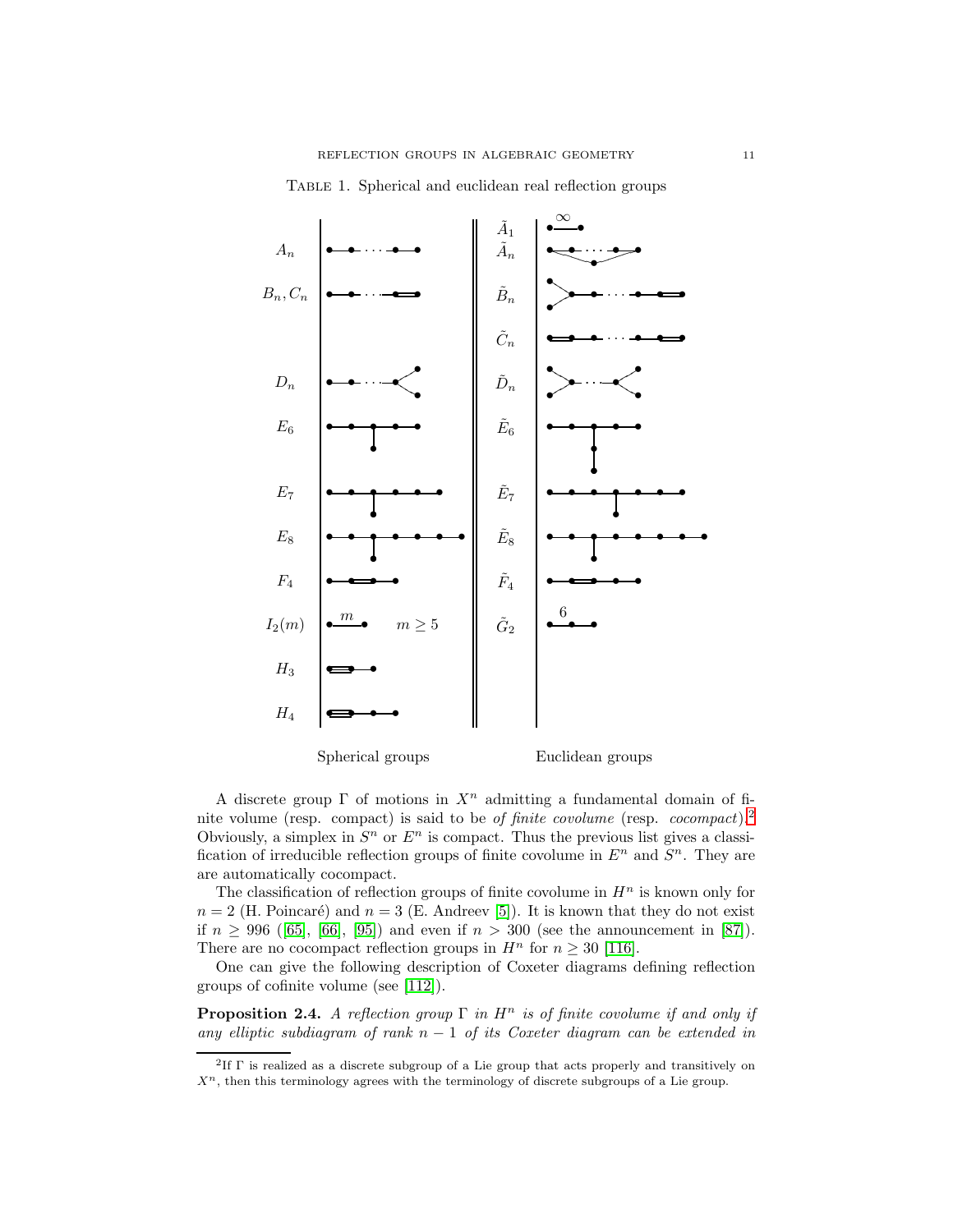exactly two ways to an elliptic subdiagram of rank n or a parabolic subdiagram of rank  $n-1$ . Moreover,  $\Gamma$  is cocompact if the same is true but there are no parabolic subdiagrams of rank  $n-1$ .

The geometric content of this proposition is as follows. The intersection of hyperplanes defining an elliptic subdiagram of rank  $n - 1$  is of dimension 1 (a onedimensional facet of the polytope). An elliptic subdiagram (resp. parabolic) of rank n defines a proper (resp. improper) vertex of the polytope. So, the proposition says that  $\Gamma$  is of finite covolume if and only if each one-dimensional facet joins precisely two vertices, proper or improper.

2.4. **Coxeter groups.** Recall that a Coxeter group is a group W admitting an ordered set of generators S of order 2 with defining relations

$$
(ss')^{m(s,s')} = 1, \ s, s' \in S,
$$

where  $m(s, s')$  is the order of the product ss' (the symbol  $\infty$  if the order is infinite). The pair  $(W, S)$  is called a *Coxeter system*.

The Coxeter graph of  $(W, S)$  is the graph whose vertices correspond to S and any two different vertices are connected by  $m(s, s') - 2$  edges or by an edge labeled with  $m(s, s') - 2$  or a thick edge if  $m(s, s') = \infty$ . We say that  $(W, S)$  is *irreducible* if the Coxeter graph is connected.

One proves the following theorem (see [\[112\]](#page-58-3)).

**Theorem 2.5.** Let P be a nondegenerate Coxeter polytope of finite volume in  $X^n$ and  $\Gamma(P)$  be the corresponding reflection group. The pair  $(\Gamma(P), S)$ , where S is the set of reflections with respect to the set of faces of  $P$  is a Coxeter system. Its Coxeter graph is equal to the Coxeter diagram of P, and the Gram matrix of P is equal to the matrix

<span id="page-11-1"></span>(2.2) 
$$
(-\cos \frac{\pi}{m(s, s')})_{(s, s') \in S \times S}.
$$

The converse is partially true. The following facts can be found in [\[14\]](#page-54-5). Let  $(W, S)$  be an irreducible Coxeter system with no  $m(s, s')$  equal to  $\infty$ . One considers the linear space  $V = \mathbb{R}^S$  and equips it with a symmetric bilinear form B defined by

<span id="page-11-0"></span>.

(2.3) 
$$
B(e_s, e_{s'}) = -\cos\frac{\pi}{m(s, s')}
$$

Assume that B is positive definite  $((W, S)$  is *elliptic*). Then W is finite and isomorphic to a reflection group Γ in the spherical space  $S<sup>n</sup>$ , where  $n+1=$   $\#S-1$ . The corresponding Γ-cell can be taken as the intersection of the sphere with the simplex in  $\mathbb{R}^{n+1}$  with facets orthogonal to the vectors  $e_s$ .

Assume that  $B$  is degenerate and semipositive definite  $((W, S)$  is parabolic). Then its radical  $V_0$  is one-dimensional and is spanned by a unique vector  $v_0 =$  $\sum a_s e_s$  satisfying  $a_s > 0$  for all s and  $\sum a_s = 1$ . The group W acts naturally as a reflection group  $\Gamma$  in the affine subspace  $E^n = \{ \phi \in V^* : \phi(v_0) = 1 \}$  with the associated linear space  $(V/V_0)^*$ . The corresponding Γ-cell has  $n + 1$  facets orthogonal to the vectors  $e_s$  and is a simplex in affine space.

Assume that  $B$  is nondegenerate, indefinite and  $W$  is of cofinite volume in the orthogonal group of  $B((W, S)$  is *hyperbolic*). In this case the signature of  $B$  is equal to  $(n-1,1)$  and  $C = \sum_{s \in S} \mathbb{R}_+e_s$  is contained in one of the two connected components of the set  $\{x \in E : \overline{B}(x, x) < 0\}$ . Let  $H^n$  be the hyperbolic space equal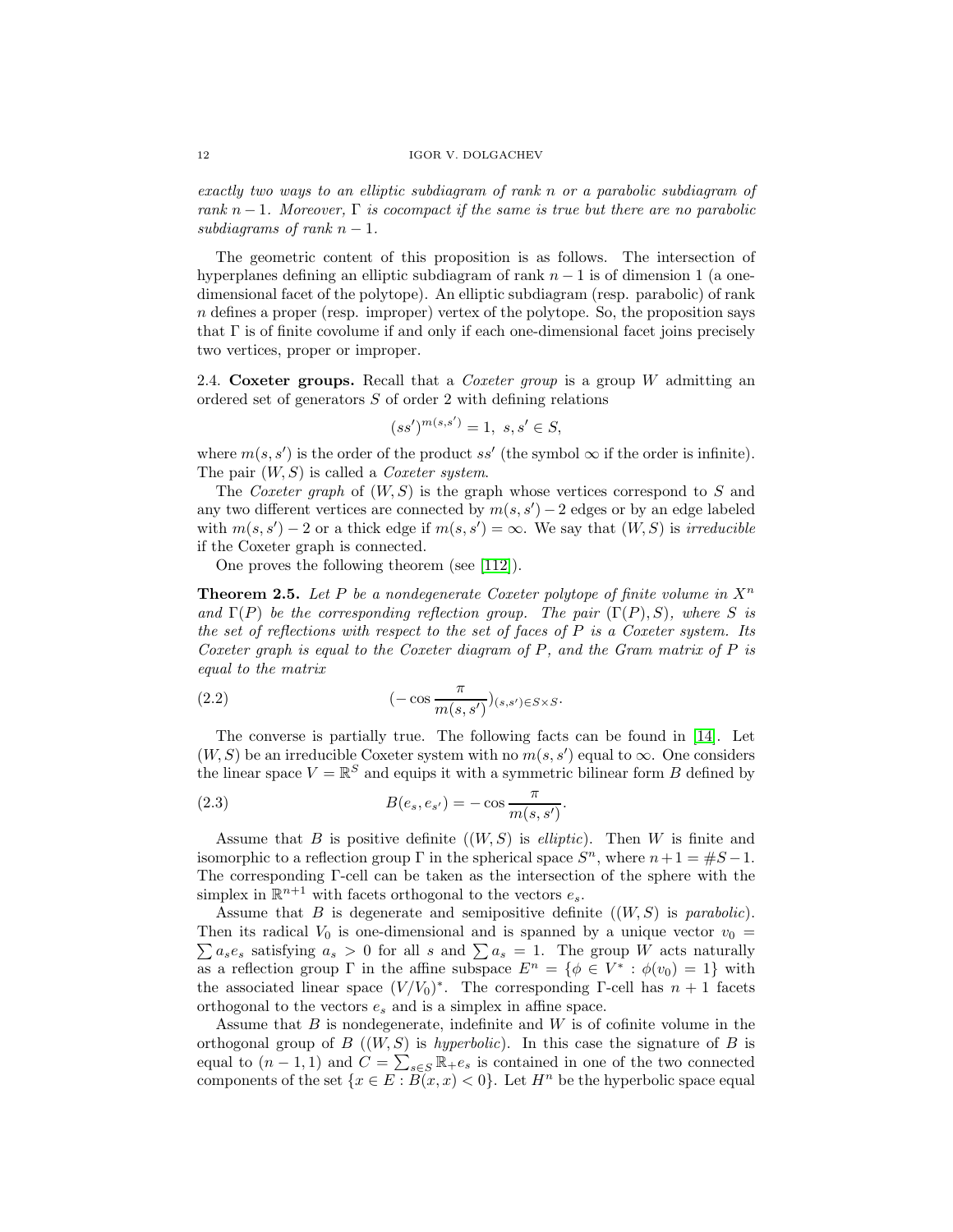to the image of this component in  $\mathbb{P}(E)$ . Then the action of W in  $H^n$  is isomorphic to a reflection group Γ. A Γ-cell can be chosen to be the image of the closure  $\overline{C}$  of C in  $\mathbb{P}(E)$ .

In all cases the Coxeter diagram of a Γ-cell coincides with the Coxeter graph of  $(W, S)$ . We will call the matrix given by  $(2.3)$  the Gram matrix of  $(W, S)$ .

Remark 2.6. Irreducible reflection groups in  $S<sup>n</sup>$  and  $E<sup>n</sup>$  correspond to elliptic or parabolic irreducible Coxeter systems. Hyperbolic Coxeter systems define Coxeter simplices in  $H<sup>n</sup>$  of finite volume. Their Coxeter diagrams are called *quasi-Lanner* [\[120\]](#page-59-0) or hyperbolic [\[14\]](#page-54-5). They are characterized by the condition that each of its proper subdiagrams is either elliptic or parabolic. If no parabolic subdiagram is present, then the simplex is compact and the diagram is Lanner or compact hyperbolic. The complete list of hyperbolic Coxeter diagrams can be found in [\[120\]](#page-59-0) or [\[58\]](#page-56-7).

<span id="page-12-2"></span>**Example 2.7.** Let  $W(p,q,r), 1 \leq p \leq q \leq r$ , be the Coxeter group with Coxeter graph of type  $T_{p,q,r}$  given in Figure [7.](#page-12-0)



<span id="page-12-0"></span>Figure 7.

Then

•  $W(p,q,r)$  is of elliptic type if and only if

 $(p,q,r) = (1,q,r), (2, 2, r), (2, 3, 3), (2, 3, 4), (2, 3, 5);$ 

•  $W(p,q,r)$  is of parabolic type if and only if

$$
(p, q, r) = (2, 4, 4), (2, 3, 6), (3, 3, 3);
$$

•  $W(p,q,r)$  is of hyperbolic type if and only if

 $(p,q,r) = (3, 4, 4), (2, 4, 5), (2, 3, 7).$ 

# <span id="page-12-1"></span>3. Linear reflection groups

3.1. **Pseudo-reflections.** Let  $E$  be a vector space over any field  $K$ . A *pseudo*reflection in E is a linear invertible transformation  $s: E \to E$  of finite order greater than 1 which fixes pointwise a hyperplane. A reflection is a diagonalizable pseudoreflection. A pseudo-reflection is a reflection if and only if its order is coprime to the characteristic of K.

Let v be an eigenvector of a reflection s of order d. Its eigenvalue  $\eta$  different from 1 is a dth root of unity  $\eta \neq 1$ . We can write s in the form

$$
(3.1) \t\t s(x) = x - \ell(x)v
$$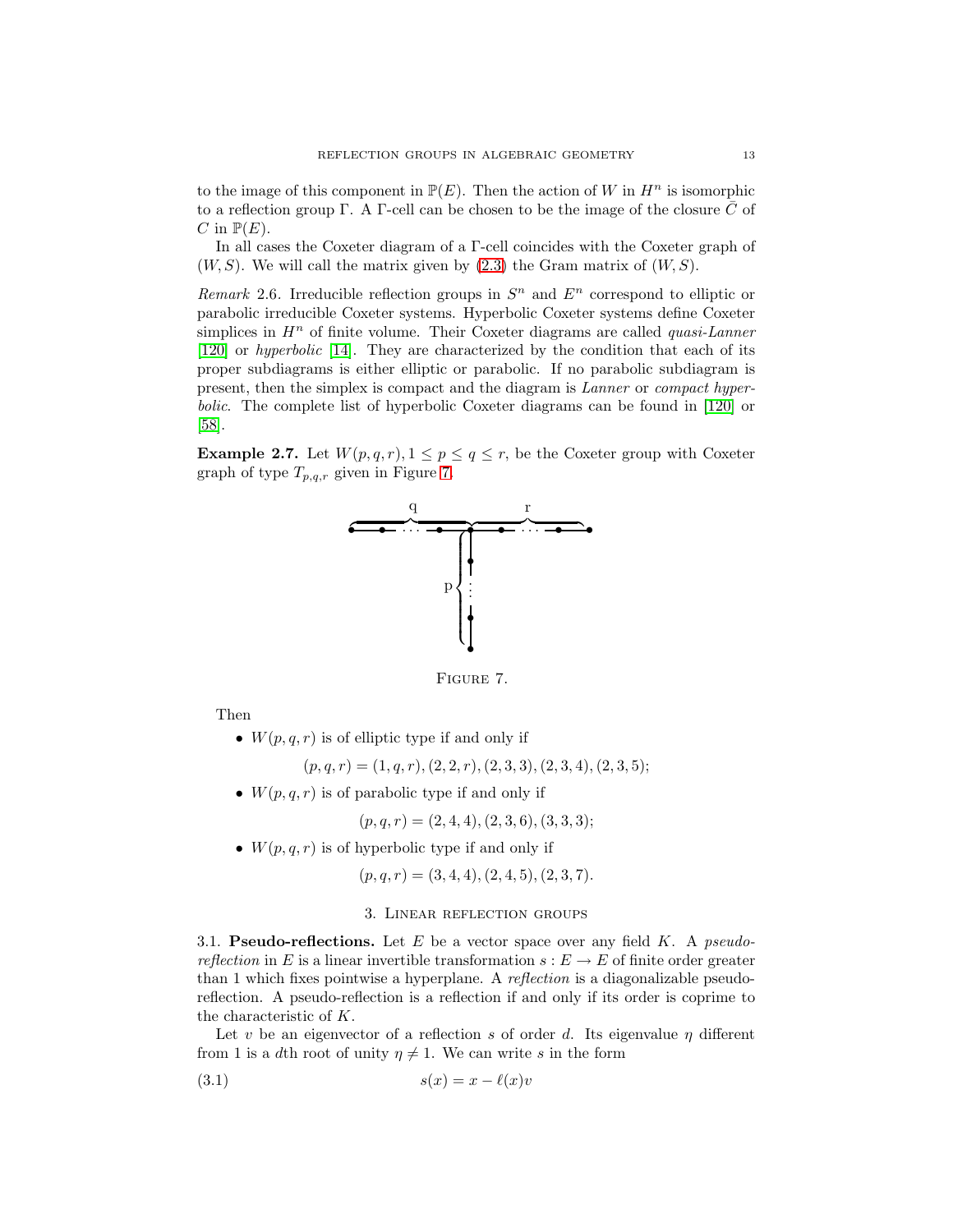for some linear function  $\ell : E \to K$ . Its zeroes define the hyperplane of fixed points of s, the reflection hyperplane. Taking  $x = v$  we obtain  $\ell(v) = 1 - \eta$ . This determines  $\ell$  uniquely when v is fixed; we denote it by  $\ell_v$ .

A pseudo-reflection (reflection) subgroup of  $GL(E)$  is a subgroup generated by pseudo-reflections (reflections).

Assume that we are given an automorphism  $\sigma$  of K whose square is the identity. We denote its value on an element  $\lambda \in K$  by  $\lambda$ . Let  $B: E \times E \to K$  be a  $\sigma$ -hermitian form on E; i.e. B is K-linear in the first variable and satisfies  $B(x, y) = B(y, x)$ .

Let  $U(E, B, \sigma)$  be the unitary group of B, i.e. the subgroup of K-linear transformations of E which preserve B. A pseudo-reflection subgroup in  $GL(E)$  is a unitary pseudo-reflection group if it is contained in a unitary group  $U(E, B, \sigma)$  for some  $\sigma$ , B and for any reflection [\(3.1\)](#page-12-1) one can choose a vector v with  $B(v, v) \neq 0$ .

The additional condition implies that

(3.2) 
$$
\ell_v(x) = \frac{(1-\eta)B(x,v)}{B(v,v)} \text{ for all } x \in V.
$$

In particular, the vector v is orthogonal to the hyperplane  $\ell_v^{-1}(0)$ .

<span id="page-13-0"></span>Finite reflection groups are characterized by the following property of its algebra of invariant polynomials ([\[14\]](#page-54-5), Chapter V, §5, Theorem 4).

**Theorem 3.1.** A finite subgroup G of  $GL(E)$  of order prime to char(K) is a reflection group if and only if the algebra  $S(E)^G$  of invariants in the symmetric algebra of E is isomorphic to a polynomial algebra.

In the case  $K = \mathbb{C}$  this theorem was proven by Shephard and Todd [\[102\]](#page-58-5), and in the case of arbitrary characteristic but for groups generated by reflections of order 2, it was proven by C. Chevalley [\[19\]](#page-54-7).

We will be concerned with the case where  $K = \mathbb{R}$  and  $\sigma = id_E$  or  $K = \mathbb{C}$  and  $\sigma$ is the complex conjugation. In the real case a reflection is necessarily of order 2.

Let G be a finite reflection subgroup of  $GL(E)$ . By taking some positive definite symmetric bilinear (resp. hermitian) form and averaging it, we see that  $G$ is conjugate in  $GL(E)$  to a unitary reflection group. In fact, under isomorphism from E to the standard euclidean (resp. unitary) space  $\mathbb{R}^n$  (resp.  $\mathbb{C}^n$ ), the group G is isomorphic to a reflection subgroup of  $O(n)$  (resp.  $U(n)$ ). In the real case G becomes isomorphic to a reflection group in  $S^{n-1}$  and hence is isomorphic to the product of irreducible reflection spherical groups.

An example of an infinite real reflection group in  $\mathbb{R}^{n+1}$  is a reflection group in the hyperbolic space  $H^n$ . It is an orthogonal reflection group with respect to a symmetric bilinear form of signature  $(n, 1)$ .

3.2. **Finite complex linear reflection groups.** They were classified by Shephard and Todd [\[102\]](#page-58-5). Table [2](#page-14-0) gives the list of irreducible finite linear reflection groups (in the order given by Shephard-Todd; see also the table in [\[62\]](#page-56-8), p. 166). The last column in the table gives the degrees of the generators of the algebra  $S(E)^G$ .

The group  $G(m,p,n)$  is equal to the semi-direct product  $A(m,n,p) \rtimes \Sigma_n$ , where  $A(m,n,p)$  is a diagonal group of  $n \times n$ -matrices with mth roots of unity at the diagonal whose product is an  $\left(\frac{m}{p}\right)$ th root of unity. The semi-direct product is defined with respect to the action of  $\Sigma_n$  by permuting the columns of the matrices.

Groups 3-22 are some extensions of binary polyhedral groups (i.e. finite subgroups of  $SL(2,\mathbb{C})$ .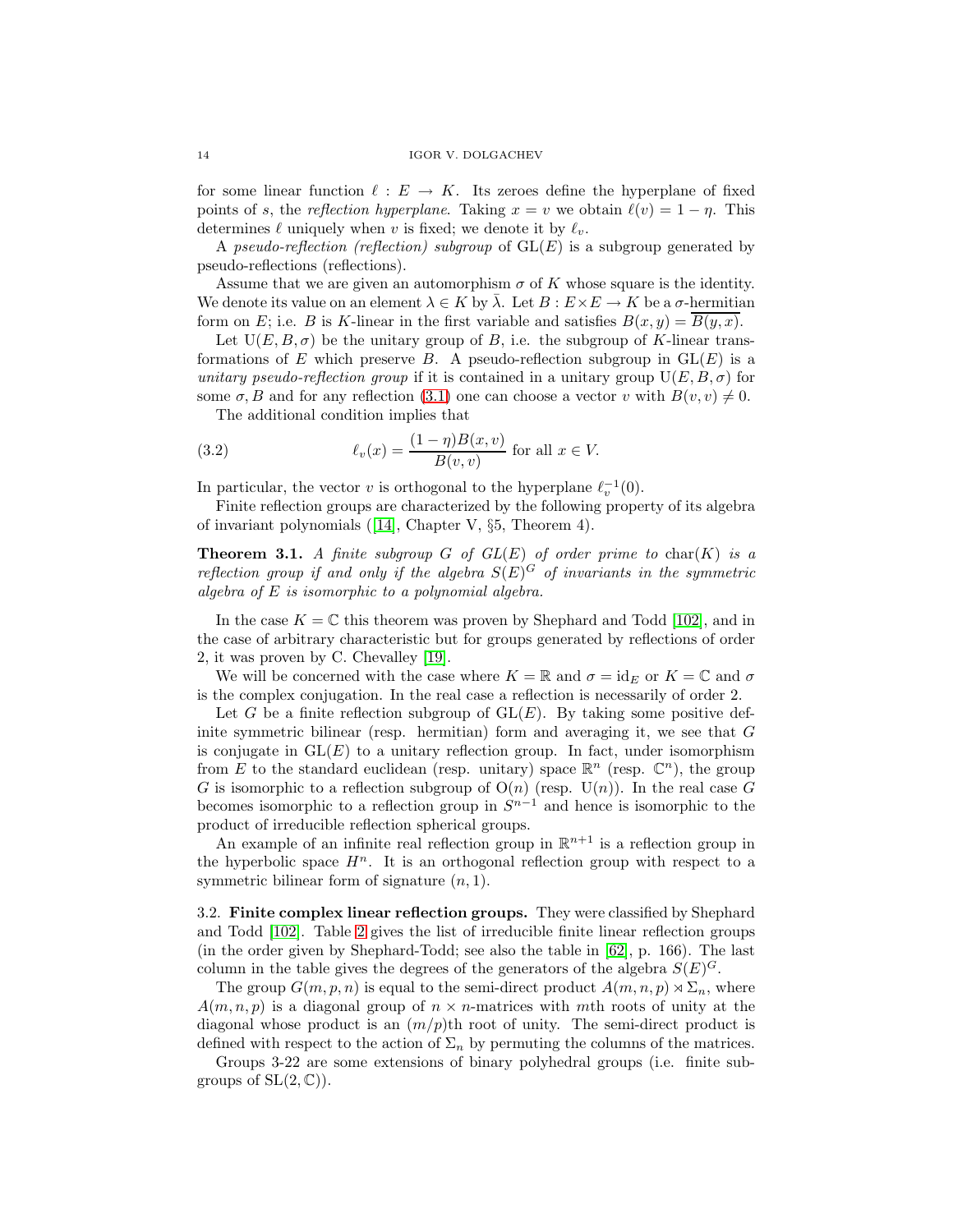| Number          | Name                               | Order                 | $\dim E$         | Degrees                               |
|-----------------|------------------------------------|-----------------------|------------------|---------------------------------------|
| $\overline{1}$  | $A_n = \sum_{n+1}$                 | $(n+1)!$              | $\boldsymbol{n}$ | $\overline{2,3,\ldots,n+1}$           |
| $\overline{2}$  | G(m,p,n)                           | $\overline{m^n n!}/p$ | $\boldsymbol{n}$ | $\overline{m,m+1,\ldots,(n-1)m,mn/p}$ |
| $\overline{3}$  | $\overline{m}$                     | $\boldsymbol{m}$      | 1                | $\boldsymbol{m}$                      |
| $\overline{4}$  | 3[3]3                              | 24                    | $\overline{2}$   | 4,6                                   |
| $\overline{5}$  | 3[4]3                              | $\overline{72}$       | $\overline{2}$   | 6,12                                  |
| $\overline{6}$  | 3[6]2                              | 48                    | $\overline{2}$   | $\overline{4,12}$                     |
| $\overline{7}$  | $\overline{<}3,3,3>_{2}$           | 144                   | $\overline{2}$   | 12,12                                 |
| 8               | 4[3]4                              | 96                    | $\overline{2}$   | 8,12                                  |
| $\overline{9}$  | 4[6]2                              | 192                   | $\overline{2}$   | 8,24                                  |
| 10              | 4[4]3                              | 288                   | $\overline{2}$   | 12,24                                 |
| $\overline{11}$ | $\overline{<4,3,2>}$ <sub>12</sub> | 576                   | $\overline{2}$   | 24,24                                 |
| 12              | GL(2,3)                            | 48                    | $\overline{2}$   | 6,8                                   |
| 13              | $\overline{<4,3,2}>_2$             | 96                    | $\overline{2}$   | 8,12                                  |
| 14              | 3[8]2                              | 144                   | $\overline{2}$   | 6,24                                  |
| $\overline{15}$ | $\overline{<4,3,2>}_{6}$           | 288                   | $\overline{2}$   | 12,24                                 |
| 16              | 5 3 5                              | 600                   | $\overline{2}$   | 20,30                                 |
| 17              | 5 6 2                              | 1200                  | $\overline{2}$   | 20,60                                 |
| 18              | 5[4]3                              | 1800                  | $\overline{2}$   | 60,60                                 |
| 19              | $\overline{<5,3,2>}_{30}$          | 3600                  | $\overline{2}$   | 60,60                                 |
| 20              | 3 5 3                              | $\overline{360}$      | $\overline{2}$   | 12,30                                 |
| 21              | 3[10]2                             | 720                   | $\overline{2}$   | 12,60                                 |
| 22              | $\overline{<5,3,2>2}$              | $\overline{240}$      | $\overline{2}$   | 12,20                                 |
| 23              | $\overline{H}_3$                   | 120                   | $\overline{3}$   | 2,6,10                                |
| $\overline{24}$ | $J_3(4)$                           | 336                   | $\overline{3}$   | 4,6,14                                |
| 25              | $\scriptstyle L_3$                 | 648                   | $\overline{3}$   | 6,9,12                                |
| 26              | $\overline{M_3}$                   | 1296                  | $\overline{3}$   | 6,12,18                               |
| $\overline{27}$ | $J_3(5)$                           | 2160                  | $\overline{3}$   | 6,12,30                               |
| 28              | $\overline{F}_4$                   | 1152                  | $\overline{4}$   | 2,6,8,12                              |
| 29              | $\overline{N}_4$                   | 7680                  | $\overline{4}$   | 4,8,12,20                             |
| 30              | $\overline{H}_4$                   | 14,440                | $\overline{4}$   | 2,12,20,30                            |
| $\overline{31}$ | $\overline{EN}_4$                  | $64 \cdot 6!$         | $\overline{4}$   | $8,\overline{12,20,24}$               |
| 32              | $\overline{L}_4$                   | $216 \cdot 6!$        | $\overline{4}$   | 12,18,24,30                           |
| 33              | $\overline{K}_5$                   | $72 \cdot 6!$         | $\overline{5}$   | $\overline{4,6,10,12}, 18$            |
| 34              | $K_6$                              | $108 \cdot 9!$        | $\overline{5}$   | 4,6,10,12,18                          |
| $\overline{35}$ | $E_6$                              | $72 \cdot 6!$         | $\overline{6}$   | 2,5,6,8,9,12                          |
| 36              | $\overline{E_7}$                   | $8 \cdot 9!$          | $\overline{7}$   | 2,6,8,10,12,14,18                     |
| $\overline{37}$ | $\overline{E_8}$                   | $192 \cdot 9!$        | 8                | 2,8,12,14,18,20,24,30                 |

<span id="page-14-0"></span>Table 2. Finite complex reflection groups

All real spherical irreducible groups are in the list. We have seen already the groups of types  $A_n$ ,  $E_6$ ,  $E_7$ ,  $E_8$ ,  $H_3$ ,  $H_4$ ,  $F_4$ . The groups of type  $B_n$  are the groups  $G(2, 1, n)$ . The groups of type  $D_n$  are the groups  $G(2, 2, n)$ . Finally, the groups of type  $I_2(m)$  are the groups  $G(m, m, 2)$ . These groups are distinguished from other groups by the property that one of invariant polynomials is of degree 2.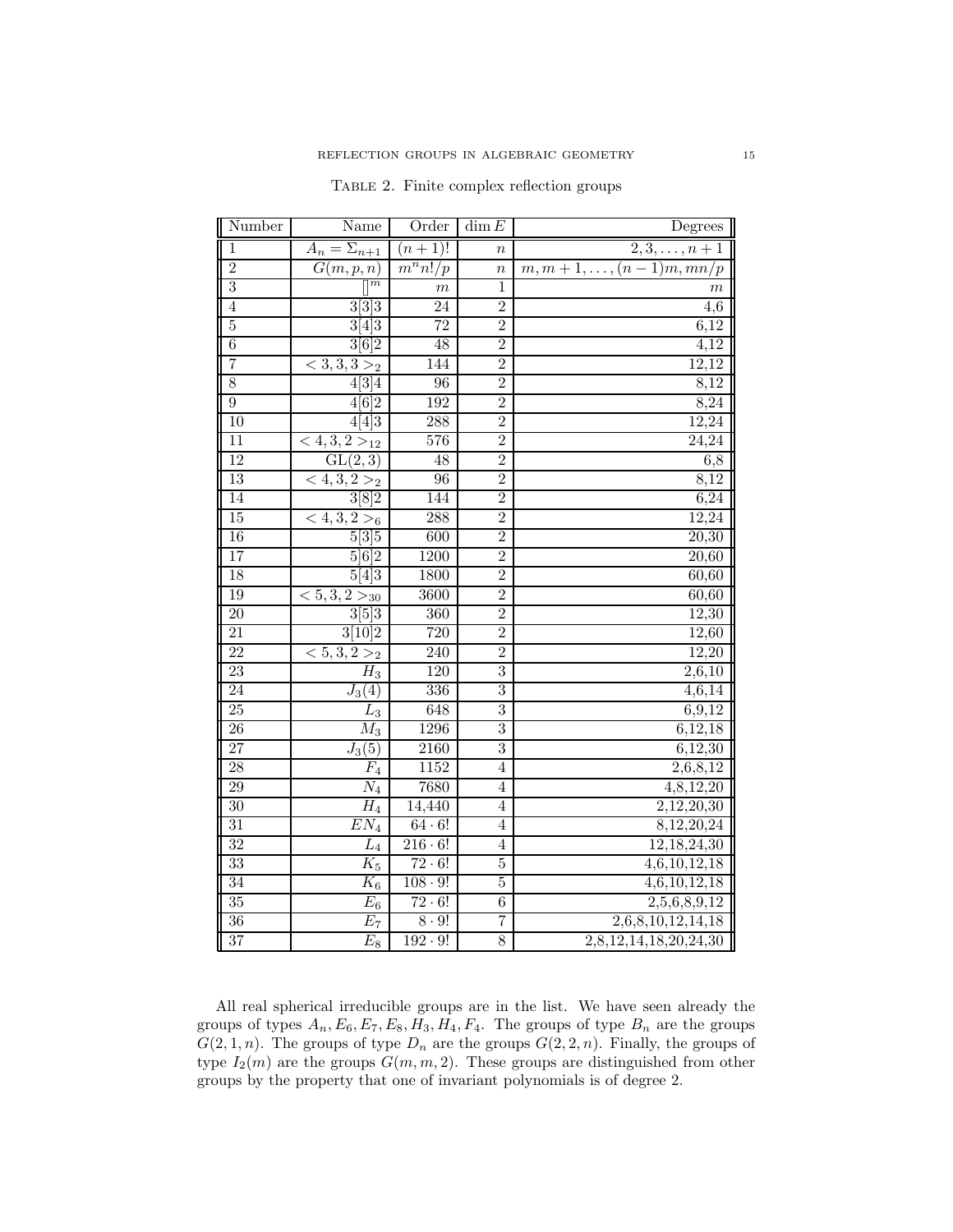3.3. **Complex crystallographic reflection groups.** A complex analog of a space of constant curvature is a simply connected complex K¨ahler manifold of constant holomorphic curvature (*complex space form*). There are three types of such spaces (see [\[60\]](#page-56-9)):

- $E_{\mathbb{C}}^n$ , the *n*-dimensional affine space equipped with the standard hermitian form  $|z|^2 = \sum |z_i|^2$ . It is a homogeneous space  $(\mathbb{C}^n \rtimes \mathrm{U}(n))/\mathrm{U}(n)$ ;
- $\mathbb{P}^n(\mathbb{C})$ , the *n*-dimensional complex projective space equipped with the standard Fubini-Study metric. It is a homogeneous space  $PU(n+1)/U(n)$ .
- $H_{\mathbb{C}}^{n} = \{z \in \mathbb{C}^{n} : |z| < 1\}$ , the *n*-dimensional *complex hyperbolic space*. The hermitian metric on  $H_{\mathbb{C}}^{n}$  is defined by

$$
\frac{1}{1-|z|^2} \left( \sum_{i=1}^n z_i d\bar{z}_i + \bar{z}_i dz_i \right) + (1-|z|^2) \sum_{i=1}^n dz_i d\bar{z}_i.
$$

They are simply connected hermitian complex homogeneous manifolds of dimension n with isotropy subgroups equal to the unitary group  $U(n)$ .

The complex hyperbolic space has a model in complex projective space  $\mathbb{P}^n(\mathbb{C})$ equal to the image of the subset

$$
C = \{ (z_0, z_1, \dots, z_n) \in \mathbb{C}^{n+1} : -|z_0|^2 + |z_1|^2 + \dots + |z_n|^2 < 0 \}.
$$

The unitary group  $U(n + 1)$  of the hermitian form  $-|z_0|^2 + |z_1|^2 + ... + |z_n|^2$  of signature  $(n, 1)$  acts transitively on  $H^n_{\mathbb{C}}$  with isotropy subgroup  $U(n)$ . It defines a transitive action of  $PU(n, 1) = U(n, 1)/U(1)$  with isotropy subgroups isomorphic to  $U(n)$ .

Let  $X_{\mathbb{C}}^n$  be an *n*-dimensional complex space form. A reflection in  $X_{\mathbb{C}}^n$  is a holomorphic isometry whose set of fixed points is a hypersurface. A reflection group is a discrete group of holomorphic automorphisms generated by reflections. A reflection group  $\Gamma$  of  $X_{\mathbb{C}}^n = \mathbb{P}^n(\mathbb{C})$  (resp.  $H_{\mathbb{C}}^n$ ) can be centrally extended to a reflection subgroup of  $U(n)$  (resp.  $U(n, 1)$ ) such that over every reflection lies a linear reflection.

A reflection group of  $E_{\mathbb{C}}^n$  is a discrete subgroup of  $\mathbb{C}^n \rtimes \mathrm{U}(n)$  which is generated by affine reflections. It can be considered as a linear reflection group in a complex vector space V of dimension  $n + 1$  equipped with a hermitian form of Sylvester signature  $(t_+, t_-, t_0) = (n, 0, 1)$ . We take for  $E_{\mathbb{C}}^n$  the affine subspace of the dual linear space  $V^*$  of linear functions  $\phi \in V^*$  satisfying  $\phi(v) = 1$ , where v is a fixed nonzero vector in  $V^{\perp}$ . The corresponding linear space is the hyperplane  $\{\phi \in V^* :$  $\phi(v)=0$ .

A reflection group  $\Gamma$  of cofinite volume in  $E_{\mathbb{C}}^n$  or  $H_{\mathbb{C}}^n$  is called a *complex crys*tallographic group (affine, hyperbolic). If  $X_{\mathbb{C}}^n = \mathbb{P}^n(\mathbb{C})$ , it is a finite group defined by a finite linear complex reflection group in  $\mathbb{C}^{n+1}$ . If  $X_{\mathbb{C}}^n = E_{\mathbb{C}}^n$ , then  $\Gamma$  leaves invariant a lattice  $\Lambda \subset \mathbb{C}^n$  of rank  $2n$  (so that  $\mathbb{C}^n/\Lambda$  is a compact complex *n*-torus) and  $\text{Lin}(\Gamma)$  is a finite subgroup of  $U(n)$ . This implies that  $\Gamma$  is also cocompact.

If  $X_{\mathbb{C}}^n = \mathbb{P}^n(\mathbb{C})$ , then  $\Gamma$ , being a discrete subgroup of a compact Lie group  $PU(n + 1)$ , is finite and cocompact.

There is a classification of crystallographic reflection groups in  $E_{\mathbb{C}}^n$  (due to V. Popov [\[93\]](#page-57-3)).[3](#page-15-0)

First observe that any  $a \in E_{\mathbb{C}}^n$  defines a surjective homomorphism  $g \mapsto \bar{g}$  from the affine group to the linear group of the corresponding complex linear space V. We write any  $x \in E_{\mathbb{C}}^n$  in the form  $x = a + v$ , for a unique  $v \in V$ , and get

<span id="page-15-0"></span><sup>3</sup>According to [\[50\]](#page-55-4) some groups are missing in Popov's list.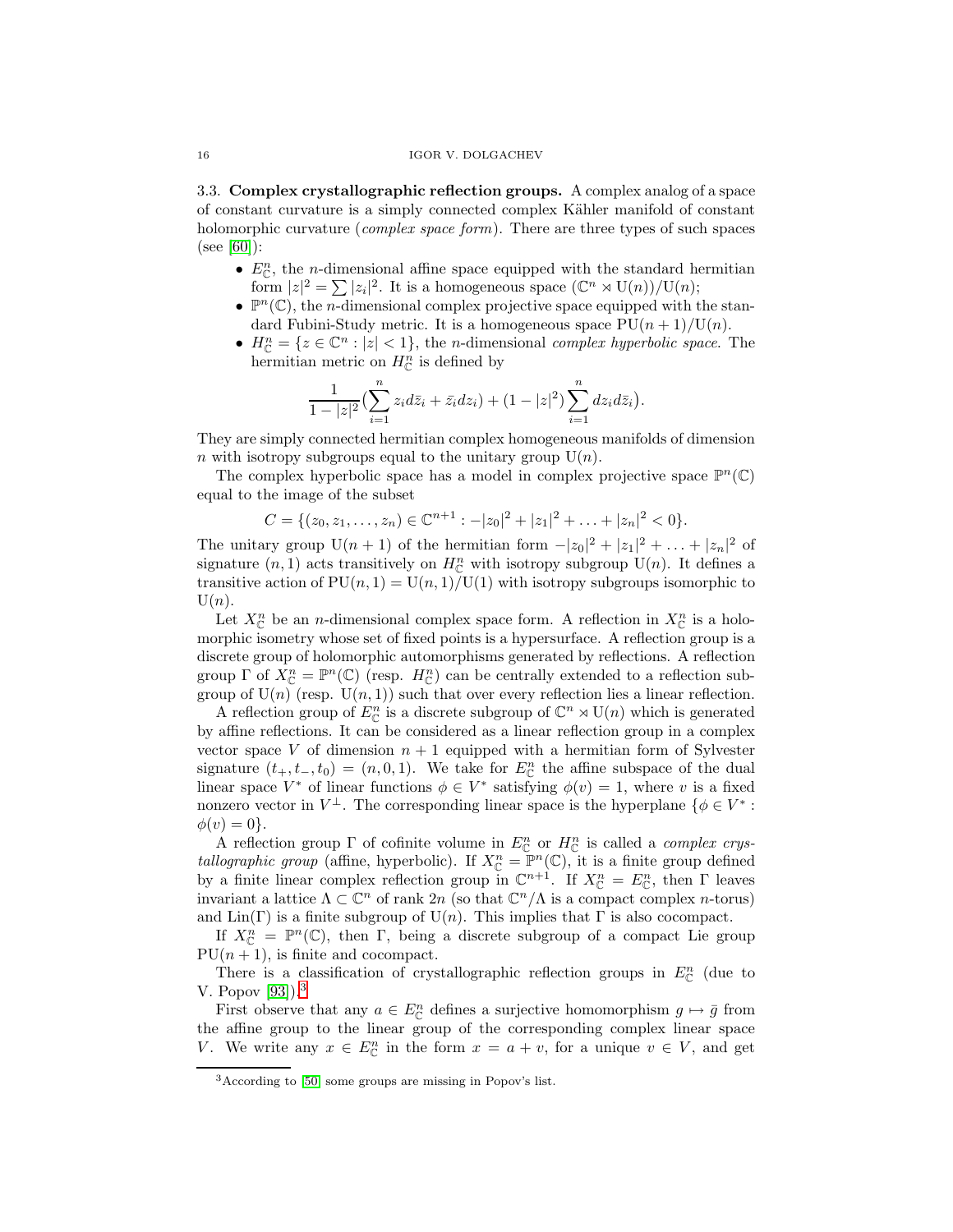$g(a + v) = g(a) + \overline{g}(v)$ . This definition of  $\overline{g}$  does not depend on the choice of a. In particular, choosing a on a reflecting affine hyperplane H, we see that  $\bar{q}$  is a linear reflection which fixes  $H - a$ . This implies that the image of a crystallographic reflection subgroup  $\Gamma$  of  $\mathbb{C}^n \rtimes \mathrm{U}(n)$  is a finite reflection subgroup of  $\mathrm{U}(n)$ .

**Theorem 3.2.** Let G be a finite irreducible reflection group in  $U(n)$ . Then the following properties are equivalent:

- (i) there exists a complex reflection group  $\Gamma$  in  $E_{\mathbb{C}}^n$  with linear part G;
- (ii) there exists a G-invariant lattice  $\Lambda \subset E_{\mathbb{C}}^n$  of rank  $2n$ ;
- (iii) the number of the group G in Table [2](#page-14-0) is  $1, 2(m = 2, 3, 4, 6), 3(m = 2, 3, 4, 6)$ ,  $4, 5, 8, 12, 24 - 29, 31 - 37.$

If G is not of type  $G(4, 2, n), n \geq 4$  (number 2), or  $GL(2, 3)$  (type 12) or  $EN_4$ (number 31),<sup>[4](#page-16-0)</sup> then  $\Gamma$  is equal to the semi-direct product  $\Lambda \rtimes G$ . In the exceptional cases,  $\Gamma$  is either the semi-direct product or some nontrivial extension of G with normal subgroup Λ.

A table in [\[93\]](#page-57-3) describes all possible lattices and the extensions for each G as above.

Recall from Theorem [3.1](#page-13-0) that the algebra of invariant polynomials of a finite complex reflection group Γ in  $\mathbb{C}^n$  is a polynomial algebra. This can be restated as follows. One considers the induced action of  $\Gamma$  in  $\mathbb{P}^{n-1}(\mathbb{C})$  and the orbit space  $\mathbb{P}^{n-1}(\mathbb{C})/\Gamma$  which exists as a projective algebraic variety. Now the theorem asserts that this variety is isomorphic to a weighted projective space  $\mathbb{P}(q_1,\ldots,q_n)$ ,<sup>[5](#page-16-1)</sup> where the weights are equal to the degrees of free generators of the invariant algebra. The following is an analog of Theorem [3.1](#page-13-0) for affine complex crystallographic groups due to Bernstein-Shwarzman [\[11\]](#page-54-8) and Looijenga [\[75\]](#page-56-10).

<span id="page-16-2"></span>**Theorem 3.3.** Assume that the linear part of a complex crystallographic group  $\Gamma$  is a complexification of a real finite reflection group W. Then the orbit space  $E_{\mathbb{C}}^{n}/\Gamma$  exists as an algebraic variety and is isomorphic to a weighted projective space  $\mathbb{P}(q_0,\ldots,q_n)$ , where the weights are explicitly determined by W.

It is conjectured that the same is true without additional assumption on the linear part.

**Example 3.4.** Let G be a finite complex reflection group arising from the complexification of a real reflection group  $G_r$ . Any such group is realized as the linear part of a complex crystallographic group  $\Gamma$  in affine space and  $\Gamma$  is the semi-direct product of G and a G-invariant lattice. Suppose  $G_r$  is of  $ADE$  type. Let  $e_1, \ldots, e_n$ be the norm vectors of the Coxeter polytope in  $\mathbb{R}^n$ . For any  $\tau = a + bi, b > 0$ , consider the lattice  $\Lambda_{\tau}$  in  $\mathbb{C}^n$  spanned by the vectors  $e_i$  and  $\tau e_i$ . This is a G-invariant lattice and every G-invariant lattice is obtained in this way. Moreover  $\Lambda_{\tau} = \Lambda_{\tau'}$  if and only if  $\tau$  and  $\tau'$  belong to the same orbit of the modular group PSL(2, Z) which acts on the upper halfplane  $\{z = a + bi \in \mathbb{C} : b > 0\}$  by the Möbius transformations  $z \mapsto (az+b)/(cz+d)$ . The linear part G is a finite group of automorphisms of the compex torus  $({\mathbb C}/\Lambda_\tau)^n$  with the orbit space  $({\mathbb C}/\Lambda_\tau)^n/G$  isomorphic to a weighted

<sup>&</sup>lt;sup>4</sup>Also  $G(6,6,n)$  as pointed out in [\[50\]](#page-55-4).

<span id="page-16-1"></span><span id="page-16-0"></span><sup>5</sup>This is the quotient of  $\mathbb{C}^n \setminus \{0\}$  by the action of  $\mathbb{C}^*$  defined in coordinates by  $(z_1,\ldots,z_n) \to$  $(\lambda^{q_1}z_1,\ldots,\lambda^{q_n}z_n).$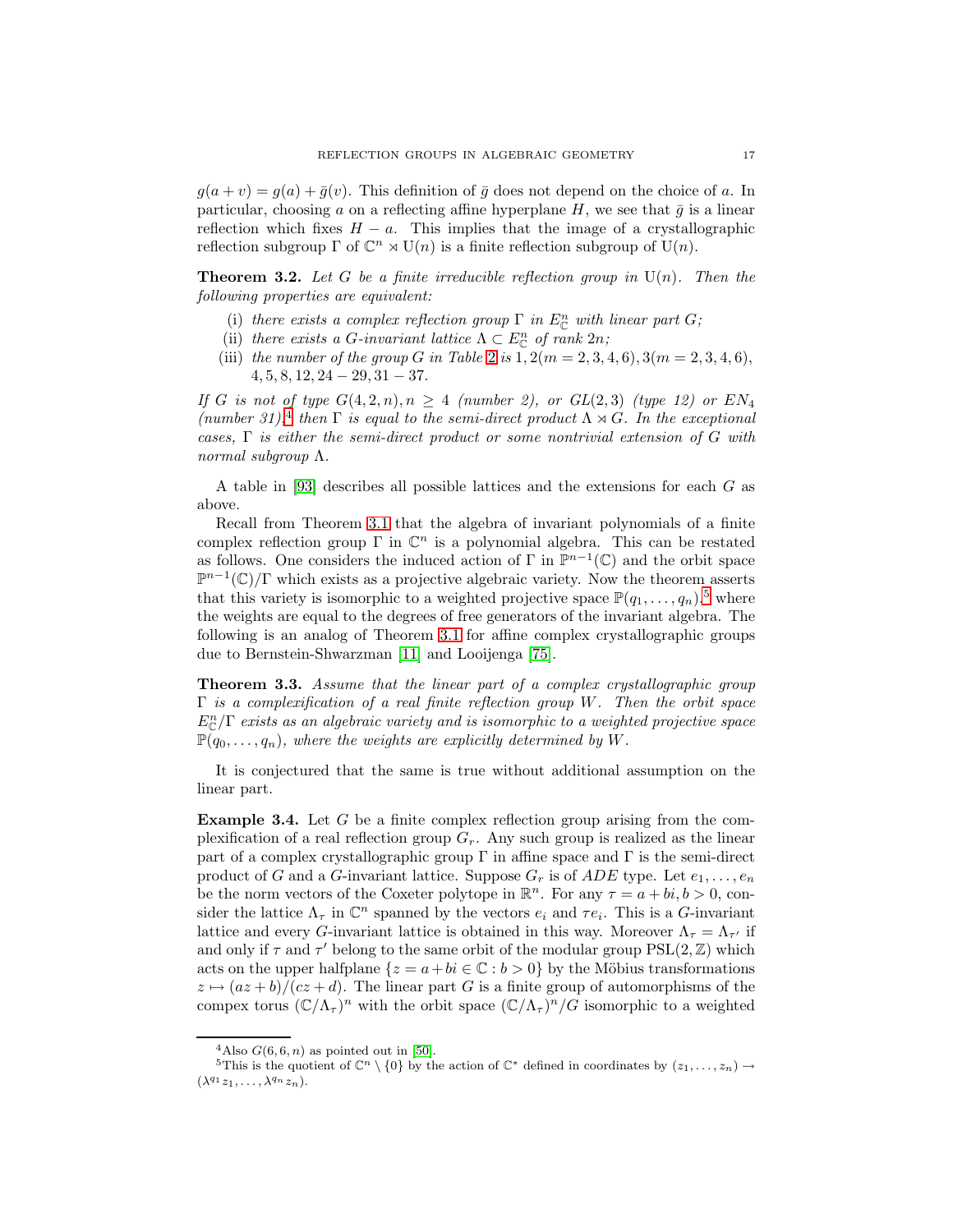projective space. In the case when  $G_r$  is the Weyl group of a simple simply connected Lie group  $H$ , this quotient is naturally isomorphic to the moduli space of principal H-bundles on the elliptic curve  $\mathbb{C}/\mathbb{Z} + \tau \mathbb{Z}$  (see [\[44\]](#page-55-6)).

Remark 3.5. If  $\Gamma$  is a real crystallographic group in affine space  $E^n$ , then its complexification is a complex noncrystallographic reflection group in  $E_{\mathbb{C}}^n$ . Every complex noncrystallographic reflection group in  $E_{\mathbb{C}}^n$  is obtained in this way (see [\[93\]](#page-57-3), 2.2).

We will discuss later a construction of complex crystallographic reflection groups in  $H_{\mathbb{C}}^n$  for  $n \leq 9$ . The largest known dimension n for which such groups exist is 13 ([\[3\]](#page-53-3)). It is believed that these groups occur only in finitely many dimensions.

# 4. Quadratic lattices and their reflection groups

4.1. **Integral structure.** Let Γ be an orthogonal linear reflection group in a real vector space  $V$  of dimension  $n$  equipped with a nondegenerate symmetric bilinear form of signature  $(n, 0)$  or  $(n-1, 1)$ . We assume that the intersection of its reflection hyperplanes is the origin. We say that  $\Gamma$  admits an *integral structure* if it leaves invariant a free abelian subgroup  $M \subset V$  of rank n generating V. In other words, there exists a basis  $(e_1, \ldots, e_n)$  in V such that  $\sum_{i=1}^n \mathbb{Z}e_i$  is  $\Gamma$ -invariant.

A linear reflection group admitting an integral structure is obviously a discrete subgroup of the orthogonal group  $O(V)$  and hence acts discretely on the corresponding space of constant curvature  $S^{n-1}$  or  $H^{n-1}$  (because the isotropy subgroups are compact subgroups of  $O(V)$ ). Thus Γ is a reflection group of  $S^{n-1}$  or  $H^{n-1}$ . By a theorem of Siegel [\[104\]](#page-58-9), the group  $O(M) = \{g \in O(V) : g(M) = M\}$  is of finite covolume in the orthogonal group  $O(V)$ ; hence  $\Gamma$  is of finite covolume if and only if it is of finite index in  $O(M)$ .

Let  $H \subset V$  be a reflection hyperplane in  $\Gamma$  and let  $e_H$  be an orthogonal vector to H. In the hyperbolic case we assume that H defines a hyperplane in  $H^{n-1}$ ; hence  $(e_H, e_H) > 0$ . The reflection  $r_H$  is defined by

<span id="page-17-0"></span>
$$
r_H(x) = x - \frac{2(x, \alpha_H)}{(\alpha_H, \alpha_H)} e_H
$$

for some vector  $\alpha_H$  proportional to  $e_H$ . Taking x from M we obtain that the vector  $\frac{2(x,\alpha_H)}{(\alpha_H,\alpha_H)}\alpha_H$  belongs to M. Replacing  $\alpha_H$  by proportional vector, we may assume that  $\alpha_H \in M$  and also that  $\alpha_H$  is a primitive vector in M (i.e.  $M/\mathbb{Z} \alpha_H$  is torsion-free). We call such a vector a *root vector* associated to  $H$ . The root vectors corresponding to the faces of a fundamental polytope are called the fundamental root vectors.

A root vector is uniquely defined by H up to multiplication by  $-1$ . Using the primitivity property of root vectors it is easy to see that, for all  $x \in M$ ,

$$
(4.1) \t2(x, \alpha) \in (\alpha, \alpha)\mathbb{Z}.
$$

In particular, if  $\alpha, \beta$  are not perpendicular root vectors, then  $2(\alpha, \beta)/(\beta, \beta)$  and  $2(\alpha,\beta)/(\alpha,\alpha)$  are nonzero integers, so that the ratio  $(\beta,\beta)/(\alpha,\alpha)$  is a rational number. If the Coxeter diagram is connected, we can fix one of the roots  $\alpha$  and multiply the quadratic form  $(x, x)$  on V by  $(\alpha, \alpha)^{-1}$  to assume that  $(\beta, \beta) \in \mathbb{Q}$  for all root vectors. This implies that the Gram matrix  $(e_i, e_j)$  of a basis of M has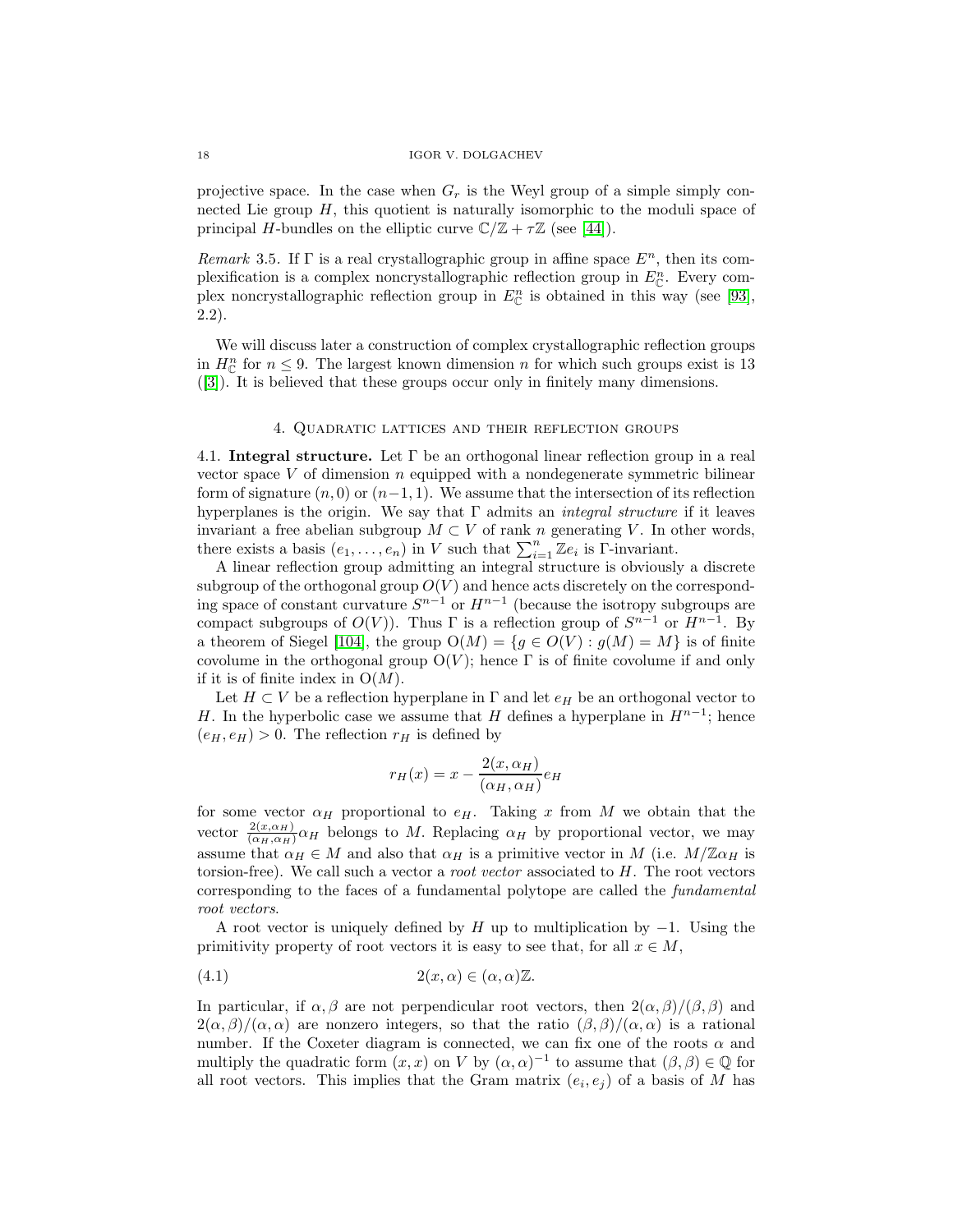<span id="page-18-2"></span>entries in Q. Multiplying the quadratic form by an integer, we may assume that it is an integral matrix; hence

(4.2) 
$$
(x, y) \in \mathbb{Z}, \text{ for all } x, y \in M.
$$

<span id="page-18-1"></span>**Example 4.1.** Let Γ be an irreducible finite real reflection group whose Dynkin diagram does not contain multiple edges (i.e. of types  $A, D, E$ ). Let  $(\alpha_1, \ldots, \alpha_n)$ be the unit norm vectors of its fundamental Coxeter polytope and let  $M \subset V$  be the span of these vectors. If we multiply the inner product in  $V$  by 2, we obtain  $(\alpha_i, \alpha_j) = -2 \cos \frac{\pi}{m_{ij}} \in \{0, 2, -1\}.$  Hence the reflections  $r_{\alpha_i}: x \mapsto x - (x, \alpha_i) \alpha_i$ leave M invariant. Thus  $\Gamma$  admits an integral structure and the Gram matrix of its basis  $(\alpha_1,\ldots,\alpha_n)$  is equal to twice the matrix [\(2.2\)](#page-11-1). Note that  $(\alpha_i,\alpha_i)=2, i =$  $1,\ldots,n$ .

Let  $\Gamma$  be of type  $B_n$  and  $e_s$ ,  $s = 1, \ldots, n$ , be the unit normal vectors defined by a fundamental polytope. We assume that  $m(n, n - 1) = m(n - 1, n) = 4$  and other a fundamental polytope. We assume that  $m(n, n-1) = m(n-1, n) = 4$  and other  $m(s, s')$  take values in  $\{1, 2, 3\}$ . Let  $\alpha_i = e_i$  if  $i \neq n$  and  $\alpha_n = \sqrt{2}e_n$ . It is easy to see now that  $\frac{2(x,\alpha_i)}{(\alpha_i,\alpha_i)} \in \mathbb{Z}$  for any x in the span M of the  $\alpha_i$ 's. This shows that M defines an integral structure on  $\Gamma$  and  $(x, y) \in \mathbb{Z}$  for any  $x, y \in M$ . We have

(4.3) 
$$
(\alpha_i, \alpha_i) = \begin{cases} 1 & \text{if } i \neq n, \\ 2 & \text{otherwise.} \end{cases}
$$

We leave it to the reader to check that the groups of type  $F_4$  and  $G_2 = I_2(6)$ also admit an integral structure. However, the remaining groups do not.

4.2. **Quadratic lattices.** A (quadratic) lattice is a free abelian group M equipped with a symmetric bilinear form with values in  $\mathbb{Z}$ . The *orthogonal group*  $O(M)$  of a lattice is defined in the natural way as the subgroup of automorphisms of the abelian group preserving the symmetric bilinear form. More generally one defines in an obvious way an isometry or isomorphism of lattices.

Let V be a real vector space equipped with a symmetric bilinear form  $(x, y)$  and  $(e_i)_{i\in I}$  be a basis in V such that  $(e_i, e_j) \in \mathbb{Z}$  for all  $i, j \in I$ . Then the Z-span M of the basis is equipped naturally with the structure of a quadratic lattice. We have already seen this construction in the beginning of the section. The orthogonal group  $O(M)$  coincides with the group introduced there. Obviously every quadratic lattice is obtained in this way by taking  $V = M_{\mathbb{R}} = M \otimes_{\mathbb{Z}} \mathbb{R}$  and extending the bilinear form by linearity.

Recall some terminology in the theory of integral quadratic forms stated in terms of lattices. The signature of a lattice M is the Sylvester signature  $(t_{+}, t_{-}, t_{0})$  of the corresponding real quadratic form on  $V = M_{\mathbb{R}}$ . We omit  $t_0$  if it is equal to zero. A lattice with  $t_ - = t_0 = 0$  (resp.  $t_ + = t_0 = 0$ ) is called *positive definite* (resp. *negative definite*). A lattice M of signature with  $(1, a)$  or  $(a, 1)$  where  $a \neq 0$  is called hyperbolic (or Lorentzian).

All lattices are divided into two types: even if the values of its quadratic form are even and odd otherwise.

<span id="page-18-0"></span>Assume that the lattice M is nondegenerate; that is  $t_0 = 0$ . This ensures that the map

(4.4) 
$$
\iota_M: M \to M^* = \text{Hom}_{\mathbb{Z}}(M, \mathbb{Z}), \quad m \mapsto (m, ?)
$$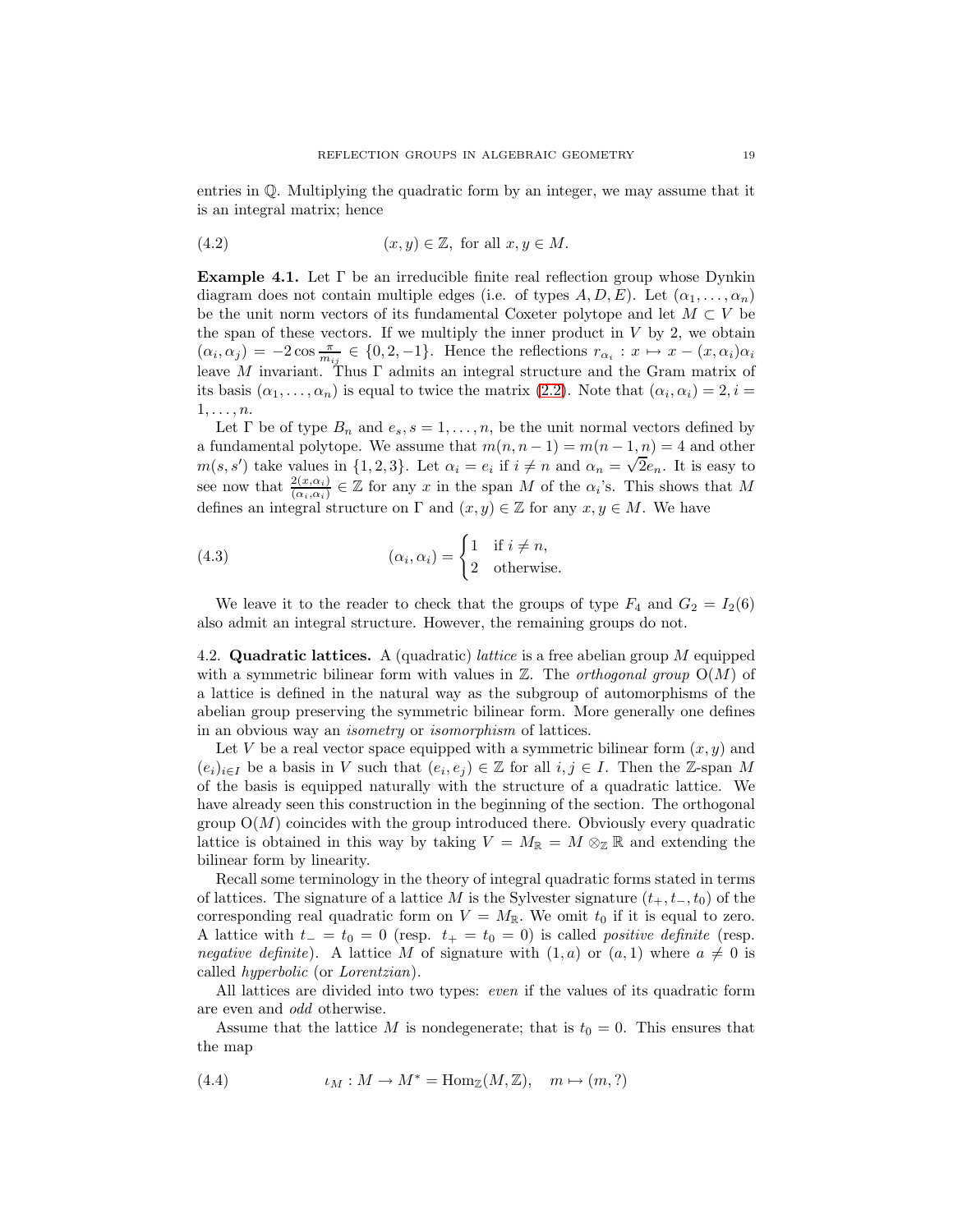is injective. Since  $M^*$  is an abelian group of the same rank as  $M$ , the quotient group

$$
D_M = M^*/\iota(M)
$$

is a finite group (the *discriminant group* of the lattice  $M$ ). Its order  $d_M$  is equal to the absolute value of the discriminant of M defined as the determinant of a Gram matrix of the symmetric bilinear form of  $M$ . A lattice is called *unimodular* if the map [\(4.4\)](#page-18-0) is bijective (equivalently, if its discriminant is equal to  $\pm 1$ ).

**Example 4.2.** Let M be the lattice defining an integral structure on a finite reflection group from Example [4.1.](#page-18-1) It is an even positive definite lattice for the groups of types  $A, D, E$  and odd positive definite lattice for groups of type  $B_n, F_4, G_2$ . These lattices are called finite root lattices of the corresponding type.

**Example 4.3.** Let  $\Gamma$  be an irreducible linear reflection group in V admitting an integral structure  $M$ . It follows from  $(4.2)$  that, after rescaling the inner product in V, we may assume that M is a lattice in V with  $M_{\mathbb{R}} = V$ . For example, consider the group  $\Gamma = W(p,q,r)$  from Example [2.7](#page-12-2) as a linear reflection group in  $\mathbb{R}^n$ , where  $n = p + q + r - 2$ . The unit vectors  $e_i$  of a fundamental Coxeter polytope satisfy  $(e_i, e_j) = -2 \cos \frac{\pi}{m_{ij}}$ , where  $m_{ij} \in \{1, 2, 3\}$ . Thus, rescaling the quadratic form in V by multiplying its values by 2, we find fundamental root vectors  $\alpha_i$  such that  $(\alpha_i, \alpha_j) \in \mathbb{Z}$ . The lattice M generated by these vectors defines an integral structure of Γ. The Gram matrix G of the set of fundamental root vectors has 2 at the diagonal, and  $2I_n - G$  is the incidence matrix of the Coxeter graph of type  $T_{p,q,r}$ from Example [2.7.](#page-12-2) We denote the lattice M by  $E_{p,q,r}$ . One computes directly the signature of M to obtain that  $E_{p,q,r}$  is nondegenerate and positive definite if and only if  $\Gamma$  is a finite reflection group of type  $A, D, E$   $(r = 1(A_n)$  or  $r = p = 2(D_n)$ or  $r = 2, p = 3, q = 3, 4, 5(E_6, E_7, E_8)$ .

The lattice  $E_{p,q,r}$  is degenerate if and only if it corresponds to a parabolic reflection group of type  $\tilde{E}_6$ ,  $\tilde{E}_7$ ,  $\tilde{E}_8$ . The lattice  $E_{p,q,r}^{\perp}$  is of rank 1 and  $E_{p,q,r}/E_{p,q,r}^{\perp}$ is isomorphic to the lattice  $E_{p-1,q,r}, E_{p,q-1,r}, E_{p,q,r-1}^{P,3,r}$ , respectively.

In the remaining cases  $E_{p,q,r}$  is a hyperbolic lattice of signature  $(n-1,1)$ .

It is also easy to compute the determinant of the Gram matrix to obtain that the absolute value of the discriminant of a nondegenerate lattice  $E_{p,q,r}$  is equal to  $|pqr - pq - pr - qr|$ . In particular, it is a unimodular lattice if and only if  $(p,q,r) = (2,3,5)$  or  $(2,3,7)$ .

One can also compute the discriminant group of a nondegenerate lattice  $E_{p,q,r}$ (see [\[17\]](#page-54-9)).

Every subgroup of  $M$  is considered as a lattice with respect to the restriction of the quadratic form (sublattice). The orthogonal complement of a subset  $S$  of a lattice is defined to be the set of vectors x in M such that  $(x, s) = 0$  for all  $s \in S$ . It is a primitive sublattice of  $M$  (i.e. a subgroup of  $M$  such that the quotient group is torsion-free). Also one naturally defines the orthogonal direct sum  $M \perp N$  of two (and finitely many) lattices.

The lattice M of rank 2 defined by the matrix  $\begin{pmatrix} 0 & 1 \\ 1 & 0 \end{pmatrix}$  is denoted by U and is called the hyperbolic plane.

For any lattice M and an integer k we denote by  $M(k)$  the lattice obtained from M by multiplying its quadratic form by k. For any integer k we denote by  $\langle k \rangle$  the lattice of rank 1 generated by a vector v with  $(v, v) = k$ .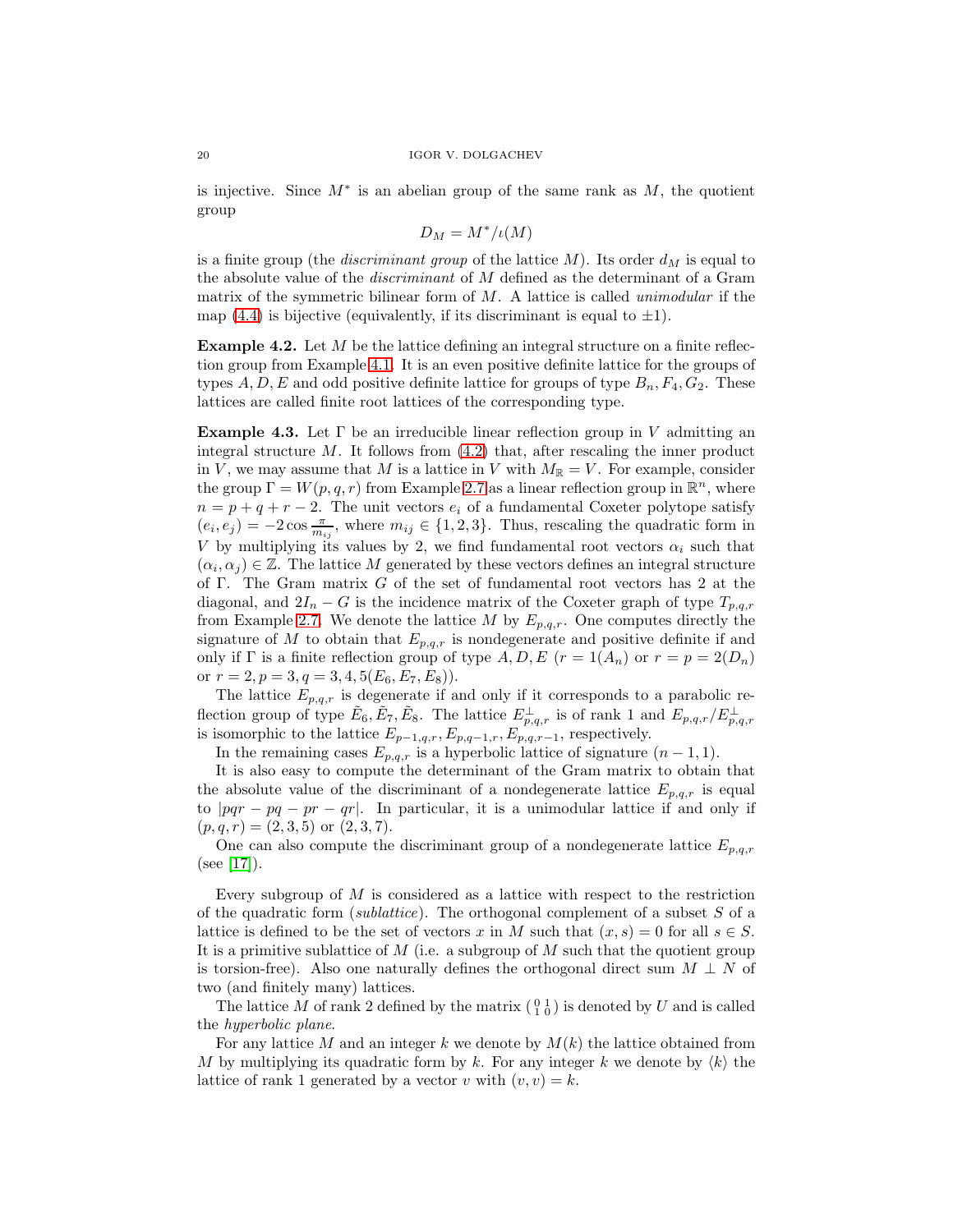<span id="page-20-0"></span>The following theorem describes the structure of unimodular indefinite lattices (see [\[99\]](#page-58-10)).

**Theorem 4.4.** Let M be a unimodular lattice of indefinite signature  $(p, q)$ . If M is odd, then it is isometric to the lattice  $I_{p,q} = \langle 1 \rangle^p \perp \langle -1 \rangle^q$ . If M is even, then  $p - q \equiv 0 \mod 8$  and M or  $M(-1)$  is isometric to the lattice  $II_{p,q}, p < q$ , equal to the orthogonal sum  $U^p \perp E_8^{\frac{q-p}{8}}$ .

4.3. **Reflection group of a lattice.** Recall that the orthogonal group of a nondegenerate symmetric bilinear form on a finite-dimensional vector space over a field of characteristic  $\neq 2$  is always generated by reflections. This does not apply to orthogonal groups of lattices.

Let M be a nondegenerate quadratic lattice. A *root vector* in M is a primitive vector  $\alpha$  with  $(\alpha, \alpha) \neq 0$  satisfying [\(4.1\)](#page-17-0). A root vector  $\alpha$  defines a reflection

$$
r_{\alpha}: x \mapsto x - \frac{2(\alpha, x)}{(\alpha, \alpha)}\alpha
$$

in  $V = M_{\mathbb{R}}$  which leaves M invariant. Obviously any vector  $\alpha$  with  $(\alpha, \alpha) = \pm 1$  or  $\pm 2$  is a root vector. Suppose  $(\alpha, \alpha) = 2k$ . The linear function  $M \to \mathbb{Z}, x \mapsto \frac{2(\alpha, x)}{(\alpha, \alpha)}$ defines a nontrivial element from  $M^*/M$  of order k. Thus k must divide the order of the discriminant group. In particular, all root vectors of a unimodular even lattice satisfy  $(\alpha, \alpha) = \pm 2$ .

We will be interested in positive definite lattices or hyperbolic lattices M of signature  $(n, 1)$ . For such a lattice we define the *reflection group* Ref(M) of M as the subgroup of  $O(M)$  generated by reflections  $r_{\alpha}$ , where  $\alpha$  is a root vector with  $(\alpha, \alpha) > 0$ . We denote by  $\text{Ref}_k(M)$  its subgroup generated by reflections in root vectors with  $k = (\alpha, \alpha)$  (the k-reflection subgroup). We set

$$
\mathrm{Ref}_{-k}(M(-1)) = \mathrm{Ref}_k(M).
$$

Each group  $\text{Ref}_k(M)$  is a reflection group in corresponding hyperbolic or spherical space.

Suppose M is of signature  $(n, 1)$ . Let

<span id="page-20-1"></span>
$$
O(M)^{+} = O(M) \cap O(n, 1)^{+}, \quad O(M) = O(M)^{+} \times \{\pm 1\},
$$

where  $O(n, 1)^+$  is the subgroup of index 2 of  $O(n, 1)$  defined in section 2.2. Note that every  $\text{Ref}_k(M)$  is a normal subgroup of  $O(M)^+$ .

Let P be a fundamental polyhedron of  $\text{Ref}_k(M)$  in  $H^n$ . Since  $O(M)$  leaves invariant the set of root vectors  $\alpha$  with fixed  $(\alpha, \alpha)$ , it leaves invariant the set of reflection hyperplanes of Ref<sub>k</sub> $(M)$ . Hence, for any  $g \in O(M)^+$ , there exists  $s \in \text{Ref}_k(M)$  such that  $g(P) = s(P)$ . This shows that

(4.5) 
$$
\mathrm{O}(M)^{+} = \mathrm{Ref}_{k}(M) \rtimes S(P),
$$

where  $S(P)$  is the subgroup of  $O(M)$  which leaves P invariant.

**Example 4.5.** Let  $M = E_{p,q,r}$  with finite Ref(M). Then Ref(M) =  $W(p,q,r)$  from Example [2.7,](#page-12-2) where  $(p,q,r) = (1,1,n)(A_n), (2,2,n-2)(D_n), (2,3,3)(E_6), (2,3,4)$  $(E_7), (2, 3, 5)(E_8)$ . We have  $S(P) = \mathbb{Z}/2\mathbb{Z}(A_n, E_6, D_n, n \ge 5), S(P) = S_3(D_4)$  and  $S(P)$  is trivial for  $E_7, E_8$ .

The standard notations for the finite reflection groups  $W(p,q,r)$  are  $W(T)$ , where  $T = A_n, D_n, E_6, E_7, E_8$ . The corresponding lattices  $E_{p,q,r}$  are called finite root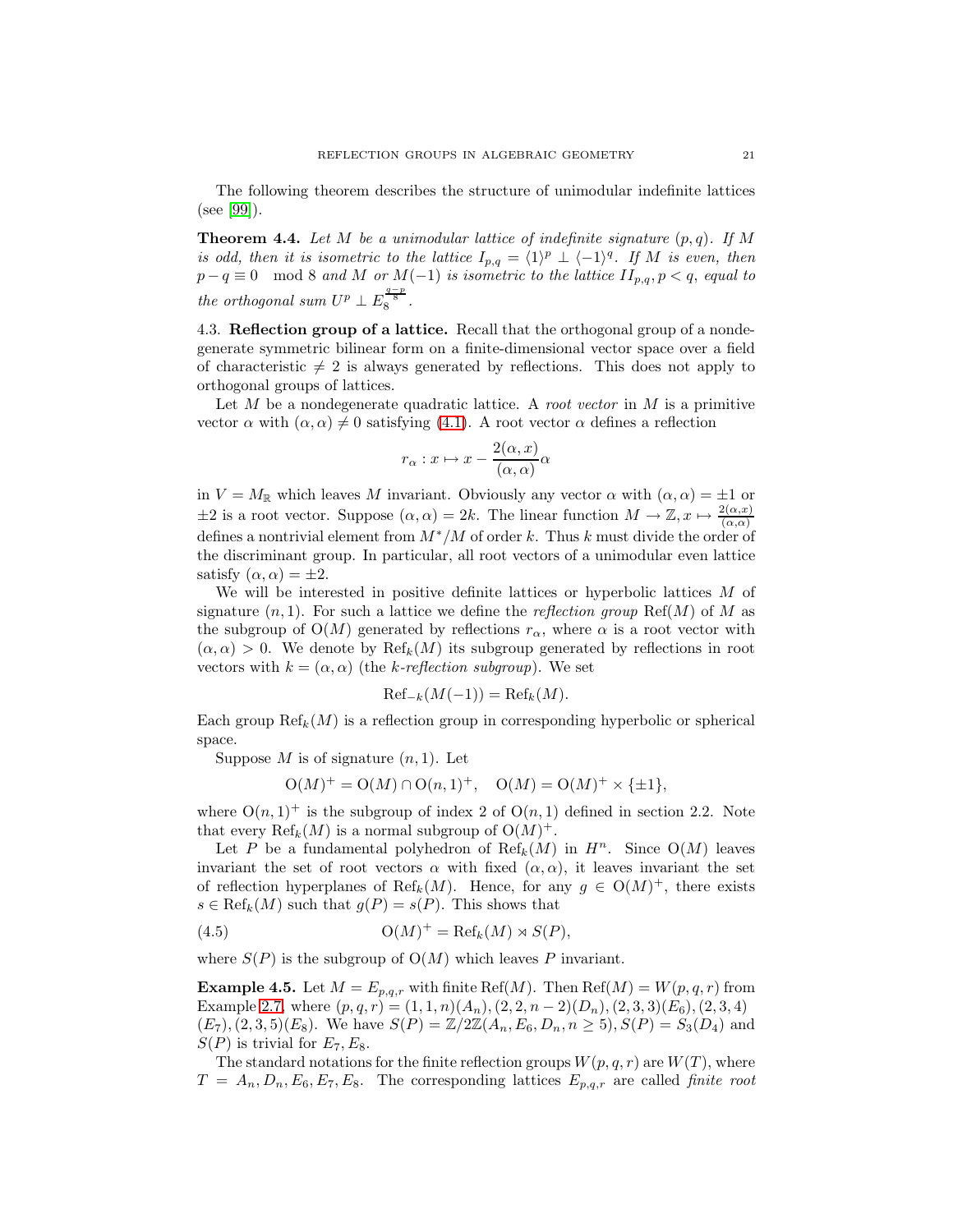lattices. Their reflection groups are the Weyl groups of the corresponding root systems.

In general Ref $(E_{p,q,r})$  is larger than the group  $W(p,q,r)$  (see Example [4.11\)](#page-22-0).

<span id="page-21-3"></span>**Example 4.6.** Let  $M = II_{25,1}$  be an even unimodular hyperbolic lattice of rank 26. According to Theorem [4.4](#page-20-0)

$$
II_{25,1}\cong U\perp E_8^3.
$$

The lattice  $II_{25,1}$  contains as a direct summand an even positive definite unimodular lattice Λ of rank 24 with  $(v, v) \neq 2$  for all  $v \in \Lambda$ . A lattice with such properties (which determine uniquely the isomorphism class) is called a Leech lattice. Thus  $II_{25,1}$  can also be described as

<span id="page-21-0"></span>
$$
(4.6) \t\t\t II_{25,1} = U \perp \Lambda.
$$

The description of  $\text{Ref}(II_{25,1}) = \text{Ref}_2(II_{25,1})$  was given by J. Conway [\[22\]](#page-54-10). The group admits a fundamental polytope  $P$  whose reflection hyperplanes are orthogonal to the Leech roots, i.e. root vectors of the form  $(f - (1 + \frac{(v,v)}{2})g, v)$ , where  $v \in \Lambda$  and  $f, g$  is a basis of U with Gram matrix  $\begin{pmatrix} 0 & 1 \\ 1 & 0 \end{pmatrix}$ . In other words, a choice of a decomposition [\(4.6\)](#page-21-0) defines a fundamental polyhedron for the reflection group with fundamental roots equal to the Leech vectors. We have

$$
O(II_{25,1})^{+} = \text{Ref}(II_{25,1}) \rtimes S(P),
$$

where  $S(P) \cong \Lambda \rtimes O(\Lambda)$ .

Define a hyperbolic lattice  $M$  to be *reflective* if its root vectors span  $M$  and  $Ref(M)$  is of finite covolume (equivalently, its index in  $O(M)$  is finite).<sup>[6](#page-21-1)</sup> In the hyperbolic case the first condition follows from the second one. It is clear that the reflectivity property of M is preserved when we scale M, i.e. replace M with  $M(k)$ for any positive integer  $k$ . The following nice result is due to F. Esselmann [\[42\]](#page-55-7).

<span id="page-21-2"></span>**Theorem 4.7.** Reflective lattices of signature  $(n, 1)$  exist only if  $n \leq 19$  or  $n = 21$ .

The first example of a reflective lattice of rank 22 was given by Borcherds [\[12\]](#page-54-11). We will discuss this lattice later.

An important tool in the classification (yet unknown) of reflective lattices is the following lemma of Vinberg [\[112\]](#page-58-3).

**Lemma 4.8.** Let M be a hyperbolic reflective lattice. For any isotropic vector  $v \in M$  the lattice  $v^{\perp}/\mathbb{Z}v$  is a definite reflective lattice.

Another useful result is the following (see [\[18\]](#page-54-12)).

**Theorem 4.9.** Suppose a reflective hyperbolic lattice M decomposes as an orthogonal sum of a lattice  $M'$  and a definite lattice  $K$ . Then  $M'$  is reflective.

Examples 4.10. 1) A lattice of rank 1 is always reflective.

- 2) The lattice U is reflective. The group  $O(U)$  is finite.
- 3) All finite root lattices and their orthogonal sums are reflective.

4) An odd lattice  $I_{n,1} = \langle 1 \rangle^n \perp \langle -1 \rangle$  is reflective if and only if  $n \leq 20$ . The Coxeter diagrams of their reflection groups can be found in [\[120\]](#page-59-0), Chapter 6, §2  $(n \leq 18)$  and in [\[119\]](#page-58-11)  $(n = 18, 19)$ . Some of these diagrams are also discussed in

<span id="page-21-1"></span> $6$ This definition is closely related but differs from the definition of reflective hyperbolic lattices used in the works of V. Gritsenko and V. Nikulin on Lorentzian Kac-Moody algebras [\[52\]](#page-56-11).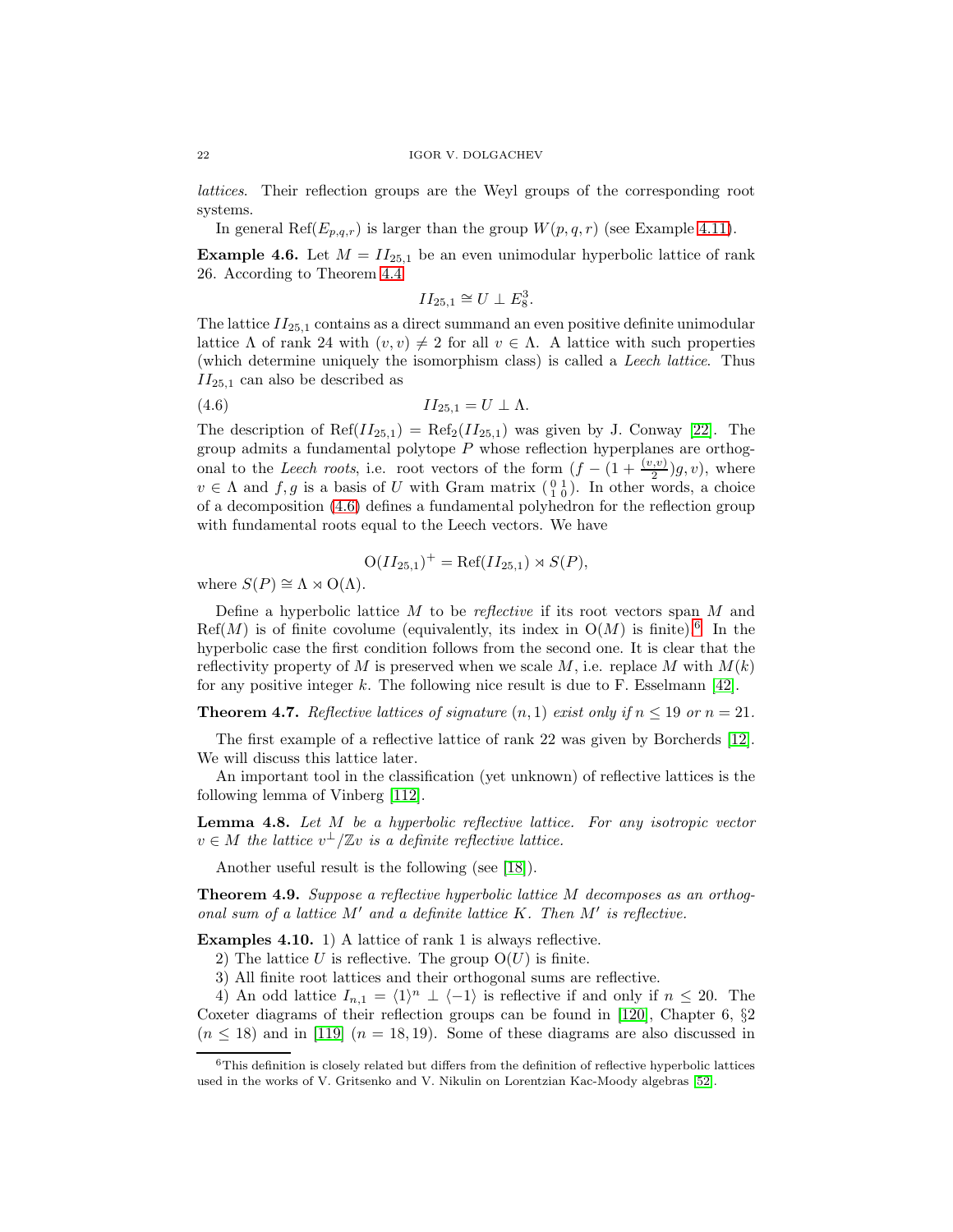[\[23\]](#page-54-13), Chapter 28. The lattices  $I_{n,1}(2)$  are reflective for  $n \leq 19$  but 2-reflective only for  $n \leq 9$ . For example, Figure [8](#page-22-1) is the Coxeter diagram of the reflection group of the lattice  $I_{16,1}$ .



<span id="page-22-1"></span>Figure 8.

It is easy to see that the reflectivity property implies that all vertices not connected by the thick line correspond to roots  $\alpha$  with  $(\alpha, \alpha) = 2$  and the remaining two vertices correspond to roots with  $(\alpha, \alpha) = 1$ .

Many other examples of Coxeter diagrams for 2-reflective lattices can be found in [\[84\]](#page-57-7).

5) Many examples (almost a classification) of reflective lattices of ranks 3 and 4 can be found in [\[97\]](#page-57-8), [\[103\]](#page-58-12).

All even hyperbolic lattices of rank  $r > 2$  for which  $\text{Ref}_2(M)$  is of finite covol-ume (2-reflective lattices) were found by V. Nikulin [\[84\]](#page-57-7) ( $r \neq 4$ ) and E. Vinberg (unpublished)  $(r = 4)$  (a survey of Nikulin's results can be found in [\[29\]](#page-55-8)). They exist only in dimension  $\leq 19$ .

<span id="page-22-0"></span>**Example 4.11.** A hyperbolic lattice  $E_{2,3,r}$  is 2-reflective if and only if  $7 \le r \le 10$ . A hyperbolic lattice  $E_{2,4,r}$  is 2-reflective if and only if  $r = 5,6,7$ . A hyperbolic lattice  $E_{3,3,r}$  is 2-reflective if and only if  $r = 4, 5, 6$ . This easily follows from Proposition [2.4.](#page-10-2) The reflection groups of the lattices  $E_{2,3,7}$ ,  $E_{3,3,4}$  and  $E_{2,4,5}$  are quasi-Lanner and coincide with the Coxeter groups  $W(2, 3, 7)$ ,  $W(3, 3, 4)$ ,  $W(2, 4, 5)$ . The reflection groups of other lattices are larger than the corresponding groups  $W(p,q,r)$ . For example, the Coxeter diagram of  $\text{Ref}_2(E_{2,3,8}) = \text{Ref}(E_{2,3,8})$  is the one in Figure [9.](#page-22-2)



<span id="page-22-2"></span>Figure 9.

To prove this fact one first observes, using Proposition [2.4,](#page-10-2) that the Coxeter diagram defines a group of cofinite volume. The root vector corresponding to the extreme right vertex is equal to the vector  $r + e$ , where r generates the kernel of the lattice  $E_{2,3,6}$  embedded naturally in  $E_{2,3,8}$  and the vector e is the root vector corresponding to the extreme right vector in the subdiagram defining the sublattice isomorphic to  $E_{2,3,7}$ .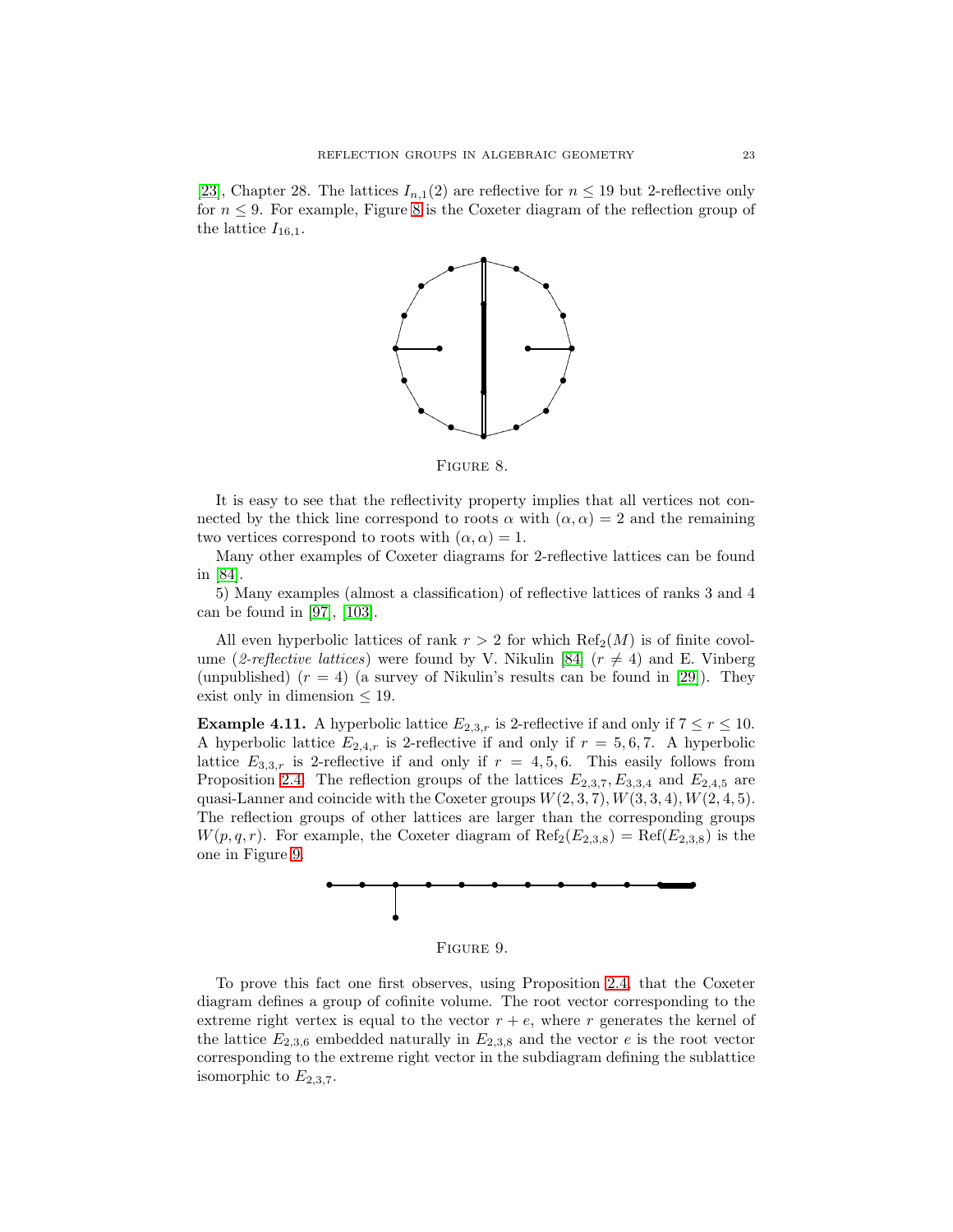#### 5. Automorphisms of algebraic surfaces

5.1. **Quadratic lattices associated to an algebraic surface.** Let X be a complex projective algebraic surface. It has the underlying structure of a compact smooth oriented 4-manifold. Thus the cohomology group  $H^2(X,\mathbb{Z})$  is a finitely generated abelian group equipped with a symmetric bilinear form

$$
H^2(X, \mathbb{Z}) \times H^2(X, \mathbb{Z}) \to \mathbb{Z}
$$

defined by the cup-product.

When we divide  $H^2(X,\mathbb{Z})$  by the torsion subgroup we obtain a unimodular quadratic lattice  $H_X$ . We will denote the value of the bilinear form on  $H_X$  induced by the cup product by  $x \cdot y$  and write  $x^2$  if  $x = y$ .

To compute its signature one uses the Hodge decomposition (depending on the complex structure of  $X$ )

$$
H^2(X,\mathbb{C}) = H^{2,0}(X) \oplus H^{1,1}(X,\mathbb{C}) \oplus H^{0,2}(X),
$$

where dim  $H^{2,0} = \dim H^{0,2}$  and is equal to the dimension  $p_q(X)$  of the space of holomorphic differential 2-forms on  $X$ . It is known that under the complex conjugation on  $H^2(X,\mathbb{C})$  the space  $H^{1,1}(X)$  is invariant and the space  $H^{2,0}(X)$ is mapped to  $H^{0,2}(X)$ , and vice versa. One can also compute the restriction of the cup-product on  $H^2(X,\mathbb{C})$  to each  $H^{p,q}$  to conclude that the signature of the cup-product on  $H^2(X, \mathbb{R})$  is equal to  $(b_2^+, b_2^-)$ , where  $b_2^+ = 2p_g + 1$ .

The parity of the lattice  $H_X$  depends on the property of its first Chern class  $c_1(X) \in H^2(X,\mathbb{Z})$ . If is divisible by 2 in  $H^2(X,\mathbb{Z})$ , then  $H_X$  is an even lattice.

The lattice  $H_X$  contains an important primitive sublattice which depends on the complex structure of  $X$ . For any complex irreducible curve  $C$  on  $X$  its fundamental class [C] defines a cohomology class in  $H^2(X,\mathbb{Z})$ . The Z-span of these classes defines a subgroup of  $H^2(X,\mathbb{Z})$ , and its image  $S_X$  in  $H_X$  is called the Neron-Severi lattice (or the *Picard lattice*) of X. It is a sublattice of  $H_X$  of signature  $(1, \rho - 1)$ , where  $\rho = \text{rank } S_X$ . An example of an element of positive norm is the class of a hyperplane section of X in any projective embedding of X. Thus the lattice  $S_X$  is hyperbolic in the sense of previous sections, and we can apply the theory of reflection groups to  $S_X$ .

It is known that the image in  $H_X$  of the first Chern class  $c_1(X) \in H^2(X,\mathbb{Z})$ belongs to the Picard lattice. The negative  $K_X = -c_1(X)$  is the *canonical class* of X. It is equal to the image in  $H^2(X,\mathbb{Z})$  of a divisor of zeros and poles of a holomorphic differential 2-form on X. We denote the image of  $K_X$  in  $H_X$  by  $k_X$ . For any  $x \in S_X$  we define

$$
p_a(x) = x^2 + x \cdot k_X.
$$

It is always an even integer. If  $x$  is the image in  $H_X$  of the fundamental class of a nonsingular complex curve C on X, then  $p_a(x)$  is equal to 2g−2, where g is the genus of the Riemann surface  $C$  (the *adjunction formula*). If  $C$  is an irreducible complex curve with finitely many singular points, then this number is equal to  $2g_0 - 2 + 2\delta$ , where  $g_0$  is the genus of a nonsingular model of C (e.g. the normalization) and  $\delta$  depends on the nature of singular points of C (e.g. equal to their number if all singular points are ordinary nodes or cusps). This implies that  $p_a(x)$  is always even. In particular, the sublattice

(5.1) 
$$
S_X^0 = k_X^{\perp} = \{x \in S_X : x \cdot k_X = 0\}
$$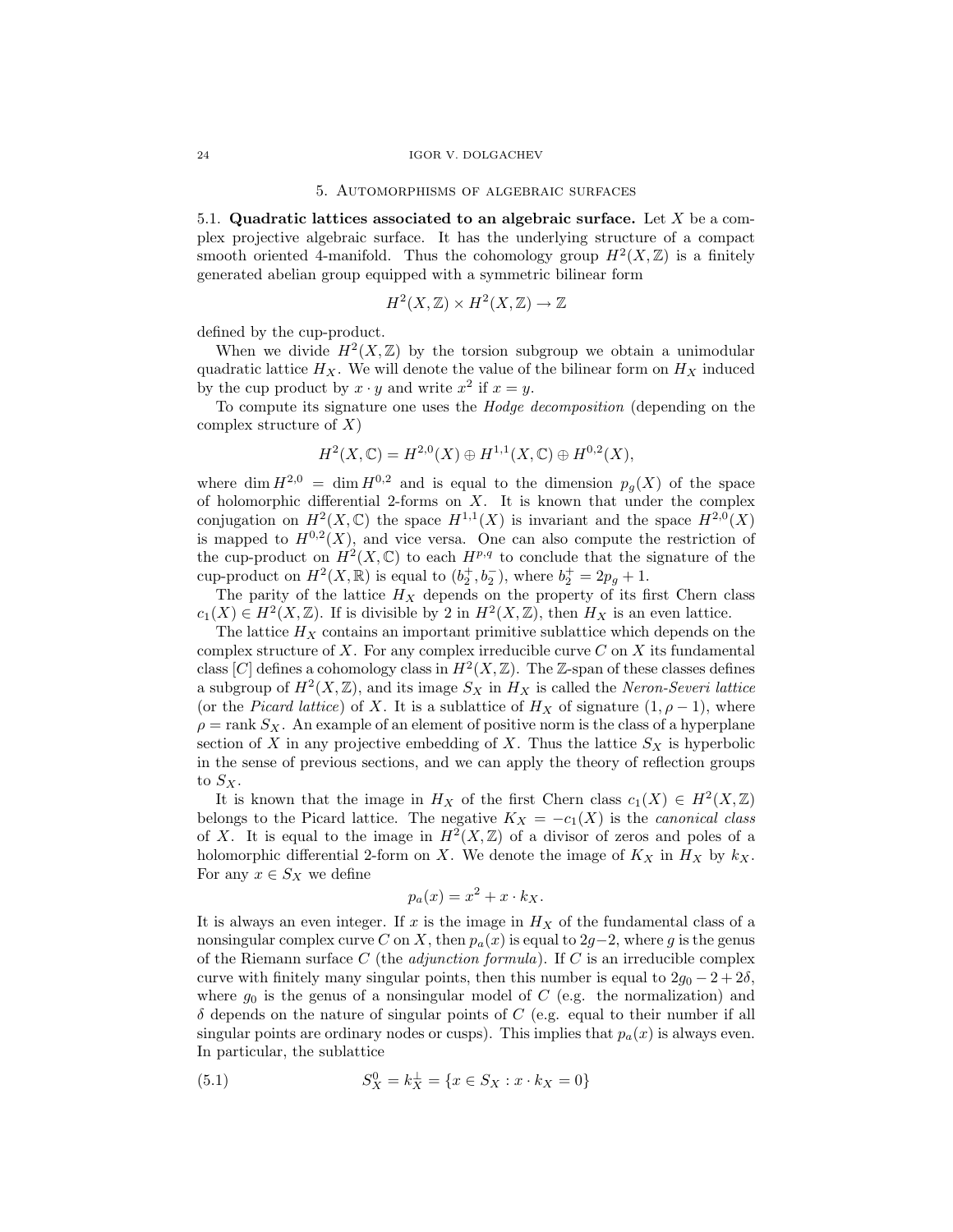is always even. Its signature is equal to

$$
\text{sign}(S_X^0) = \begin{cases} (1, \rho - 1) & \text{if } k_X = 0, \\ (0, \rho - 2, 1) & \text{if } k_X^2 = 0, k_X \neq 0, \\ (0, \rho - 1) & \text{if } k_X^2 > 0, \\ (1, \rho - 2) & \text{if } k_X^2 < 0. \end{cases}
$$

A  $(-1)$ -curve (resp.  $(-2)$ -curve) on X is a nonsingular irreducible curve C of genus 0 (thus isomorphic to  $\mathbb{P}^1(\mathbb{C})$ ) with  $[C]^2 = -1$  (resp. -2). By the adjunction formula this is equivalent to  $C \cong \mathbb{P}^1(\mathbb{C})$  and  $[C] \cdot K_X = -1$  (resp. 0). A (-1)-curve appears as a fibre of a blow-up map  $f: X \to Y$  of a point on a nonsingular algebraic surface Y. A  $(-2)$ -curve appears as a fibre of a resolution of an ordinary double point on a complex surface Y .

A surface X which does not contain  $(-1)$ -curves is called *minimal*. The following results follow from the Enriques-Kodaira classification of complex algebraic surfaces  $(see [9]).$  $(see [9]).$  $(see [9]).$ 

<span id="page-24-0"></span>**Theorem 5.1.** Let X be a minimal complex algebraic surface. Then one of the following cases occurs.

- (1)  $X \cong \mathbb{P}^2$  or there exists a regular map  $f : X \to B$  to some nonsingular curve B whose fibres are isomorphic to  $\mathbb{P}^1$ . Moreover  $S_X = H_X$ , and we are in precisely one of the following cases:
	- (i)  $X \cong \mathbb{P}^2$ ,  $S_X \cong \langle 1 \rangle$ , and  $k_X = 3a$ , where a is a generator.
	- (ii)  $S_X \cong U$ , and  $k_X = 2a + 2b$ , where a, b are generators of  $S_X$  with the Gram matrix  $\begin{pmatrix} 0 & 1 \\ 1 & 0 \end{pmatrix}$ .
	- (iii)  $S_X \cong I_{1,1} = \langle 1 \rangle \cup \langle -1 \rangle$  and  $k_X = 2a + 2b$ , where a, b are generators of  $S_X$  with the Gram matrix  $\begin{pmatrix} 1 & 0 \\ 0 & -1 \end{pmatrix}$ .
- (2)  $k_X = 0$ :
	- (i)  $H_X \cong U^3 \perp E_8(-1)^2$ ,  $S_X$  is an even lattice of signature  $(1, \rho 1)$ , where  $1 \leq \rho \leq 20$ ;
	- (ii)  $H_X = S_X \cong U \perp E_8(-1);$
	- (iii)  $H_X \cong U^3$ ,  $S_X$  is an even lattice of signature  $(1, \rho 1)$ , where  $1 \le \rho \le$ 4 ;
	- (iv)  $H_X = S_X \cong U$ .
- (3)  $k_X \neq 0, k_X^2 = 0, S^0/\mathbb{Z} k_X$  is a negative definite lattice.
- (4)  $k_X^2 > 0, K_X \cdot [C] \geq 0$  for any curve C on X,  $S_X^0$  is a negative definite lattice.

The four cases  $(1)-(4)$  correspond to the four possible values of the Kodaira dimension  $\kappa(X)$  of X equal to  $-\infty, 0, 1, 2$ , respectively. Recall that  $\kappa(X)$  is equal to the maximal possible dimension of the image of  $X$  under a rational map given by some multiple of the canonical linear system on  $X$ . The four subcases (i)-(iv) in (2) correspond to K3-surfaces, Enriques surfaces, abelian surfaces (complex algebraic tori), and hyperelliptic surfaces, respectively.

Let  $Aut(X)$  denote the group of automorphisms of X (as an algebraic variety or as a complex manifold). Any  $g \in Aut(X)$  acts naturally on  $H_X$  via the pull-backs of cohomology classes. Since the latter is compatible with the cup-product, the action preserves the structure of a quadratic lattice on  $H_X$  and also leaves invariant the sublattice  $S_X$ . This defines a homomorphism

<span id="page-24-1"></span>(5.2) 
$$
\text{Aut}(X) \to \text{O}(S_X), \ g \mapsto (g^*)^{-1}.
$$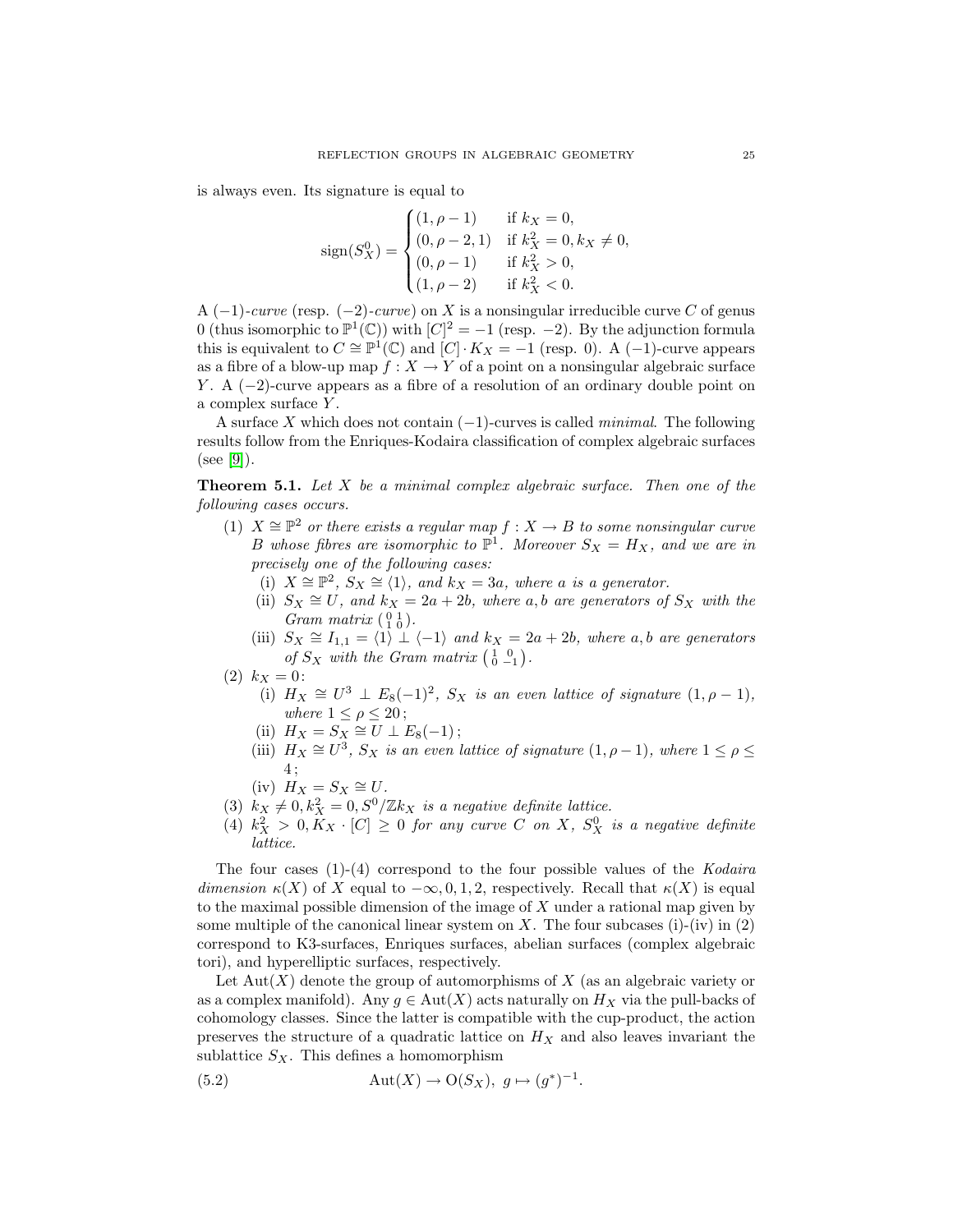Since  $g^*(K_X) = K_X$ , we see that the image of this homomorphism is contained in the stabilizer subgroup  $O(S_X)_{k_X}$  of the vector  $k_X$ . In particular, it induces a homomorphism

(5.3) 
$$
a: \mathrm{Aut}(X) \to \mathrm{O}(S_X^0).
$$

The group  $\text{Aut}(X)$  is a topological group whose connected component of the identity  $Aut(X)^0$  is a complex Lie group. One can show that  $Aut(X)^0$  acts identically on  $S_X$  and the kernel of the induced map of the quotient group  $\text{Aut}(X)/\text{Aut}(X)^0$  is finite (see [\[31\]](#page-55-9)). The group  $Aut(X)^0$  can be nontrivial only for surfaces of Kodaira dimension −∞, or abelian surfaces, or surfaces of Kodaira dimension 1 isomorphic to some finite quotients of the products of two curves, one of which is of genus 1. It follows from Theorem [5.1](#page-24-0) that  $Aut(X)$  is always finite for surfaces of Kodaira dimension 2.

<span id="page-25-3"></span>5.2. **Rational surfaces.** A rational surface X is a nonsingular projective algebraic surface birationally isomorphic to  $\mathbb{P}^2$ . We will be interested only in *basic rational* surfaces, i.e. algebraic surfaces admitting a regular birational map  $\pi : X \to \mathbb{P}^2$ .

It is known that any birational regular map of algebraic surfaces is equal to the composition of blow-ups of points ([\[55\]](#page-56-12)). Applying this to the map  $\pi$ , we obtain a factorization

<span id="page-25-1"></span>(5.4) 
$$
\pi: X = X_N \xrightarrow{\pi_N} X_{N-1} \xrightarrow{\pi_{N-1}} \dots \xrightarrow{\pi_2} X_1 \xrightarrow{\pi_1} X_0 = \mathbb{P}^2,
$$

where  $\pi_i : X_i \to X_{i-1}$  is the blow-up of a point  $x_i \in X_{i-1}$ . Let

(5.5) 
$$
E_i = \pi_i^{-1}(x_i), \quad \mathcal{E}_i = (\pi_{i+1} \circ \dots \pi_N)^{-1}(E_i).
$$

Let  $e_i$  denote the cohomology class  $[\mathcal{E}_i]$  of the (possibly reducible) curve  $\mathcal{E}_i$ . It satisfies  $e_i^2 = e_i \cdot k_X = -1$ . One easily checks that  $e_i \cdot e_j = 0$  if  $i \neq j$ . Let  $e_0 = \pi^*([\ell]),$  where  $\ell$  is a line in  $\mathbb{P}^2$ . We have  $e_0 \cdot e_i = 0$  for all i. The classes  $e_0, e_1, \ldots, e_N$  form a basis in  $S_X = H_X$  which we call a *geometric basis*. The Gram matrix of a geometric basis is the diagonal matrix diag[ $1, -1, \ldots, -1$ ]. Thus the factorization [\(5.4\)](#page-25-1) defines an isomorphism of quadratic lattices

$$
\phi_{\pi}: I_{1,N} \to S_X, \ \mathbf{e}_i \mapsto e_i,
$$

where  $\mathbf{e}_0, \ldots, \mathbf{e}_N$  is the standard basis of  $I_{1,N}$ . It follows from the formula for the behavior of the canonical class under a blow-up that  $k_X$  is equal to the image of the vector

$$
k_N=-3\mathbf{e}_0+\mathbf{e}_1+\ldots+\mathbf{e}_N.
$$

This implies that the lattice  $S_X^0$  is isomorphic to the orthogonal complement  $k_N^{\perp}$  in  $I_{1,N}$ .

<span id="page-25-2"></span>For  $N \geq 3$ , the vectors

$$
(5.6) \qquad a1 = e0 - e1 - e2 - e3, \quad a2 = e1 - e2, \quad \dots \quad , \quad aN = eN-1 - eN
$$

form a basis of  $k_N^{\perp}$  with Gram matrix equal to  $-2C$ , where C is the Gram matrix of the Coxeter group  $W(E_N) := W(2, 3, N-3)$  if  $N \geq 4$  and  $W(E_3) = W(A_2 \times A_1)$ 

<span id="page-25-0"></span><sup>7</sup>For experts: Nonbasic rational surfaces are easy to describe: they are either minimal rational surfaces different from  $\mathbb{P}^2$  or surfaces obtained from minimal ruled surfaces  $\mathbf{F}_n, n \geq 2$ , by blowing up points on the exceptional section and their infinitely near points. The automorphism groups of nonbasic rational surfaces are easy to describe, and they are rather dull.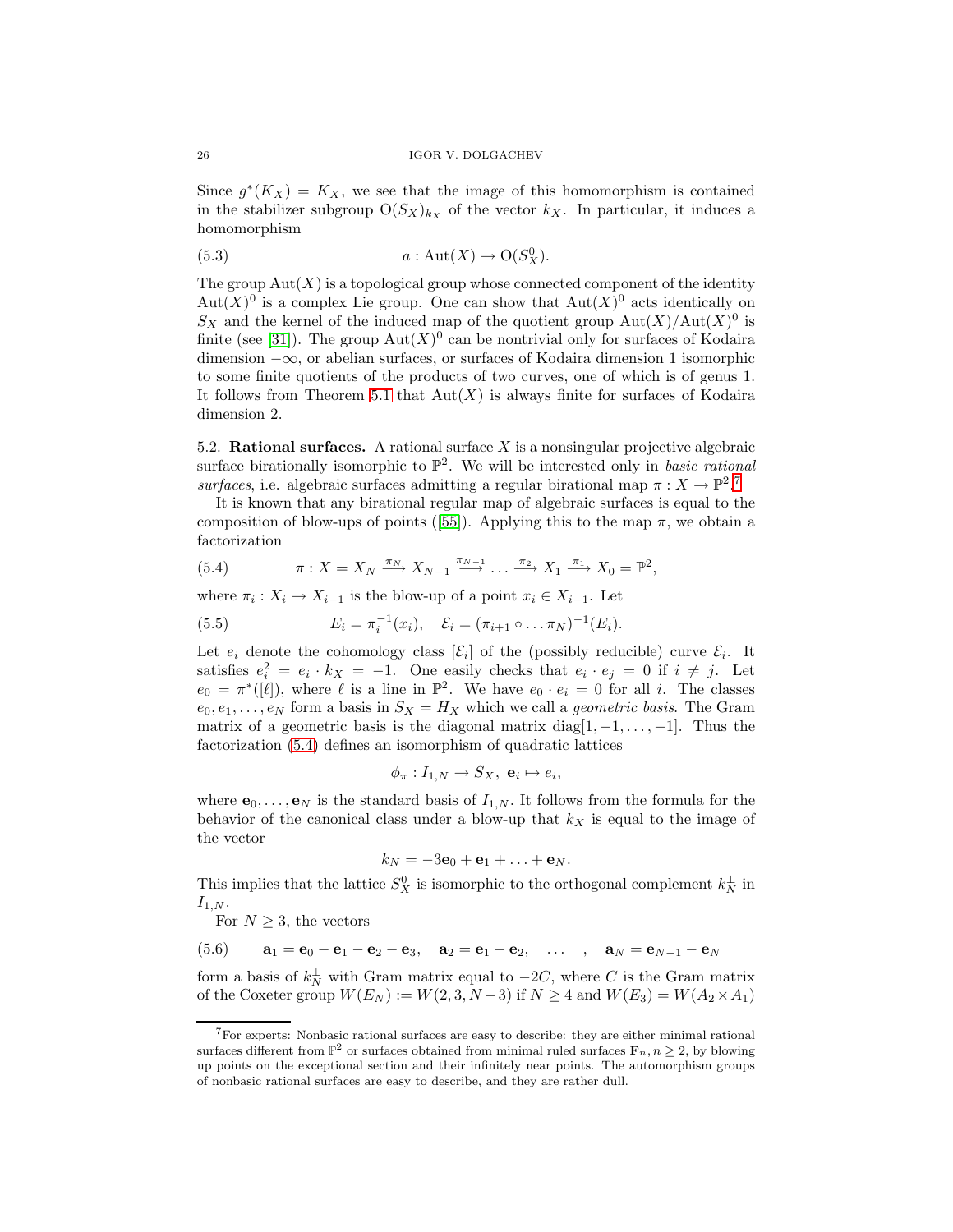if  $N = 3$ . This embeds the lattice

(5.7) 
$$
E_N = \begin{cases} A_2 \perp A_1 & \text{if } N = 3, \\ E_{2,3,N-3} & \text{if } N \ge 4 \end{cases}
$$

in the lattice  $I_{N,1}$  with orthogonal complement generated by  $k_N$ . The restriction of  $\phi_{\pi}$  to  $k_{N}^{\perp}$  defines an isomorphism of lattices

$$
\phi_{\pi}: E_N(-1) \to S_X^0.
$$

Let us identify the Coxeter group  $W(E_N)$  with the subgroup of  $O(I_{1,N})$  generated by the reflections in the vectors  $a_i$  from  $(5.6)$ . A choice of a geometric basis in  $S_X$  defines an isomorphism from  $W(E_N)$  to a subgroup of  $O(S_X^0)$  generated by reflections in vectors  $\alpha_i = \phi_\pi(\mathbf{a}_i)$ . It is contained in the reflection group Ref<sub>-2</sub>( $S_X^0$ ).

<span id="page-26-2"></span>**Theorem 5.2.** The image  $W_X$  of  $W(E_N)$  in  $O(S_X^0)$  does not depend on the choice of a geometric basis. The image of the homomorphism  $a: Aut(X) \to O(S_X^0)$  is contained in  $W_X$ .

Proof. To prove the first assertion it suffices to show that the transition matrix of two geometric bases defines an orthogonal transformation of  $I_{1,N}$  which is the product of reflections in vectors  $\mathbf{a}_i$ . Let  $(e_0, \ldots, e_N)$  and  $(e'_0, \ldots, e'_N)$  be two geometric bases and

<span id="page-26-1"></span>
$$
e'_0 = m_0 e_0 - m_1 e_1 - \ldots - m_N e_N.
$$

For any curve C on X, we have  $e'_0 \cdot [C] = \pi^*([\ell]) \cdot [C] = [\ell] \cdot [\pi'(C)] \ge 0$ . Intersecting  $e'_0$  with  $e_i$  we obtain that  $m_0 > 0, m_i \geq 0, i > 0$ . We have

<span id="page-26-0"></span>(5.8) 
$$
1 = e_0^2 = m_0^2 - m_1^2 - \dots - m_N^2,
$$

$$
-3 = e_0 \cdot k_X = -3m_0 + m_1 + \dots + m_N.
$$

Applying the reflections in vectors  $\alpha_i = \phi_\pi(\mathbf{a}_i), i>1$ , we may assume that  $m_1 \geq$  $m_2 \geq \ldots \geq m_N$ . Now we use the following inequality (*Noether's inequality*):

(5.9) 
$$
m_0 > m_1 + m_2 + m_3 \text{ if } m_0 > 1.
$$

To see this we multiply the second equality in  $(5.8)$  by  $m_3$  and then subtract from the first one to get

$$
m_1(m_1 - m_3) + m_2(m_2 - m_3) - \sum_{i \ge 4} m_i(m_3 - m_i) = m_0^2 - 1 - 3m_3(m_0 - 1).
$$

This gives

$$
(m_0 - 1)(m_1 + m_2 + m_3 - m_0 - 1) = (m_1 - m_3)(m_0 - 1 - m_1)
$$

$$
+ (m_2 - m_3)(m_0 - 1 - m_2) + \sum_{i \ge 4} m_i(m_3 - m_i).
$$

The first inequality in [\(5.8\)](#page-26-0) implies that  $m_0^2 - m_1^2 > 0$ ; hence  $m_0 - m_i \ge 1$ . Thus the right-hand side is nonnegative, so the left-hand side is too. This proves the claim. Now consider the reflection  $s = r_{\alpha_1}$ . Applying it to  $e'_0$  we get

$$
s(e'_0) = e'_0 + ((e_0 - e_1 - e_2 - e_3) \cdot e'_0)(e_0 - e_1 - e_2 - e_3)
$$
  
=  $(2m_0 - m_1 - m_2 - m_3)e_0 - (m_0 - m_2 - m_3)e_1$   
 $- (m_0 - m_1 - m_3)e_2 - (m_0 - m_1 - m_2)e_3.$ 

Using [\(5.9\)](#page-26-1), we obtain that the matrix  $S \cdot A$ , where S is the matrix of s, has the first column equal to  $(m'_0, -m_1, -\ldots, -m'_N)$  with  $m'_0 < m_0$  and  $m'_i \geq 0$  for  $i > 0$ .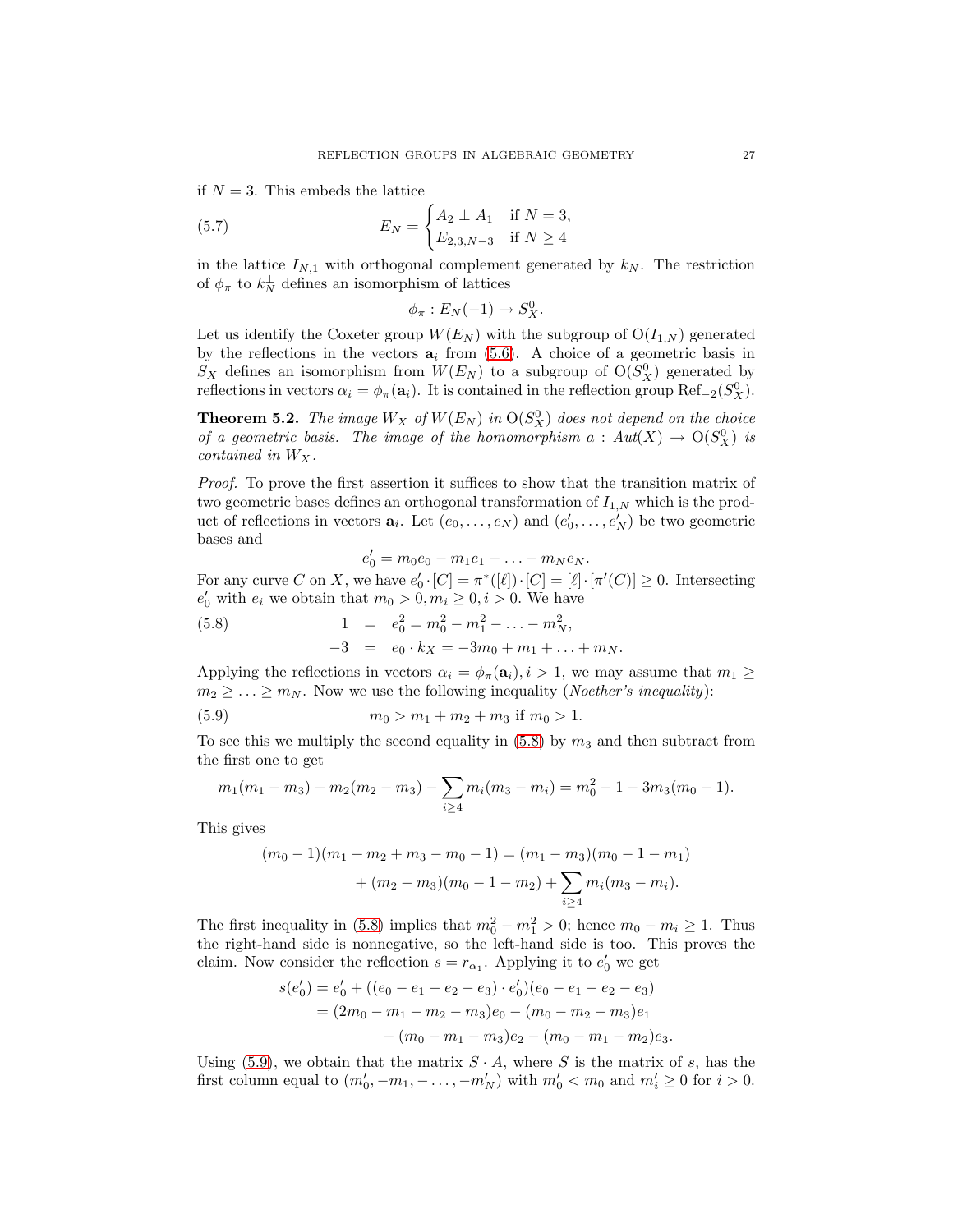Since our transformations are isometries of  $S_X$ , the inequalities [\(5.8\)](#page-26-0) hold for the vector  $(m'_0, -m_1, -\ldots, -m'_N)$ . So, we repeat the argument in order to decrease  $m'_0$ . After finitely many steps we get the transformation with first column vector equal to  $(1, 0, \ldots, 0)$ . Now the matrix being the orthogonal matrix of the quadratic form  $x_0^2 - x_1^2 - \ldots - x_N^2$  must have the first row equal to  $(1, 0, \ldots, 0)$ . Thus the remaining rows and columns define an orthogonal matrix of the quadratic form  $x_1^2 + \ldots + x_N^2$ with integer entries. This implies that after reordering the columns and the rows we get a matrix with  $\pm 1$  at the diagonal and zero elsewhere. It remains to use the fact that the transformation leaves the vector  $k_N$  invariant to conclude that the matrix is the identity. Thus the transition matrix is the product of the matrices corresponding to reflections in vectors  $\alpha_i, i = 1, \ldots, N$ .

Let us prove the last statement. Suppose  $g^*$  is the identity on  $S_X$ . Then  $g^*(e_N) = [g^{-1}(\mathcal{E}_N)] = e_N$ . Since  $\mathcal{E}_N^2 < 0$ , it is easy to see that  $\mathcal{E}_N$  is homologous to  $g^{-1}(\mathcal{E}_N)$  only if  $g(\mathcal{E}_N) = \mathcal{E}_N$ . This implies that g descends to the surface  $X_{N-1}$ . Replacing X with  $X_{N-1}$  and repeating the argument, we see that g descends to  $X_{N-2}$ . Continuing in this way we obtain that  $g^*$  is the identity and descends to a projective automorphism  $g'$  of  $\mathbb{P}^2$ . If all curves  $\mathcal{E}_i$  are irreducible, their images on  $\mathbb{P}^2$  form an ordered set of N distinct points which must be preserved under  $g'$ . Since a square matrix of size  $3 \times 3$  has at most 3 linear independent eigenvectors, we see that  $g'$ , and hence g, must be the identity. The general case requires a few more techniques to prove, and we omit the proof.  $\Box$ 

The main problem is to describe all possible subgroups of the Weyl group  $W(E_N)$ which can be realized as the image of a group  $G$  of automorphisms of a rational surface obtained by blowing-up  $N$  points in the plane.

First of all we may restrict ourselves to *minimal pairs*  $(X, G \subset Aut(X))$ . Minimal means that any G-equivariant birational regular map  $f : X \to X'$  of rational surfaces must be an isomorphism. A factorization [\(5.4\)](#page-25-1) of  $\pi' : X' \to \mathbb{P}^2$  can be extended to a factorization  $\pi : X \to \mathbb{P}^2$  in such a way that the geometric basis  $\phi_{\pi'}(\mathbf{a})$  of  $S_{X'}$  can be extended to a geometric basis  $\phi_{\pi}(\mathbf{a})$  of  $S_{X}$ . This gives a natural inclusion  $W_{X'} \subset W_X$  such that the image of G in  $W_{X'}$  coincides with the image of  $G$  in  $W_X$ .

The next result goes back to the classical work of S. Kantor [\[63\]](#page-56-0) and now easily follows from an equivariant version of Mori's theory of minimal models.

**Theorem 5.3.** Let  $G$  be a finite group of automorphisms of a rational surface  $X$ making a minimal pair  $(X, G)$ . Then either  $X \cong \mathbb{P}^2$ , or X is a conic bundle with  $(S_X)^G \cong \mathbb{Z}^2$  or  $\mathbb{Z}$ , or X is a Del Pezzo surface with  $(S_X)^G \cong \mathbb{Z}$ .

Here a *Del Pezzo surface* is a rational surface X with ample  $-K_X$ .<sup>[8](#page-27-0)</sup> Each Del Pezzo surface is isomorphic to either  $\mathbb{P}^2$  or  $\mathbb{P}^1 \times \mathbb{P}^1$ , or it admits a factorization [\(5.4\)](#page-25-1) with  $N \leq 8$  and the images of the points  $x_1, \ldots, x_N$  in  $\mathbb{P}^2$  are all distinct and satisfy the following:

- no three are on a line,
- no six are on a conic,
- not all are contained on a plane cubic with one of them being its singular point  $(N = 8)$ .

<span id="page-27-0"></span> $8$ This means that in some projective embedding of X its positive multiple is equal to the fundamental class of a hyperplane section.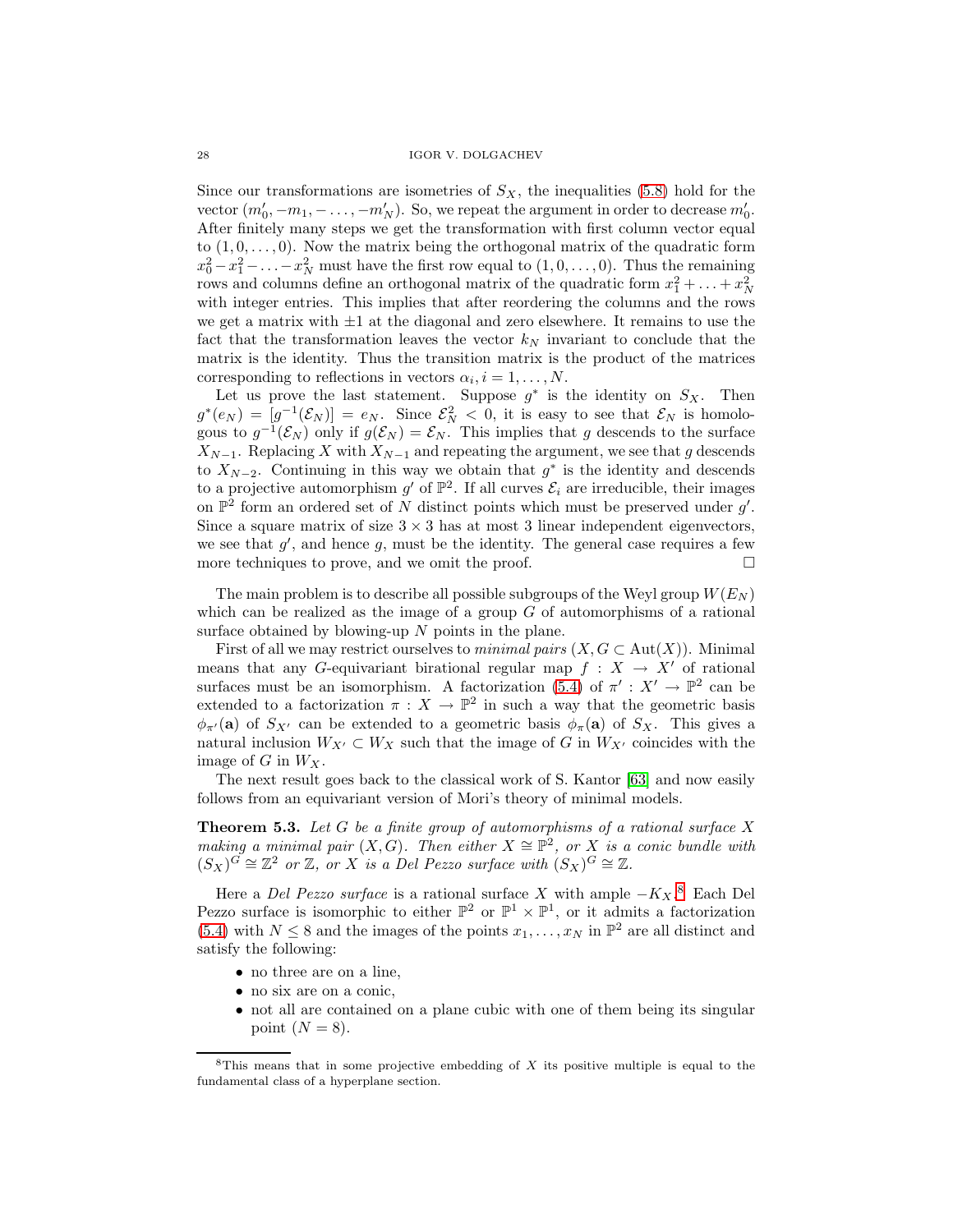A conic bundle is a rational surface which admits a regular map to a nonsingular curve with fibres isomorphic to a conic (nonsingular or the union of two distinct lines).

A partial classification of finite groups G which can be realized as groups of automorphisms of some rational surface was given by S. Kantor (for a complete classification and the history of the problem see [\[33\]](#page-55-10)).

**Example 5.4.** Let X be a Del Pezzo surface with  $N + 1 = \text{rank } S_X$ . We refer to the number  $9 - N$  as the *degree* of X. A Del Pezzo surface of degree  $d > 2$  is isomorphic to a nonsingular surface of degree d in  $\mathbb{P}^d$ . The most famous example is a cubic surface in  $\mathbb{P}^3$  with 27 lines on it. The Weyl group  $W(E_6)$  is isomorphic to the group of 27 lines on a cubic surface, i.e. the subgroup of the permutation group  $\Sigma_{27}$  which preserves the incidence relation between the lines. Although the group of automorphisms of a general cubic surface is trivial, some special cubic surfaces admit nontrivial finite automorphism groups. All of them were essentially classified in the 19th century.

The situation with infinite groups is more interesting and difficult. Since  $E<sub>N</sub>$  is negative definite for  $N \leq 8$ , a basic rational surface X with infinite automorphism group is obtained by blowing up  $N \geq 9$  points. It is known that when the points are in general position, in some precisely defined sense, the group  $Aut(X)$  is trivial [\[57\]](#page-56-13), [\[67\]](#page-56-14). So surfaces with nontrivial automorphisms are obtained by blowing up a set of points in some special position.

**Example 5.5.** Let X be obtained by blowing up 9 points  $x_1, \ldots, x_9$  contained in two distinct irreducible plane cubic curves  $F, G$ . The surface admits a fibration  $X \to \mathbb{P}^1$  with general fibre an elliptic curve. The image of each fibre in  $\mathbb{P}^2$  is a plane cubic from the pencil of cubics spanned by the curves  $F, G$ . The exceptional curves  $\mathcal{E}_1,\ldots,\mathcal{E}_9$  are sections of this fibration. Fix one of them, say  $\mathcal{E}_1$ , and equip each nonsingular fibre  $X_t$  with the group law with the zero point  $X_t \cap \mathcal{E}_1$ . Take a point  $x \in X_t$  and consider the sum  $x + p_i(t)$ , where  $p_i(t) = X_t \cap \mathcal{E}_i$ . This defines an automorphism on an open subset of  $X$  which can be extended to an automorphism  $g_i$  of X. When the points  $x_1, \ldots, x_9$  are general enough, the automorphisms  $g_2, \ldots, g_9$  generate a free abelian group of rank 8. In general case it is a finitely generated group of rank  $\leq$  8. In the representation of Aut $(X)$  in  $W_X \cong W(E_9)$  the image of this group is the lattice subgroup of the euclidean reflection group of type  $E_8$ .

This example can be generalized by taking general points  $x_1, \ldots, x_9$  with the property that there exists an irreducible curve of degree  $3m$  such that each  $x_i$  is its singular point of multiplicity m. In this case the image of  $Aut(X)$  in  $W(E_9)$  is the subgroup of the lattice subgroup  $\mathbb{Z}^8$  such that the quotient group is isomorphic to  $(\mathbb{Z}/m\mathbb{Z})^8$  (see [\[36\]](#page-55-2), [\[46\]](#page-55-11)).

**Example 5.6.** Let X be obtained by blowing up 10 points  $x_1, \ldots, x_{10}$  with the property that there exists an irreducible curve of degree 6 with ordinary double points at each  $x_i$  (a Coble surface). The image of  $Aut(X)$  in  $W_X \cong W(E_{10})$  is the subgroup

<span id="page-28-0"></span>
$$
(5.10) \t W(E_{10})(2) = \{ g \in W(E_{10}) : g(x) - x \in 2E_{10} \text{ for all } x \in E_{10} \}
$$

<span id="page-28-1"></span>(see [\[20\]](#page-54-15)). This group is the smallest normal subgroup which contains the involution of the lattice  $E_{10} = U \perp E_8$  equal to  $(id_U, -id_{E_8})$ .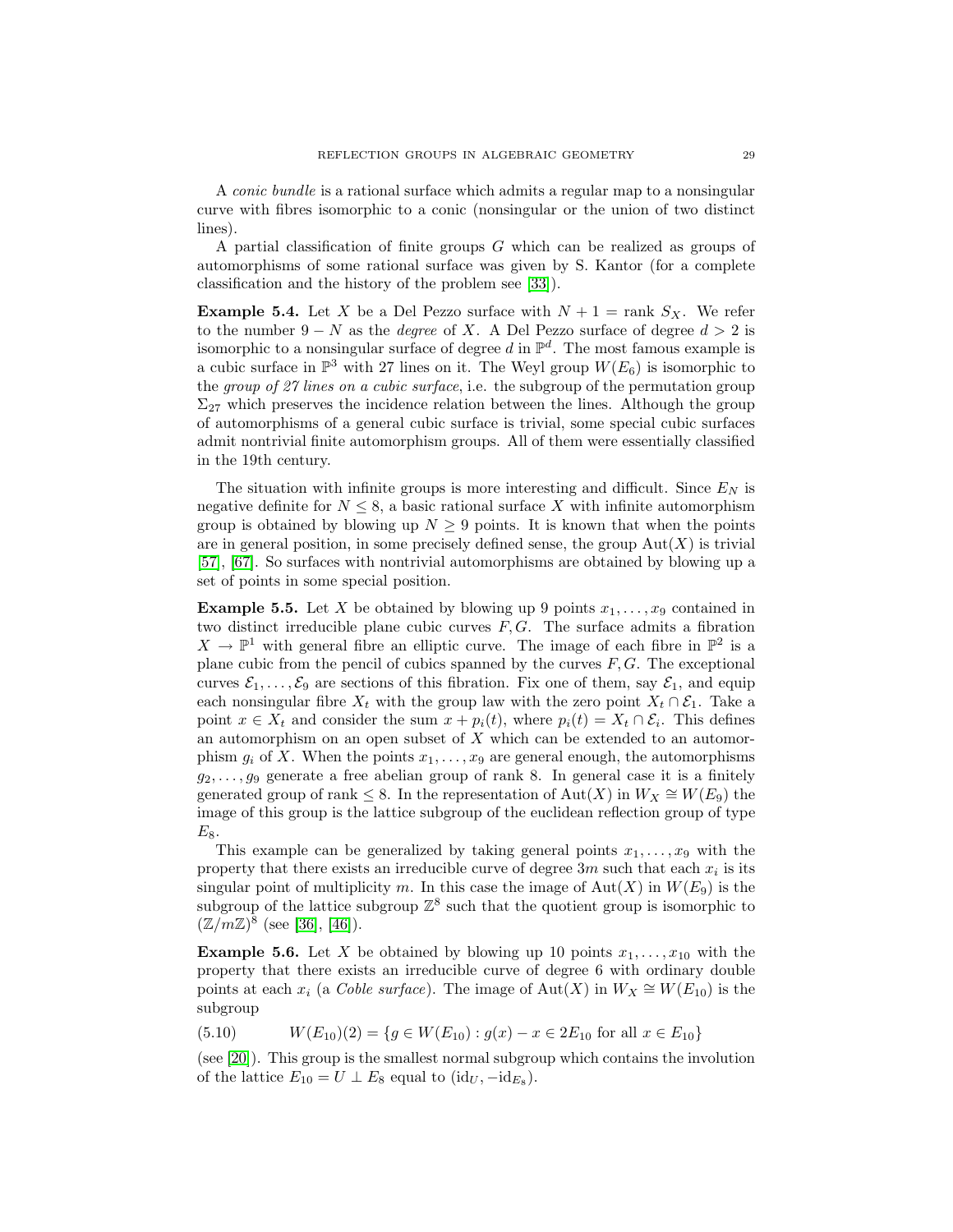**Example 5.7.** Let  $(W, S)$  be a Coxeter system with finite set S. A Coxeter element of  $(W, S)$  is the product of elements of S taken in some order. Its conjugacy class does not depend on the order if the Coxeter diagram is a tree ([\[14\]](#page-54-5), Chapter V,  $§6$ , Lemma 1). The order of a Coxeter element is finite if and only if W is finite. Let  $h_N$  be a Coxeter element of  $W = W(E_N)$ . In a recent paper [\[78\]](#page-57-9) C. McMullen realizes  $h_N$  by an automorphism of a rational surface. The corresponding surface  $X$  is obtained by blowing up  $N$  points in special position lying on a cuspidal plane cubic curve. One can check that for  $N = 9$  or 10 a Coxeter element does not belong to the subgroup described in the previous two examples. It is not known whether a rational surface realizing a Coxeter element is unique up to isomorphism for  $N \geq 9$ . It is known to be unique for  $N \leq 8$ . For example, for  $N = 6$  the surface is isomorphic to the cubic surface

$$
T_0^3 + T_1^3 + T_3^2 T_1 + T_2^2 T_3 = 0.
$$

The order of  $h_6$  is equal to 12.

Until very recently, all known examples of minimal pairs  $(X, G)$  with infinite G satisfied the following condition:

• There exists  $m > 0$  such that the linear system  $|-mK_X|$  is not empty or, in another words, the cohomology class  $mc_1(X)$  can be represented by an algebraic curve.

Without the minimality condition the necessity of this condition was conjectured by M. Gizatullin, but a counter-example was found by B. Harbourne [\[54\]](#page-56-15). A recent preprint of Eric Bedford and Kyounghee Kim [\[10\]](#page-54-16) contains an example of a minimal surface with infinite automorphism group with  $|-mK_X| = \emptyset$  for all  $m > 0$ .

5.3. **K3 surfaces.** These are surfaces from case 2 (i) of Theorem [5.1.](#page-24-0) They are characterized by the conditions

$$
c_1(X) = 0
$$
,  $H^1(X, \mathbb{C}) = 0$ .

In fact, all K3 surfaces are simply connected and belong to the same diffeomorphism type.

**Examples 5.8.** 1) X is a nonsingular surface of degree 4 in  $\mathbb{P}^3$ .

2)  $X$  is the double cover of a rational surface Y branched along a nonsingular curve W whose cohomology class [W] is equal to  $-2K_X$ . For example, one may take  $Y = \mathbb{P}^2$  and W a nonsingular curve of degree 6. Or, one takes  $Y = \mathbb{P}^1 \times \mathbb{P}^1$ and W a curve of bi-degree  $(4, 4)$ .

3) Let A be a compact complex torus which happens to be a projective algebraic variety. This is a surface from case 2 (iii). The involution  $\tau : a \mapsto -a$  has 16 fixed points, and the orbit space  $A/(\tau)$  acquires 16 ordinary double points. A minimal nonsingular surface birationally equivalent to the quotient is a K3 surface, called the Kummer surface associated to A.

Let  $\text{Aut}(X)$  be the group of biregular automorphisms of X. It is known that X does not admit nonzero holomorphic vector fields and hence the Lie algebra of the maximal Lie subgroup of  $Aut(X)$  is trivial. This shows that the group  $Aut(X)$  is a discrete topological group and the kernel of the natural representation [\(5.2\)](#page-24-1) of Aut $(X)$  in  $O(S_X)$  is a finite group.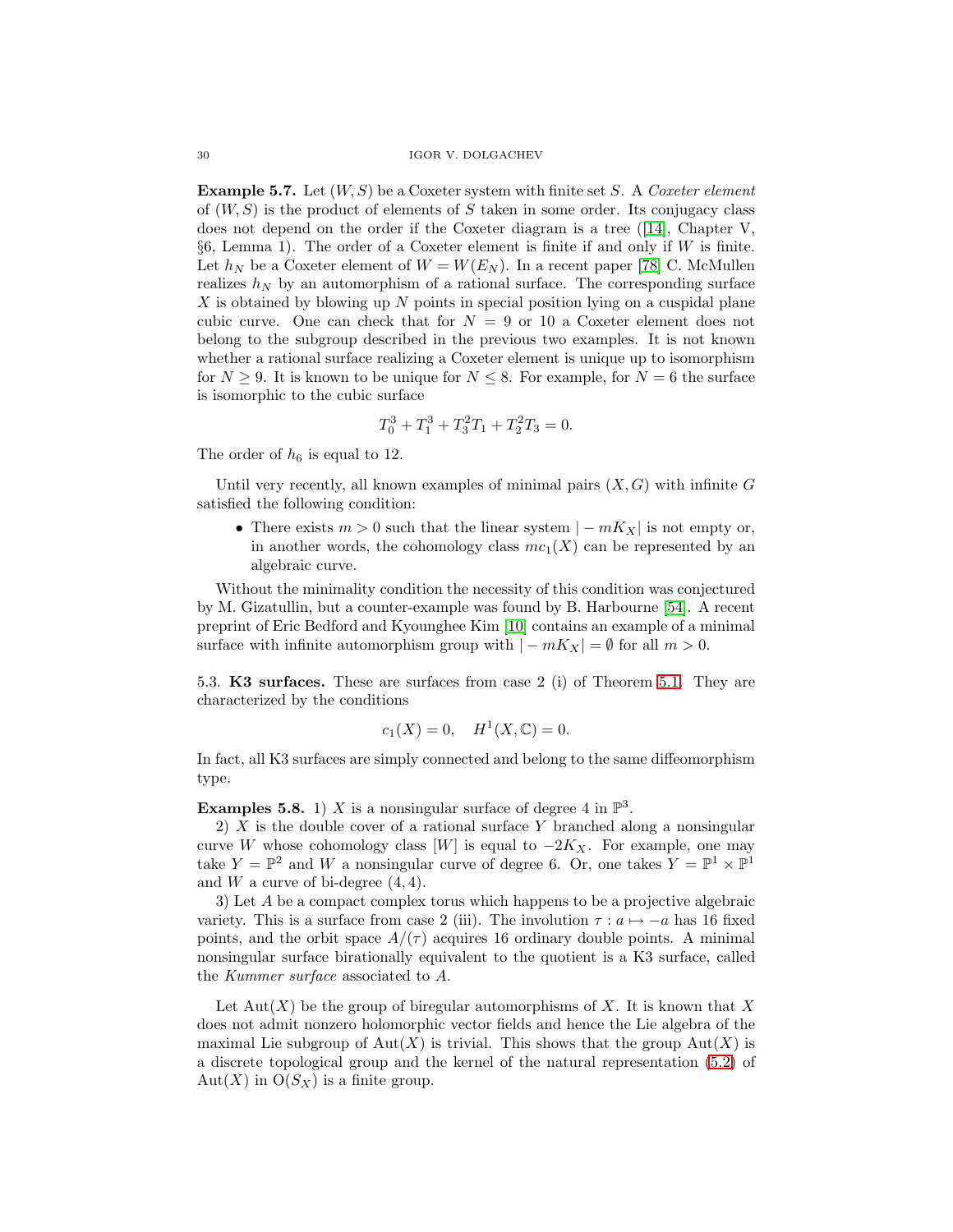*Remark* 5.9. One can say more about the kernel  $H$  of homomorphism [\(5.2\)](#page-24-1) (see [\[84\]](#page-57-7), §10). Let  $\chi : \text{Aut}(X) \to \mathbb{C}^*$  be the one-dimensional representation of  $\text{Aut}(X)$ in the space  $\Omega^2(X)$  of holomorphic 2-forms on X. The image of  $\chi$  is a cyclic group of some order n. First Nikulin proves that the value of the Euler function  $\phi(n)$ divides  $22 - \text{rank}S_X$ . Next he proves that the restriction of  $\chi$  to H is injective. This implies that  $H$  is a cyclic group of order dividing n. All possible values of n which can occur are known (see  $[69]$ ). The largest one is equal to 66 and can be realized for a K3 surface birationally isomorphic to a surface in the weighted projective space  $\mathbb{P}(1, 6, 22, 33)$  given by the equation  $x^{66} + y^{11} + z^3 + w^2 = 0$ .

It follows from the adjunction formula that any smooth rational curve on a K3 surface is a  $(-2)$ -curve. The class of this curve in  $S_X$  defines a reflection. Let  $W_X^+$ denote the subgroup of  $O(S_X)$  generated by these reflections.

## **Proposition 5.10.**

$$
\text{Ref}_{-2}(S_X) = W_X^+.
$$

*Proof.* Let C be an irreducible curve on X. By the adjunction formula,  $[C]^2 \ge -2$ and  $C^2 = -2$  if and only if C is a (−2)-curve. We call a divisor class *effective* if it can be represented by a (possibly reducible) algebraic curve on  $X$ . Using the Riemann-Roch Theorem, one shows that any divisor class x with  $x^2 \ge -2$  is either effective or its negative is effective. Let  $D = \sum_{i \in I} C_i$  be any algebraic curve written as a sum of its irreducible components. We have  $[D] \cdot [C] \geq 0$  for any irreducible curve C unless C is an irreducible component of D with  $C^2 = -2$ . A divisor class x is called nef if  $x \cdot d \geq 0$  for any effective divisor class d. It is not difficult to show that the  $W_X^+$ -orbit of any effective divisor x with  $x^2 \geq 0$  contains a unique nef divisor (use that  $x \cdot e < 0$  for some effective e with  $e^2 = -2$  implying  $r_e(x) \cdot e > 0$ . Let  $V_X^0 = \{x \in V_X : x^2 > 0\}$ . We take for the model of the hyperbolic space  $H^n$  associated with  $S_X$  the connected component of  $V_X^0/\mathbb{R}_+ \subset \mathbb{P}(V_X)$  which contains the images of effective divisors from  $V_X^0$ . Then the image  $P^+$  in  $H^n$  of the convex hull N of nef effective divisors from  $V_X^0$  is a fundamental polytope for the reflection group  $W_X^+$ . Its fundamental roots are the classes of  $(-2)$ -curves. Let  $r_{\alpha}$  be a reflection from Ref<sub>-2</sub>(S<sub>X</sub>). Replacing  $\alpha$  with  $-\alpha$  we may assume that  $\alpha$  is effective. Suppose  $\alpha$  is a fundamental root for a fundamental polytope P of  $\text{Ref}_{-2}(S_X)$  which is contained in  $P^+$ . Since all vectors from N satisfy  $x \cdot \alpha \geq 0$ , we see that  $P^+ \subset P$  and hence  $P = P^+$ . This shows that  $W_X^+$  and  $\text{Ref}_{-2}(S_X)$  are defined by the same convex polytope and hence the groups are equal.

The following result follows from the fundamental Global Torelli Theorem for K3 surfaces due to I. Shafarevich and I. Pjatetsky-Shapiro [\[94\]](#page-57-1).

**Theorem 5.11.** Let  $A_X$  be the image of  $Aut(X)$  in  $O(S_X)$ . Let G be the subgroup of  $O(S_X)$  generated by  $W_X^+$  and  $A_X$ . Then  $G = W_X^+ \rtimes A_X$ , and its index in  $O(S_X)$ is finite.

The difficult part is the finiteness of the index.

**Corollary 5.1.** The following assertions are equivalent:

- $W_X^+$  is of finite index in  $O(S_X)$ ;
- $Aut(X)$  is a finite group;
- the  $(-2)$ -reflection group of  $S_X$  admits a fundamental polytope with finitely many faces defined by the classes of smooth rational curves;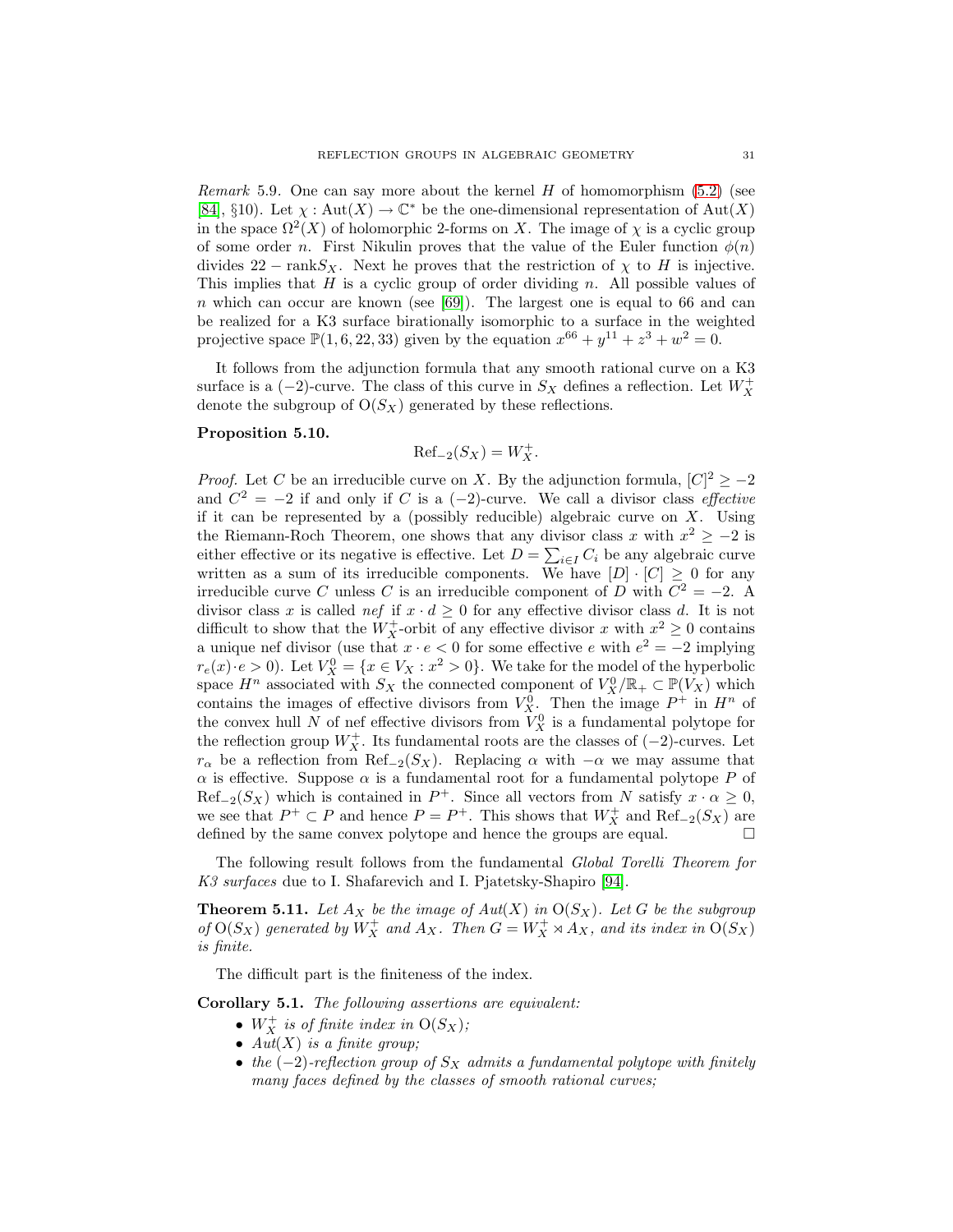•  $S_X(-1)$  is a 2-reflective lattice.

The third property implies that the set of  $(-2)$ -curves is finite if Aut $(X)$  is finite, but the converse is not true.

Figures [10,](#page-31-0) [11,](#page-31-1) and [12](#page-31-2) show the even 2-reflective lattices of rank 17, 18 and 19, the Coxeter diagrams of the reflection groups  $\text{Ref}_{-2}(S_X)$ , and the corresponding K3 surfaces.



<span id="page-31-0"></span>Figure 10.



<span id="page-31-1"></span>FIGURE 11.



<span id="page-31-2"></span>

The K3 surface is birationally isomorphic to the surface obtained as the double cover of  $\mathbb{P}^2$  branched along the curve of degree  $2$  drawn thick, followed by the double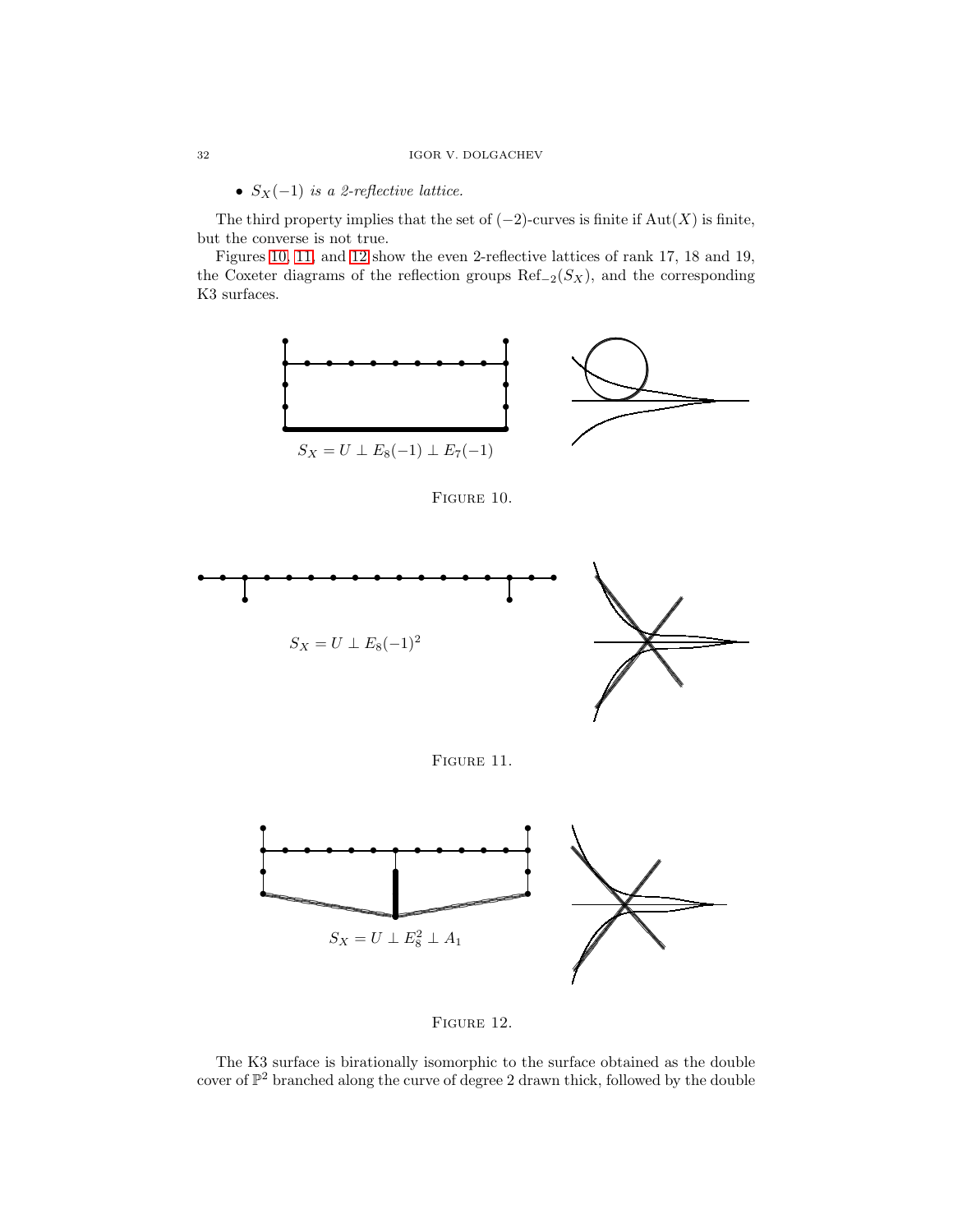cover along the proper inverse transform of the remaining curve of degree 4 (the cuspidal cubic and its cuspidal tangent line).

It follows from the classification of 2-reflective lattices (see section 4) that each of them is isomorphic to the lattice  $S_X$  for some K3-surface X.

A similar assertion for any even reflective lattice is not true for the following trivial reason. Replacing M by  $M(2k)$  for some k, we obtain a reflective lattice with discriminant group whose minimal number of generators  $s \geq \text{rank } M$ . Suppose rank $M \geq 12$  and  $M(k)$  is primitively embedded in  $L_{K3}$ . Its orthogonal complement is a lattice of rank  $22 - 12 \leq 10$  with isomorphic discriminant group generated by  $\leq$  10 elements. This is a contradiction.

A more serious reason is the existence of an even reflective hyperbolic lattice M of rank 22. One can take  $M = U \perp D_{20}$  realized as the sublattice of  $I_{19,1}$  of vectors with even  $v^2$ . The reflectivity of M was proven by R. Borcherds [\[12\]](#page-54-11). Since rank  $S_X \leq 20$  for any complex K3 surface X, the lattice M cannot be isomorphic to  $S_X$ . However, the lattice M is realized as the Picard lattice of a K3 surface over an algebraically closed field of characteristic 2 isomorphic to a quartic surface in  $\mathbb{P}^3$ with equation

<span id="page-32-0"></span>
$$
T_0^4 + T_1^4 + T_2^4 + T_3^4 + T_0^2 T_1^2 + T_0^2 T_2^2 + T_1^2 T_2^2 + T_0 T_1 T_2 (T_0 + T_1 + T_2) = 0
$$

(see [\[35\]](#page-55-12)). Note that over a field of positive characteristic the Hodge structure and the inequality  $\rho = \text{rank} S_X \leq 20$  does not hold. However, one can show that for any K3 surface over an algebraically closed field of positive characteristic

$$
\rho \le 22, \quad \rho \ne 21,
$$

K3 surfaces with  $\rho = 22$  are called *supersingular* (in the sense of Shioda). Observe the striking analogy of inequalities [\(5.11\)](#page-32-0) with the inequalities from Theorem [4.7.](#page-21-2)

Besides scaling, one can consider the following operations over nondegenerate quadratic lattices which preserve the reflectivity property (see [\[97\]](#page-57-8)). The first operation replaces a lattice M with  $p^{-1}(M \cap p^2M^*) + M$  for any p dividing the discriminant of  $M$ . This allows one to replace  $M$  with a lattice such that the exponent of the discriminant groups is square free. The second operation replaces M with  $N(p)$ , where  $N = M^* \cap p^{-1}M$ . This allows one to replace M with a lattice such that the largest power  $a$  of  $p$  dividing the discriminant of  $M$  satisfies  $a \leq \frac{1}{2}$ rank $M$ .

I conjecture that up to scaling and the above two operations any even hyperbolic reflective lattice is isomorphic to the lattice  $S_X(-1)$  for some K3 surface defined over an algebraically closed field of characteristic  $p \geq 0$ .

It is known that the lattice  $S_X(-1)$  for a supersingular K3-surface X over a field of characteristic  $p > 0$  is always of rank 22 and its discriminant group is isomorphic to a p-elementary group  $(\mathbb{Z}/p\mathbb{Z})^{2\sigma}$ ,  $\sigma \leq 10$  (see [\[96\]](#page-57-10)). No two such lattices are equivalent in the sense of the operations on lattices described above. There is only one such reflective lattice, namely  $U \perp D_{20}(-1)$ .

There are only a few cases where one can compute explicitly the automorphism group of a K3 surface when it is infinite and the rank of  $S_X$  is large. This requires one to construct explicitly a Coxeter polytope of  $\text{Ref}_2(S_X(-1))$  which is of infinite volume. As far as I know this has been accomplished only in the following cases:

• X is the Kummer surface of the Jacobian variety of a general curve of genus  $2([70]);$  $2([70]);$  $2([70]);$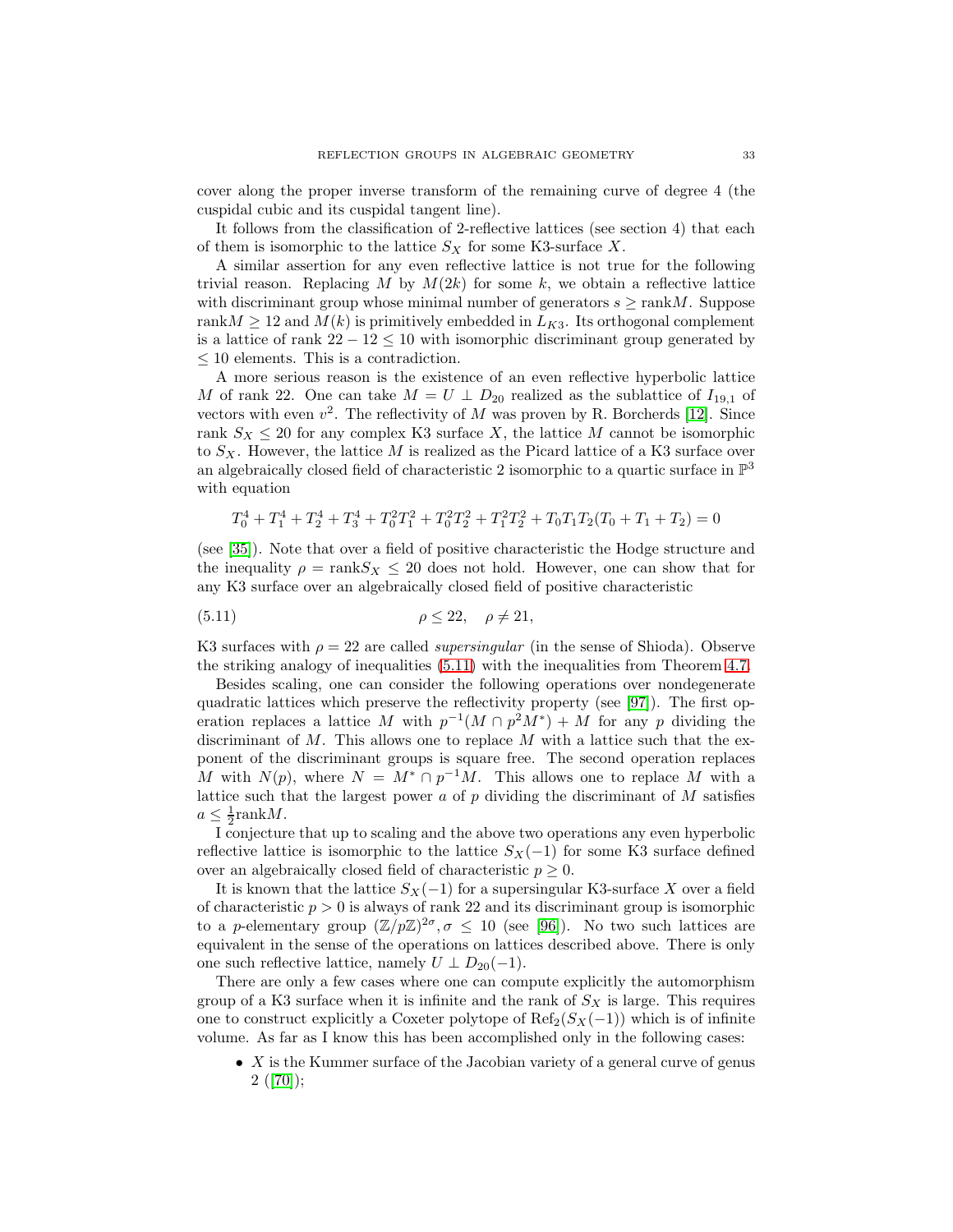- X is the Kummer surface of the product of two nonisogeneous elliptic curves  $([64]);$  $([64]);$  $([64]);$
- $X$  is birationally isomorphic to the Hessian surface of a general cubic surface  $([34])$  $([34])$  $([34])$ ;
- $S_X(-1) = U \perp E_8^2 \perp A_2$  ([\[115\]](#page-58-13));
- $S_X(-1) = U \perp E_8^2 \perp A_1^2$  ([\[115\]](#page-58-13));
- $S_X$  is of rank 20 with discriminant 7 ([\[13\]](#page-54-17));
- $S_X(-1) = U \perp D_{20}$  ([\[35\]](#page-55-12)) (characteristic 2).

What is common about these examples is that the lattice  $S_X(-1)$  can be primitively embedded in the lattice  $II_{25,1}$  from Example [4.6](#page-21-3) as an orthogonal sublattice to a finite root sublattice of  $II_{25,1}$ . We refer to [\[13\]](#page-54-17) for the most general method for describing  $Aut(X)$  in this case.

5.4. **Enriques surfaces.** These are the surfaces from Case 2 (ii). They satisfy

$$
2c_1(X) = 0
$$
,  $c_1(X) \neq 0$ ,  $H_1(X, \mathbb{Z}) = \text{Tors}(H^2(X, \mathbb{Z})) = \mathbb{Z}/2\mathbb{Z}$ .

The cover  $Y \to X$  corresponding to the generator of  $H_1(X,\mathbb{Z})$  is a K3 surface. So, Enriques surfaces correspond to pairs  $(Y, \tau)$ , where Y is a K3 surface and  $\tau$  is its fixed-point-free involution.

We have

$$
S_X(-1) = U \perp E_8 \cong E_{10}.
$$

The reflection group of  $E_{10}$  is the group  $W(2, 3, 7)$ . Since its fundamental polytope does not have nontrivial symmetries, we obtain from [\(4.5\)](#page-20-1)

(5.12) 
$$
O(S_X)^{+} = \text{Ref}(S_X(-1)) \cong W(2,3,7).
$$

Let  $W_X^+$  be the subgroup of  $\mathrm{O}(S_X)$  generated by reflections  $r_\alpha$ , where  $\alpha$  is the image in  $S_X$  of the cohomology class of a (−2)-curve on X. The following theorem follows (but nontrivially) from the Global Torelli Theorem for K3 surfaces ([\[83\]](#page-57-11), [\[84\]](#page-57-7)).

**Theorem 5.12.** Let  $A_X$  be the image of  $Aut(X)$  in  $O(S_X)$ . Then  $A_X \subset O(S_X)^+$ , its intersection with  $W_X^+$  is trivial and  $W_X^+ \rtimes A_X$  is of finite index in  $O(S_X)$ .

This gives as a corollary that  $\mathrm{Aut}(X)$  is finite if and only if  $W_X^+$  is of finite index in  $O(S_X)$ . A general Enriques surface (in some precise meaning) does not contain  $(-2)$ -curves, so  $A(X)$  is isomorphic to a subgroup of finite index of the orthogonal group  $O(E_{10})$ . In fact, more precisely, the group  $Aut(X)$  is isomorphic to the 2level congruence subgroup of  $W(E_{10})$  defined in [\(5.10\)](#page-28-0) (see [\[8\]](#page-54-18), [\[84\]](#page-57-7)). The fact that the automorphism group of a general Enriques surface and a general Coble surface are isomorphic is not a coincidence, but I am not going to explain it here (see [\[31\]](#page-55-9)).

All Enriques surfaces X with finite  $Aut(X)$  were classified by S. Kondō [\[68\]](#page-56-19) and (not constructively) by V. Nikulin [\[85\]](#page-57-12). In [\[30\]](#page-55-14) I gave an example of an Enriques surface with finite automorphism group, believing that it was the first example of this kind. After the paper had been published I found that the existence of another example was claimed much earlier by G. Fano [\[43\]](#page-55-15). However, his arguments are very obscure and impossible to follow. The Coxeter diagram of the reflection group  $W_X^+$  in my example is given in Figure [13.](#page-34-0)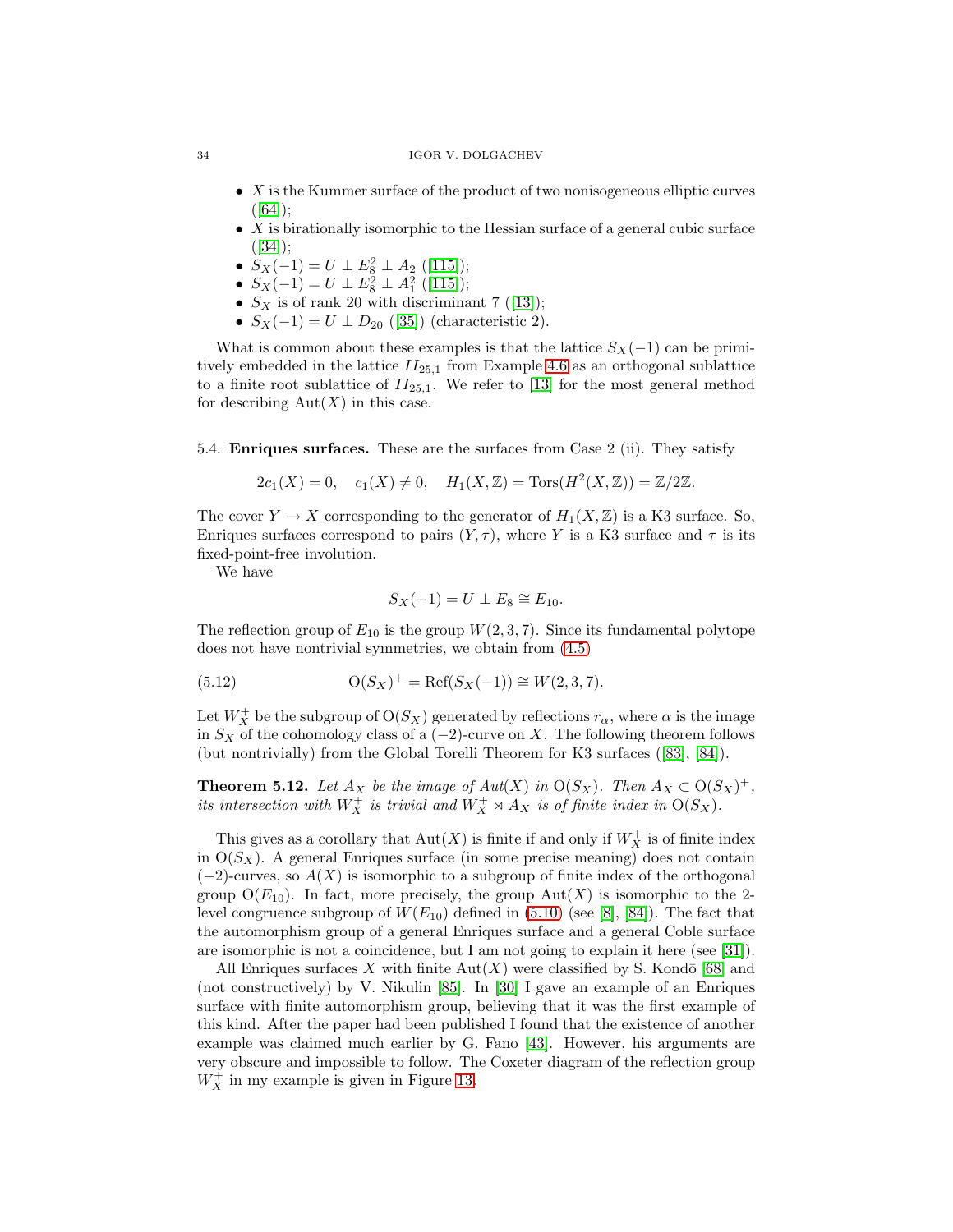

<span id="page-34-0"></span>FIGURE 13.

### 6. Cremona transformations

6.1. **Plane Cremona transformations.** A Cremona transformation of projective space  $\mathbb{P}^n$  (as always over complex numbers) is a birational map of algebraic varieties. It can be given in projective coordinates by  $n + 1$  homogeneous polynomials of the same degree d:

<span id="page-34-1"></span>
$$
(6.1) \tT: (t_0, \ldots, t_n) \mapsto (P_0(t_0, \ldots, t_n), \ldots, P_n(t_0, \ldots, t_n)).
$$

Dividing by a common multiple of the polynomials we may assume that the map is not defined on a closed subset of codimension  $\geq 2$ , the set of common zeros of the polynomials  $P_0, \ldots, P_n$ . Let  $U = \text{dom}(T)$  be the largest open subset where T is defined and let X be the Zariski closure of the graph of  $T: U \to \mathbb{P}^n$  in  $\mathbb{P}^n \times \mathbb{P}^n$ . By considering the two projections of  $X$ , we get a commutative diagram of birational maps:

<span id="page-34-2"></span>(6.2) 
$$
\begin{array}{c}\nX \\
\pi \\
\hline\n\end{array}
$$
\n
$$
\mathbb{P}^2 - - - \frac{T}{2} - \mathbb{P}^2
$$

By taking a resolution of singularities  $X' \to X$ , we may assume that such a diagram exists with X nonsingular. We call it a *resolution of indeterminacy points* of T.

We denote the projective space of homogeneous polynomials of degree d in  $n+1$ variables by  $|\mathcal{O}_{\mathbb{P}^n}(d)|$ . The projective subspace of dimension *n* spanned by the polynomials  $P_0, \ldots, P_n$  defining the map T is denoted by  $L(T)$  and is called the linear system defining  $T$ . It depends only on  $T$  (recall that two birational maps are equal if they coincide on a Zariski open subset). Any n-dimensional projective subspace L of  $|\mathcal{O}_{\mathbb{P}^n}(d)|$  (linear system) which consists of polynomials without a common factor defines a rational map  $\mathbb{P}^n$  →  $\mathbb{P}^n$  by simply choosing a linear independent ordered set of  $n + 1$  polynomials from L. When the map happens to be birational, the linear system is called *homaloidal*. One obtains  $L(T)$  as follows. First one considers the linear system  $|\mathcal{O}_{\mathbb{P}^n}(1)|$  of hyperplanes in the target  $\mathbb{P}^n$ . The pre-image of its member on X under the map  $\sigma$  is a hypersurface on X; we push it down by  $\pi$  and get a hypersurface on the domain  $\mathbb{P}^n$ . The set of such hypersurfaces forms a linear system  $L(T)$ .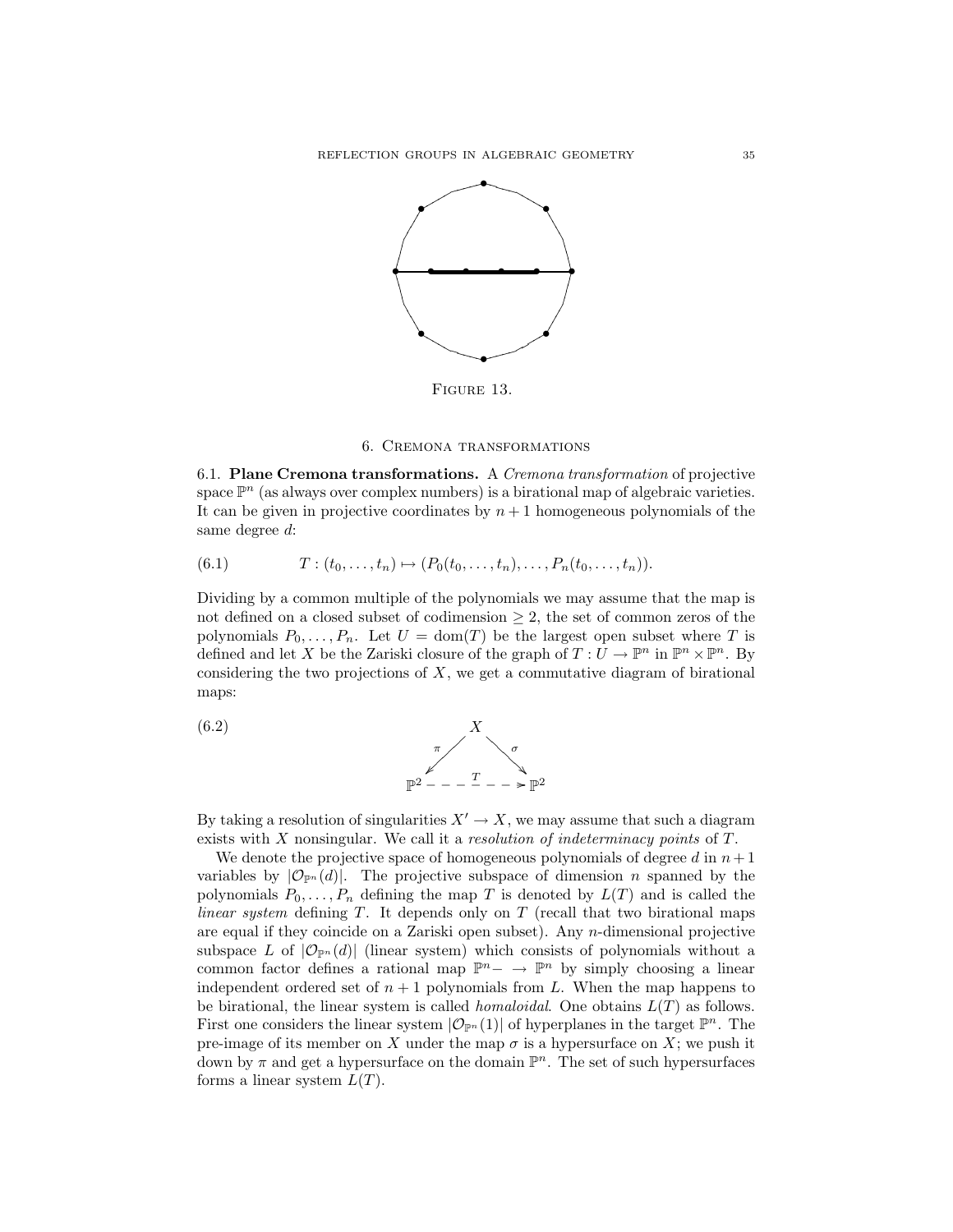Now let us assume that  $n = 2$ . As in section [5.2](#page-25-3) we consider a factorization [\(5.4\)](#page-25-1) of  $\pi$ ,

(6.3) 
$$
\pi: X = X_N \xrightarrow{\pi_N} X_{N-1} \xrightarrow{\pi_{N-1}} \dots \xrightarrow{\pi_2} X_1 \xrightarrow{\pi_1} X_0 = \mathbb{P}^2,
$$

where  $\pi_{k+1}$  is the blow-up of a point  $x_k \in X_k, k = 0, \ldots, N-1$ . Recall that the multiplicity mult<sub>x</sub>(D) of a hypersurface D at a point x on a nonsingular variety is the degree of the first nonzero homogeneous part in the Taylor expansion of its local equation at x. Define inductively the numbers  $m_i$  as follows. Let  $L = L(T)$ be the linear system of curves on  $\mathbb{P}^2$  defining T. First we set

$$
m_1 = \min_{D \in L} \text{mult}_{x_1} D.
$$

The linear system  $\pi_1^*(L)$  on  $X_1$  which consists of the full pre-images of hypersurfaces from  $L(T)$  on  $X_1$  has the hypersurface  $m_1E_1$  as a fixed component. Let

$$
L_1 = \pi_1^*(L) - m_1 E_1.
$$

This is a linear system on  $X_1$  without fixed components. Suppose  $m_1, \ldots, m_i$  and  $L_1,\ldots,L_i$  have been defined. Then we set

$$
m_{i+1} = \min_{D \in L_i} \text{mult}_{x_{i+1}} D,
$$
  

$$
L_{i+1} = \pi_{i+1}^*(L_i) - m_i E_{i+1}.
$$

It follows from the definition that

$$
L_N = \pi^*(L) - \sum_{i=1}^N m_i \mathcal{E}_i
$$

has no fixed components and is equal to the pre-image of  $|\mathcal{O}_{\mathbb{P}^2}(1)|$  under  $\sigma$ . The image of  $L_N$  in  $\mathbb{P}^2$  is equal to the linear system  $L(T)$ . It is denoted by

$$
|\mathcal{O}_{\mathbb{P}^2}(d)-m_1x_1-\ldots-m_Nx_N|.
$$

The meaning of the notation is that  $L(T)$  consists of plane curves of degree d which pass through the points  $x_i$  with multiplicities  $\geq m_i$ .

We have similar decomposition for the map  $\sigma$  which defines the linear system  $L(T^{-1})$ .

As we have shown in section [5.2,](#page-25-3) two factorizations of birational regular maps from X to  $\mathbb{P}^2$  in a sequence of blow-ups define two geometric bases of the lattice  $S_X$ . A Cremona transformation [\(6.1\)](#page-34-1) together with a choice of a diagram [\(6.2\)](#page-34-2) and the factorizations [\(5.4\)](#page-25-1) for  $\pi$  and  $\sigma$  is called a marked Cremona transformation. It follows from the proof of Theorem [5.2](#page-26-2) that any marked Cremona transformation defines an element of the Coxeter group  $W(E_N)$ . The corresponding matrix is called the characteristic matrix of the marked Cremona transformation.

**Example 6.1.** Let T be the *standard quadratic Cremona transformation* defined by

$$
T: (x_0, x_1, x_2) \mapsto (x_0^{-1}, x_1^{-1}, x_2^{-1})
$$

(to make sense of this one has to multiply all coordinates at the output by  $x_0x_1x_2$ ). It is not defined at points  $p_1 = (1, 0, 0), p_2 = (0, 1, 0), p_3 = (0, 0, 1).$  Let  $\pi : X =$  $X_3 \to X_2 \to X_1 \to X_0 = \mathbb{P}^2$  be the composition of the blow-up of  $p_1$ , then the blow-up of the pre-image of  $p_2$ , and finally the pre-image of  $p_3$ . It is easy to see on the open subset U where T is defined the coordinate line  $t_i = 0$  is mapped to the point  $p_i$ . This implies that the Zariski closures on X of the pre-images of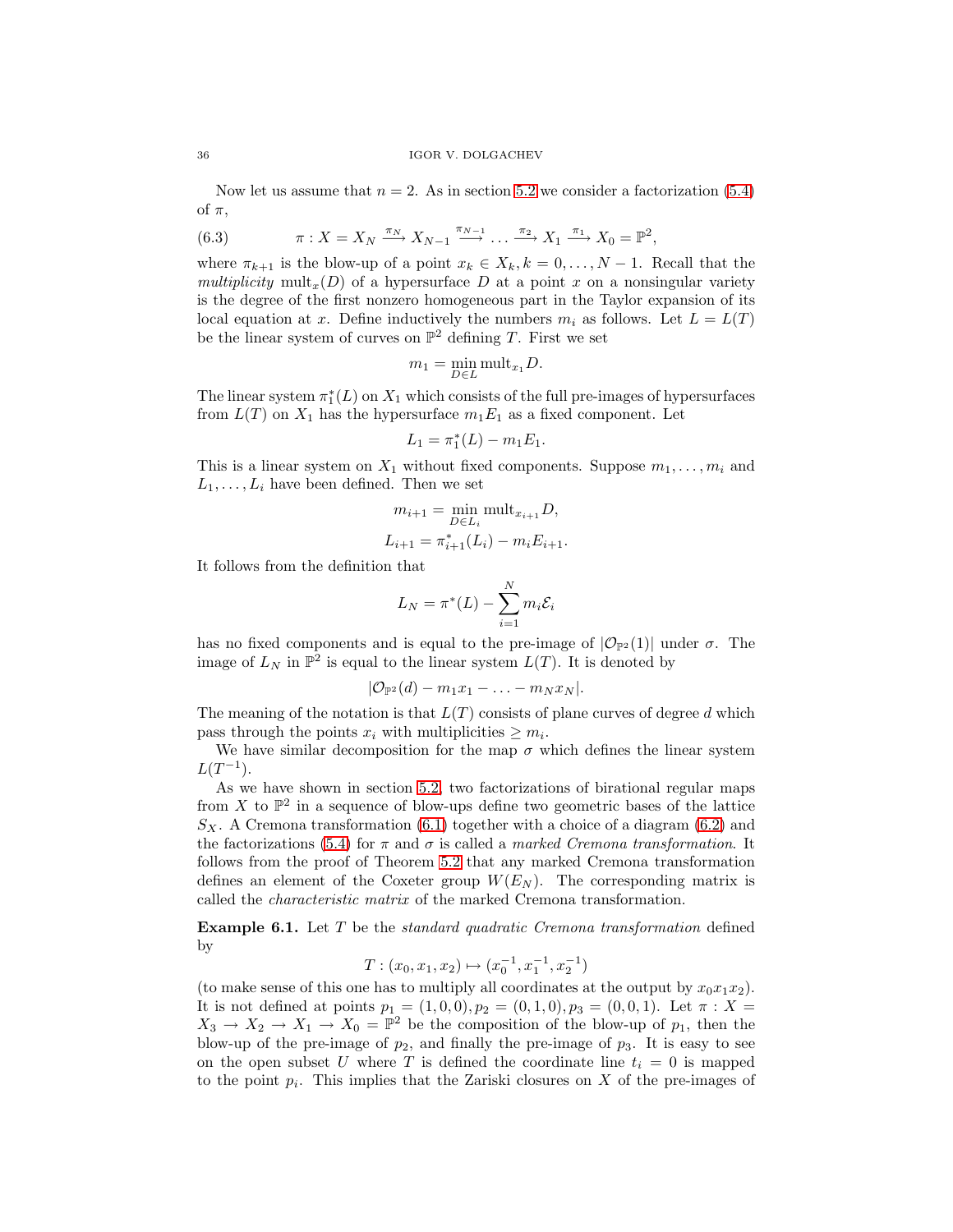intersections of these lines with U are the curves  $E'_1, E'_2, E'_3$  on X which are blown down to the points  $p_1, p_2, p_3$  under T. The factorization for  $\sigma: X \to \mathbb{P}^2$  could be chosen in such a way that  $E_i' = \mathcal{E}_i'$  are the exceptional curves. These curves define a new geometric basis in X with

$$
e'_1 = e_0 - e_2 - e_3
$$
,  $e'_1 = e_0 - e_1 - e_3$ ,  $e'_1 = e_0 - e_0 - e_1$ .

Since  $k_X = -3e_0 + e_1 + e_2 = e_3 = -3e'_0 + e'_1 + e'_2 + e'_3$ , we also get  $e'_0 = 2e'_0$  $e'_1 - e'_2 - e'_3$ . The corresponding transformation is the reflection with respect to the vector  $e_0 - e_1 - e_2 - e_3$ . Given any set of 3 noncollinear points  $q_1, q_2, q_3$ , one can find a quadratic<sup>[9](#page-36-0)</sup> Cremona transformation  $T'$  with indeterminacy points  $q_1, q_2, q_3$ . For this we choose a projective transformation g which sends  $q_i$  to  $p_i$  and take  $T' = T \circ g$ .

<span id="page-36-1"></span>**Theorem 6.2.** Let A be the matrix representing an element from  $W(E_N)$ . Then there exists a marked Cremona transformation whose characteristic matrix is equal to A.

*Proof.* Let A be the matrix of  $w \in W(E_N)$  with respect to the standard basis  $\mathbf{e}_0, \ldots, \mathbf{e}_N$  of  $I_{1,N}$ . Its first column is a vector  $(m_0, -m_1, \ldots, -m_N)$ . Write w as a word in reflections  $r_{a_i}$  and use induction on the length of w to prove the Noether inequalities  $m_i \geq 0, i \geq 1$  and  $m_0 > 3 \max\{m_i, i \geq 1\}$ . Now, let us use induction on the length of w to show that the linear system  $|\mathcal{O}_{\mathbb{P}^2}(m_0) - m_1p_1 \ldots - m_N p_N$  is homaloidal for some points  $p_1, \ldots, p_N$  in general position. If w is a simple reflection  $r_{a_i}$  we get  $w(\mathbf{e}_0) = \mathbf{e}_0$  or  $2\mathbf{e}_0 - \mathbf{e}_1 - \mathbf{e}_2 - \mathbf{e}_3$ . In the first case the linear system defines a projective transformation, and in the second case it defines a standard quadratic transformation if we choose three noncollinear points  $p_1, p_2, p_3$ . Now write  $w = r_{a_i}w'$  where the length of w' is less than the length of w. By induction, w' defines a homaloidal linear system  $|\mathcal{O}_{\mathbb{P}^2}(m'_0) - m'_1p_1 - \ldots$  $m'_N p_N$ | for some points  $p_1,\ldots,p_N$  in general position. Let  $\Phi' : \mathbb{P}^2 \to \mathbb{P}^2$  be the corresponding Cremona transformation. If  $i \neq 0$ , the reflection permutes the  $m'_i, i > 0$ , and the linear system is still homaloidal and the set of points does not change. Since the points are in general position we may assume that  $p_1, p_2, p_3$ are distinct noncollinear points. Composing  $\Phi'$  with a projective transformation we may assume that  $p_1 = (1, 0, 0), p_2 = (0, 1, 0), p_3 = (0, 0, 1).$  The computation from the previous example shows that  $r_{\mathbf{a}_0}w'(e_0) = m_0 \mathbf{e}_0 - \sum_{i\geq 1} m_i \mathbf{e}_i$ , where  $m_i =$  $2m'_i - m_1 - m_2 - m_3, i \leq 3$ , and  $m_i = m'_i, i > 3$ . Let  $\Phi = \Phi' \circ T$ , where T is the standard quadratic transformation discussed in the previous example. Then it is easy to see that  $\Phi$  is given by the linear system  $|\mathcal{O}_{\mathbb{P}^2}(m_0) - m_1p_1 - \ldots - m_Np_N|$ . Let  $\tilde{w} \in W(E_N)$  correspond to the characteristic matrix of  $\Phi$  (with respect to an appropriate marking). We have proved that  $w(\mathbf{e}_0) = \tilde{w}(\mathbf{e}_0)$ . This implies that  $\tilde{w}w^{-1}(e_0) = e_0$ . The matrix representing an element from  $O(1, N)$  whose first column is the unit vector is a diagonal matrix with  $\pm 1$  at the diagonal. As we have seen already in the proof of Theorem [5.2,](#page-26-2) this implies that  $\tilde{w} = w$ .

One can apply Theorem [6.2](#page-36-1) to list the types  $(m_0, m_1, \ldots, m_N)$  of all homaloidal linear systems with N indeterminacy points. They correspond to the orbit of the vector  $e_0$  with respect to the group  $W(E_N)$ . In particular, the number of types is finite only for  $N \leq 8$ .

<span id="page-36-0"></span><sup>&</sup>lt;sup>9</sup>i.e. defined by polynomials of degree 2.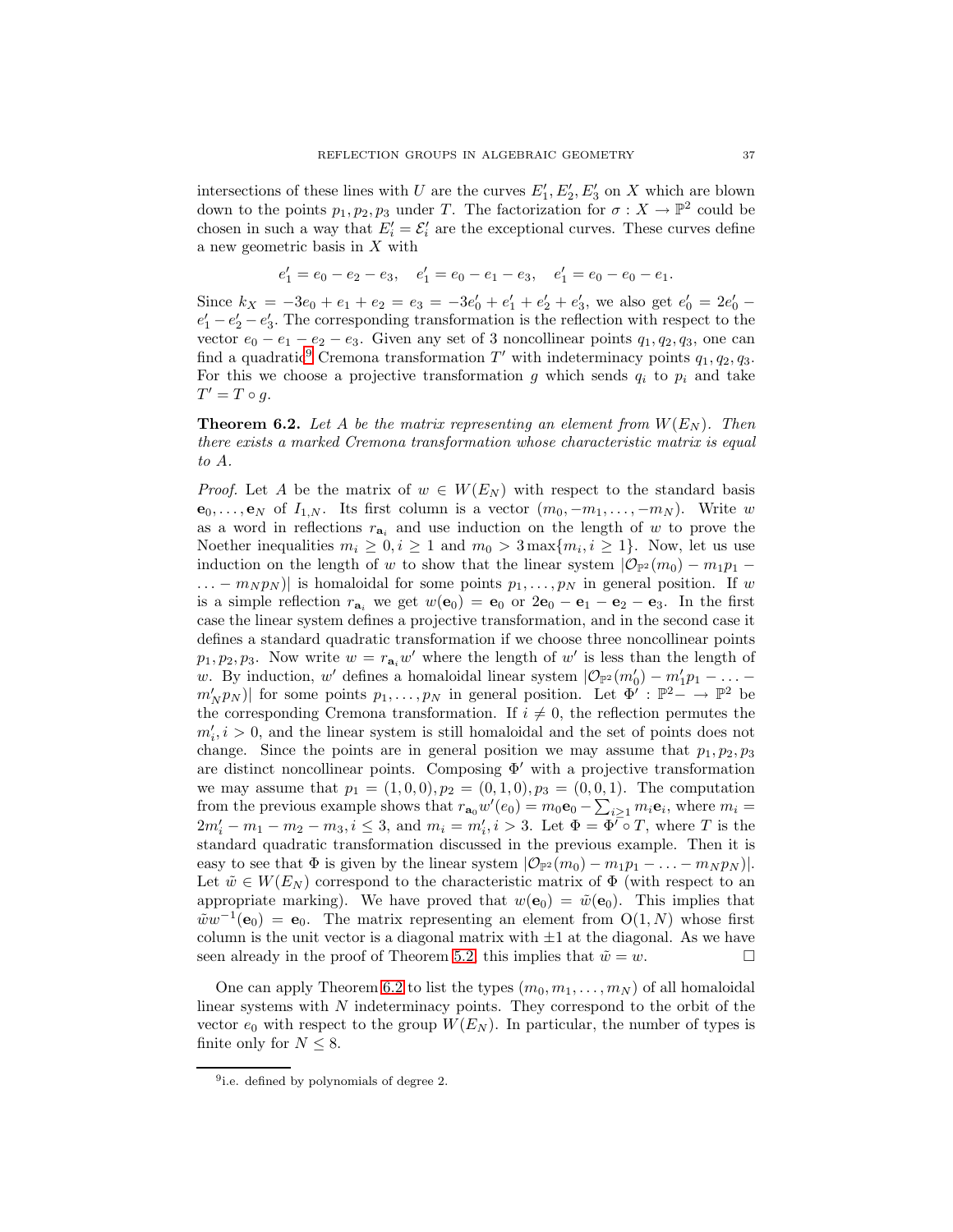6.2. **Cremona action of**  $W(p,q,r)$ . Consider the natural diagonal action of the group  $G = \text{PGL}(n+1,\mathbb{C})$  on  $(\mathbb{P}^n)^N$ , where  $m = N - n - 2 \geq 0$ . A general orbit contains a unique point set  $(p_1, \ldots, p_N)$  with the first  $n + 2$  points equal to the set of reference points  $(1, 0, \ldots, 0), \ldots, (0, \ldots, 0, 1), (1, \ldots, 1)$ . This easily implies that the field of G-invariant rational functions on  $(\mathbb{P}^n)^N$  is isomorphic to the field of rational functions on  $(\mathbb{P}^n)^m$  and hence is isomorphic to the field of rational functions  $\mathbb{C}(z_1,\ldots,z_{nm})$ . The symmetric group  $\Sigma_N$  acts naturally on this field via its action on  $(\mathbb{P}^n)^N$  by permuting the factors. Assume  $n \geq 2$  and consider  $\Sigma_N$  as a subgroup  $W(1, n+2, m+1)$  of the Coxeter group of type  $W(2, n+1, m+1)$  corresponding to the subdiagram of type  $A_{N-1}$  of the Coxeter diagram of  $W(2, n+1, m+1)$ . In 1917 A. Coble extended the action of  $\Sigma_N$  on the field  $\mathbb{C}(z_1,\ldots,z_{nm})$  to the action of the whole group  $W(2, n + 1, m + 1)$ . This construction is explained in modern terms in [\[36\]](#page-55-2). In Coble's action the remaining generator of the Coxeter group acts as a standard quadratic transformation  $\mathbb{P}^n$  –  $\rightarrow \mathbb{P}^n$  defined by

$$
T: (x_0, \ldots, x_n) \mapsto (x_0^{-1}, \ldots, x_n^{-1}).
$$

One takes a point set  $(p_1, \ldots, p_N)$ , where the first  $n + 2$  points are the reference points, then applies  $T$  to the remaining points to get a new set,

$$
(p_1,\ldots,p_{n+1},T(p_{n+2}),\ldots,T(p_N)).
$$

The Cremona action is the corresponding homomorphism of groups

$$
W(2, n+1, m+1) \to \mathrm{Aut}_{\mathbb{C}}(\mathbb{C}(z_1, \ldots, z_{nm})).
$$

One can show that for  $N \geq 9$ , this homomorphism does not arise from a regular action of the Coxeter group on any Zariski open subset of  $(\mathbb{P}^n)^m$ .

The following result of S. Mukai [\[82\]](#page-57-0) extends the Cremona action to any group  $W(p,q,r).$ 

**Theorem 6.3.** Let  $X = (\mathbb{P}^{q-1})^{p-1}$ . Consider the natural diagonal action of the group  $\text{PGL}(q,\mathbb{C})^{p-1}$  on X and extend it to the diagonal action on  $X_{p,q,r} := X^{q+r}$ . Let  $K(p,q,r)$  be the field of invariant rational functions on  $X_{p,q,r}$  isomorphic to  $\mathbb{C}(t_1,\ldots,t_d), d = (p-1)(q-1)(r-1).$  Then there is a natural homomorphism,

$$
cr_{p,q,r}: W(p,q,r) \to \text{Aut}_{\mathbb{C}}(K(p,q,r)).
$$

It coincides with the Coble action when  $p = 2$ .

It seems that the homomorphism  $cr_{p,q,r}$  is always injective when the group is infinite. The geometric meaning of the kernels in the case of finite groups  $W(2,q,r)$ are discussed in [\[36\]](#page-55-2) and [\[39\]](#page-55-0).

The reflections corresponding to the vertices on the branches of the  $T_{p,q,r}$ diagram with  $q$  and  $r$  vertices act by permuting the factors of  $X$ . The reflections corresponding to  $p-2$  last vertices of the p-branch permute the factors of X. The second vertex on the p-branch acts via the Cremona transformation in  $(\mathbb{P}^{q-1})^{p-1}$ ,

$$
\big((x_0^{(1)},\ldots,x_{q-1}^{(1)}),\ldots,(x_0^{(p-1)},\ldots,x_{q-1}^{(p-1)})\big)\rightarrow \big((\frac{1}{x_0^{(1)}},\ldots,\frac{1}{x_{q-1}^{(1)}}),\ldots,(\frac{x_0^{(p-1)}}{x_0^{(1)}},\ldots,\frac{x_{q-1}^{(p-1)}}{x_{q-1}^{(1)}})\big).
$$

Let  $Y(p,q,r)$  be a birational model of the field  $K(p,q,r)$  on which  $W(p,q,r)$  acts birationally via  $c_{par}$ . For any  $g \in W(p,q,r)$  let dom(g) be the domain of definition of g. Let Z be a closed irreducible subset of  $Y(p,q,r)$  with generic point  $\eta_Z$ . Let

$$
G_Z = \{ g \in W(p,q,r) : \eta_Z \in \text{dom}(g) \cap \text{dom}(g^{-1}), g(\eta_Z) = \eta_Z \}
$$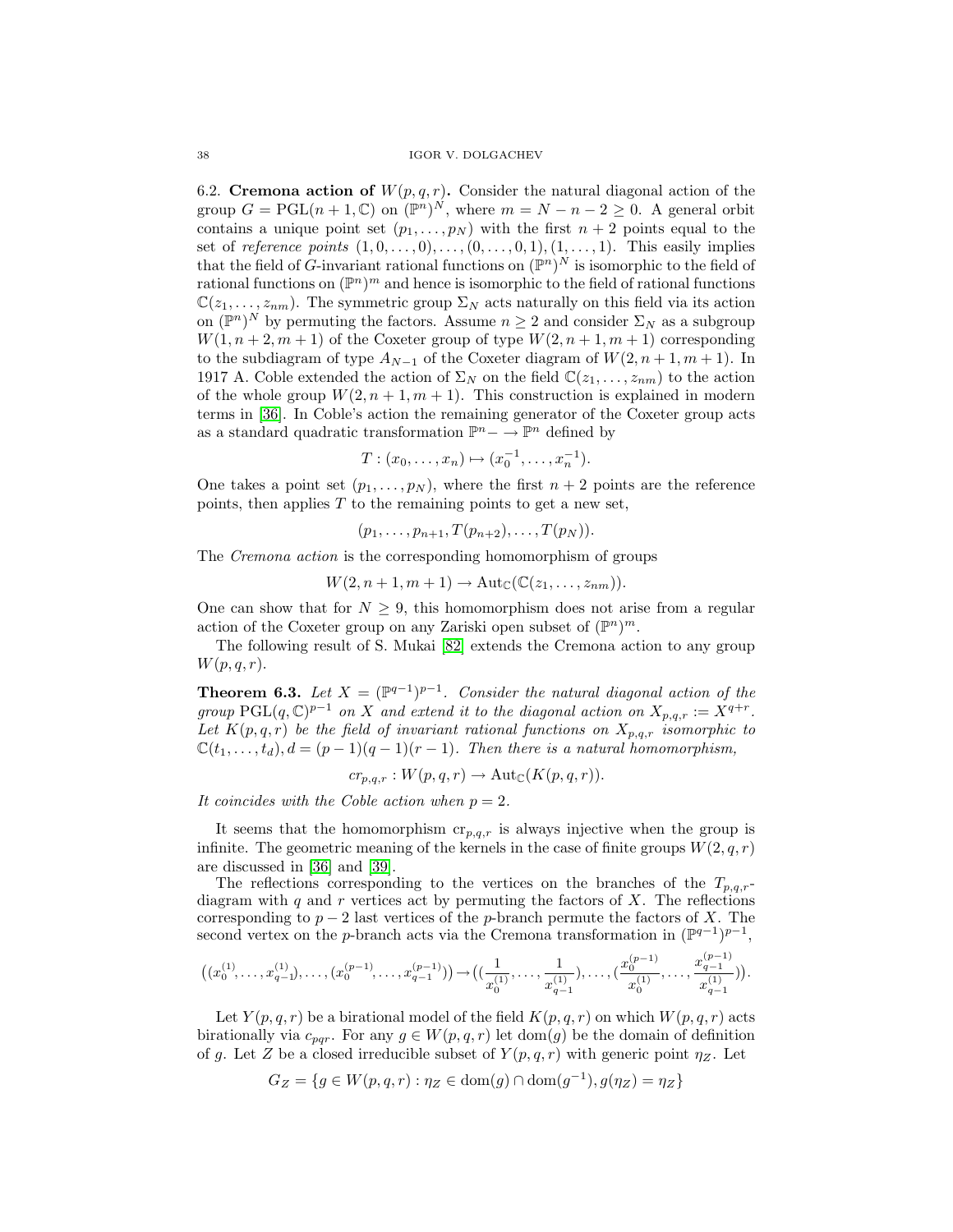be the *decomposition subgroup* of Z in  $W(p,q,r)$  and  $G_Z^i$  be the *inertia subgroup* of Z, the kernel of the natural map  $G_Z \to Aut(R(Z))$ , where  $R(Z)$  is the field of rational functions of Z. These groups were introduced for any group of birational transformations by M. Gizatullin [\[47\]](#page-55-16). Define a PGL $(q, \mathbb{C})^{p-1}$ -invariant closed irreducible subset S of  $X_{p,q,r}$  to be *special* if it defines a closed subset Z on some birational model  $Y(p,q,r)$  such that  $G_Z = W(p,q,r)$  and  $G_Z^i$  is a subgroup of finite index of  $W(p,q,r)$ .

Consider a general point  $s \in S$  as a set of  $q + r$  distinct points in  $(\mathbb{P}^{q-1})^{p-1}$  and let  $V(s) \to (\mathbb{P}^{q-1})^{p-1}$  be the blow-up of this set. One can show that the group  $G'_{Z}$ is realized as a group of pseudo-automorphisms of  $V(s)$ .<sup>[10](#page-38-0)</sup>

I know only a few examples of special subsets when  $W(p,q,r)$  is infinite. Here are some examples.

- $(p,q,r) = (2,3,6), S$  parametrizes ordered sets of base points of a pencil of plane cubic curves in  $\mathbb{P}^2$  [\[20\]](#page-54-15), [\[36\]](#page-55-2);
- $(p,q,r) = (2, 4, 4)$ , S parametrizes ordered sets of base points of a net of quadrics in  $\mathbb{P}^3$  [\[20\]](#page-54-15), [\[36\]](#page-55-2);
- $(p,q,r) = (2,3,7), S$  parametrizes ordered sets of double points of a rational plane sextic [\[20\]](#page-54-15), [\[36\]](#page-55-2);
- $(p,q,r) = (2, 4, 6)$ , S parametrizes ordered sets of double points of a quartic symmetroid surface [\[20\]](#page-54-15), [\[24\]](#page-54-19).

The inertia subgroups of finite index of  $W(p,q,r)$  defined in these examples have the quotient groups isomorphic to simple groups  $O(8, \mathbb{F}_2)^+$ ,  $Sp(6, \mathbb{F}_2)$ ,  $O(10, \mathbb{F}_2)^+$ and  $Sp(8, \mathbb{F}_2)$ , respectively.

Remark 6.4. It is popular in group theory to represent a sporadic simple group or a related group as a finite quotient of a Coxeter group  $W(p,q,r)$ . For example, the Monster group  $F_1$  is a quotient of  $W(4, 5, 5)$ . The Bimonster group  $F_1 \wr 2$  is a quotient of  $W(6, 6, 6)$  by a single relation [\[61\]](#page-56-20), [\[88\]](#page-57-13). Is there a geometric interpretation of these presentations in terms of the Cremona action of  $W(p,q,r)$  on some special subset of points in  $X_{p,q,r}$ ? Mukai's construction should relate the Monster group with some special configurations of 10 points in  $(\mathbb{P}^3)^4$  or 9 points in  $(\mathbb{P}^4)^4$ . The Bimonster group could be related to special configurations of 12 points in  $(\mathbb{P}^5)^5$ (see related speculations in [\[3\]](#page-53-3)).

### 7. Invariants of finite complex reflection groups

Let  $\Gamma \subset GL(n + 1, \mathbb{C})$  be a finite linear complex reflection group in  $\mathbb{C}^{n+1}$  and let  $\overline{\Gamma}$  be its image in PGL $(n, \mathbb{C})$ . The reflection hyperplanes of G define a set of hyperplanes in  $\mathbb{P}^n$  and the zeroes of G-invariant polynomials define hypersurfaces in  $\mathbb{P}^n$ . The geometry, algebra, combinatorics and topology of arrangements of reflection hyperplanes of finite complex reflection groups is a popular area in the theory of hyperplane arrangements (see [\[89\]](#page-57-14), [\[90\]](#page-57-15)). On the other hand, classical algebraic geometry is full of interesting examples of projective hypersurfaces whose symmetries are described in terms of a complex reflection group. We discuss only a few examples.

We begin with the group  $J_3(4)$  of order 336 (No. 24 in the list). It has fundamental invariants of degrees 4, 6 and 14. Its center is of order 2, and the group  $\Gamma$ 

<span id="page-38-0"></span><sup>10</sup>A pseudo-automorphism is a birational transformation which is an isomorphism outside a closed subset of codimension > 2.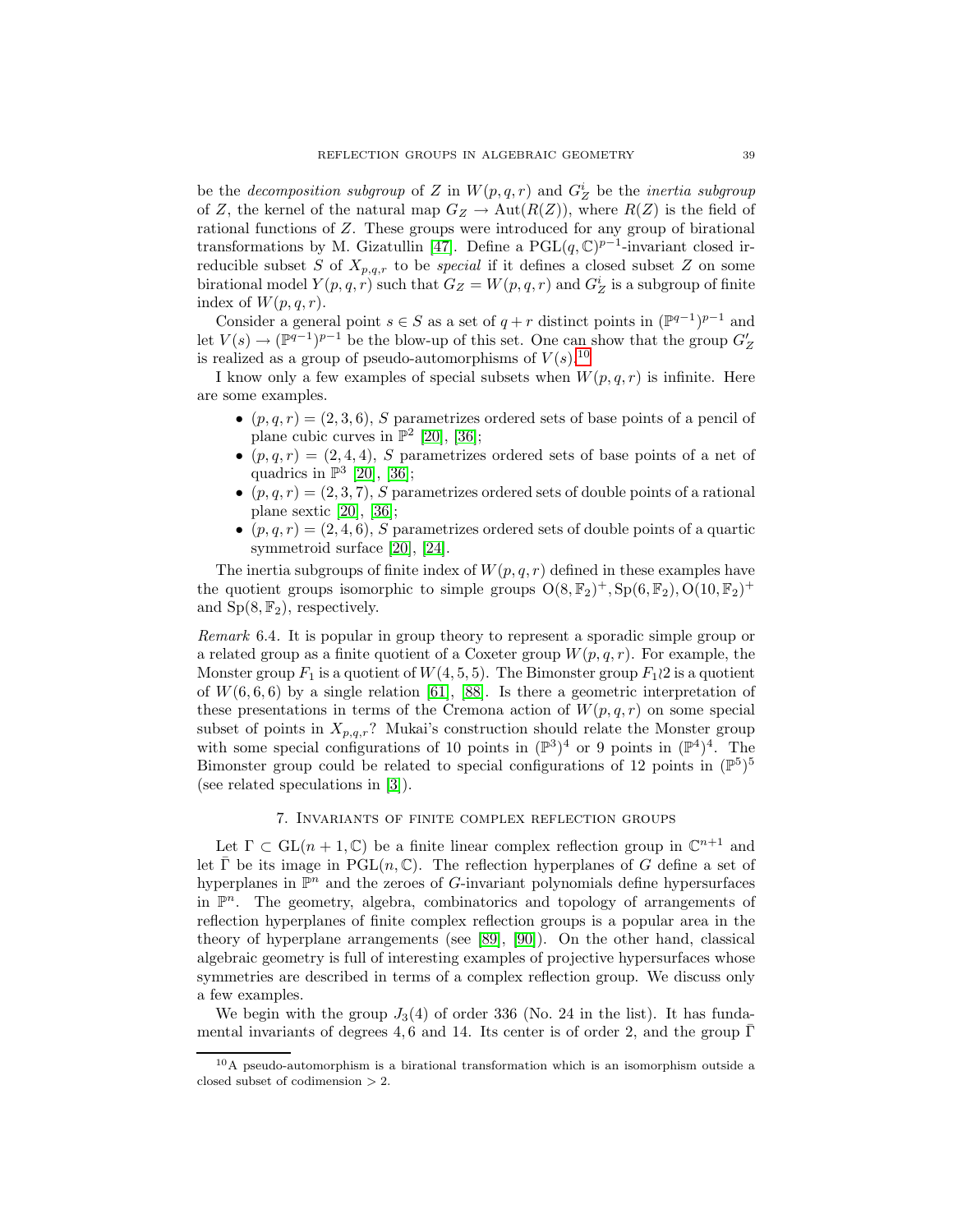is a simple group of order 168 isomorphic to  $PSL(2, \mathbb{F}_7)$ . The invariant curve of degree 4 is of course the famous Klein quartic, which is projectively equivalent to the curve

$$
F_4 = T_0^3 T_1 + T_1^3 T_2 + T_2^3 T_0 = 0.
$$

There are 21 reflection hyperplanes in  $\mathbb{P}^2$ . They intersect the curve at 84 points, forming an orbit with stabilizer subgroups of order 2. The invariant  $F_6$  of degree 6 defines a nonsingular curve of degree 6, the Hessian curve of the Klein quartic. Its equation is given by the Hesse determinant of second partial derivatives of  $F_4$ .

The double cover of  $\mathbb{P}^2$  branched along the curve  $F_6 = 0$  is a K3 surface X. The automorphism group of  $X$  is an infinite group which contains a subgroup isomorphic  $\text{to }$  Γ.

Next we consider the group  $L_3$  of order 648 (No. 25). The group  $\bar{\Gamma}$  is of order 216 and is known as the Hessian group.<sup>[11](#page-39-0)</sup> It is isomorphic to the group of projective transformations leaving invariant the Hesse pencil of plane cubic curves,

(7.1) 
$$
\lambda(t_0^3 + t_1^3 + t_2^3) + \mu t_0 t_1 t_2 = 0.
$$

It is known that any nonsingular plane cubic curve is projectively isomorphic to one of the curves in the pencil. The base points of the pencil (i.e. points common to all curves from the pencil) are inflection points of each nonsingular member from the pencil. The singular members of the pencil correspond to the values of the parameters  $(\lambda, \mu) = (0, 1), (1, -3), (1, -3e^{2\pi i/3}), (1, -3e^{-2\pi i/3}).$  The corresponding cubic curves are the unions of 3 lines; all together we get 12 lines which form the 12 reflection hyperplanes.

The smallest degree invariant of  $L_3$  in  $\mathbb{C}^4$  is a polynomial of degree 6:

$$
F_6 = T_0^6 + T_1^6 + T_2^6 - 10(T_0^3 T_1^3 + T_0^3 T_2^3 + T_1^3 T_2^3).
$$

The double cover of  $\mathbb{P}^2$  branched along the curve  $F_6 = 0$  is a K3 surface. Its group of automorphisms is an infinite group containing a subgroup isomorphic to the Hesse group.

Next we turn our attention to complex reflection groups of types  $K_5, L_4$  and  $E_6$ . Their orders are all divisible by  $6! \cdot 36 = 25,920$  equal to the order of the simple group PSp $(4, \mathbb{F}_3)$ . The group of type  $E_6$  (the Weyl group of the lattice  $E_6$ ) contains this group as a subgroup of index 2, which consists of words in fundamental reflections of even length. The group  $K_5$  (No. 35) is the direct product of  $PSp(4, \mathbb{F}_3)$ and a group of order 2. The group  $L_4$  (No. 32) is the direct product of a group of order 3 and  $Sp(4, \mathbb{F}_3)$ .

Let  $\Gamma$  be of type  $K_5$ . It acts in  $\mathbb{P}^4$  with 45 reflection hyperplanes. The hypersurface defined by its invariant of degree 4 is isomorphic to the *Burkhardt quartic* in  $\mathbb{P}^4$ . Its equation can be given in more symmetric form in  $\mathbb{P}^5$ :

$$
\sum_{i=0}^{5} T_i = \sum_{i=0}^{5} T_i^4 = 0.
$$

These equations exhibit the action of the symmetric group  $S_6$  contained in  $\overline{\Gamma}$ . It is easy to see that the hypersurface has 45 ordinary double points. This is a record for hypersurfaces of degree 4 in  $\mathbb{P}^4$ , and this property characterizes Burkhardt quartics. The dual representation of Γ is a linear reflection representation too; it is obtained from the original one by composing it with an exterior automorphism of

<span id="page-39-0"></span> $11$ Not to be confused with the Hesse group related to 28 bitangents of a plane quartic.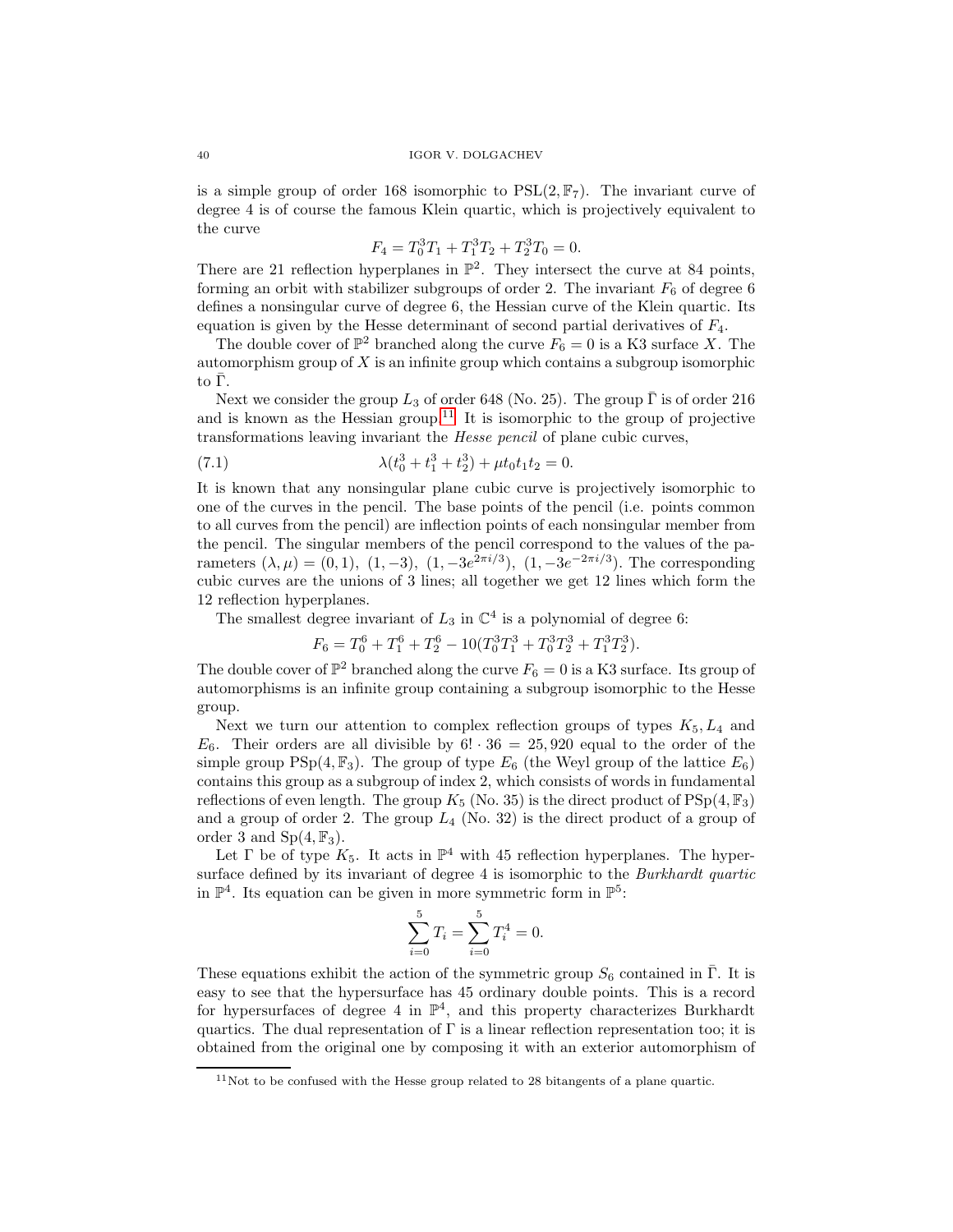the group. The double points correspond to reflection hyperplanes in the dual space. The reflection hyperplanes in the original space cut out the Burkhardt quartic in special quartic surfaces (classically known as *desmic quartic surfaces*). They are birationally isomorphic to the Kummer surface of the product of an elliptic curve with itself.

Finally note that the Burkhardt quartic is a compactification of the moduli space of principally polarized abelian surfaces with level 3 structure. All of this and much much more can be found in [\[59\]](#page-56-21).

Let  $\Gamma$  be of type  $L_4$ . The number of reflection hyperplanes is 40. The stabilizer subgroup of each hyperplane is the group  $L_3$  from above. The smallest invariant is of degree 12. The corresponding hypersurface cuts out in each reflection hyperplane the 12 reflection lines of the Hessian group. Again for more of this beautiful geometry we refer to Hunt's book, in which also the geometry of the Weyl group  $W(E_6)$  in  $\mathbb{P}^5$  is fully discussed. He calls the invariant hypersurface of degree 5 the gem of the universe.

### 8. Monodromy groups

8.1. **Picard-Lefschetz transformations.** Let  $f : X \to S$  be a holomorphic map of complex manifolds which is a locally trivial  $C^{\infty}$ -fibration. One can construct a complex local coefficient system whose fibres are the cohomology with compact support  $H_c^n(X_s, \Lambda)$  with some coefficient group  $\Lambda$  of the fibres  $X_s = f^{-1}(s)$ . The local coefficent system defines the monodromy map

(8.1) 
$$
\rho_{s_0} : \pi_1(S, s_0) \to \mathrm{Aut}(H^n_c(X_{s_0}, \Lambda)).
$$

We will be interested in the cases when  $\Lambda = \mathbb{Z}, \mathbb{R}$ , or  $\mathbb{C}$  that lead to integral, real or complex monodromy representations.

The image of the monodromy representation is called the monodromy group of the map f (integral, real, complex).

We refer to [\[7\]](#page-54-20), [\[53\]](#page-56-22), [\[76\]](#page-56-23) for some of the material which follows.

Let  $f: \mathbb{C}^{n+1} \to \mathbb{C}$  be a holomorphic function with an isolated critical point at  $x_0$ . We will be interested only in germs  $(f, x_0)$  of f at  $x_0$ . Without loss of generality we may assume that  $x_0$  is the origin and  $f(x_0) = 0$ . The level set  $V = f^{-1}(0)$  is an analytic subspace of  $\mathbb{C}^{n+1}$  with isolated singularity at 0. The germ of  $(V, 0)$ is an n-dimensional isolated hypersurface singularity. In general the isomorphism type of the germ of  $(V, 0)$  does not determine the isomorphism type of the germ  $(f, 0)$ . However, it does in one important case when f is a *weighted homogeneous* polynomial.<sup>[12](#page-40-0)</sup> In this case we say that the germ  $(V, 0)$  is a weighted homogeneous isolated hypersurface singularity.

It was shown by J. Milnor [\[79\]](#page-57-16) that for sufficiently small  $\epsilon$  and  $\delta$ , the restriction of f to

$$
X = \{ z \in \mathbb{C}^{n+1} : ||z|| < \epsilon, 0 < |f(z)| < \delta \}
$$

is a locally trivial  $C^{\infty}$  fibration whose fibre is an open *n*-dimensional complex manifold. Moreover, each fibre has the homotopy type of a bouquet of  $n$ -spheres. The number  $\mu$  of the spheres is equal to the multiplicity of f at 0 computed as the

<span id="page-40-0"></span><sup>&</sup>lt;sup>12</sup>This means that  $f(z_1,...,z_{n+1})$  is a linear combination of monomials of the same degree, where each variable is weighted with some positive number.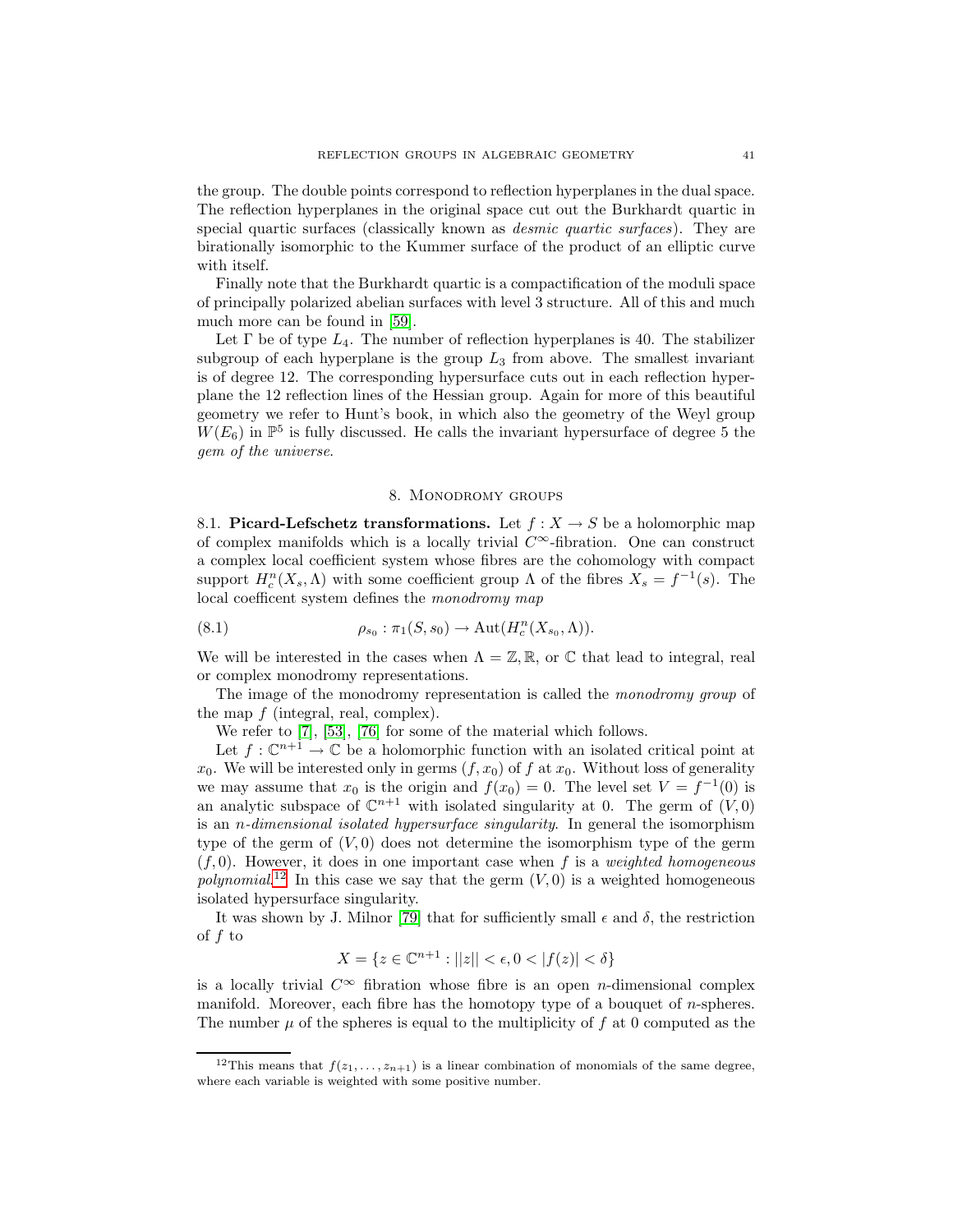<span id="page-41-0"></span>dimension of the jacobian algebra

(8.2) 
$$
J_f = \dim_{\mathbb{C}} \mathbb{C}[[z_1,\ldots,z_{n+1}]]/(\frac{\partial f}{\partial z_1},\ldots,\frac{\partial f}{\partial z_{n+1}}).
$$

Let  $D_{\epsilon}^* = \{t \in \mathbb{C} : 0 < |t| < \epsilon\}$  and  $f: X \to D_{\delta}^*$  be the above fibration, a *Milnor* fibration of  $(V, 0)$ . Let

(8.3) 
$$
M_t = H_c^n(F_t, \mathbb{Z}) \cong H_n(F_t, \mathbb{Z}).
$$

The bilinear pairing

$$
H_c^n(F_t, \mathbb{Z}) \times H_c^n(F_t, \mathbb{Z}) \to H_c^{2n}(F_t, \mathbb{Z}) \cong \mathbb{Z}
$$

is symmetric if  $n$  is even and skew-symmetric otherwise. To make the last isomorphism unique we fix an orientation on  $F_t$  defined by the complex structure on the open ball  $B_{\epsilon} = \{z \in \mathbb{C}^{n+1} : ||z|| < \epsilon\}$ . Thus, if *n* is even, which we will assume from now on, the bilinear pairing equips  $M_t$  with a structure of a lattice, called the Milnor lattice. Its isometry class does not depend on the choice of the point  $t$  in  $\pi_1(D^*_\delta;t_0)$ . Fixing a point  $t_0 \in D^*_\epsilon$  we obtain the *classical monodromy map* 

$$
\pi_1(D_{\epsilon}^*; t_0) \cong \mathbb{Z} \to \mathrm{O}(M_{t_0}).
$$

Choosing a generator of  $\pi_1(D^*_\epsilon;t_0)$ , one sees that the map defines an isometry of the Milnor lattice which is called a classical monodromy operator.

## **Example 8.1.** Let

$$
q(z_1,\ldots,z_{n+1})=z_1^2+\ldots+z_{n+1}^2.
$$

It has a unique critical point at the origin with critical value 0. An isolated critical point  $(f, x_0)$  (resp. isolated hypersurface singularity  $(V, x_0)$ ) locally analytically isomorphic to  $(q, 0)$  (resp.  $(q^{-1}(0), 0)$ ) is called a *nondegenerate critical point* (resp. ordinary double point or ordinary node).

Let  $\epsilon$  be any positive number and  $\delta < \sqrt{\epsilon}$ . For any  $t \in D_{\delta}^*$ , the intersection  $F_t = q^{-1}(t) \cap B_{\epsilon}$  is nonempty and is given by the equations

$$
\sum_{i=1}^{n+1} z_i^2 = t, \quad ||z|| < \epsilon.
$$

Writing  $z_i = x_i + \sqrt{-1}y_i$  we find the real equations

$$
||x||^2 - ||y||^2 = t, \quad x \cdot y = 0, \quad ||x||^2 + ||y||^2 < \epsilon^2.
$$

After some smooth coordinate change, we get the equations

$$
||x||^2 = 1, \quad x \cdot y = 0, \quad ||y||^2 < 1.
$$

It is easy to see that these are the equations of the open unit ball subbundle of the tangent bundle of the *n*-sphere  $S<sup>n</sup>$ . Thus we may take  $F<sub>t</sub>$  to be a Milnor fibre of  $(q, 0)$ . The sphere  $S<sup>n</sup>$  is contained in  $F<sub>t</sub>$  as the zero section of the tangent bundle, and  $F_t$  can be obviously retracted to  $S^n$ . Let  $\alpha$  denote the fundamental class  $[S^n]$ in  $H_c^n(F_t, \mathbb{Z})$ . We have

$$
H_c^n(F_t, \mathbb{Z}) = \mathbb{Z}\alpha.
$$

Our orientation on  $F_t$  is equal to the orientation of the tangent bundle of the sphere taken with the sign  $(-1)^{n(n-1)/2}$ . This gives

$$
(\alpha, \alpha) = (-1)^{n(n-1)/2} \chi(S^n) = (-1)^{n(n-1)/2} (1 + (-1)^n),
$$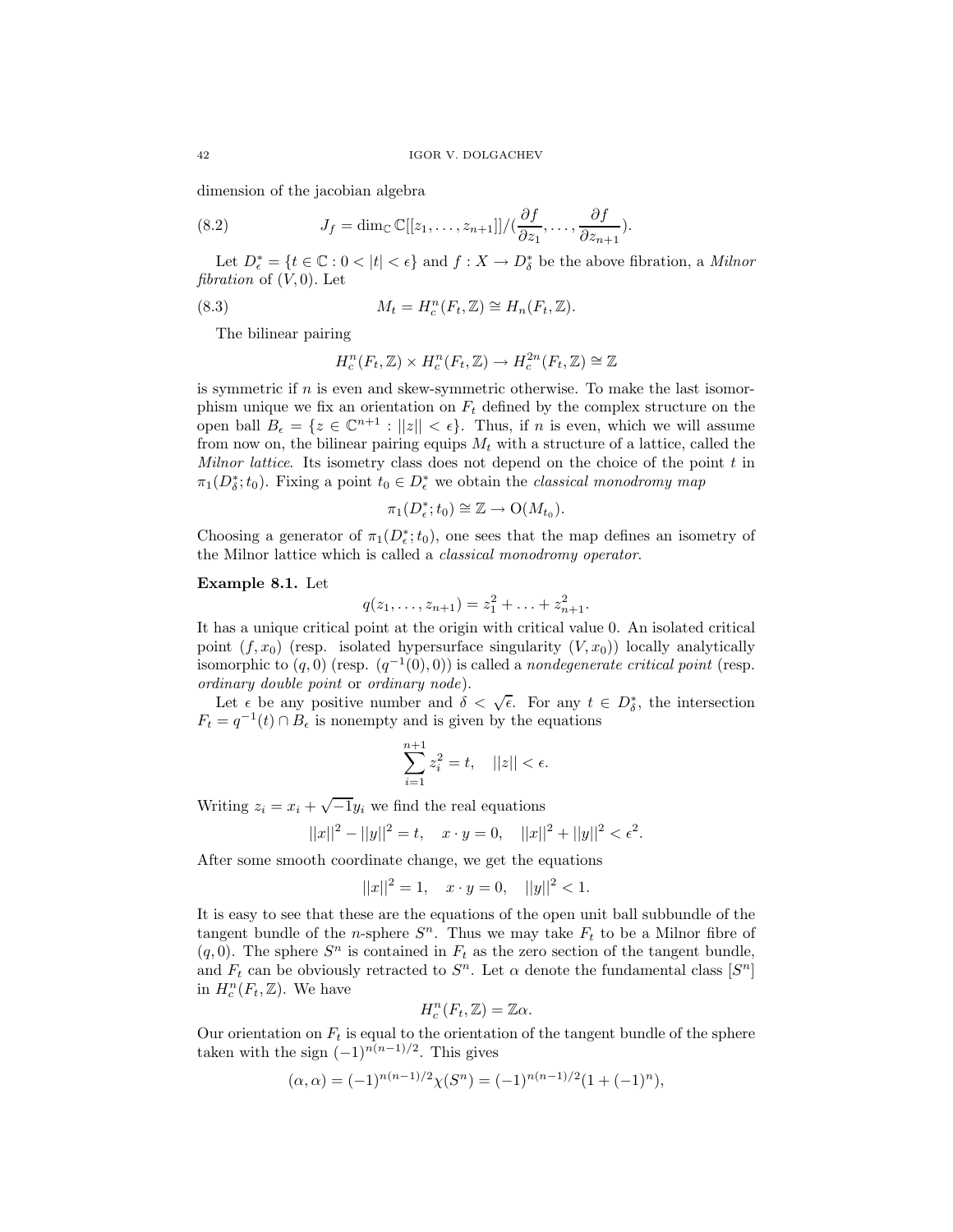<span id="page-42-3"></span>and hence in the case when  $n$  is even,

(8.4) 
$$
(\alpha, \alpha) = \begin{cases} -2 & \text{if } n \equiv 2 \mod 4 \\ 2 & \text{if } n \equiv 0 \mod 4. \end{cases}
$$

By collapsing the zero section  $S<sup>n</sup>$  to the point, we get a map  $F<sub>t</sub>$  to  $B<sub>\epsilon</sub> \cap q<sup>-1</sup>(0)$ which is a diffeomorphism outside  $S<sup>n</sup>$ . For this reason the homology class  $\delta$  is called the vanishing cycle.

.

<span id="page-42-2"></span>The classical Picard-Lefschetz formula shows that the monodromy operator is a reflection transformation

(8.5) 
$$
T(x) = x - (-1)^{n(n-1)/2} (x, \delta) \delta.
$$

Let  $(V, 0)$  be an isolated *n*-dimensional hypersurface singularity. A *deformation* of  $(V, 0)$  is a holomorphic map-germ  $\phi : (\mathbb{C}^{n+k}, 0) \to (\mathbb{C}^k, 0)$  with fibre  $\phi^{-1}(0)$ isomorphic to  $(V, 0)$ . By definition  $(V, 0)$  admits a deformation map  $f : (\mathbb{C}^{n+1}, 0) \to$  $(\mathbb{C}, 0)$ . Let  $J_f$  be the jacobian algebra of  $f(8.2)$  $f(8.2)$  and

<span id="page-42-0"></span>(8.6) 
$$
J_{f=0} = J_f/(\bar{f}),
$$

where  $\bar{f}$  is the coset of f in  $J_f$ . Its dimension  $\tau$  (the Tjurina number) is less than or equal to  $\mu$ . The equality occurs if and only if  $(V, 0)$  is isomorphic to a weighted homogeneous singularity.

Choose a basis  $z^{a_1}, \ldots, z^{a_r}$  of the algebra [\(8.6\)](#page-42-0) represented by monomials with exponent vectors  $a_1, \ldots, a_\tau$  with  $a_\tau = 0$  (this is always possible). Consider a deformation

<span id="page-42-1"></span>
$$
(8.7) \qquad \Phi: (\mathbb{C}^{n+\tau}, 0) \to (\mathbb{C}^{\tau}, 0), (z, u) \to (f(z) + \sum_{i=1}^{\tau} u_i z^{a_i}, u_1, \dots, u_{\tau-1}).
$$

This deformation represents a *semi-universal* (*miniversal*) deformation of  $(V, 0)$ . Roughly speaking this means that any deformation  $\phi : (\mathbb{C}^{n+k}, 0) \to (\mathbb{C}^k, 0)$  is obtained from [\(8.7\)](#page-42-1) by mapping  $(\mathbb{C}^k, 0)$  to  $(\mathbb{C}^{\tau}, 0)$  and taking the pull-back of the map  $\phi$  (this explains the *versal* part). The map-germ  $(\mathbb{C}^k,0) \to (\mathbb{C}^{\tau},0)$  is not unique, but its derivative at 0 is unique (whence the semi in semi-universal). Let

 $\Delta = \{ (t, u) \in \mathbb{C}^{\tau} : \Phi^{-1}(t, u) \text{ has a singular point at some } (z, u) \}.$ 

Let  $(\Delta, 0)$  be the germ of  $\Delta$  at 0. It is called the *bifurcation diagram* or *discriminant* of f. Choose a representative of  $\Phi$  defined by restricting the map to some open ball B in  $\mathbb{C}^{n+\tau}$  with center at 0 and let U be an open neighborhood of 0 in  $\mathbb{C}^{\tau}$  such that  $\pi^{-1}(U) \subset B$ . When B is small enough one shows that the restriction map

$$
\pi:\pi^{-1}(U\setminus U\cap \Delta)\to U\setminus \Delta
$$

is a locally trivial  $C^{\infty}$ -fibration with fibre diffeomorphic to a Milnor fibre F of  $(f, 0)$ . Fixing a point  $u_0 \in U \setminus \Delta$ , we get the global monodromy map of  $(X, 0)$ ,

(8.8) 
$$
\pi_1(U \setminus \Delta; u_0) \to \mathrm{O}(H_c^n(\pi^{-1}(u_0), \mathbb{Z})) \cong \mathrm{O}(M),
$$

where M is a fixed lattice in the isomorphism class of Milnor lattices of  $(f, 0)$ .

One can show that the conjugacy class of the image of the global monodromy map (the *global monodromy group* of  $(X, 0)$ ) does not depend on the choices of  $B, U, u<sub>0</sub>$ .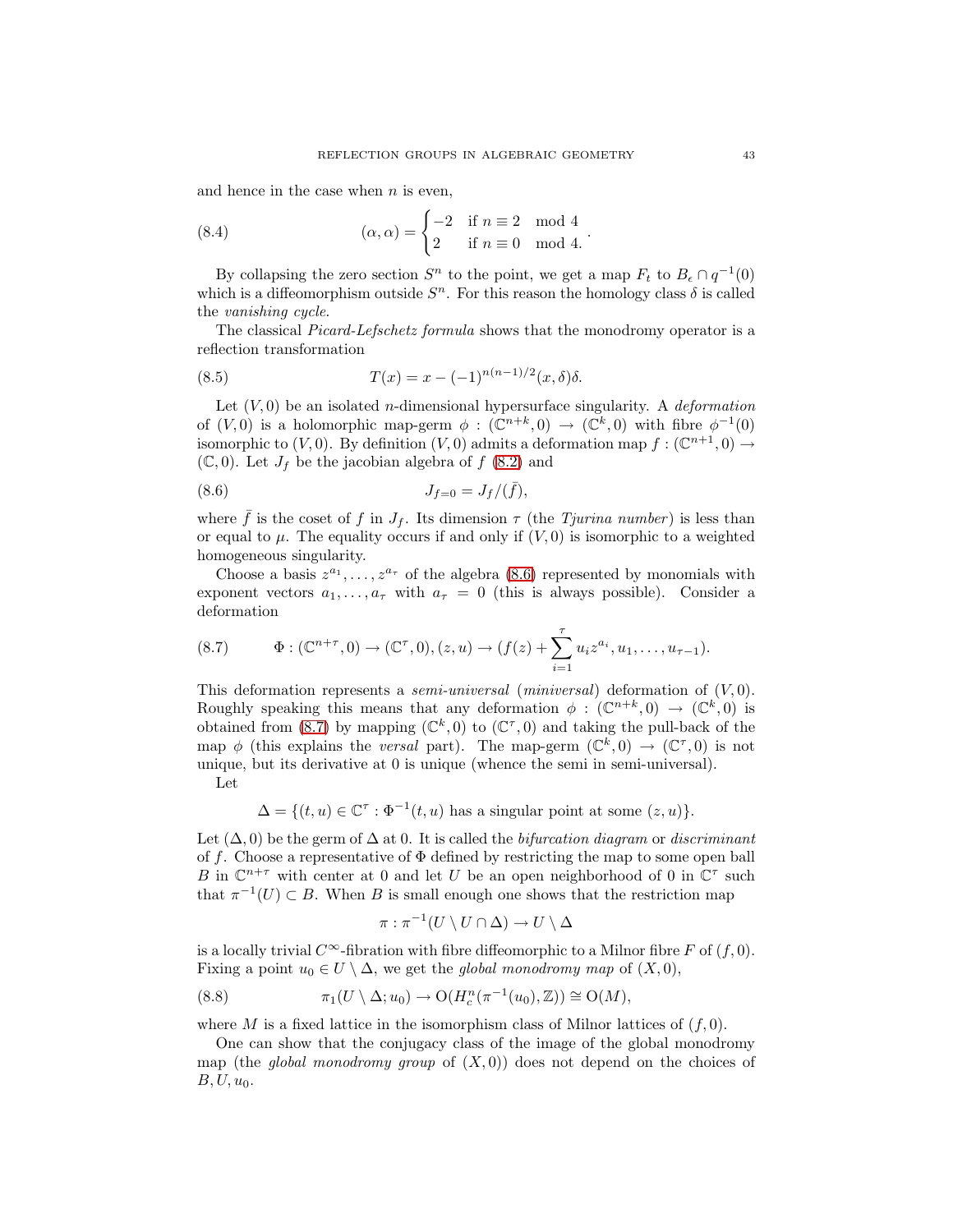**Theorem 8.2.** The global monodromy group Γ of an isolated hypersurface singularity of even dimension  $n = 2k$  is a subgroup of  $\text{Ref}_{-2}(M)$  if k is odd and  $\text{Ref}_2(M)$ otherwise.

*Proof.* This follows from the Picard-Lefschetz theory. Choose a point  $(t_0, u^{(0)}) \in$  $\mathbb{C}^{\tau} \backslash \Delta$  close enough to the origin and pass a general line  $u_i = c_i(t-t_0) + u_i^{(0)}$  through this point. The pre-image of this line in  $\mathbb{C}^{n+\tau}$  is the 1-dimensional deformation  $\mathbb{C}^{n+1} \to \mathbb{C}$  given by the function  $t = \tilde{f}(z)$  implicitly defined by the equation

$$
f(z) + t(-1 + \sum_{i=1}^{\tau} c_i z_i^{a_i}) + \sum_{i=1}^{\tau} (u_i^{(0)} - c_i t_0) z_i^{a_i} = 0.
$$

By choosing the line general enough, we may assume that all critical points of this function are nondegenerate and critical values are all distinct. Its fibre over the point  $t = t_0$  is equal to the fibre of the function  $f(z) + \sum_{i=1}^{\tau} u_i^{(0)} z_i^{a_i}$  over  $t_0$ . Since the semi-universal deformation is a locally trivial fibration over the complement of ∆, all nonsingular fibres are diffeomorphic. It follows from the Morse theory that the number of critical points of  $\tilde{f}$  is equal to the Milnor number  $\mu$ . Let  $t_1,\ldots,t_{\mu}$  be the critical values. Let  $S(t_i)$  be a small circle around  $t_i$  and  $t'_i \in S_i$ . The function  $\tilde{f}$  defines a locally trivial  $C^{\infty}$ -fibration over  $\mathbb{C} \setminus \{t_1,\ldots,t_{\mu}\}$  so that we can choose a diffeomorphism of the fibres:

$$
\phi_i : \tilde{f}^{-1}(t_0) \to \pi^{-1}(u_0).
$$

The Milnor fibre  $F_i$  of  $\tilde{f}$  at  $t_i$  is an open subset of  $\tilde{f}^{-1}(t'_i)$  and hence defines an inclusion of the lattices:

$$
H_n(F_i, \mathbb{Z}) \hookrightarrow H_n(\tilde{f}^{-1}(t'_i), \mathbb{Z}) \cong H_n(\tilde{f}^{-1}(t_0), \mathbb{Z}) \cong H_n(\pi^{-1}(u_0), \mathbb{Z}) \cong M.
$$

The image  $\delta_i$  of the vanishing cycle  $\delta'_i$  generating  $H_n(F_i, \mathbb{Z})$  in M is called a van*ishing cycle* of the Milnor lattice M. The vanishing cycles  $(\delta_1, \ldots, \delta_\mu)$  form a basis in M.

For each  $t_i$  choose a path  $\gamma_i$  in  $\mathbb{C} \setminus \{t_1, \ldots, t_\mu\}$  which connects  $t_0$  with  $t'_i$  and when continues along the circle  $S(t_i)$  in counterclockwise fashion until returning to  $t'_{i}$  and going back to  $t_{0}$  along the same path but in the opposite direction. The homotopy classes  $[\gamma_i]$  of the paths  $\gamma_i$  generate  $\pi_1(\mathbb{C} \setminus \{t_1,\ldots,t_\mu\};t_0)$ , the map

$$
s_*:\pi_1(\mathbb{C}\setminus\{t_1,\ldots,t_\mu\};t_0)\to\pi_1(U\setminus\Delta;u_0)
$$

is surjective and the images  $g_i$  of  $[\gamma_i]$  under the composition of the monodromy map and  $s_*$  generate the monodromy group Γ. Applying the Picard-Lefschetz formula  $(8.5)$  we obtain, for any  $x \in M$ ,

$$
g_i(x) = x - (-1)^{n(n-1)/2} (x, \delta_i) \delta_i, \quad i = 1, ..., \mu.
$$

This shows that  $\Gamma$  is generated by  $\mu$  reflections in elements  $\delta_i$  satisfying [\(8.4\)](#page-42-3). This proves the claim.  $\Box$ 

<span id="page-43-0"></span>Remark 8.3. It is known that for any isolated hypersurface singularity given by a weighted homogeneous polynomial  $P$  with isolated critical point at  $0$  the Milnor lattice is isomorphic to  $H_c^n(P^{-1}(\epsilon), \mathbb{Z})$ . In this case we can define the monodromy group as the image of the monodromy map

$$
\pi_1(\mathbb{C}^{\mu}\setminus\Delta; u_0)\to \mathrm{O}(H^n_c(\pi^{-1}(u_0),\mathbb{Z})),
$$

where  $u_0 \in \mathbb{C}^{\mu} \setminus \Delta$ .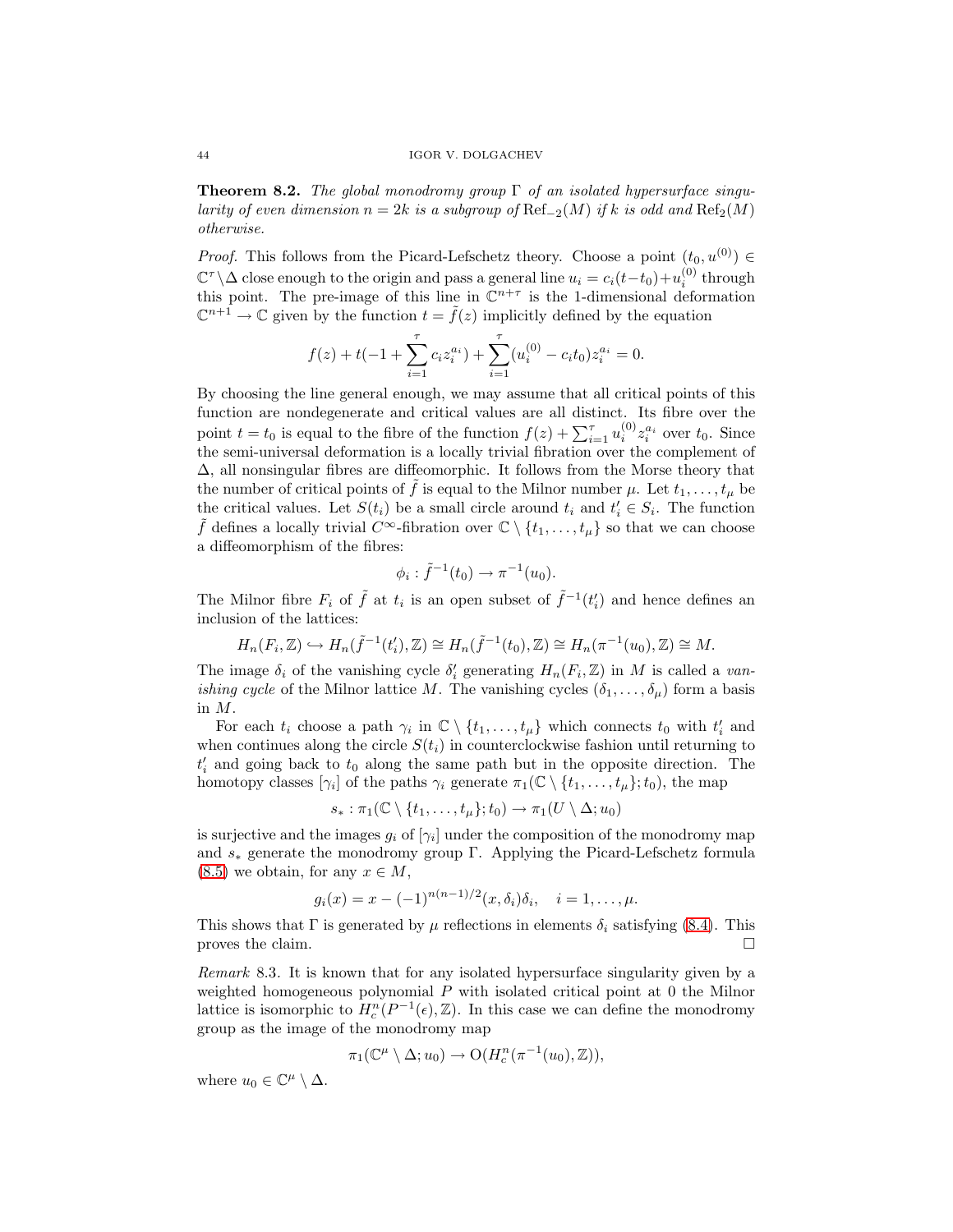One can relate the global monodromy group with the classical monodromy operator.

**Theorem 8.4.** Let T be a classical monodromy operator and  $s_1, \ldots, s_\mu$  be the reflections in  $O(M)$  corresponding to a choice of paths  $\gamma_i$  as above. Then  $\pm T$  is conjugate to the product  $s_1 \cdots s_\mu$ .

The product  $s_1 \cdots s_\mu$  is an analog of a Coxeter element in the reflection group of  $M$  (see Example [5.7\)](#page-28-1). However, the Weyl group of  $M$  is not a Coxeter group in general.

8.2. **Surface singularities.** Assume now that  $n = 2$ . We will represent a surface singularity by an isolated singular point 0 of an affine surface  $X \subset \mathbb{C}^3$ .

Let  $\pi : X' \to X$  be a resolution of the singularity  $(X, 0)$ . This means that X' is a nonsingular algebraic surface and  $\pi$  is a proper holomorphic map which is an isomorphism over  $U = X \setminus \{0\}$ . We may assume it to be minimal, i.e. does not contain  $(-1)$ -curves in its fibre over 0. This assumption makes it unique up to isomorphism.

One defines the following invariants of  $(X, 0)$ . The first invariant is the genus  $\delta p_a$ of  $(X, 0)$ . This is the dimension of the first cohomology space of X' with coefficient in the structure sheaf  $\mathcal{O}_{X'}$  of regular (or holomorphic) functions on X'. In spite of  $X'$  not being compact, this space is finite-dimensional.

Our second invariant is the *canonical class square*  $\delta K^2$ . To define it we use that there is a rational differential 2-form on X which has no poles or zeros on  $X \setminus \{0\}$ . Its extension to  $X'$  has divisor  $D$  supported at the exceptional fibre. It represents an element  $[D]$  in  $H_c^2(X', \mathbb{Z})$ . Using the cup-product pairing we get the number  $[D]^2$ , which we take for  $\delta K^2$ .

Finally we consider the fibre  $E = \pi^{-1}(0)$  of a minimal resolution. This is a (usually reducible) holomorphic curve on X. We denote its Betti numbers by  $b_i$ . For example,  $b_2$  is the number of irreducible components of  $E$ .

Since X' is defined uniquely up to isomorphism, the numbers  $\delta p_a, \delta K^2, b_i$  are well-defined.

Remark 8.5. The notations  $\delta p_a$  and  $\delta K^2$  are explained as follows. Suppose Y is a projective surface of degree d in  $\mathbb{P}^3$  with isolated singularities  $y_1, \ldots, y_k$ . Let Y' be its minimal resolution. Define the arithmetic genus of a nonsingular projective surface V as  $p_a = -q + p_g$ , where  $q = \dim H^1(V, \mathcal{O}_V) = \dim \Omega^1(X)$  is the dimension of the space of holomorphic 1-forms on V and  $p_q = \dim H^2(V, \mathcal{O}_V) = \dim \Omega^2(X)$  is the dimension of the space of holomorphic 2-forms on V. Let  $F_d$  be a nonsingular hypersurface of degree d in  $\mathbb{P}^3$ . Then

$$
p_a(Y') = p_a(F_d) - \sum_{i=1}^k \delta p_a(x_i), \quad K_{Y'}^2 = K_{F_d}^2 - \sum_{i=1}^k \delta K^2(x_i).
$$

The numbers  $p_a(F_d)$  and  $K_{F_d}^2$  are easy to compute. We have

$$
p_a(F_d) = p_g(F_d) = (d-1)(d-2)(d-3)/6, \quad K_{F_d}^2 = d(d-4)^2.
$$

**Theorem 8.6** (J. Steenbrink [\[108\]](#page-58-14)). Let  $\mu$  be the Milnor number of a surface singularity (V, 0). Then the signature  $(\mu_+, \mu_-, \mu_0)$  of the Milnor lattice is given as follows:

$$
\mu_0 = b_1
$$
,  $\mu_+ + \mu_- + \mu_0 = \mu$ ,  $\mu_+ - \mu_- = -\delta K^2 - b_2 - 8\delta p_a$ .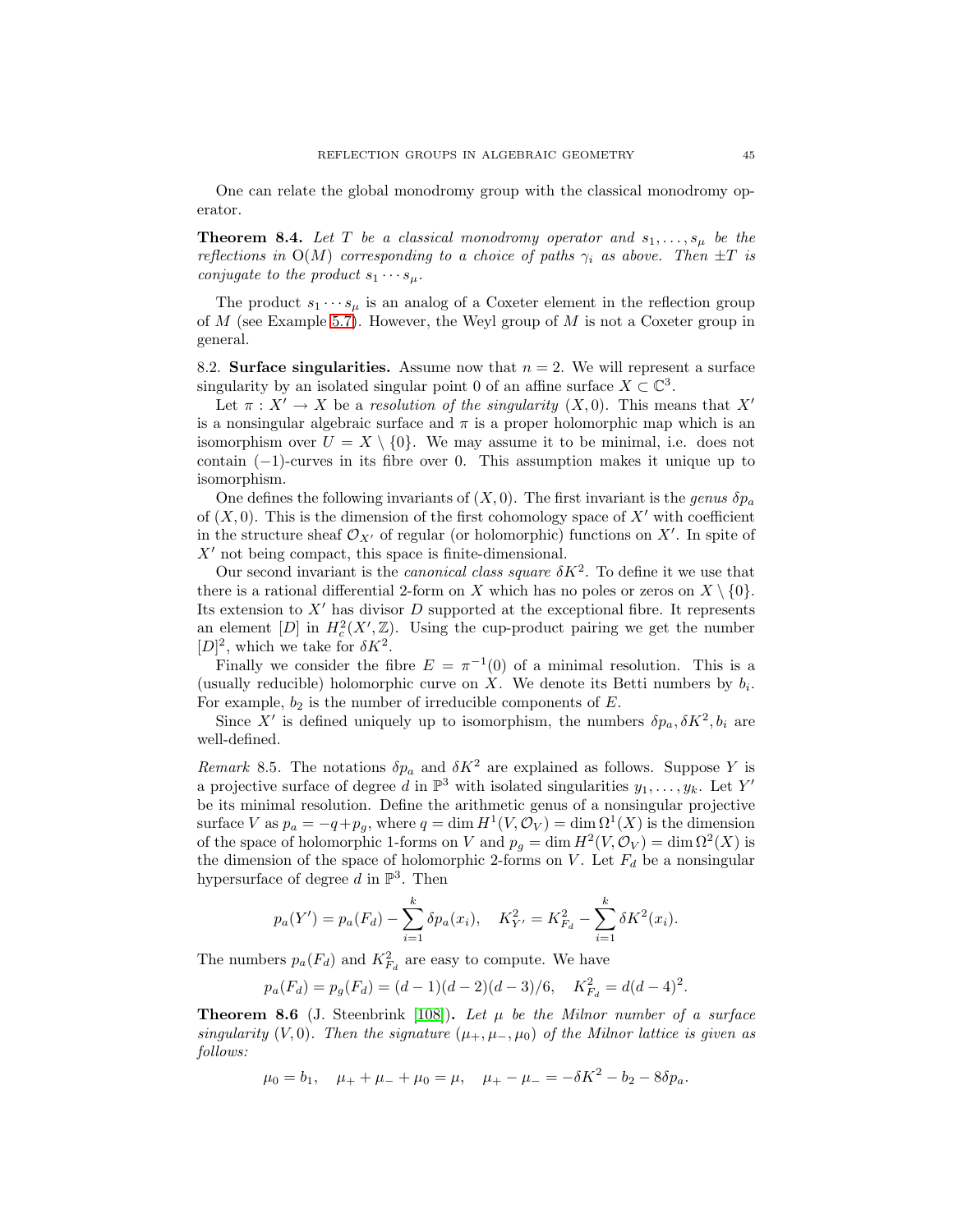**Example 8.7.** The following properties are equivalent:

- $\delta p_a = 0$ ;
- $\mu_+ = \mu_0 = 0;$
- $\delta K^2 = 0$ ;
- $b_2 = \mu;$
- the exceptional curve of a minimal resolution is the union of nodal curves;
- *V* can be given by equation  $P(z_1, z_2, z_3) = 0$ , where *P* is a weighted homogeneous polynomial of degree d with respect to positive weights  $q_1, q_2, q_3$ such that  $d - q_1 - q_2 - q_3 < 0$ ;
- $\bullet$   $(V, 0)$  is isomorphic to an affine surface with ring of regular functions isomorphic to the ring of invariant polynomials of a finite subgroup  $G \subset SL(2, \mathbb{C})$ .

Table [3](#page-45-0) gives the list of isomorphism classes of surface singularities characterized by the previous properties. They go under many different names: simple singularities, ADE singularities, Du Val singularities, double rational points, Gorenstein quotient singularities, Klein singularities.

<span id="page-45-0"></span>Table 3. Simple surface singularities

| $\parallel$ Type    | Polynomial                      | Weights           | Degree |            |
|---------------------|---------------------------------|-------------------|--------|------------|
| $A_{2k}, k \geq 1$  | $Z_1Z_2+Z_3^{2k+1}$             | $(2k+1, 2k+1, 2)$ | $4k+2$ | $C_{4k}$   |
| $A_{2k+1}, k \ge 0$ | $Z_1Z_2+Z_3^{2k+2}$             | $(k+1, k+1, 1)$   | $2k+2$ | $C_{2k+1}$ |
| $D_n, n \geq 4$     | $Z_1^2 + Z_2 Z_3^2 + Z_2^{n-1}$ | $(n-1, 2, n-2)$   | $2n-2$ | $D_{4n-4}$ |
| $E_6$               | $Z_1^2 + Z_2^3 + Z_3^4$         | (6, 4, 3)         | 12     | $T_{24}$   |
| $E_7$               | $Z_1^2 + Z_2^3 + Z_2Z_3^3$      | (9,6,4)           | 18     | $O_{48}$   |
| $E_8$               | $Z_1^2 + Z_2^3 + Z_3^3$         | (15, 10, 6)       | 30     | $I_{120}$  |

The following result follows immediately from Brieskorn's and Tjurina's construction of simultaneous resolution of simple surface singularities [\[15\]](#page-54-21), [\[92\]](#page-57-17), [\[111\]](#page-58-15).

**Theorem 8.8.** The Milnor lattice of a simple surface singularity is a finite root lattice of the type indicated in the first column of Table [3](#page-45-0) with quadratic form multiplied by  $-1$ . The monodromy group is the corresponding finite real reflection group.

It is known that the incidence graph of the irreducible components of a minimal resolution of singularities is the Coxeter graph of the corresponding type. This was first observed by P. Du Val [\[37\]](#page-55-3).

Consider the monodromy group of a simple surface singularity  $\Gamma$  of  $(X, 0)$  as the image of the monodromy map (Remark [8.3\)](#page-43-0). For each Coxeter system  $(W, S)$  with Coxeter matrix  $(m_{ss})$  one defines the associated Artin-Brieskorn braid group B<sub>W</sub> by presentation

$$
B_W = \{g_s, s \in S : \underbrace{(g_s g_{s'} g_s) \cdots (g_s g_{s'} g_s)}_{m(s,s')-2} = \underbrace{(g_{s'} g_s g_{s'}) \cdots (g_{s'} g_s g_{s'})}_{m(s,s')-2}\}.
$$

If we impose additional relations  $g_s^2 = 1, s \in S$ , we get the definition of  $(W, S)$ . This defines an extension of groups

(8.9) 
$$
1 \to \tilde{B}_W \to B_W \to W \to 1,
$$

where  $\tilde{B}_W$  is the normal subgroup of  $B_W$  generated by conjugates of  $g_s^2$ .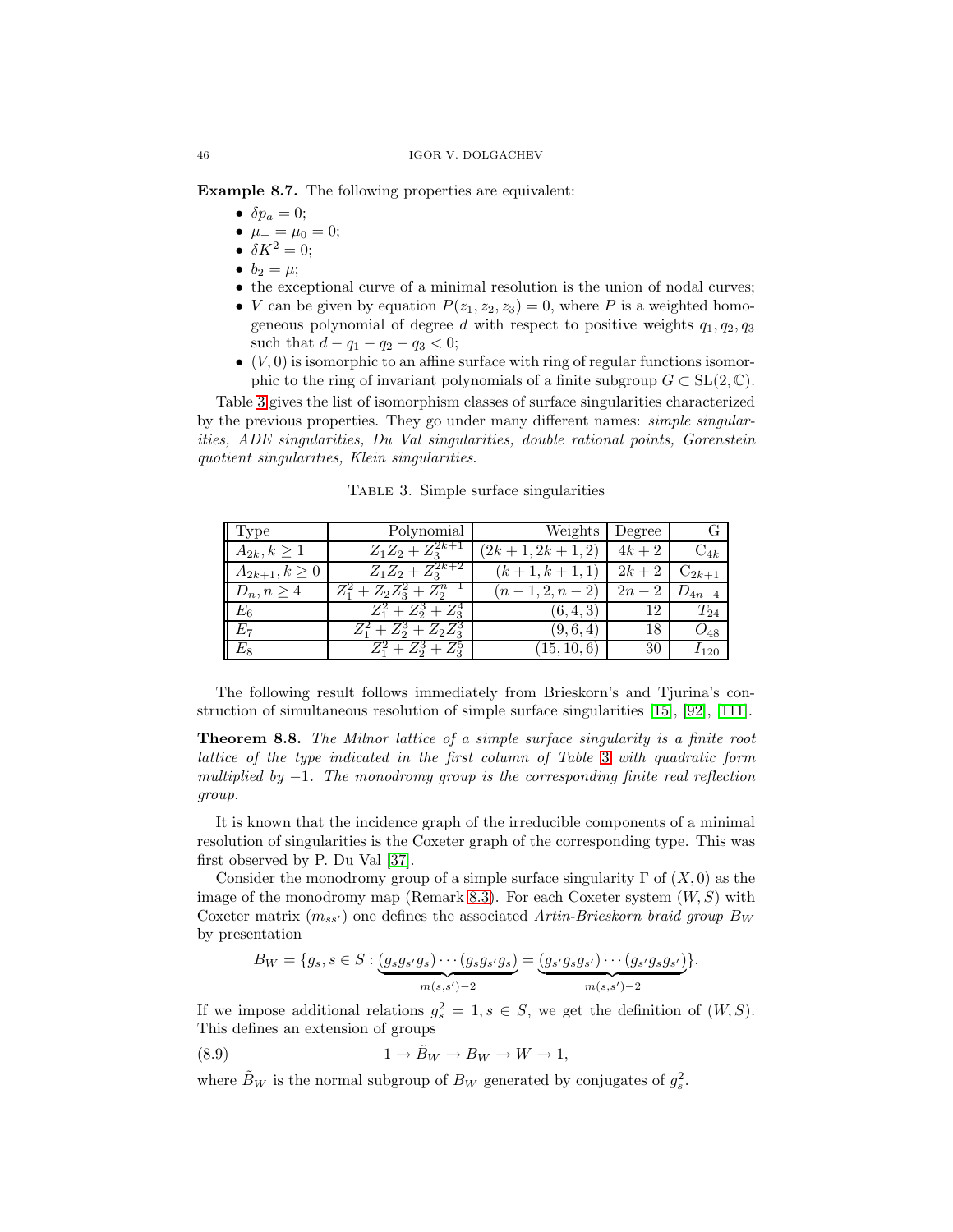Brieskorn also proves the following.

<span id="page-46-1"></span>**Theorem 8.9.** Let  $\Delta \subset \mathbb{C}^{\mu}$  be the discriminant of a simple surface singularity. Then  $\pi_1(\mathbb{C}^{\mu} \setminus \Delta, u_0)$  is isomorphic to the braid group  $B_{\Gamma}$  of the monodromy group Γ. The regular covering  $U \to \Delta \subset \mathbb{C}^{\mu}$  corresponding to the normal subgroup  $\tilde{B}_{\Gamma}$  can be Γ-equivariantly extended to the covering  $V \to V/\Gamma \cong \mathbb{C}^{\mu}$ , where V is a complex vector space of dimension  $\mu$  on which  $\Gamma$  acts as a reflection group. The pre-image of  $\Delta$  in V is the union of reflection hyperplanes.

**Example 8.10.** The following properties are equivalent.

- $\mu_+ = 0, \mu_0 > 0;$
- $\mu_+ = 0, \mu_0 = 2;$
- the exceptional curve of a minimal resolution is a nonsingular elliptic curve;
- $\bullet$   $(V,0)$  can be represented by the zero level of one of the polynomials given in Table [4.](#page-46-0)

These singularities are called simple elliptic singularities.

Table 4. Simple elliptic surface singularities

<span id="page-46-0"></span>

|    | Polynomial                                                  | Weights | 'egree |
|----|-------------------------------------------------------------|---------|--------|
|    | $z_3^4 + \lambda z_1 z_2 z_3$<br>$z_1^{\circ}$<br>$z_2^3$ + |         |        |
|    | $z_2^4 + z_3^4 + \lambda z_1 z_2 z_3$<br>$z_{1}^{-}$        |         |        |
| 10 | $z_3^0 + \lambda z_1 z_2 z_3$                               |         |        |

Here the subscript is equal to  $\mu$ .

**Theorem 8.11** (A. Gabrielov [\[45\]](#page-55-17))**.** Let M be the Milnor lattice of a simple elliptic singularity. Then  $M^{\perp}$  is of rank 2 and  $M/M^{\perp}$  is isomorphic to the root lattice of type  $E_{\mu-2}$ . The image  $\bar{G}$  of the monodromy group  $\Gamma$  in  $(M/M^{\perp})$  is the finite reflection group of type  $E_{\mu-2}$ . The monodromy group is isomorphic to the semidirect product  $(M^{\perp} \otimes M/M^{\perp}) \rtimes W(E_{\mu-2})$  and can be naturally identified with an affine complex crystallographic reflection group with linear part  $W(E_{\mu-2})$ .

There is a generalization of Theorem [8.9](#page-46-1) to the case of simple elliptic singularities due to E. Looijenga [\[74\]](#page-56-1) and [\[91\]](#page-57-18). It involves affine crystallographic reflection groups and uses Theorem [3.3.](#page-16-2)

**Example 8.12.** The following properties are equivalent:

- $\mu_+ = 1$ ;
- $\mu_+ = 1, \mu_0 = 1;$
- *V* can be given by equation  $P(z_1, z_2, z_3) = 0$ , where

$$
P = z_1^a + z_2^b + z_3^c + \lambda z_1 z_2 z_3, \quad \frac{1}{a} + \frac{1}{b} + \frac{1}{c} < 1, \ \lambda \neq 0.
$$

These singularities are called hyperbolic unimodal singularities.

**Theorem 8.13** (A. Gabrielov [\[45\]](#page-55-17)). The Milnor lattice M of a hyperbolic singularity is isomorphic to the lattice

$$
E_{p,q,r}(-1) \perp \langle 0 \rangle.
$$

The monodromy group is the semi-direct product  $\mathbb{Z}^{\mu} \rtimes W(p,q,r)$ . Its image in  $O(M/M^{\perp})$  is the reflection group  $W(p,q,r)$ .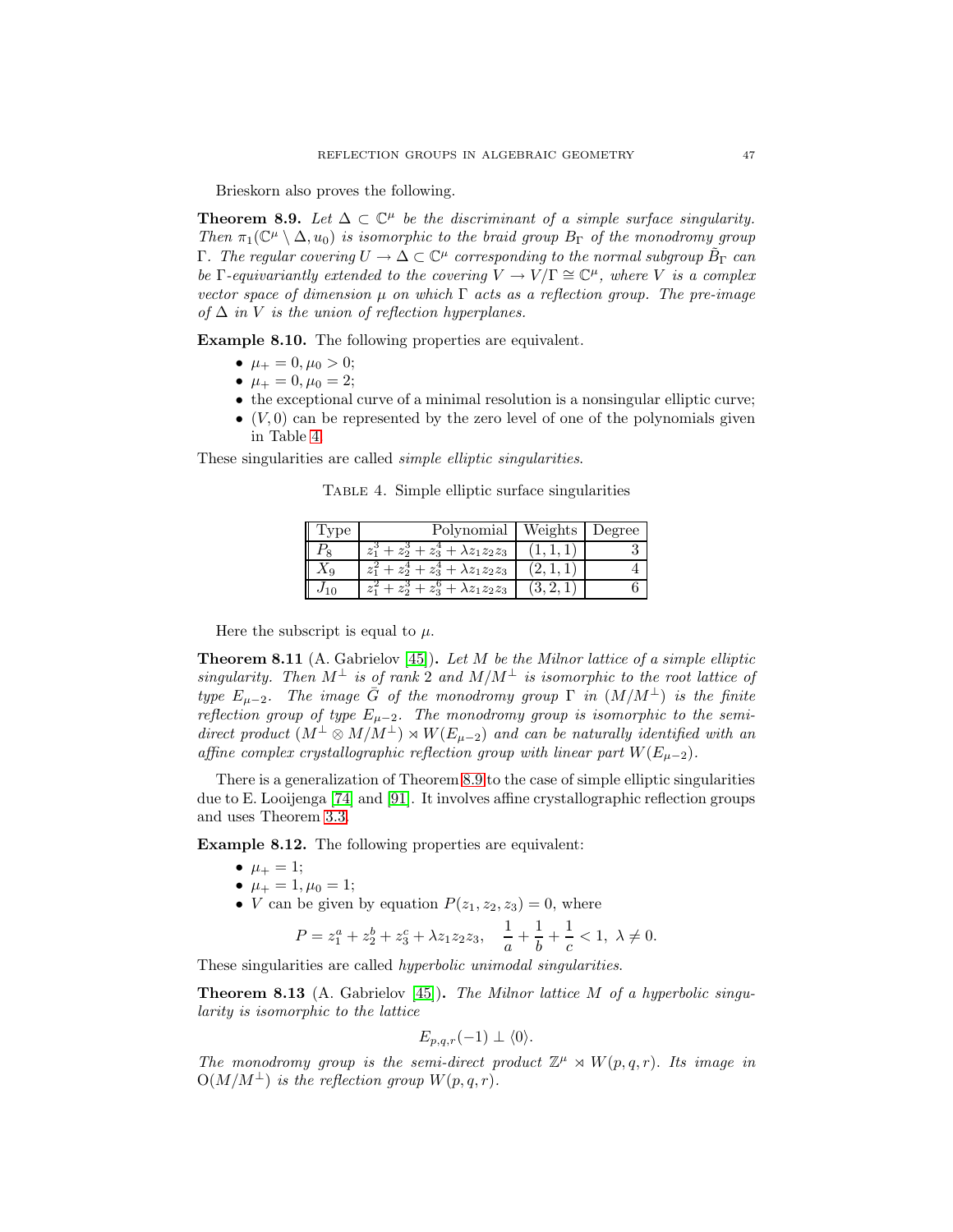The previous classes of isolated surface singularities are characterized by the condition  $\mu_+ \leq 1$ . If  $\mu_+ \geq 2$ , the monodromy group is always of finite index in  $O(M)$  (see [\[40\]](#page-55-18), [\[41\]](#page-55-19)). Together with the previous theorems this implies that the monodromy group is always of finite index in  $O(M)$  except in the case of hyperbolic unimodal singularities with  $(p,q,r) = (2,3,7), (2,4,5), (3,3,4)$  (see Example [4.11\)](#page-22-0).

There is a generalization of Brieskorn's theorem [8.9](#page-46-1) to the case of hyperbolic singularities due to E. Looijenga [\[74\]](#page-56-1), [\[75\]](#page-56-10).

## 9. Symmetries of singularities

9.1. **Eigen-monodromy groups.** Suppose we have a holomorphic map  $f: X \to Y$  $S$  as in section 8.1. Suppose also that a finite group  $G$  acts on all fibres of the map in a compatible way. This means that there is an action of  $G$  on  $X$  which leaves fibres invariant. Then the cohomology groups  $H_c^n(X_s, \mathbb{C})$  become representation spaces for G, and we can decompose them into irreducible components

$$
H_c^n(X_s, \mathbb{C}) = \bigoplus_{\chi \in \text{Irr}(G)} H_c^n(X_s, \mathbb{C})_\chi.
$$

One checks that the monodromy map decomposes too and defines the  $\chi$ -monodromy map

$$
\rho_{s_0}^{\chi} : \pi_1(S; s_0) \to \mathrm{GL}(H^n_c(X_s, \mathbb{C})_{\chi}).
$$

Let E be a real vector space equipped with a bilinear form  $(v, w)$ , symmetric or skew-symmetric. Let  $E_{\mathbb{C}}$  be its complexification with the conjugacy map  $v \mapsto \bar{v}$ . We extend the bilinear form on  $E$  to  $E_{\mathbb{C}}$  by linearity. It is easy to see that it satisfies  $(\bar{x}, \bar{y}) = \overline{(x, y)}$ . Next we equip  $E_{\mathbb{C}}$  with a hermitian form defined by

$$
\langle x, y \rangle = \begin{cases} (x, \bar{y}), & \text{if } (x, y) \text{ is symmetric,} \\ i(x, \bar{y}) & \text{otherwise.} \end{cases}
$$

We apply this to  $E_{\mathbb{C}} = H_c^n(X_s, \mathbb{C})$  with the bilinear map defined by the cupproduct. The  $\chi$ -monodromy map leaves the corresponding hermitian form invariant and defines a homomorphism

$$
\rho_{s_0} : \pi_1(S; s_0) \to \mathrm{U}(H^n_c(X_s, \mathbb{C})_\chi).
$$

We are interested in examples when the image of this homomorphism is a complex reflection group.

9.2. **Symmetries of singularities.** Assume that the germ of an isolated hypersurface singularity  $(X, 0)$  can be represented by a polynomial f which is invariant with respect to some finite subgroup G of  $GL(n+1,\mathbb{C})$ . One can define the notion of a G-equivariant deformation of  $(X, 0)$  and show that a semi-universal G-equivariant deformation of  $(X, 0)$  can be given by the germ of the map

$$
(9.1) \qquad \Phi_G: (\mathbb{C}^{n+\tau'}, 0) \to (\mathbb{C}^{\tau'}, 0), (z, u) \to (f(z) + \sum_{i=1}^{\tau'} u_i g_i, u_1, \dots, u_{\tau'-1}),
$$

where  $(g_1, \ldots, g_{\tau'})$  is a basis of the subspace  $J_{f=0}^{G,\chi}$  of relative invariants of the algebra [\(8.6\)](#page-42-0). In the case when G is cyclic, we can choose  $g_i$ 's to be monomials. The equivariant discriminant  $\Delta_G$  is defined the same as in the case of the trivial action. Now we define the G-equivariant monodromy group  $\Gamma_G$  of  $(X, x_0)$  following the definition in the case  $G = \{1\}$ . The group G acts obviously on the Milnor fibre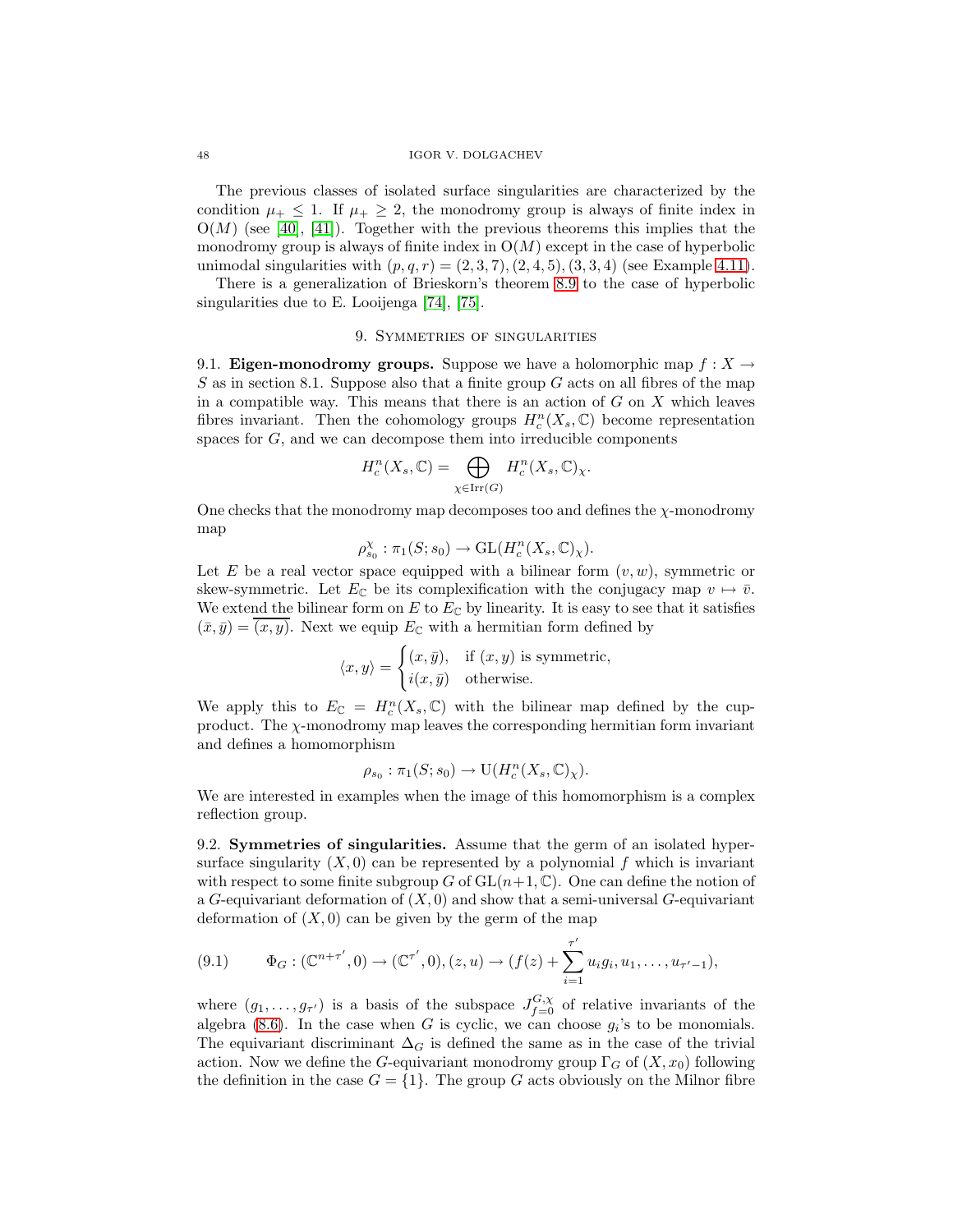of f and hence on the Milnor lattice  $M$ , giving it a structure of a  $\mathbb{Z}[G]$ -module. Since

$$
\mathbb{C}^{\tau'}\setminus \Delta_G\subset \mathbb{C}^\tau\setminus \Delta
$$

we can choose a point  $s_0 \in \mathbb{C}^{\tau'} \setminus \Delta_G$  to define a homomorphism

$$
i_{s_0} : \pi_1(\mathbb{C}^{\tau'} \setminus \Delta_G; s_0) \to \pi_1(\mathbb{C}^{\tau} \setminus \Delta; s_0).
$$

This homomorphism induces a natural injective homomorphism of the monodromy groups  $i_* : \Gamma_G \to \Gamma$ . This allows us to identify  $\Gamma_G$  with a subgroup of  $\Gamma$ .

**Proposition 9.1** (P. Slodowy [\[107\]](#page-58-16)). Let  $\Gamma$  be the monodromy group of  $(X, x_0)$ and  $\Gamma_G$  be the G-equivariant monodromy group. Then

$$
\Gamma_G = \Gamma \cap Aut_{\mathbb{Z}[G]}(M).
$$

<span id="page-48-0"></span>Consider the natural action of G on the jacobian algebra  $(8.2)$  via its action on the partial derivatives of the function  $f$ .

**Theorem 9.2** (C.T.C. Wall [\[121\]](#page-59-1)). Assume  $(X, x_0)$  is an isolated hypersurface singularity defined by a holomorphic function  $f: \mathbb{C}^{n+1} \to \mathbb{C}$ . Let  $J_f$  be its jacobian algebra. There is an isomorphism of G-modules,

$$
M_{\mathbb{C}} \cong J_f \otimes \det_G,
$$

where  $\det_G$  is the one-dimensional representation of G given by the determinant.

**Example 9.3.** Let  $f(z_1, z_2, z_3) = z_1 z_2 + z_3^{2k}$  be a simple surface singularity of type  $A_{2k-1}$ . Consider the action of the group  $G = \mathbb{Z}/2\mathbb{Z}$  by  $(z_1, z_2, z_3) \mapsto (z_1, z_2, -z_3)$ . We take  $1, z_3, \ldots, z_3^{2k-2}$  to be a basis of the jacobian algebra. Thus we have k invariant monomials  $1, z_3^2, \ldots, z_3^{2k-2}$  and  $k-1$  anti-invariant monomials  $z_3, \ldots, z_3^{2k-3}$ . It follows from Theorem [9.2](#page-48-0) that  $M_{\mathbb{C}}$  is the direct sum of the  $k-1$ -dimensional invariant part  $M_+$  and the k-dimensional anti-invariant part  $M_-\$ . We have

$$
O(M) = W(A_{2k-1}) \rtimes (\tau),
$$

where  $\tau$  is the nontrivial symmetry of the Coxeter diagram of type  $A_{2k-1}$ . In fact it is easy to see that the semi-direct product is the direct product. Let  $\alpha_1, \ldots, \alpha_{2k-1}$ be the fundamental root vectors. We have  $\tau(\alpha_i) = \alpha_{2k-i}$ ; hence dim  $M^{\tau} = k$ . This shows that the image  $\sigma$  of the generator of G in  $O(M)$  is not equal to  $\tau$ . In fact, it must belong to  $W(A_{2k-1})$ . To see this we use that all involutions in  $W(M) \cong \Sigma_{2k}$ are the products of at most  $k$  transpositions; hence their fixed subspaces are of dimension  $\leq k-1$ . The group  $O(M)$  is the product of  $W(M)$  and  $\pm 1$ ; thus all involutions in  $O(M) \setminus W(M)$  have fixed subspaces of dimension  $\leq k - 1$ . The conjugacy class of  $\sigma \in W(A_{2k-1}) \cong \Sigma_{2k}$  is determined by the number r of disjoint transpositions in which it decomposes. We have dim  $M^{\sigma} = 2k - r - 1$ . Thus  $\sigma$ is conjugate to the product of  $k$  disjoint transpositions. It follows from the model of the lattice  $A_{2k-1}$  given in [\(2.1\)](#page-9-0) that  $\sigma$  is conjugate to the transformation  $\alpha_i \mapsto$  $-\alpha_{2k-i}$ . Hence the sublattice  $M_{-}$  is generated by  $\beta_i = \alpha_i + \alpha_{2k-i}, i = 1, \ldots, k-1$ , and  $\beta_k = \alpha_k$ . We have

$$
(\beta_i, \beta_j) = \begin{cases}\n-4 & \text{if } i = j \neq k, \\
-2 & \text{if } i = j = k, \\
2 & \text{if } |i - j| = 1, \\
0 & \text{if } |i - j| > 1.\n\end{cases}
$$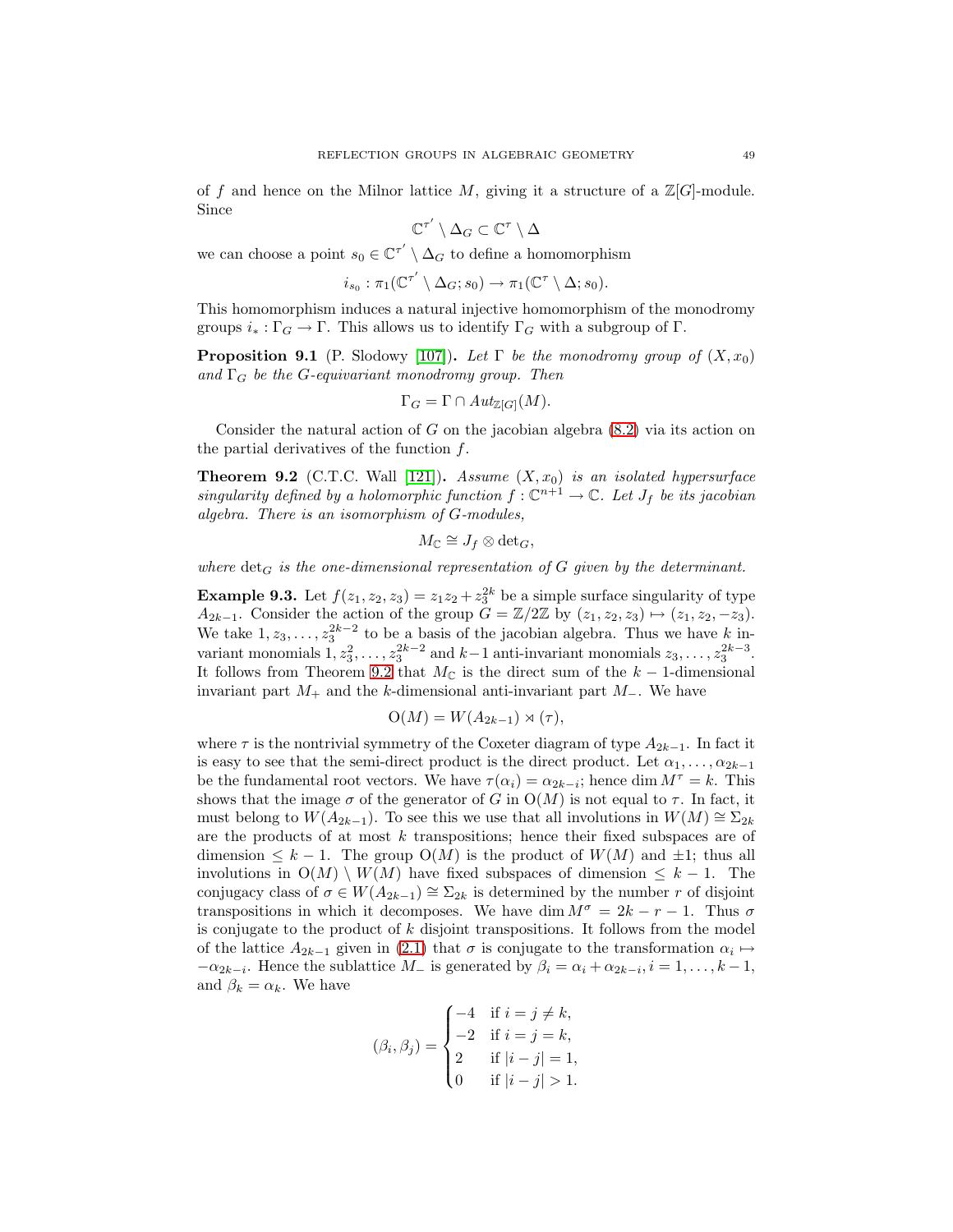Comparing this with Example [4.1](#page-18-1) we find that  $M = N(2)$ , where N is the lattice defining an integral structure for the reflection group of type  $B_k$ . In other words, the reflections  $r_{\beta_i}$  generate the Weyl group of type  $B_k$ .

Similar construction for a symmetry of order 2 of singular points of types  $D_{k+1}$ ,  $n \geq 4$  (resp.  $E_6$ , resp.  $D_4$ ), leads to the reflection groups of type  $B_k$  (resp.  $F_4$ , resp.  $G_2 = I_2(6)$ . The Milnor lattices obtained as the invariant parts of the Milnor lattice of type  $A_{2k-1}$  and  $D_{k+1}$  define the same reflection groups, but their lattices are similar but not isomorphic. Figure [14](#page-49-0) shows how the Coxeter diagrams of types  $B_k$ ,  $F_4$ ,  $G_2$  can be obtained from those of types  $A, D, E$ .



<span id="page-49-0"></span>Figure 14.

Remark 9.4. The appearance of the Dynkin diagrams of type  $B_n, F_4, G_2$  in the theory of simple singularities was first noticed by P. Slodowy [\[106\]](#page-58-17), and from a different but equivalent perspective in the work of Arnol'd on critical points on manifolds with boundary [\[6\]](#page-54-22), [\[7\]](#page-54-20). In the theory of simple surface singularities over nonalgebraically closed field, they appear in [\[73\]](#page-56-24).

**Example 9.5.** Let  $(X, 0)$  be a simple surface singularity of type  $E_6$  given by equation  $z_1^2 + z_2^3 + z_3^4 = 0$ . Consider the group G generated by the symmetry g of order 3 given by  $(z_1, z_2, z_3) \mapsto (z_1, \eta_3 z_2, z_3)$ , where  $\eta_3 = e^{2\pi i/3}$ . A monomial basis of the jacobian algebra is  $(1, z_2, z_3, z_3^2, z_2 z_3, z_2 z_3^2)$ . By Theorem [9.2,](#page-48-0) we have

$$
M_{\mathbb{C}} = (M_{\mathbb{C}})_{\chi} \oplus (M_{\mathbb{C}})_{\bar{\chi}},
$$

where  $\chi(g)(x) = \eta_3 x$ . The characteristic polynomial of g in  $M_{\mathbb{C}}$  is equal to  $(t^2 +$  $(t+1)^3$ . We have

$$
O(M) = W(E_6) \rtimes (\mathbb{Z}/2\mathbb{Z}),
$$

where the extra automorphism is defined by the symmetry of the Coxeter diagram. Since g is of order 3, its image w in  $O(E_6)$  belongs to  $W(E_6)$ . The classification of elements of order 3 in the Weyl group  $W(E_6)$  shows the conjugacy class of w corresponds to the primitive embedding of lattice  $A_2^3 \hookrightarrow E_6$  so that w acts as the product  $c_1c_2c_3$  of the Coxeter elements in each copy of  $A_2$ . It is known that the centralizer of w is a maximal subgroup of  $W(E_6)$  of order 648.<sup>[13](#page-49-1)</sup> This group is

<span id="page-49-1"></span><sup>&</sup>lt;sup>13</sup>Not to be confused with another maximal subgroup of  $W(E_6)$  of the same order which is realized as the stabilizer subgroup of the sublattice  $A_2^3$ .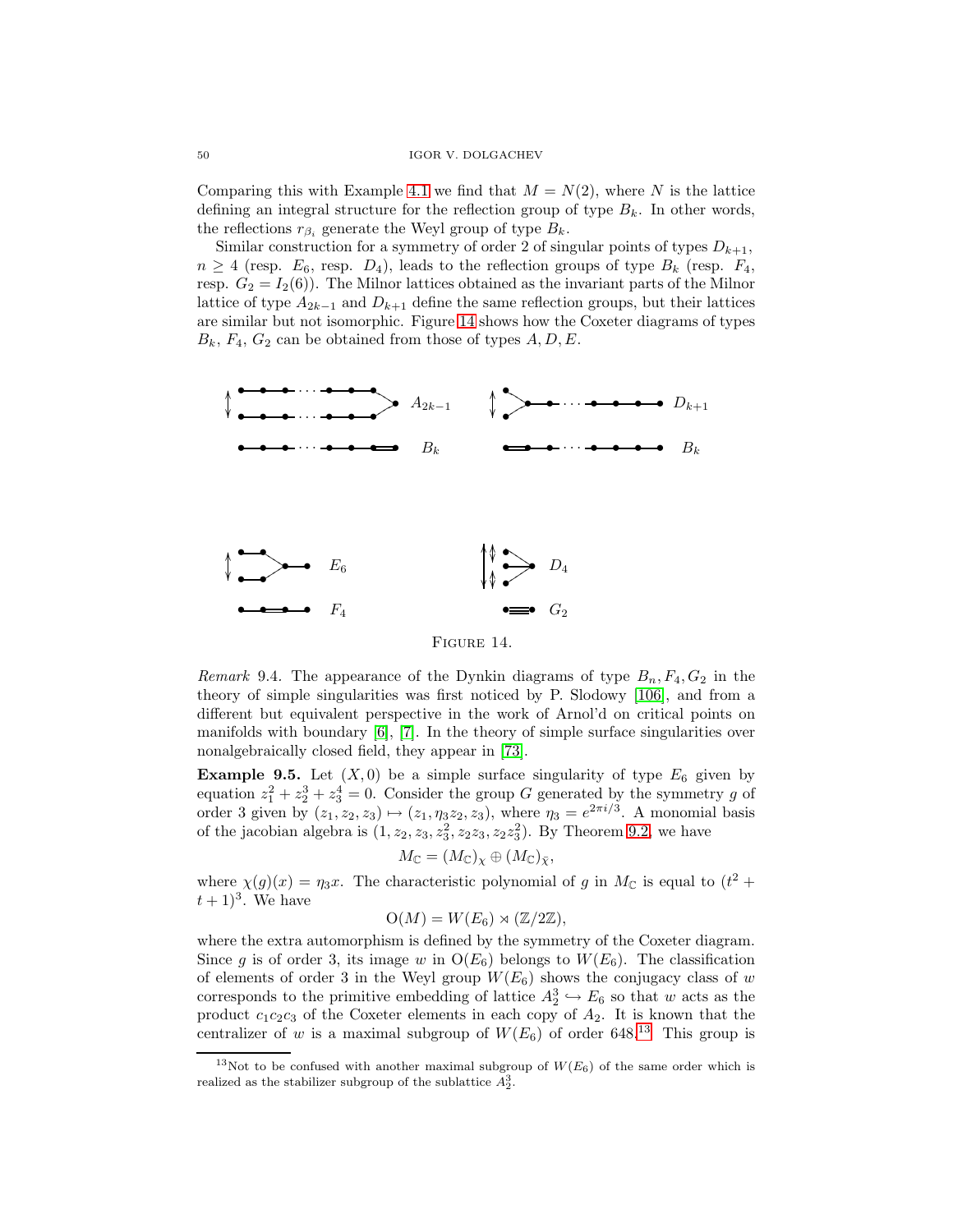isomorphic to the unitary complex reflection group  $L_3$  (No. 25 in the list), and  $(M_{\mathbb{C}})_{\chi}$  is its three-dimensional reflection representation.

This and other examples of appearance of finite unitary complex reflection groups as the G-equivariant monodromy groups were first constructed by V. Goryunov [\[49\]](#page-55-20), [\[48\]](#page-55-21).

Affine complex crystallographic reflection groups can also be realized as Gequivariant monodromy groups. We give only one example, referring for more to [\[51\]](#page-55-22), [\[50\]](#page-55-4).

**Example 9.6.** Consider a simple elliptic singularity of type  $J_{10}$  with parameter  $\lambda = 0$ . Its equation is given in Table [4.](#page-46-0) Consider the symmetry of order 3 defined by an automorphism  $g: (z_1, z_2, z_3) \mapsto (z_1, \zeta_3 z_2, z_3)$ . A monomial basis of the jacobian algebra is  $(1, z_2, z_3, z_3^2, z_3^4, z_2z_3, z_2z_3^2, z_2z_3^4)$ . We have 5 invariant monomials:  $1, z_3, z_3^2, z_3^3, z_3^4$ . Applying Theorem [9.2](#page-48-0) we obtain that  $M_{\mathbb{C}} = (M_{\mathbb{C}})_{\chi} \oplus (M_{\mathbb{C}})_{\bar{\chi}},$ both summands of dimension 5. The characteristic polynomial of  $g$  is equal to  $(1 + t + t^2)^5$ . Obviously, g leaves  $M^{\perp}$  invariant, and the image  $w = \bar{g}$  of g in  $O(M/M) = O(E_8) = W(E_8)$  has characteristic polynomial  $(1 + t + t^2)^4$ . It follows from the classification of conjugacy classes in  $W(E_8)$  that w is the product of the Coxeter elements in the sublattice  $A_2^4$  of  $E_8$ . Its centralizer is a subgroup of index 2 in the wreath product  $\Sigma_3^4 \wr \Sigma_4$  of order 31104. This group is a finite complex reflection group  $L_4$  (No. 32 in the list). The centralizer of g is the unique complex crystallographic group in affine space of dimension 5 with linear part  $L_4$ .

## 10. Complex ball quotients

10.1. **Hypergeometric integrals.** Let S be an ordered set of  $n+3$  distinct points  $z_1,\ldots,z_{n+3}$  in  $\mathbb{P}^1(\mathbb{C})$ . We assume that  $(z_{n+1},z_{n+2},z_{n+3})=(0,1,\infty)$ . Let  $U=\mathbb{P}^1\setminus\mathbb{C}$ S and  $\gamma_1,\ldots,\gamma_{n+3}$  be the standard generators of  $\pi_1(U; u_0)$  satisfying the relation  $\gamma_1 \cdots \gamma_{n+3} = 1$ . We have a canonical surjection of the fundamental group of U to the group  $A = (\mathbb{Z}/d\mathbb{Z})^{n+3}/\Delta(\mathbb{Z}/d\mathbb{Z})$  which defines an étale covering  $V \to U$  with the Galois group  $A$ . The open Riemann surface  $V$  extends  $A$ -equivariantly to a compact Riemann surface  $X(z)$  with quotient  $X(z)/A$  isomorphic to  $\mathbb{P}^1(\mathbb{C})$ .

<span id="page-50-0"></span>Let  $\mu = (m_1/d, \ldots, m_{n+3}/d)$  be a collection of rational numbers in the interval  $(0, 1)$  satisfying

(10.1) 
$$
\frac{1}{d} \sum_{i=1}^{n+3} m_i = k \in \mathbb{Z}.
$$

They define a surjective homomorphism

$$
\chi: A \to \mathbb{C}^*, \quad \bar{\gamma}_i \mapsto e^{2\pi\sqrt{-1}m_i/d},
$$

where  $\bar{\gamma}_i$  is the image of  $\gamma_i$  in A.

The following computation can be found in [\[28\]](#page-55-5) (see also [\[30\]](#page-55-14)).

**Lemma 10.1.** Let  $H^1(X(z), \mathbb{C})_\chi$  be the  $\chi$ -eigensubspace of the natural representation of the Galois group A on  $H^1(X(z), \mathbb{C})$ . Then

$$
\dim H^1(X(z), \mathbb{C})_\chi = n + 1.
$$

Let  $\Omega(X(z))$  be the space of holomorphic 1-forms on  $X(z)$  and  $\Omega(X(z))_{Y}$  be the  $\chi$ -eigensubspace of A in its natural action on the space  $\Omega(X(z))$ . Then

$$
\dim \Omega(X(z))_x = k - 1,
$$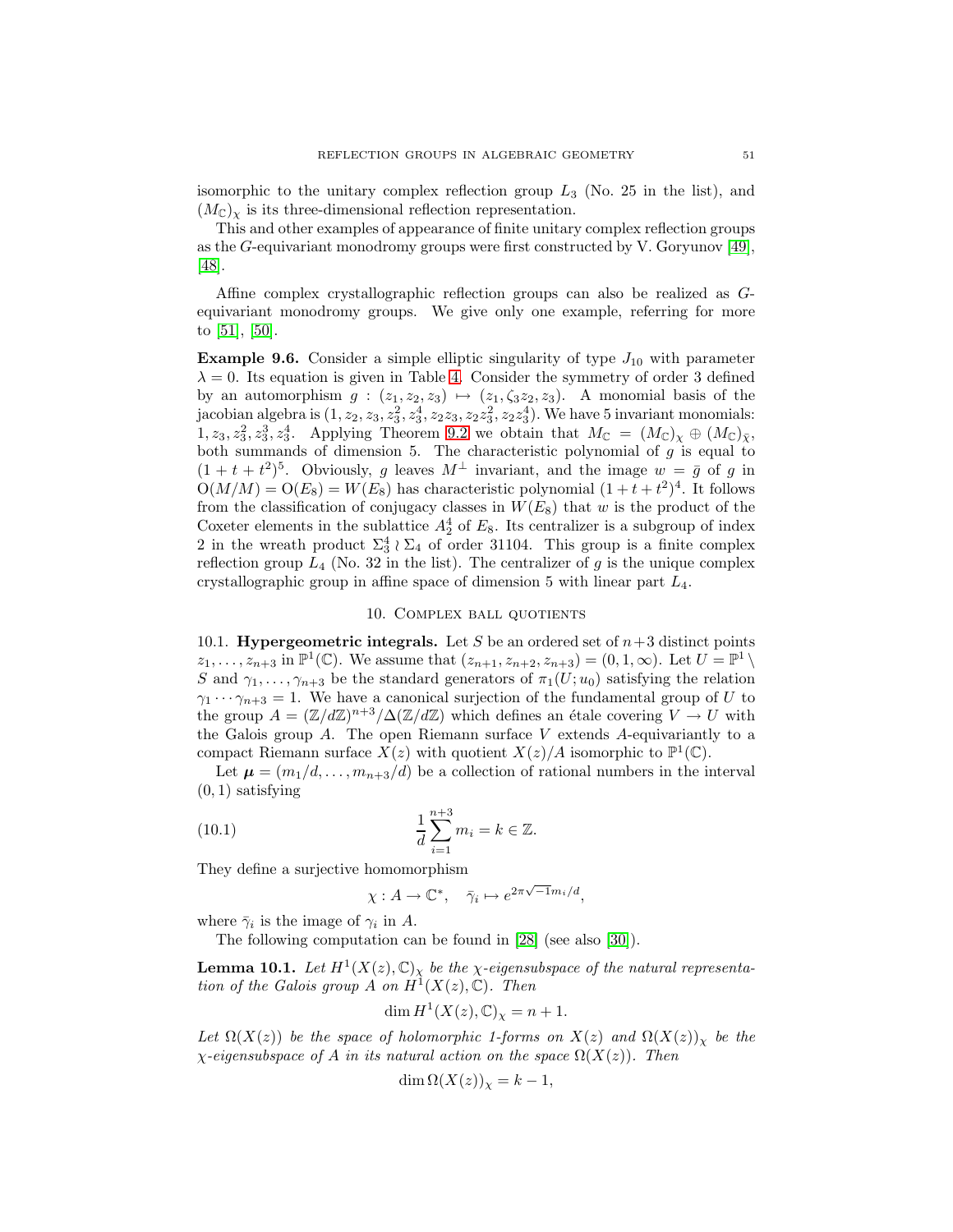where  $k$  is defined in  $(10.1)$ .

Recall that  $H^1(X(z), \mathbb{C}) = \Omega(X(z)) \oplus \overline{\Omega}(X(z))$ , so we get

$$
H^1(X(z),\mathbb{C})_\chi = \Omega(X(z))_\chi \oplus \overline{\Omega}(X(z))_\chi,
$$

and we can consider the hermitian form in  $H^1(X(z), \mathbb{C})_\chi$  induced by the skewsymmetric cup-product

$$
H^1(X(z),\mathbb{C})\times H^1(X(z),\mathbb{C})\to H^2(X(z),\mathbb{C})\cong\mathbb{C}.
$$

The signature of the hermitiain form is equal to  $(k-1, n-k+2)$ .

Now let us start to vary the points  $z_1, \ldots, z_n$  in  $\mathbb{P}^1(\mathbb{C})$  but keep them distinct and not equal to 0, 1 or  $\infty$ . Let  $\mathcal{U} \subset \mathbb{P}^1(\mathbb{C})^n$  be the corresponding set of parameters. Its complement in  $(\mathbb{P}^1(\mathbb{C})^n)$  consists of  $N = \binom{n}{2} + 3n$  hyperplanes  $H_{ij}$ :  $z_i - z_j = 0$ and  $H_i(0)$ :  $z_i = 0, H_i(1)$ :  $z_i = 1, H_i(\infty)$ :  $z_i = \infty$ . Fix a point  $z^{(0)} \in \mathcal{U}$ . For each of these hyperplanes H consider a path which starts at  $z^{(0)}$ , goes to a point on a small circle normal bundle of an open subset of  $H$ , goes along the circle, and then returns to the starting point. The homotopy classes  $s_1, \ldots, s_N$  of these paths generate  $\pi_1(\mathcal{U}; z^{(0)})$ .

It is not difficult to construct a fibration over  $U$  whose fibres are the curves  $X(z)$ . This defines a local coefficient system  $\mathcal{H}(\chi)$  over U whose fibres are the spaces  $H^1(X(z), \mathbb{C})_\chi$  and the monodromy map

$$
\pi_1(\mathcal{U}; z^{(0)} \to \mathrm{U}(H^1(X(z^{(0)}), \mathbb{C})_\chi).
$$

Denote the monodromy group by  $\Gamma(\mu)$ .

The important case for us is when  $|\mu|=2$ . In this case the signature is  $(1, n)$ , and we can consider the image of the monodromy group  $\Gamma(\mu)$  in  $\mathbb{P}U(1,n)$ ) which acts in the complex hyperbolic space  $H_{\mathbb{C}}^n$ .

Here is the main theorem from [\[28\]](#page-55-5), [\[80\]](#page-57-4).

**Theorem 10.2.** The image of each generator  $s_i$  of  $\pi_1(\mathcal{U}; z^{(0)})$  in  $\Gamma(\mu)$  acts as a complex reflection in the hyperbolic space  $H_{\mathbb{C}}^n$ . The group  $\Gamma(\mu)$  is a crystallographic reflection group in  $H_{\mathbb{C}}^n$  if and only if one of the following conditions is satisfied:

- $(1 \frac{m_i}{d} \frac{m_j}{d})^{-1} \in \mathbb{Z}, i \neq j, m_i + m_j < 1;$ •  $2(1-\frac{m_i}{d}-\frac{m_j}{d})^{-1} \in \mathbb{Z}, \text{ if } m_i = m_j, i \neq j.$
- All possible  $\mu$  satisfying the conditions from the theorem can be enumerated.

We have 59 cases if  $n = 2$ , 20 cases if  $n = 3$ , 10 cases if  $n = 4$ , 6 cases when  $n = 5$ , 3 cases if  $n = 6, 2$  cases when  $n = 7$ , and 1 case if  $n = 8$  or  $n = 9$ . There are several cases when the monodromy group is cocompact. It does not happen in dimension  $n > 7$ .

The orbit spaces  $H_{\mathbb{C}}^n/\Gamma(\mu)$  of finite volume have a moduli theoretical interpretation. It is isomorphic to the geometric invariant theory quotient  $(\mathbb{P}^1)^{n+3}/\mathrm{SL}(2)$ with respect to an appropriate choice of linearization of the action.

We refer to Mostow's survey paper [\[81\]](#page-57-19), where he explains a relation between the monodromy groups  $\Gamma(\mu)$  and the monodromy groups of hypergeometric integrals.

10.2. **Moduli space of Del Pezzo surfaces as complex ball quotients.** In the last section we will discuss some recent work on complex ball uniformization of some moduli spaces in algebraic geometry.

It is well-known that a nonsingular cubic curve in the projective plane is isomorphic as a complex manifold to a complex torus  $\mathbb{C}/\mathbb{Z} + \mathbb{Z}\tau$ , where  $\tau$  belongs to the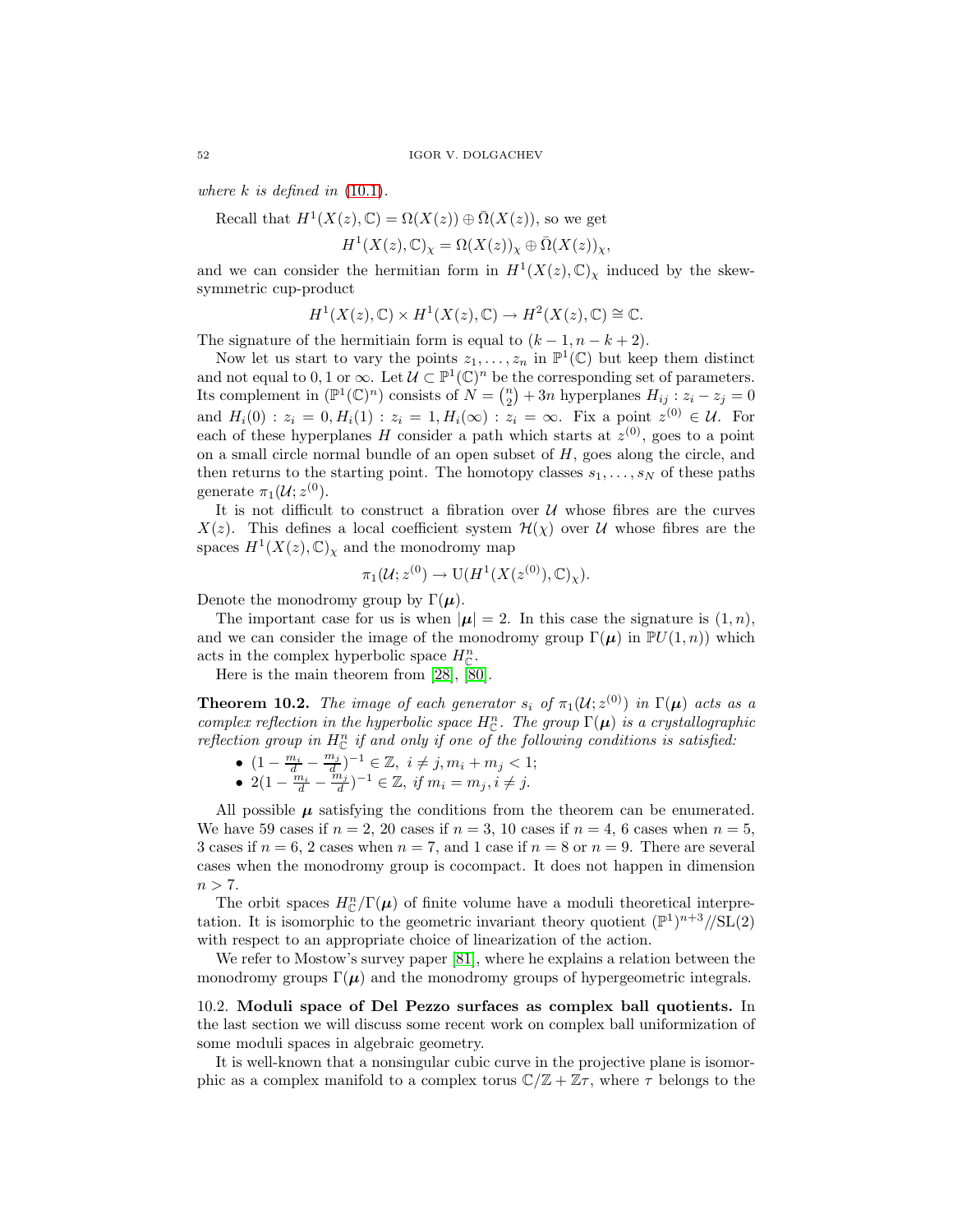upper-half plane  $\mathcal{H} = \{a + bi \in \mathbb{C} : b > 0\}$ . Two such tori are isomorphic if and only if the corresponding  $\tau$ 's belong to the same orbit of the group  $\Gamma = SL(2, \mathbb{Z})$ which acts on the H by Möbius transformations  $z \mapsto (az+b)/(cz+d)$ . This result implies that the moduli space of plane cubic curves is isomorphic to the orbit space  $H/\Gamma$ . Of course, the upper-half plane is a model of the one-dimensional complex hyperbolic space  $H^1_{\mathbb{C}}$  and the group  $\Gamma$  acts as a crystallographic reflection group.

In a beautiful paper of D. Allcock, J. Carlson and D. Toledo [\[2\]](#page-53-0), the complex ball uniformization of the moduli space of plane cubics is generalized to the case of the moduli space of cubic surfaces in  $\mathbb{P}^3(\mathbb{C})$ . It has been known since the last century that the linear space  $V$  of homogeneous forms of degree  $3$  in  $4$  variables admits a natural action of the group SL(4) such that the algebra of invariant polynomial functions on  $V$  of degree divisible by 8 is freely generated by invariants  $I_8, I_{16}, I_{24}, I_{32}, I_{40}$  of degrees indicated by the subscript. This can be interpreted as saying that the moduli space of nonsingular cubic surfaces admits a compactification isomorphic to the weighted projective space  $\mathbb{P}(1, 2, 3, 4, 5)$ . Let  $F(T_0, T_1, T_2, T_3)=0$ be an equation of a nonsingular cubic surface S. Adding the cube of a new variable  $T_4$ , we obtain an equation

$$
F(T_0, T_1, T_2, T_3) + T_4^3 = 0
$$

of a nonsingular cubic hypersurface X in  $\mathbb{P}^4(\mathbb{C})$ . There is a construction of an abelian variety of dimension 10 attached to X (the *intermediate jacobian*) Jac(X). The variety  $X$  admits an obvious automorphism of order 3 defined by multiplying the last coordinate by a third root of unity. This makes  $Jac(X)$  a principally polarized abelian variety of dimension 10 with complex multiplication of certain type.[14](#page-52-0) The moduli space of such varieties is known to be isomorphic to a quotient of a 4-dimensional complex ball by a certain discrete subgroup Γ. It is proven in [\[2\]](#page-53-0) that the group  $\Gamma$  is a hyperbolic complex crystallographic reflection group and the quotient  $H^4_{\mathbb{C}}/\Gamma$  is isomorphic to the moduli space of cubic surfaces with at most ordinary double points as singularities. By adding one point one obtains a compactification of the moduli space isomorphic to the weighted projective space  $\mathbb{P}(1, 2, 3, 4, 5)$ .

The geometric interpretation of reflection hyperplanes is also very nice; they form one orbit representing singular surfaces. The group  $\Gamma$  contains a normal subgroup  $\Gamma'$ with quotient isomorphic to the Weyl group  $W(E_6)$ . The quotient subgroup  $H^4_{\mathbb{C}}/\Gamma'$ is the moduli space of marked nodal cubic surfaces. For a nonsingular surface a marking is a fixing of order on the set of 27 lines on the surface.

We mentioned before that some complex ball quotients appear as the moduli space of K3 surfaces which admit an action of a cyclic group  $G$  with fixed structure of the sublattice  $(S_X)^G$ . This idea was used by S. Kondō to construct an action of a crystallographic reflection group  $\Gamma$  in a complex ball  $H_{\mathbb{C}}^{6}$  (resp.  $H_{\mathbb{C}}^{9}$ ) with orbit space containing the moduli space of nonsingular plane quartic curves of genus 3 (resp. moduli space of canonical curves of genus  $4$ ).<sup>[15](#page-52-1)</sup> In the first case he assigns to a plane quartic  $F(T_0, T_1, T_2) = 0$  the quartic K3-surface

$$
F(T_0, T_1, T_2) + T_3^4 = 0
$$

<span id="page-52-1"></span><span id="page-52-0"></span> $14$ This beautiful idea of assigning to a cubic surface a certain abelian variety was independently suggested by B. van Geemen and B. Hunt.

<sup>&</sup>lt;sup>15</sup>It is isomorphic to the moduli space of Del Pezzo surfaces of degree 2.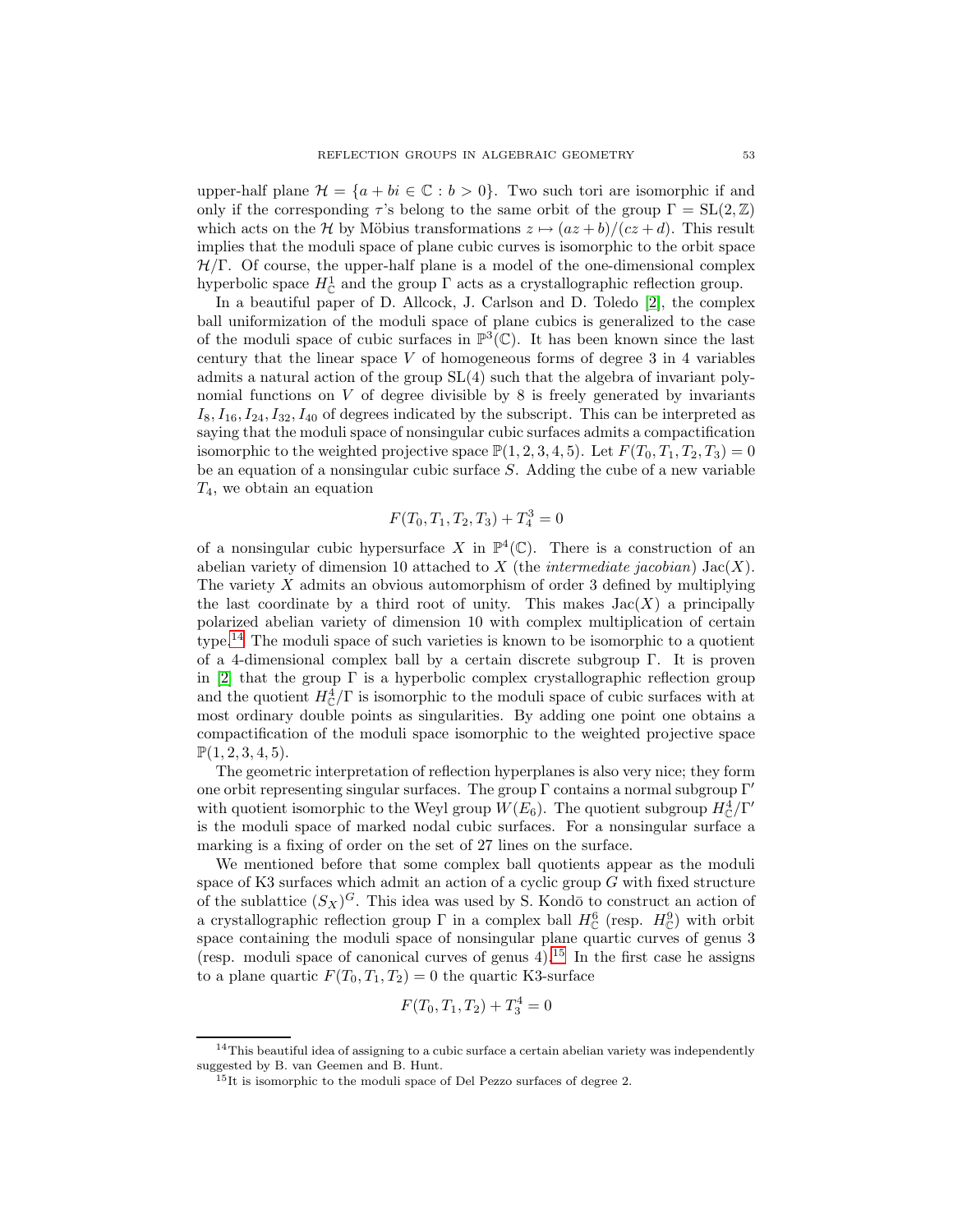with automorphism of order 4 and  $S_X^G \cong U(2) \perp A_1(-1)^6$ . This leads to a new example of a crystallographic reflection group in  $H_{\mathbb{C}}^{6}$ . It is known that a canonical curve  $C$  of genus 4 is isomorphic to a complete intersection of a quadric and cubic in  $\mathbb{P}^3(\mathbb{C})$ . To each such curve Kondō assigns the K3 surface isomorphic to the triple cover of the quadric branched along the curve C. It has an action of a cyclic group of order 3 with  $(S_X)^G \cong U \perp A_2(-2)$ . The stabilizer of a reflection hyperplane gives a complex reflection group in  $H_{\mathbb{C}}^8$  with quotient isomorphic to a partial compactification of the moduli space of Del Pezzo surfaces of degree 1. Independently such a construction was found in [\[56\]](#page-56-2).

Finally, one can also re-prove the result of Allcock-Carlson-Toledo by using K3 surfaces instead of intermediate jacobians (see [\[32\]](#page-55-23)).

Remark 10.3. All reflection groups arising in these complex ball uniformization constructions are not contained in the Deligne-Mostow list (corrected in [\[110\]](#page-58-7)). However, some of them are commensurable<sup>[16](#page-53-4)</sup> with some groups from the list. For example, the group associated to cubic surfaces is commensurable to the group  $Γ(μ)$ , where  $d = 6, m_1 = m_2 = 1, m_3 = ... = m_7 = 2$ . We refer to [\[25\]](#page-54-4) for a construction of complex reflection subgroups of finite volume which are not commensurable to the groups from the Deligne-Mostow list. No algebraic-geometrical interpretation of these groups is known so far.

### Acknowledgements

This paper is dedicated to Ernest Borisovich Vinberg, one of the heroes of the theory of reflection groups. His lectures for high school children in Moscow were influential (without his knowledge) in my decision to become a mathematician.

The paper is an expanded version of my colloquium lecture at the University di Roma Terzo in May 2006. I am thankful to Alessandro Verra for giving me an opportunity to give this talk and hence to write the paper. I am very grateful to Daniel Allcock, Victor Goryunov and the referee for numerous critical comments on earlier versions of the paper.

# ABOUT THE AUTHOR

Igor Dolgachev is a professor at the University of Michigan in Ann Arbor. He has held visiting positions at the University of Paris, MIT, and Harvard University; and at Research Institutes in Bonn, Kyoto, Seoul, and Warwick.

#### **REFERENCES**

- <span id="page-53-2"></span>1. D. Allcock, The Leech lattice and complex hyperbolic reflections, Invent. Math. J. **140** (2000), 283–31. M[R1756997 \(2002b:11091\)](http://www.ams.org/mathscinet-getitem?mr=1756997)
- <span id="page-53-0"></span>2. D. Allcock, J. Carlson, and D. Toledo, The complex hyperbolic geometry of the moduli space of cubic surfaces, J. Alg. Geom. **11** (2002), 659–724. M[R1910264 \(2003m:32011\)](http://www.ams.org/mathscinet-getitem?mr=1910264)
- <span id="page-53-3"></span>3. D. Allcock, A monstrous proposal, 9 pages, math.GR/0606043. To appear in Groups and symmetries. From the Nordic Scots to John McKay, April 27–29, 2007, CRM, Montreal.
- <span id="page-53-1"></span>4. D. Allcock, J. Carlson, and D. Toledo, The moduli space of cubic threefolds as a ball quotient, math.AG/0608287.

<span id="page-53-4"></span> $16$ This means that the two groups share a common subgroup of finite index.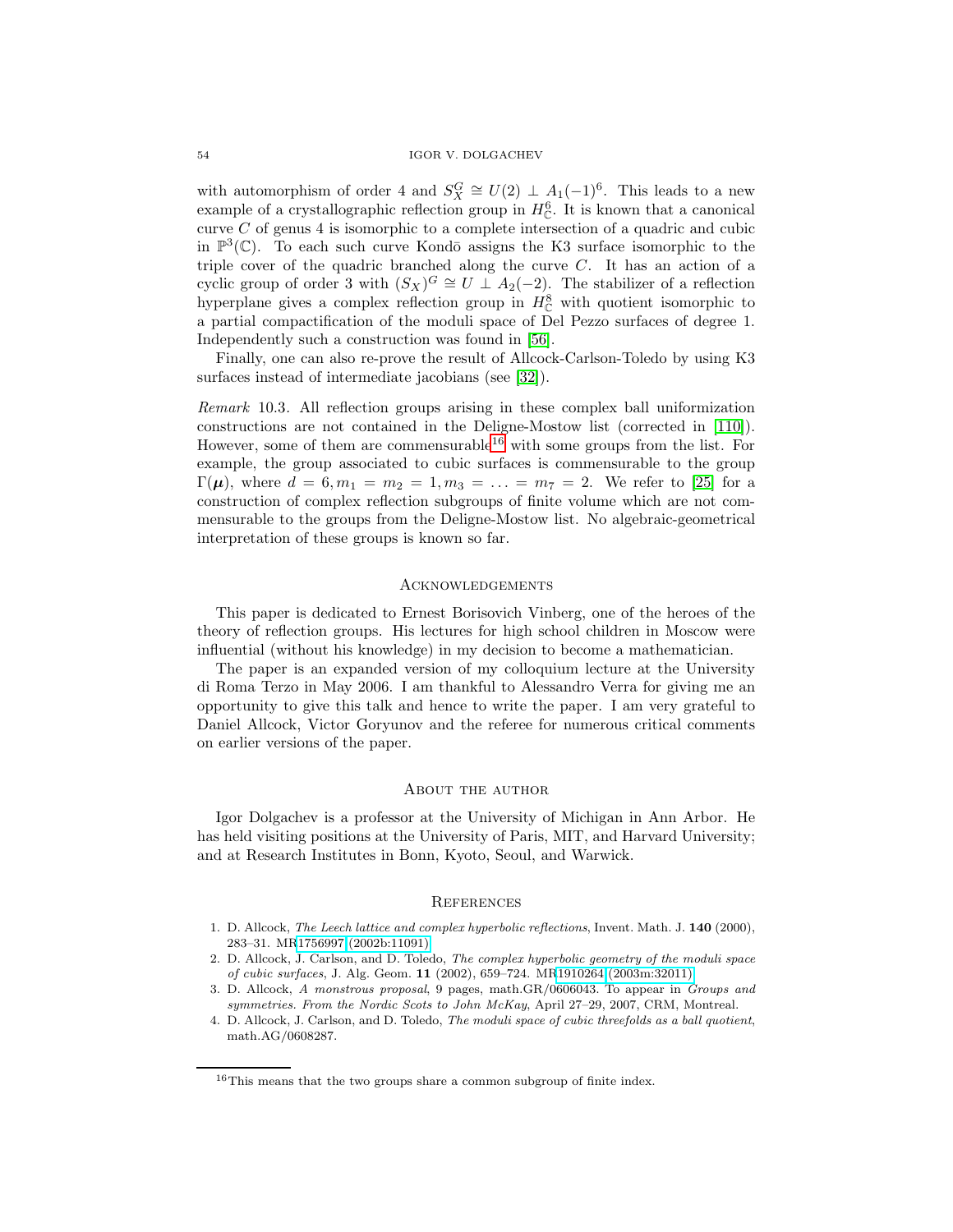- <span id="page-54-6"></span>5. E. Andreev, Convex polyhedra of finite volume in Lobachevskii space (Russian), Mat. Sb. (N.S.) **83** (125) (1970), 256–260. M[R0273510 \(42:8388\)](http://www.ams.org/mathscinet-getitem?mr=0273510)
- <span id="page-54-22"></span>6. V. Arnol'd, Critical points of functions on a manifold with boundary, the simple Lie groups  $B_k, C_k, F_4$  and sequences of evolutes, Uspkhi Mat. Nauk **33** (1978), 91–105. M[R511883](http://www.ams.org/mathscinet-getitem?mr=511883) [\(80j:58008\)](http://www.ams.org/mathscinet-getitem?mr=511883)
- <span id="page-54-20"></span>7. V. Arnol'd, S. Gusein-Zade, and A. Varchenko, Singularities of differentiable maps. Vol. I. Translated from the Russian. Monographs in Mathematics, 82. Birkhäuser Boston, Inc., Boston, MA, 1985. M[R777682 \(86f:58018\)](http://www.ams.org/mathscinet-getitem?mr=777682)
- <span id="page-54-18"></span>8. W. Barth and C. Peters, Automorphisms of Enriques surfaces, Invent. Math. **73** (1983), 383–411. M[R718937 \(85g:14052\)](http://www.ams.org/mathscinet-getitem?mr=718937)
- <span id="page-54-14"></span>9. W. Barth, K. Hulek, C. Peters, and A. Van de Ven, Compact complex surfaces, Second edition. Ergeb. der Mathematik und ihrer Grenzgebiete, Springer-Verlag, Berlin, 2004. M[R2030225 \(2004m:14070\)](http://www.ams.org/mathscinet-getitem?mr=2030225)
- <span id="page-54-16"></span>10. E. Bedford and K. Kim, Dynamics of rational surface automorphisms: linear fractional recurrences, math.DS/0611297.
- <span id="page-54-8"></span>11. I. Bernstein and O. Shvarzman, Chevalley's theorem for complex crystallographic Coxeter groups (Russian), Funktsional. Anal. i Prilozhen. **12** (1978), no. 4, 79–80. M[R515632](http://www.ams.org/mathscinet-getitem?mr=515632) [\(80d:32007\)](http://www.ams.org/mathscinet-getitem?mr=515632)
- <span id="page-54-11"></span>12. R. Borcherds, Automorphism groups of Lorentzian lattices, J. Algebra **111** (1987), 133–153. M[R913200 \(89b:20018\)](http://www.ams.org/mathscinet-getitem?mr=913200)
- <span id="page-54-17"></span>13. R. Borcherds, Coxeter groups, Lorentzian lattices, and K3 surfaces, Internat. Math. Res. Notices **1998**, 19, 1011–1031. M[R1654763 \(2000a:20088\)](http://www.ams.org/mathscinet-getitem?mr=1654763)
- <span id="page-54-5"></span>14. N. Bourbaki, Lie groups and Lie algebras, Chapters 4–6, Translated from the 1968 French original, Elements of Mathematics (Berlin). Springer-Verlag, Berlin, 2002. M[R1890629](http://www.ams.org/mathscinet-getitem?mr=1890629) [\(2003a:17001\)](http://www.ams.org/mathscinet-getitem?mr=1890629)
- <span id="page-54-21"></span>15. E. Brieskorn, Die Auflösung der rationalen Singularitien holomorpher Abbildungen, Math. Ann. **178** (1968), 255–270. M[R0233819 \(38:2140\)](http://www.ams.org/mathscinet-getitem?mr=0233819)
- <span id="page-54-3"></span>16. E. Brieskorn, Singular elements of semi-simple algebraic groups, Actes du Congrès International des Mathématiciens (Nice, 1970), Tome 2, pp. 279–284. Gauthier-Villars, Paris, 1971. M[R0437798 \(55:10720\)](http://www.ams.org/mathscinet-getitem?mr=0437798)
- <span id="page-54-9"></span>17. E. Brieskorn, Die Milnorgitter der exzeptionellen unimodularen Singularitäten, Bonner Mathematische Schriften [Bonn Mathematical Publications], 150. Universität Bonn, Mathematisches Institut, Bonn, 1983. M[R733785 \(85k:32014\)](http://www.ams.org/mathscinet-getitem?mr=733785)
- <span id="page-54-12"></span>18. V. Bugaenko, Arithmetic crystallographic groups generated by reflections, and reflective hyperbolic lattices, in "Lie groups, their discrete subgroups, and invariant theory", pp. 33–55, Adv. Soviet Math., 8, Amer. Math. Soc., Providence, RI, 1992. M[R1155663 \(93g:20094\)](http://www.ams.org/mathscinet-getitem?mr=1155663)
- <span id="page-54-7"></span>19. C. Chevalley, Invariants of finite groups generated by reflections, Amer. J. Math. **77** (1955), 778–782. M[R0072877 \(17:345d\)](http://www.ams.org/mathscinet-getitem?mr=0072877)
- <span id="page-54-15"></span>20. A. Coble, The ten nodes of the rational sextic and of the Cayley symmetroid, Amer J. Math. **41** (1919), 243–265. M[R1506391](http://www.ams.org/mathscinet-getitem?mr=1506391)
- <span id="page-54-2"></span>21. A. Coble, Algebraic geometry and theta functions (reprint of the 1929 edition), A. M. S. Coll. Publ., v. 10. A. M. S., Providence, RI, 1982. M[R733252 \(84m:14001\)](http://www.ams.org/mathscinet-getitem?mr=733252)
- <span id="page-54-10"></span>22. J. Conway, The automorphism group of the 26-dimensional even unimodular Lorentzian lattice, J. Algebra **80** (1983), 159–163. M[R690711 \(85k:11030\)](http://www.ams.org/mathscinet-getitem?mr=690711)
- <span id="page-54-13"></span>23. J. H. Conway and N.J.A. Sloane, Sphere packings, lattices, and groups, Grundlehren der Mathematischen Wissenschaften, 290. Springer-Verlag, New York, 1999. M[R1662447](http://www.ams.org/mathscinet-getitem?mr=1662447) [\(2000b:11077\)](http://www.ams.org/mathscinet-getitem?mr=1662447)
- <span id="page-54-19"></span>24. F. Cossec and I. Dolgachev, On automorphisms of nodal Enriques surfaces, Bull. Amer. Math. Soc. (N.S.) **12** (1985), 247–249. M[R776478 \(86f:14028\)](http://www.ams.org/mathscinet-getitem?mr=776478)
- <span id="page-54-4"></span>25. W. Couwenberg, G. Heckman, and E. Looijenga, Geometric structures on the complement of a projective arrangement, Publ. Math. Inst. Hautes Etudes Sci. No. 101 (2005), 69–161. ´ M[R2217047](http://www.ams.org/mathscinet-getitem?mr=2217047)
- <span id="page-54-1"></span>26. H.S.M. Coxeter, The pure archimedean polytopes in six and seven dimensions, Proc. Cambridge Phil. Soc. **24** (1928), 7–9.
- <span id="page-54-0"></span>27. H.S.M. Coxeter, Discrete groups generated by reflections, Annals of Math. **35** (1934), 588– 621. M[R1503182](http://www.ams.org/mathscinet-getitem?mr=1503182)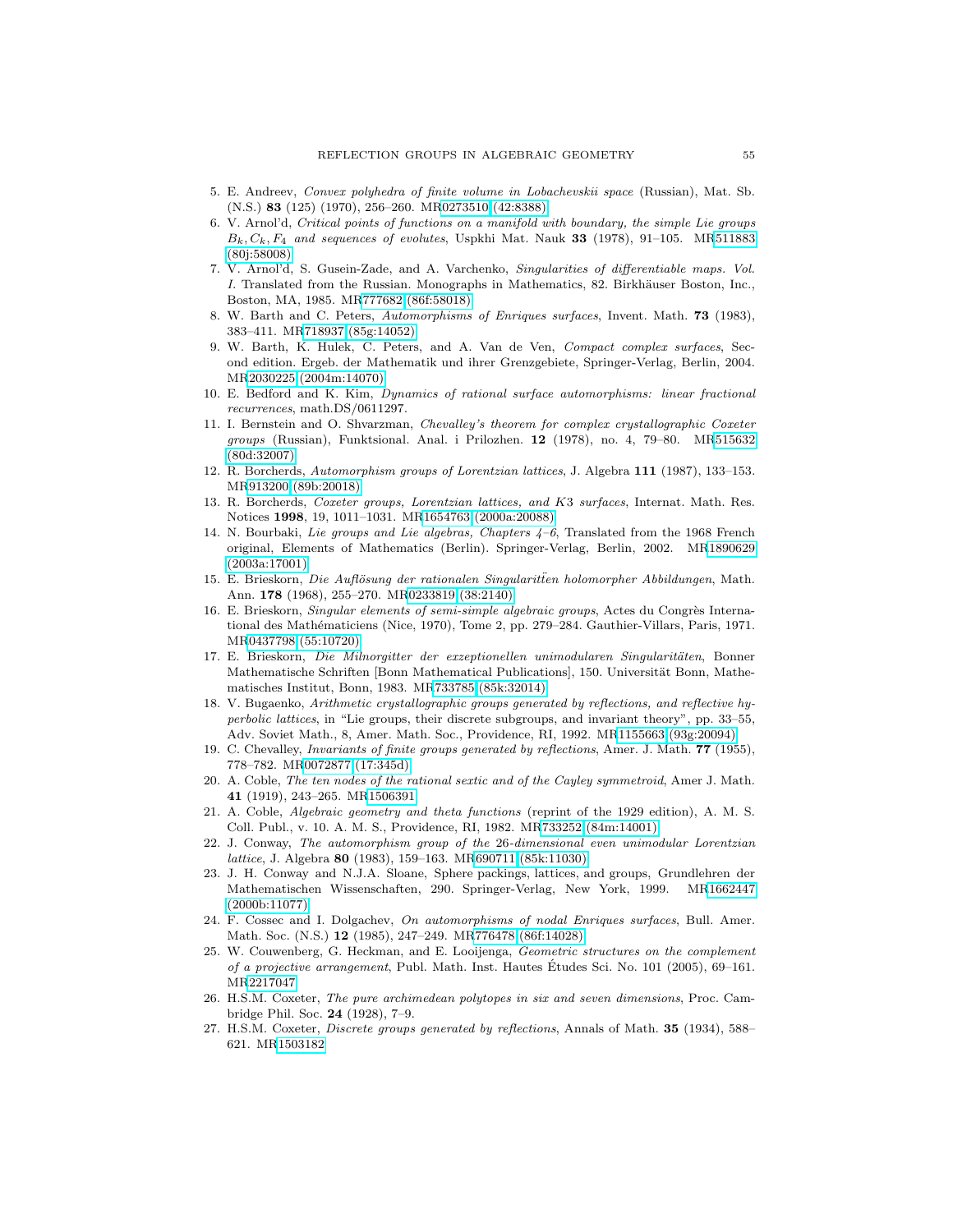- <span id="page-55-8"></span><span id="page-55-5"></span>28. P. Deligne and G. Mostow, Monodromy of hypergeometric functions and nonlattice integral monodromy, Inst. Hautes Études Sci. Publ. Math. **63** (1986), 5–89. M[R849651 \(88a:22023a\)](http://www.ams.org/mathscinet-getitem?mr=849651)
- 29. I. Dolgachev, Integral quadratic forms: applications to algebraic geometry (after V. Nikulin), Bourbaki seminar, Vol. 1982/83, 251–278, Astérisque, 105-106, Soc. Math. France, Paris, 1983. M[R728992 \(85f:14036\)](http://www.ams.org/mathscinet-getitem?mr=728992)
- <span id="page-55-14"></span>30. I. Dolgachev, On automorphisms of Enriques surfaces, Invent. Math. **76** (1984), 163–177. M[R739632 \(85j:14076\)](http://www.ams.org/mathscinet-getitem?mr=739632)
- <span id="page-55-9"></span>31. I. Dolgachev, Infinite Coxeter groups and automorphisms of algebraic surfaces, in "The Lefschetz centennial conference, Part I (Mexico City, 1984)", 91–106, Contemp. Math., **58**, Amer. Math. Soc., Providence, RI, 1986. M[R860406 \(87j:14068\)](http://www.ams.org/mathscinet-getitem?mr=860406)
- <span id="page-55-23"></span>32. I. Dolgachev, B. van Geemen, and S. Kondō, A complex ball uniformization of the moduli space of cubic surfaces via periods of K3 surfaces, J. Reine Angew. Math. **588** (2005), 99–148. M[R2196731 \(2006h:14051\)](http://www.ams.org/mathscinet-getitem?mr=2196731)
- <span id="page-55-10"></span>33. I. Dolgachev and V. Iskovskikh, Finite subgroups of the plane Cremona group, math.AG/06510595.
- <span id="page-55-13"></span>34. I. Dolgachev and J. Keum, Birational automorphisms of quartic Hessian surfaces, Trans. Amer. Math. Soc. **354** (2002), 3031–3057. M[R1897389 \(2003c:14045\)](http://www.ams.org/mathscinet-getitem?mr=1897389)
- <span id="page-55-12"></span>35. I. Dolgachev and S. Kondō,  $A$  supersingular  $K3$  surface in characteristic 2 and the Leech lattice, Int. Math. Res. Not. **2003** (2003), 1–23. M[R1935564 \(2003i:14051\)](http://www.ams.org/mathscinet-getitem?mr=1935564)
- <span id="page-55-2"></span>36. I. Dolgachev and D. Ortland, Point sets in projective spaces and theta functions, Astérisque No. 165 (1988), 210 pp. (1989). M[R1007155 \(90i:14009\)](http://www.ams.org/mathscinet-getitem?mr=1007155)
- <span id="page-55-3"></span>37. P. Du Val, On singularities which do not affect the conditions of adjunction, Proc. Cambridge Phil. Society **30** (1934), 434–465.
- <span id="page-55-1"></span>38. P. Du Val, On the Kantor group of a set of points in a plane, Proc. London Math. Soc. **42** (1936), 18–51.
- <span id="page-55-0"></span>39. P. Du Val, Crystallography and Cremona transformations, in "The geometric vein", pp. 191– 201, Springer, New York-Berlin, 1981. M[R661778 \(84h:52013\)](http://www.ams.org/mathscinet-getitem?mr=661778)
- <span id="page-55-18"></span>40. W. Ebeling, On the monodromy groups of singularities, Singularities, Part 1 (Arcata, Calif., 1981), 327–336, Proc. Sympos. Pure Math., 40, Amer. Math. Soc., Providence, RI, 1983. M[R713071 \(85d:14003\)](http://www.ams.org/mathscinet-getitem?mr=713071)
- <span id="page-55-19"></span>41. W. Ebeling, The monodromy groups of isolated singularities of complete intersections, Lect. Notes in Math., vol. 1293, Springer-Verlag, Berlin, 1987. M[R923114 \(89d:32051\)](http://www.ams.org/mathscinet-getitem?mr=923114)
- <span id="page-55-7"></span>42. F. Esselmann, Uber die maximale Dimension von Lorentz-Gittern mit coendlicher ¨ Spiegelungsgruppe, J. Num. Theory **61** (1996), 103–144. M[R1418323 \(97g:11073\)](http://www.ams.org/mathscinet-getitem?mr=1418323)
- <span id="page-55-15"></span>43. G. Fano, Superficie algebriche di genere zero e bigenere uno, e loro casi particolari, Palermo Rend. **29** (1910), 98-118.
- <span id="page-55-6"></span>44. R. Friedman, J. Morgan, and E. Witten, Principal G-bundles over elliptic curves, Math. Res. Lett. **5** (1998), 97–118. M[R1618343 \(99j:14037\)](http://www.ams.org/mathscinet-getitem?mr=1618343)
- <span id="page-55-17"></span><span id="page-55-11"></span>45. A. Gabrielov, Dynkin diagrams of unimodal singularities (Russian), Funkcional. Anal. i Priložen. **8** (1974), no. 3, 1–6. M[R0367274 \(51:3516\)](http://www.ams.org/mathscinet-getitem?mr=0367274)
- 46. M. Gizatullin, Rational G-surfaces (Russian), Izv. Akad. Nauk SSSR Ser. Mat. **44** (1980), 110–144, 239. M[R563788 \(81d:14020\)](http://www.ams.org/mathscinet-getitem?mr=563788)
- <span id="page-55-16"></span>47. M. Gizatullin, The decomposition, inertia and ramification groups in birational geometry, in "Algebraic geometry and its applications", eds. A. Tikhomirov and A. Tyurin, Aspects Math., E25, Vieweg, Braunschweig, 1994, pp. 39–45. M[R1282018 \(95d:14018\)](http://www.ams.org/mathscinet-getitem?mr=1282018)
- <span id="page-55-21"></span>48. V. Goryunov, Unitary reflection groups associated with singularities of functions with cyclic symmetry (Russian), Uspekhi Mat. Nauk **54** (1999), 3–24 [English transl.: Russian Math. Surveys **54** (1999), 873–893]. M[R1741660 \(2001b:32055\)](http://www.ams.org/mathscinet-getitem?mr=1741660)
- <span id="page-55-20"></span>49. V. Goryunov, Unitary reflection groups and automorphisms of simple hypersurface singularities, in "New developments in singularity theory (Cambridge, 2000)", 305–328, NATO Sci. Ser. II Math. Phys. Chem., 21, Kluwer Acad. Publ., Dordrecht, 2001. M[R1849314](http://www.ams.org/mathscinet-getitem?mr=1849314) [\(2002m:32046\)](http://www.ams.org/mathscinet-getitem?mr=1849314)
- <span id="page-55-4"></span>50. V. Goryunov, Symmetric  $X_9$  singularities and the complex affine reflection groups, 2005, preprint.
- <span id="page-55-22"></span>51. V. Goryunov and S. Man, The complex crystallographic groups and symmetries of  $J_{10}$ , 2004, preprint.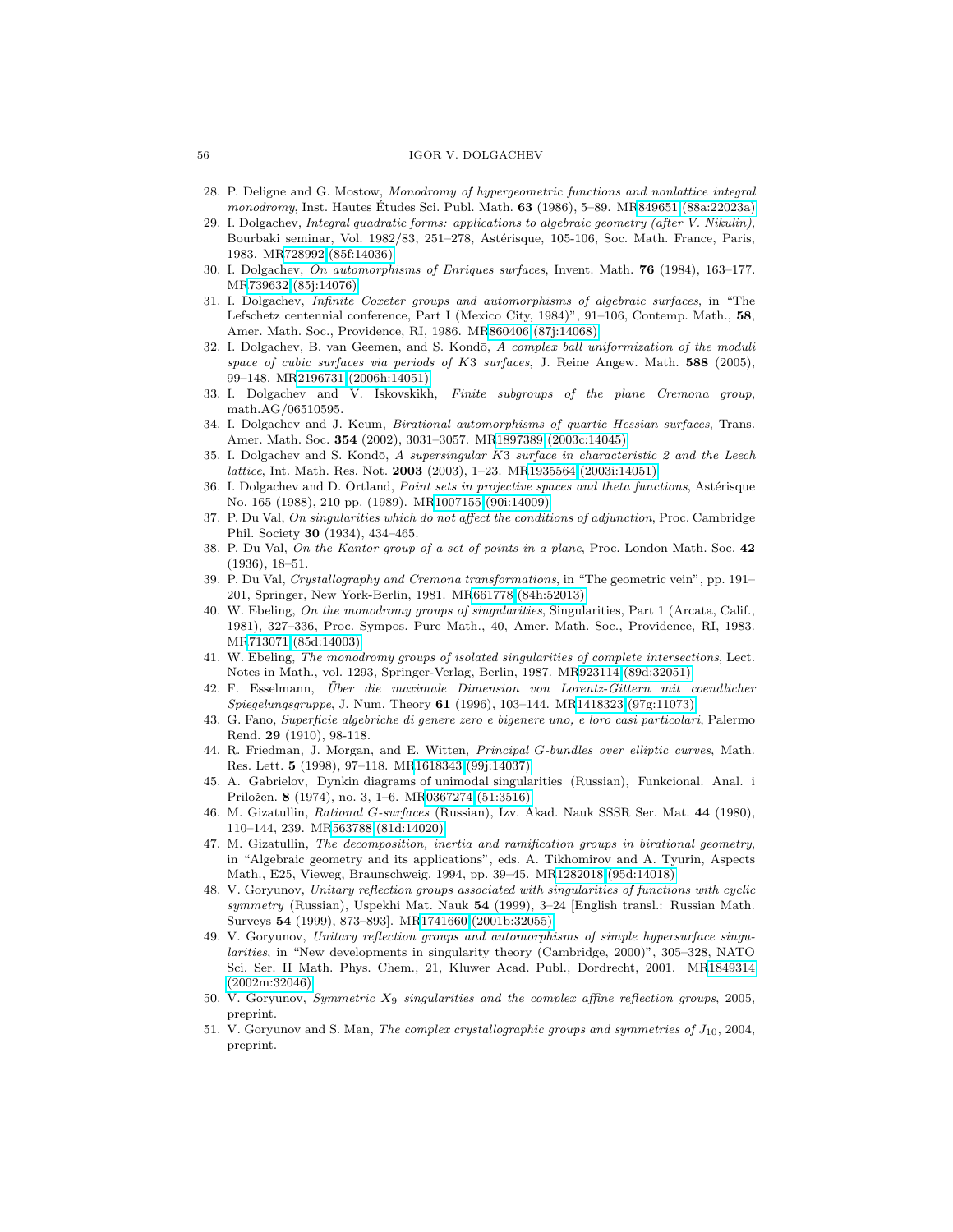- <span id="page-56-11"></span>52. V. Gritsenko and V. Nikulin, On classification of Lorentzian Kac-Moody algebras, Russian Math. Surveys **57:5** (2002), 921-979. M[R1992083 \(2004f:17034\)](http://www.ams.org/mathscinet-getitem?mr=1992083)
- <span id="page-56-22"></span><span id="page-56-15"></span>53. S. Gusein-Zade, Monodromy groups of isolated singularities of hypersurfaces (Russian), Uspehi Mat. Nauk **32** (1977) (194), 23–65, 263. M[R0476738 \(57:16295\)](http://www.ams.org/mathscinet-getitem?mr=0476738)
- 54. B. Harbourne, Rational surfaces with infinite automorphism group and no antipluricanonical curve, Proc. Amer. Math. Soc. **99** (1987), 409–414. M[R875372 \(88a:14043\)](http://www.ams.org/mathscinet-getitem?mr=875372)
- <span id="page-56-12"></span><span id="page-56-2"></span>55. R. Hartshorne, Algebraic geometry, Graduate Texts in Mathematics, No. 52. Springer-Verlag, New York-Heidelberg, 1977. M[R0463157 \(57:3116\)](http://www.ams.org/mathscinet-getitem?mr=0463157)
- 56. G. Heckman and E. Looijenga, The moduli space of rational elliptic surfaces, Algebraic geometry 2000, Azumino (Hotaka), 185–248, Adv. Stud. Pure Math., 36, Math. Soc. Japan, Tokyo, 2002. M[R1971517 \(2004c:14068\)](http://www.ams.org/mathscinet-getitem?mr=1971517)
- <span id="page-56-13"></span>57. A. Hirschowitz, Symétries des surfaces rationnelles génériques, Math. Ann. **281** (1988), no. 2, 255–261. M[R949832 \(89k:14064\)](http://www.ams.org/mathscinet-getitem?mr=949832)
- <span id="page-56-7"></span>58. J. Humphreys, Reflection groups and Coxeter groups, Cambridge Studies in Advanced Mathematics, 29. Cambridge University Press, Cambridge, 1990. M[R1066460 \(92h:20002\)](http://www.ams.org/mathscinet-getitem?mr=1066460)
- <span id="page-56-21"></span>59. B. Hunt, The geometry of some special arithmetic quotients, Lecture Notes in Mathematics, 1637. Springer-Verlag, Berlin, 1996. M[R1438547 \(98c:14033\)](http://www.ams.org/mathscinet-getitem?mr=1438547)
- <span id="page-56-9"></span>60. J. Igusa, On the structure of a certain class of K¨ahler varieties, Amer. J. Math. **76** (1954), 669–678. M[R0063740 \(16:172c\)](http://www.ams.org/mathscinet-getitem?mr=0063740)
- <span id="page-56-20"></span>61. A. Ivanov, A geometric characterization of the Monster, in "Groups, combinatorics & geometry (Durham, 1990)", 46–62, London Math. Soc. Lecture Note Ser., 165, Cambridge Univ. Press, Cambridge, 1992. M[R1200249 \(94c:20033\)](http://www.ams.org/mathscinet-getitem?mr=1200249)
- <span id="page-56-8"></span>62. R. Kane, Reflection groups and invariant theory, CMS Books in Mathematics/Ouvrages de Mathématiques de la SMC, 5. Springer-Verlag, New York, 2001. M[R1838580 \(2002c:20061\)](http://www.ams.org/mathscinet-getitem?mr=1838580)
- <span id="page-56-18"></span><span id="page-56-0"></span>63. S. Kantor, Theorie der endlichen Gruppen von eindeutigen Transformationen in der Ebene, Berlin. Mayer & Müller. 111 S. gr. 8°. 1895.
- 64. J. Keum and S. Kondō, The automorphism groups of Kummer surfaces associated with the product of two elliptic curves, Trans. Amer. Math. Soc. **353** (2001), 1469–1487. M[R1806732](http://www.ams.org/mathscinet-getitem?mr=1806732) [\(2001k:14075\)](http://www.ams.org/mathscinet-getitem?mr=1806732)
- <span id="page-56-5"></span>65. A. Khovanskii, Hyperplane sections of polyhedra, toric varieties and discrete groups in Lobachevskii space (Russian), Funktsional. Anal. i Prilozhen. **20** (1986), no. 1, 50–61, 96. M[R831049 \(87k:22015\)](http://www.ams.org/mathscinet-getitem?mr=831049)
- <span id="page-56-6"></span>66. A. Khovanskii, Combinatorics of sections of polytopes and Coxeter groups in Lobachevsky spaces, The Coxeter Legacy, 129–157, Amer. Math. Soc., Providence, RI, 2006. M[R2209026](http://www.ams.org/mathscinet-getitem?mr=2209026) [\(2006k:14091\)](http://www.ams.org/mathscinet-getitem?mr=2209026)
- <span id="page-56-14"></span>67. M. Koitabashi, Automorphism groups of generic rational surfaces, J. Algebra **116** (1988), no. 1, 130–142. M[R944150 \(89f:14045\)](http://www.ams.org/mathscinet-getitem?mr=944150)
- <span id="page-56-19"></span>68. S. Kondō, *Enriques surfaces with finite automorphism groups*, Japan. J. Math. (N.S.) 12 (1986), 191–282. M[R914299 \(89c:14058\)](http://www.ams.org/mathscinet-getitem?mr=914299)
- <span id="page-56-16"></span>69. S. Kondō, Automorphisms of algebraic K3 surfaces which act trivially on Picard groups, J. Math. Soc. Japan **44** (1992), 75–98. M[R1139659 \(93e:14046\)](http://www.ams.org/mathscinet-getitem?mr=1139659)
- <span id="page-56-17"></span>70. S. Kondō, The automorphism group of a generic Jacobian Kummer surface, J. Algebraic Geom. **7** (1998), 589–609. M[R1618132 \(99i:14043\)](http://www.ams.org/mathscinet-getitem?mr=1618132)
- <span id="page-56-4"></span>71. S. Kondō, A complex hyperbolic structure for the moduli space of curves of genus three, J. Reine Angew. Math. **525** (2000), 219–232. M[R1780433 \(2001j:14039\)](http://www.ams.org/mathscinet-getitem?mr=1780433)
- <span id="page-56-3"></span>72. S. Kondō, The moduli space of curves of genus 4 and Deligne-Mostow's complex reflection groups, Algebraic geometry 2000, Azumino (Hotaka), 383–400, Adv. Stud. Pure Math., 36, Math. Soc. Japan, Tokyo, 2002. M[R1971521 \(2004h:14033\)](http://www.ams.org/mathscinet-getitem?mr=1971521)
- <span id="page-56-24"></span>73. J. Lipman, Rational singularities, with applications to algebraic surfaces and unique factorization, Inst. Hautes Etudes Sci. Publ. Math. No. 36 (1969) 195–279. M[R0276239 \(43:1986\)](http://www.ams.org/mathscinet-getitem?mr=0276239) ´
- <span id="page-56-1"></span>74. E. Looijenga, Homogeneous spaces associated to certain semi-universal deformations, Proceedings of the International Congress of Mathematicians (Helsinki, 1978), pp. 529–536, Acad. Sci. Fennica, Helsinki, 1980. M[R562651 \(81j:14006\)](http://www.ams.org/mathscinet-getitem?mr=562651)
- <span id="page-56-10"></span>75. E. Looijenga, Invariant theory for generalized root systems, Invent. Math. **61** (1980), no. 1, 1–32. M[R587331 \(82f:17011\)](http://www.ams.org/mathscinet-getitem?mr=587331)
- <span id="page-56-23"></span>76. E. Looijenga, Isolated singular points on complete intersections, London Math. Soc. Lecture Note Series, 77. Cambridge Univ. Press, Cambridge, 1984. M[R747303 \(86a:32021\)](http://www.ams.org/mathscinet-getitem?mr=747303)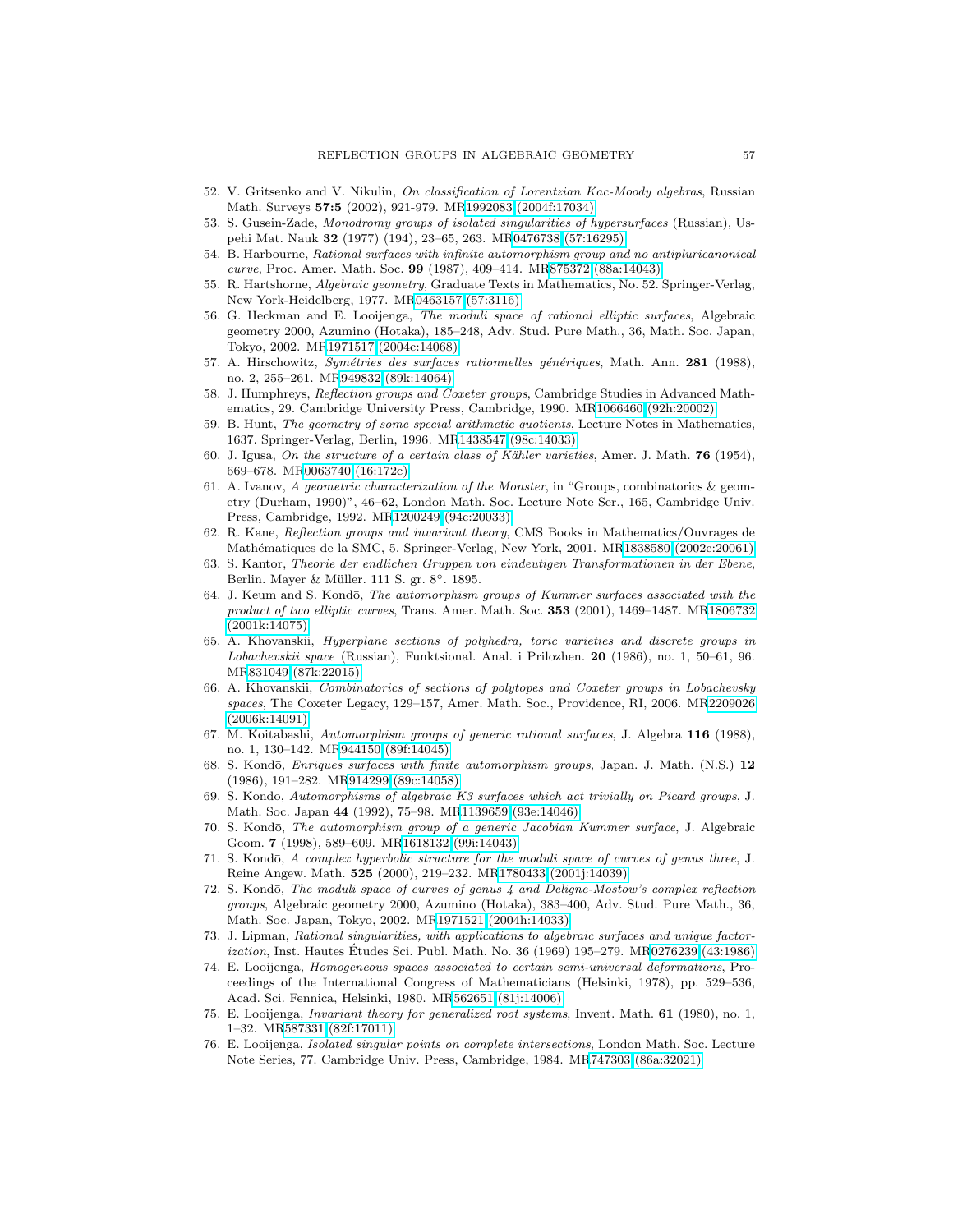- <span id="page-57-16"></span><span id="page-57-9"></span><span id="page-57-5"></span>77. E. Looijenga and R. Swiersa, The period map for cubic threefolds, math.AG/0608279.
- 78. C. McMullen, Dynamics of blowups of the projective plane, Publ. Math. IHES (to appear).
- 79. J. Milnor, Singular points of complex hypersurfaces, Annals of Mathematics Studies, No. 61, Princeton University Press, Princeton, NJ; University of Tokyo Press, Tokyo, 1968. M[R0239612 \(39:969\)](http://www.ams.org/mathscinet-getitem?mr=0239612)
- <span id="page-57-19"></span><span id="page-57-4"></span>80. G. Mostow, Generalized Picard lattices arising from half-integral conditions, Inst. Hautes Etudes Sci. Publ. Math. **63** (1986), 91–106. M[R849652 \(88a:22023b\)](http://www.ams.org/mathscinet-getitem?mr=849652)
- 81. G. Mostow, Braids, hypergeometric functions, and lattices, Bull. Amer. Math. Soc. (N.S.) **16** (1987), no. 2, 225–246. M[R876959 \(88e:22017\)](http://www.ams.org/mathscinet-getitem?mr=876959)
- <span id="page-57-0"></span>82. S. Mukai, Geometric realization of T-shaped root systems and counterexamples to Hilbert's fourteenth problem, in "Algebraic transformation groups and algebraic varieties", 123–129, Encyclopaedia Math. Sci., 132, Springer, Berlin, 2004. M[R2090672 \(2005h:13008\)](http://www.ams.org/mathscinet-getitem?mr=2090672)
- <span id="page-57-11"></span>83. Y. Namikawa, Periods of Enriques surfaces, Math. Ann. **270** (1985), 201–222. M[R771979](http://www.ams.org/mathscinet-getitem?mr=771979) [\(86j:14035\)](http://www.ams.org/mathscinet-getitem?mr=771979)
- <span id="page-57-7"></span>84. V. Nikulin, Quotient-groups of groups of automorphisms of hyperbolic forms by subgroups generated by 2-reflections. Algebro-geometric applications. Current problems in mathematics, Vol. 18, pp. 3–114, Akad. Nauk SSSR, Vsesoyuz. Inst. Nauchn. i Tekhn. Informatsii, Moscow, 1981. [English translation: J. Soviet Math. **22** (1983), 1401–1475.] M[R633160 \(83c:10030\)](http://www.ams.org/mathscinet-getitem?mr=633160)
- <span id="page-57-12"></span>85. V. Nikulin, Description of automorphism groups of Enriques surfaces (Russian), Dokl. Akad. Nauk SSSR **277** (1984), 1324–1327. M[R760514 \(86c:14033\)](http://www.ams.org/mathscinet-getitem?mr=760514)
- 86. V. Nikulin, K3 surfaces with a finite group of automorphisms and a Picard group of rank three (Russian), in "Algebraic geometry and its applications", Trudy Mat. Inst. Steklov. **165** (1984), 119–142. M[R752938 \(86e:14018\)](http://www.ams.org/mathscinet-getitem?mr=752938)
- <span id="page-57-2"></span>87. V. Nikulin, Discrete reflection groups in Lobachevsky spaces and algebraic surfaces, Proceedings of the International Congress of Mathematicians, Vols. 1, 2 (Berkeley, Calif., 1986), 654–671, Amer. Math. Soc., Providence, RI, 1987. M[R934268 \(89d:11032\)](http://www.ams.org/mathscinet-getitem?mr=934268)
- <span id="page-57-13"></span>88. S. Norton, Constructing the Monster, in "Groups, combinatorics & geometry (Durham, 1990)", 63–76, London Math. Soc. Lecture Note Ser., 165, Cambridge Univ. Press, Cambridge, 1992. M[R1200250 \(94c:20034\)](http://www.ams.org/mathscinet-getitem?mr=1200250)
- <span id="page-57-14"></span>89. P. Orlik and L. Solomon, Arrangements defined by unitary reflection groups, Math. Ann. **261** (1982), no. 3, 339–357. M[R679795 \(84h:14006\)](http://www.ams.org/mathscinet-getitem?mr=679795)
- <span id="page-57-15"></span>90. P. Orlik and H. Terado, Arrangements of hyperplanes, Springer-Verlag, 1992. M[R1217488](http://www.ams.org/mathscinet-getitem?mr=1217488) [\(94e:52014\)](http://www.ams.org/mathscinet-getitem?mr=1217488)
- <span id="page-57-18"></span>91. H. Pinkham, Simple elliptic singularities, Del Pezzo surfaces and Cremona transformations, in "Several complex variables (Proc. Sympos. Pure Math., Vol. XXX, Part 1, Williams Coll., Williamstown, Mass., 1975)", pp. 69–71. Amer. Math. Soc., Providence, RI, 1977. M[R0441969 \(56:358\)](http://www.ams.org/mathscinet-getitem?mr=0441969)
- <span id="page-57-17"></span>92. H. Pinkham, Résolution simultanée de points doubles rationnels in "Séminaire sur les Singularit´es des Surfaces", ed. by M. Demazure, H. Pinkham and B. Teissier. Lecture Notes in Mathematics, 777. Springer, Berlin, 1980. M[R579026 \(82d:14021\)](http://www.ams.org/mathscinet-getitem?mr=579026)
- <span id="page-57-3"></span>93. V. Popov, Discrete complex reflection groups, Communications of the Mathematical Institute, Rijksuniversiteit Utrecht, 15. Rijksuniversiteit Utrecht, Mathematical Institute, Utrecht, 1982, 89 pp. M[R645542 \(83g:20049\)](http://www.ams.org/mathscinet-getitem?mr=645542)
- <span id="page-57-1"></span>94. I. Pjatecki-Shapiro and I. Shafarevich, Torelli's theorem for algebraic surfaces of type K3, Izv. Akad. Nauk SSSR Ser. Mat. **35** (1971), 530–572. [English translation: Math. USSR Izv. **5** (1971), 547–587.] M[R0284440 \(44:1666\)](http://www.ams.org/mathscinet-getitem?mr=0284440)
- <span id="page-57-6"></span>95. M. Prokhorov, Absence of discrete groups of reflections with a noncompact fundamental polyhedron of finite volume in a Lobachevskii space of high dimension (Russian), Izv. Akad. Nauk SSSR Ser. Mat. **50** (1986), no. 2, 413–424. M[R842588 \(87k:22016\)](http://www.ams.org/mathscinet-getitem?mr=842588)
- <span id="page-57-10"></span>96. A. Rudakov and I. Shafarevich, Surfaces of type K3 over fields of finite characteristic (Russian), Current problems in mathematics, Vol. 18, pp. 115–207, Akad. Nauk SSSR, Vsesoyuz. Inst. Nauchn. i Tekhn. Informatsii, Moscow, 1981. [English translation: I. Shafarevich, Collected mathematical papers, Springer-Verlag, Berlin, 1989.] M[R633161 \(83c:14027\),](http://www.ams.org/mathscinet-getitem?mr=633161) M[R0977275 \(89m:01142\)](http://www.ams.org/mathscinet-getitem?mr=0977275)
- <span id="page-57-8"></span>97. R. Scharlau and C. Walhorn, *Integral lattices and hyperbolic reflection groups*, Journées Arithmétiques, 1991 (Geneva). Astérisque No. 209 (1992), 279–291. M[R1211022 \(94j:11057\)](http://www.ams.org/mathscinet-getitem?mr=1211022)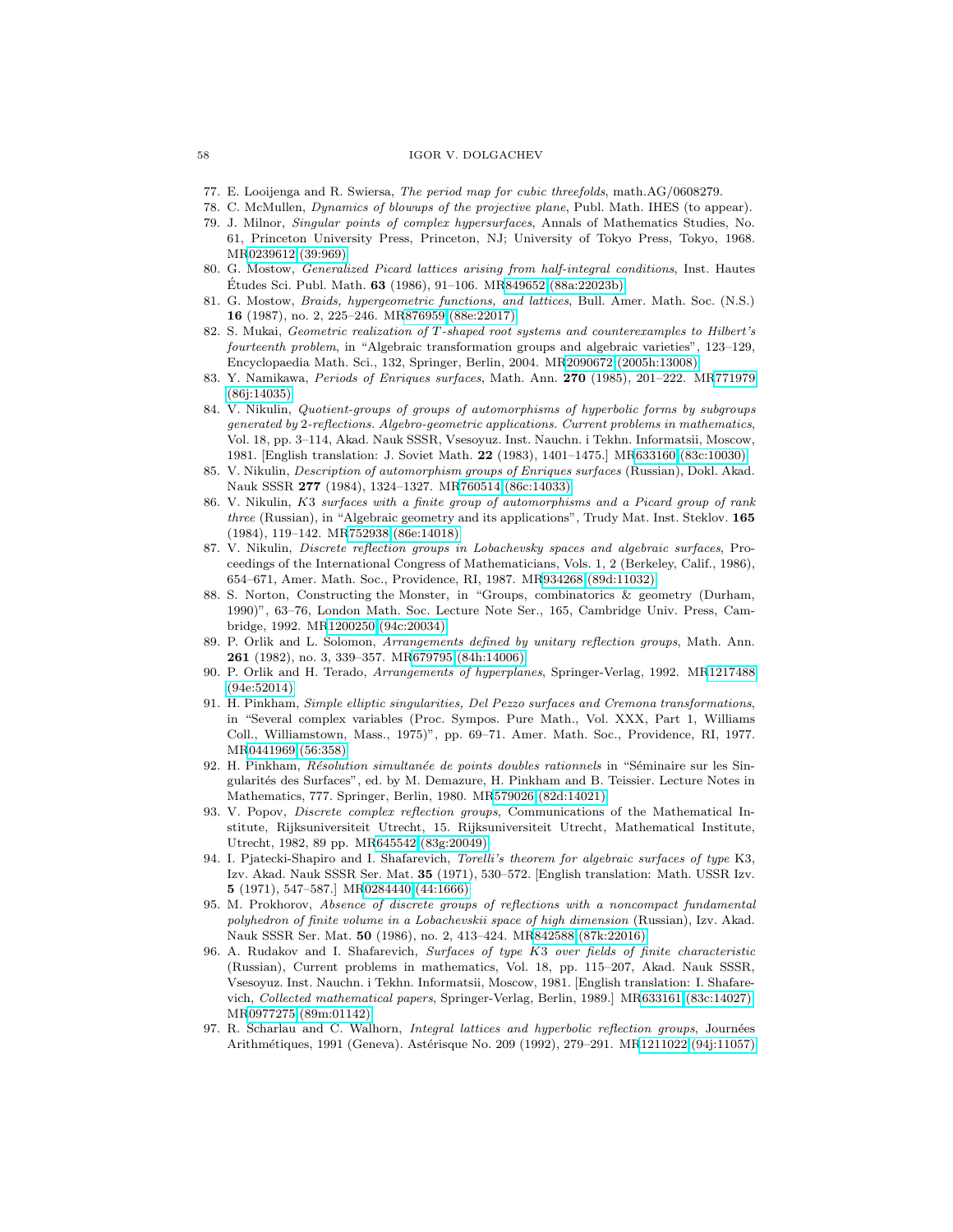- <span id="page-58-0"></span>98. P. Schoute, Over het verband tusschen de hoekpunten van een bepaald zesdimsionaal polytoop en de rechten van een kubisch oppervlak, Proc. Konig. Akad. Wis. Amsterdam **19** (1910), 375–383.
- <span id="page-58-10"></span>99. J-P. Serre, A course in arithmetic, Translated from the French. Graduate Texts in Mathematics, No. 7. Springer-Verlag, New York-Heidelberg, 1973. M[R0344216 \(49:8956\)](http://www.ams.org/mathscinet-getitem?mr=0344216)
- <span id="page-58-1"></span>100. F. Severi, Complementi alla teoria della base per la totalite delle curve di una superficie algebrica. Palermo Rend. **30** (1910), 265–288.
- <span id="page-58-2"></span>101. I. Shafarevich, Le théorème de Torelli pour les surfaces algébriques de type K3. Actes du Congrès International des Mathématiciens (Nice, 1970), Tome 1, pp. 413–417. Gauthier-Villars, Paris, 1971. M[R0419459 \(54:7480\)](http://www.ams.org/mathscinet-getitem?mr=0419459)
- <span id="page-58-5"></span>102. G. Shephard and J. Todd, Finite unitary reflection groups, Canadian J. Math. **6** (1954). 274–304. M[R0059914 \(15:600b\)](http://www.ams.org/mathscinet-getitem?mr=0059914)
- <span id="page-58-12"></span>103. O. Shvarzman, Reflectivity of three-dimensional hyperbolic lattices (Russian), Problems in group theory and homological algebra (Russian), 135–141, Matematika, Yaroslavl Gos. Univ., Yaroslavl, 1990. M[R1169974 \(93d:51031\)](http://www.ams.org/mathscinet-getitem?mr=1169974)
- <span id="page-58-9"></span>104. C. Siegel, Uber die analytische Theorie der quadratischen Formen, Ann. of Math. (2) 36 (1935), no. 3, 527–606. M[R1503238](http://www.ams.org/mathscinet-getitem?mr=1503238)
- <span id="page-58-4"></span>105. P. Slodowy, Simple singularities and simple algebraic groups, Lecture Notes in Mathematics, 815. Springer, Berlin, 1980. M[R584445 \(82g:14037\)](http://www.ams.org/mathscinet-getitem?mr=584445)
- <span id="page-58-17"></span>106. P. Slodowy, Four lectures on simple groups and singularities, Communications of the Mathematical Institute, Rijksuniversiteit Utrecht, 11. Rijksuniversiteit Utrecht, Mathematical Institute, Utrecht, 1980. M[R563725 \(82b:14002\)](http://www.ams.org/mathscinet-getitem?mr=563725)
- <span id="page-58-16"></span>107. P. Slodowy, Simple singularities and complex reflections, in "New developments in singularity theory (Cambridge, 2000)", 329–348, NATO Sci. Ser. II Math. Phys. Chem., 21, Kluwer Acad. Publ., Dordrecht, 2001. M[R1849315 \(2002h:14061\)](http://www.ams.org/mathscinet-getitem?mr=1849315)
- <span id="page-58-14"></span>108. J. Steenbrink, Mixed Hodge structures associated with isolated singularities, in "Singularities, Part 2 (Arcata, Calif., 1981)", 513–536, Proc. Sympos. Pure Math., v. 40, Amer. Math. Soc., Providence, RI, 1983. M[R713277 \(85d:32044\)](http://www.ams.org/mathscinet-getitem?mr=713277)
- <span id="page-58-6"></span>109. T. Terada, Problème de Riemann et fonctions automorphes provenant des fonctions hyperg´eom´etriques de plusieurs variables, J. Math. Kyoto Univ. **13** (1973), 557–578. M[R0481156 \(58:1299\)](http://www.ams.org/mathscinet-getitem?mr=0481156)
- <span id="page-58-7"></span>110. W. Thurston, Shapes of polyhedra and triangulations of the sphere, The Epstein birthday schrift, 511–549 (electronic), Geom. Topol. Monogr., **1**, Geom. Topol. Publ., Coventry, 1998. M[R1668340 \(2000b:57026\)](http://www.ams.org/mathscinet-getitem?mr=1668340)
- <span id="page-58-15"></span>111. G. Tjurina, Resolution of singularities of flat deformations of double rational points, Funkcional. Anal. i Priložen. **4** (1970), no. 1, 77-83. M[R0267129 \(42:2031\)](http://www.ams.org/mathscinet-getitem?mr=0267129)
- <span id="page-58-3"></span>112. E. Vinberg, Discrete groups generated by reflections in Lobachevskii spaces (Russian), Mat. Sb. (N.S.) **72** (114) (1967), 471–488; correction, ibid. **73** (115) (1967), 303. M[R0207853](http://www.ams.org/mathscinet-getitem?mr=0207853) [\(34:7667\)](http://www.ams.org/mathscinet-getitem?mr=0207853)
- 113. E. Vinberg, The groups of units of certain quadratic forms (Russian), Mat. Sb. (N.S.) **87** (129) (1972), 18–36. M[R0295193 \(45:4261\)](http://www.ams.org/mathscinet-getitem?mr=0295193)
- 114. E. Vinberg, Some arithmetical discrete groups in Lobachevsky space, in "Discrete subgroups of Lie groups and applications to moduli", Internat. Colloq., Bombay, 1973, pp. 323–348. Oxford Univ. Press, Bombay, 1975. M[R0422505 \(54:10492\)](http://www.ams.org/mathscinet-getitem?mr=0422505)
- <span id="page-58-13"></span>115. E. Vinberg, The two most algebraic K3 surfaces, Math. Ann. **265** (1983), no. 1, 1–21. M[R719348 \(85k:14020\)](http://www.ams.org/mathscinet-getitem?mr=719348)
- <span id="page-58-8"></span>116. E. Vinberg, Absence of crystallographic groups of reflections in Lobachevski spaces of large dimension (Russian), Trudy Moskov. Mat. Obshch. 47 (1984), 68–102, 246. M[R774946](http://www.ams.org/mathscinet-getitem?mr=774946) [\(86i:22020\)](http://www.ams.org/mathscinet-getitem?mr=774946)
- 117. E. Vinberg, Discrete reflection groups in Lobachevsky spaces, Proceedings of the International Congress of Mathematicians, Vols. 1, 2 (Warsaw, 1983), 593–601, PWN, Warsaw, 1984. M[R804716 \(87h:22016\)](http://www.ams.org/mathscinet-getitem?mr=804716)
- 118. E. Vinberg, Hyperbolic groups of reflections (Russian), Uspekhi Mat. Nauk **40** (1985), no. 1 (241), 29–66, 255. [English transl.: Russian Math. Surveys **40** (1985), no. 1, 31–75.] M[R783604 \(86m:53059\)](http://www.ams.org/mathscinet-getitem?mr=783604)
- <span id="page-58-11"></span>119. E. Vinberg and I. Kaplinskaja, The groups  $O_{18,1}(Z)$  and  $O_{19,1}(Z)$  (Russian), Dokl. Akad. Nauk SSSR 238 (1978), no. 6, 1273–1275. M[R0476640 \(57:16199\)](http://www.ams.org/mathscinet-getitem?mr=0476640)